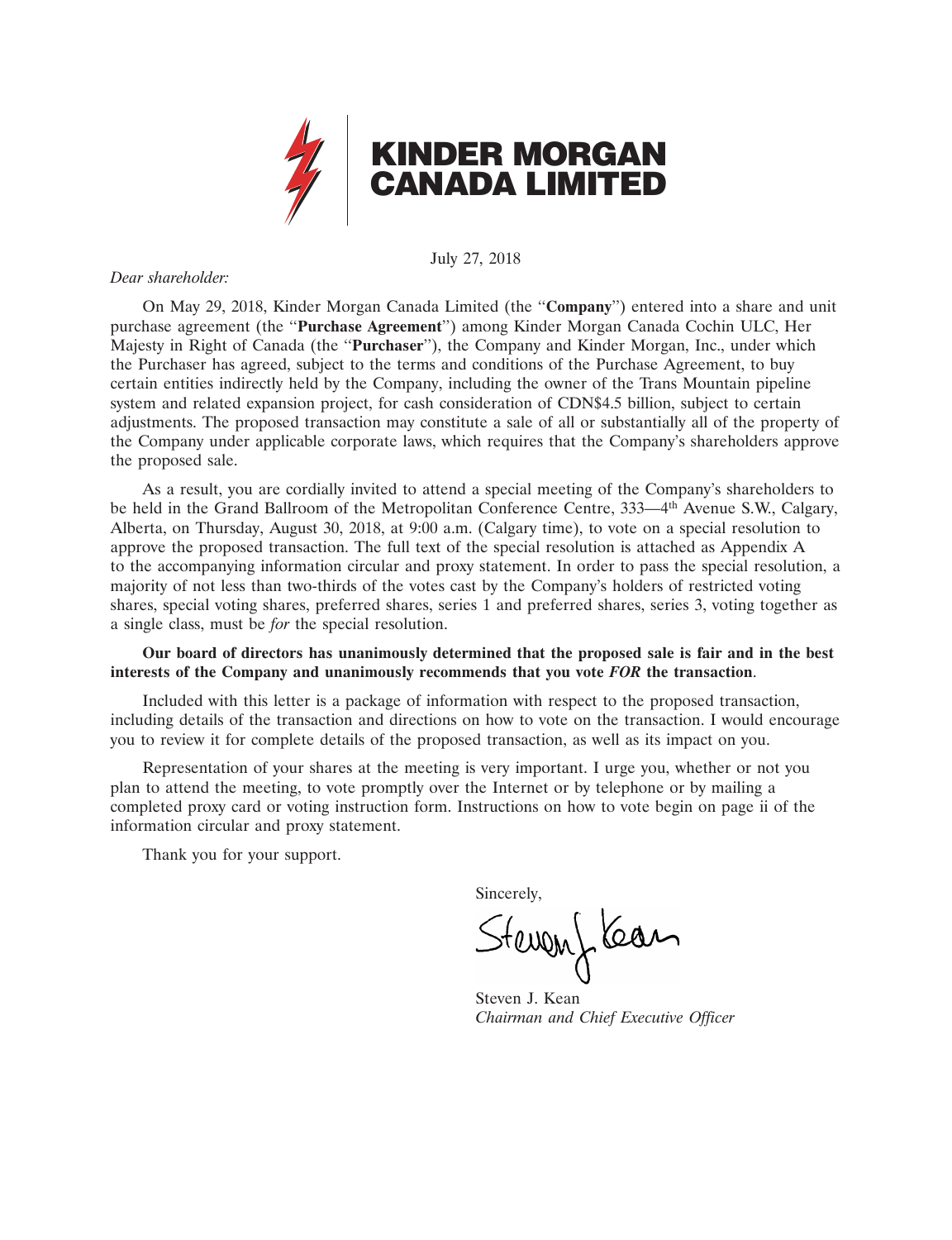

# **NOTICE OF SPECIAL MEETING OF SHAREHOLDERS TO BE HELD ON THURSDAY, AUGUST 30, 2018**

# *To our shareholders:*

The special meeting (the ''**Meeting**'') of the holders of restricted voting shares (''**Restricted Voting Shares**''), special voting shares (''**Special Voting Shares**''), cumulative redeemable minimum rate reset Preferred Shares, Series 1 (''**Series 1 Preferred Shares**'') and cumulative redeemable minimum rate reset Preferred Shares, Series 3 (''**Series 3 Preferred Shares**'' and, together with Series 1 Preferred Shares, ''**Preferred Shares**'') of Kinder Morgan Canada Limited (the ''**Company**'') will be held in the Grand Ballroom of the Metropolitan Conference Centre, 333—4<sup>th</sup> Ave S.W., Calgary, Alberta, on Thursday, August 30, 2018, at 9:00 a.m. (Calgary time), for the following purposes, as described in the accompanying information circular and proxy statement (the ''**proxy statement**''):

- to consider, and, if deemed advisable, to approve, with or without variation, a special resolution (the ''**Transaction Resolution**''), the full text of which is included as Appendix A to the accompanying proxy statement, approving the sale of all or substantially all of the property of the Company other than in the ordinary course of business to Her Majesty in Right of Canada (the ''**Purchaser**'') pursuant to the share and unit purchase agreement dated May 29, 2018 among Kinder Morgan Cochin ULC, the Purchaser, the Company and Kinder Morgan, Inc.; and
- to consider such other business as may properly be brought before the Meeting or any adjournment or postponement thereof.

**The board of directors of the Company has unanimously determined that the proposed sale is fair and in the best interests of the Company, and unanimously recommends that shareholders vote** *FOR* **the Transaction Resolution. The Transaction Resolution must be approved by a majority of not less than two-thirds of the votes cast by shareholders, voting together as a single class, present in person or represented by proxy at the Meeting.**

Holders of Restricted Voting Shares, Special Voting Shares and Preferred Shares as of the close of business on July 23, 2018, the record date, are entitled to receive notice of and to vote, together as a single class, at the Meeting. A list of all registered holders entitled to vote is on file at our principal offices at Suite 2700, 300—5th Avenue S.W., Calgary, Alberta, and will be available for inspection by any shareholder for any purpose germane to the Meeting during the Meeting and during business hours for ten (10) days prior to the Meeting.

Even if you plan to attend the Meeting in person, please cast your vote in advance as soon as possible using one of the methods described in the accompanying proxy statement. You may vote over the Internet or by telephone or by mailing a completed proxy card or voting instruction form, as applicable, all as described in the accompanying proxy statement. In order to be valid, proxy cards and votes cast over the Internet and by telephone must be received not less than 48 hours (excluding weekends and holidays) before the time set for the Meeting or any adjournment thereof. If you hold your shares in street name, then you should follow the instructions on the voting instruction form provided by your broker or other intermediary with respect to the procedures to be followed for voting at the Meeting. Any shareholder attending the Meeting who presents appropriate documentation described in the accompanying proxy statement may revoke an earlier vote by proxy and vote in person.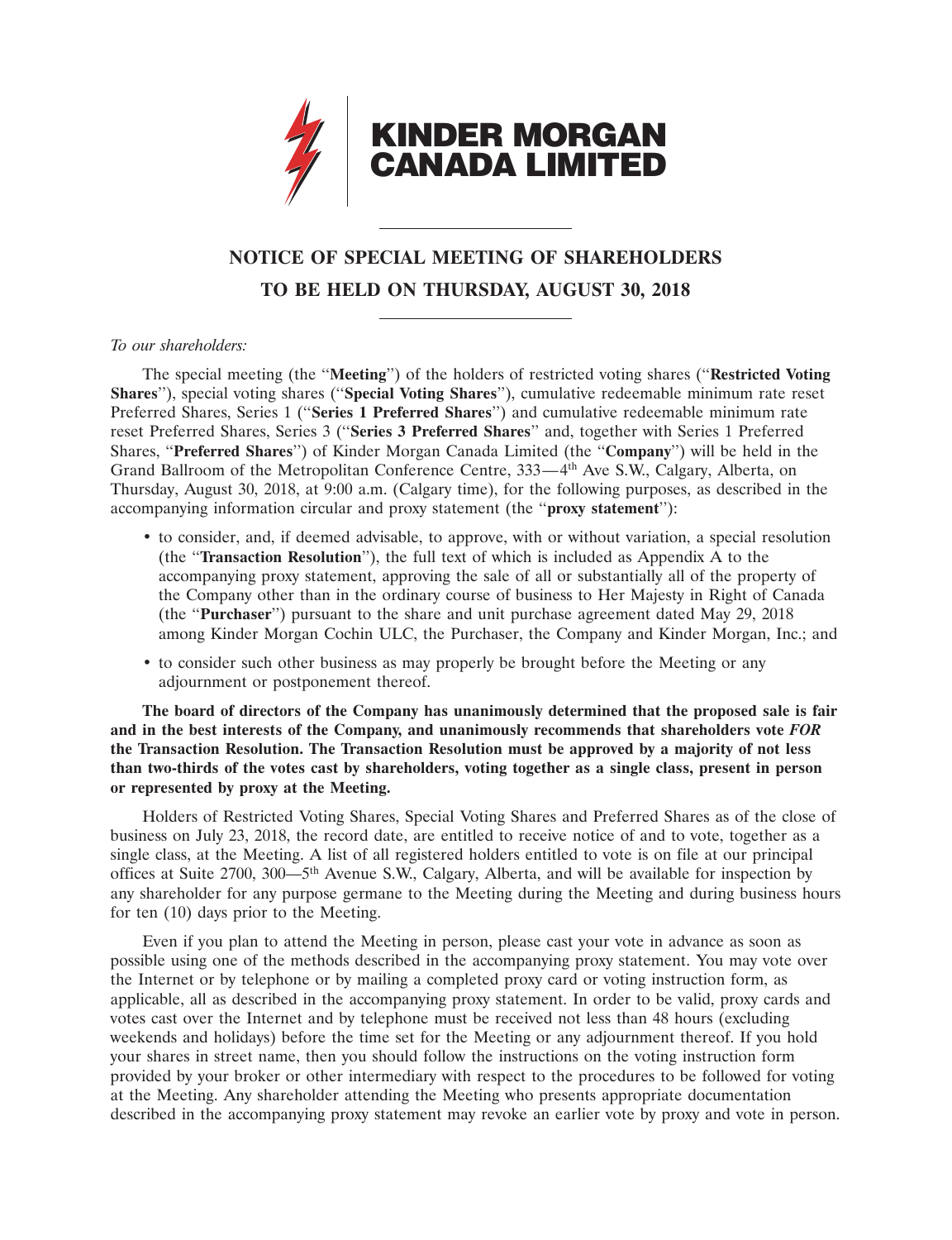# IF YOU PLAN TO ATTEND:

Please note that space constraints make it necessary to limit attendance to shareholders. Guests of shareholders will not be admitted. Admission to the Meeting will be on a first-come, first-served basis. Registration will begin at 8:00 a.m. (Calgary time), and seating will begin at 8:30 a.m. (Calgary time). **Shareholders will be asked to present valid picture identification, such as a driver's license or passport. Shareholders holding Restricted Voting Shares, Special Voting Shares or Preferred Shares in brokerage accounts will also need to bring the voting instruction form that they received from their broker or other intermediary in connection with the Meeting, or a copy of a brokerage statement reflecting ownership of Restricted Voting Shares, Special Voting Shares or Preferred Shares as of the record date**. Cameras, recording devices and other electronic devices will not be permitted at the Meeting.

By order of the Board of Directors,

Stevenflear

July 27, 2018 Steven J. Kean

Calgary, Alberta *Chairman and Chief Executive Officer*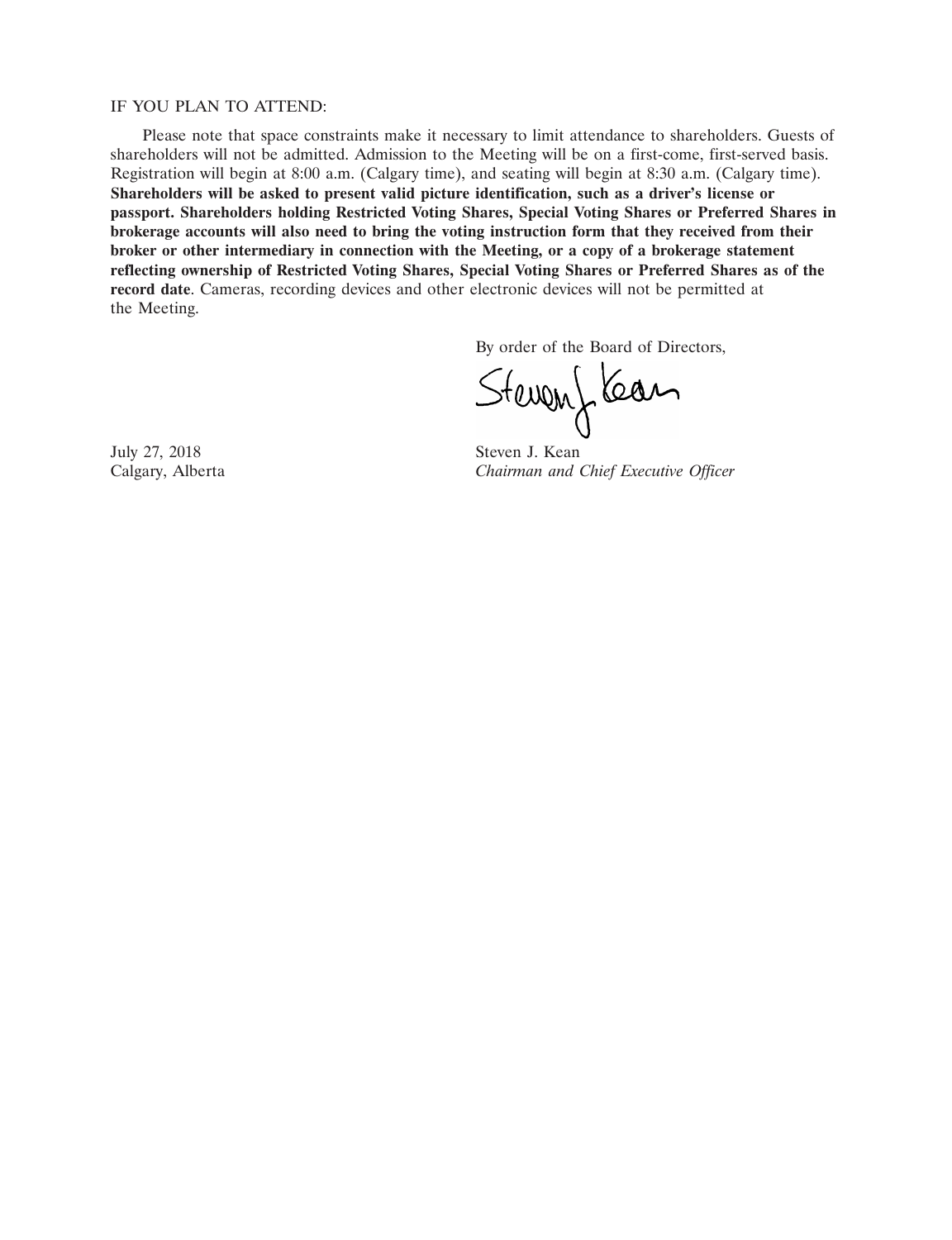

# **TABLE OF CONTENTS**

| MATTERS TO BE VOTED ON AND BOARD RECOMMENDATION                   |             |
|-------------------------------------------------------------------|-------------|
|                                                                   | 11          |
|                                                                   | iii         |
| INFORMATION CIRCULAR AND PROXY STATEMENT                          |             |
|                                                                   |             |
|                                                                   |             |
|                                                                   | 3           |
| OUESTIONS AND ANSWERS ABOUT THE MEETING AND VOTING                | 3           |
| MATTERS TO BE VOTED ON AND BOARD RECOMMENDATION                   | $\mathbf Q$ |
|                                                                   | 10          |
| PROCEDURE FOR THE TRANSACTION TO BECOME EFFECTIVE                 | 36          |
| SELECTED PRO FORMA FINANCIAL INFORMATION                          | 39          |
| INTERESTS OF CERTAIN PERSONS OR COMPANIES IN THE TRANSACTION      | 40          |
|                                                                   | 43          |
|                                                                   | 45          |
|                                                                   | 45          |
|                                                                   | 49          |
|                                                                   | 49          |
|                                                                   | $A-1$       |
|                                                                   | $B-1$       |
|                                                                   | $C-1$       |
| APPENDIX D—SECTION 191 OF THE BUSINESS CORPORATIONS ACT (ALBERTA) | $D-1$       |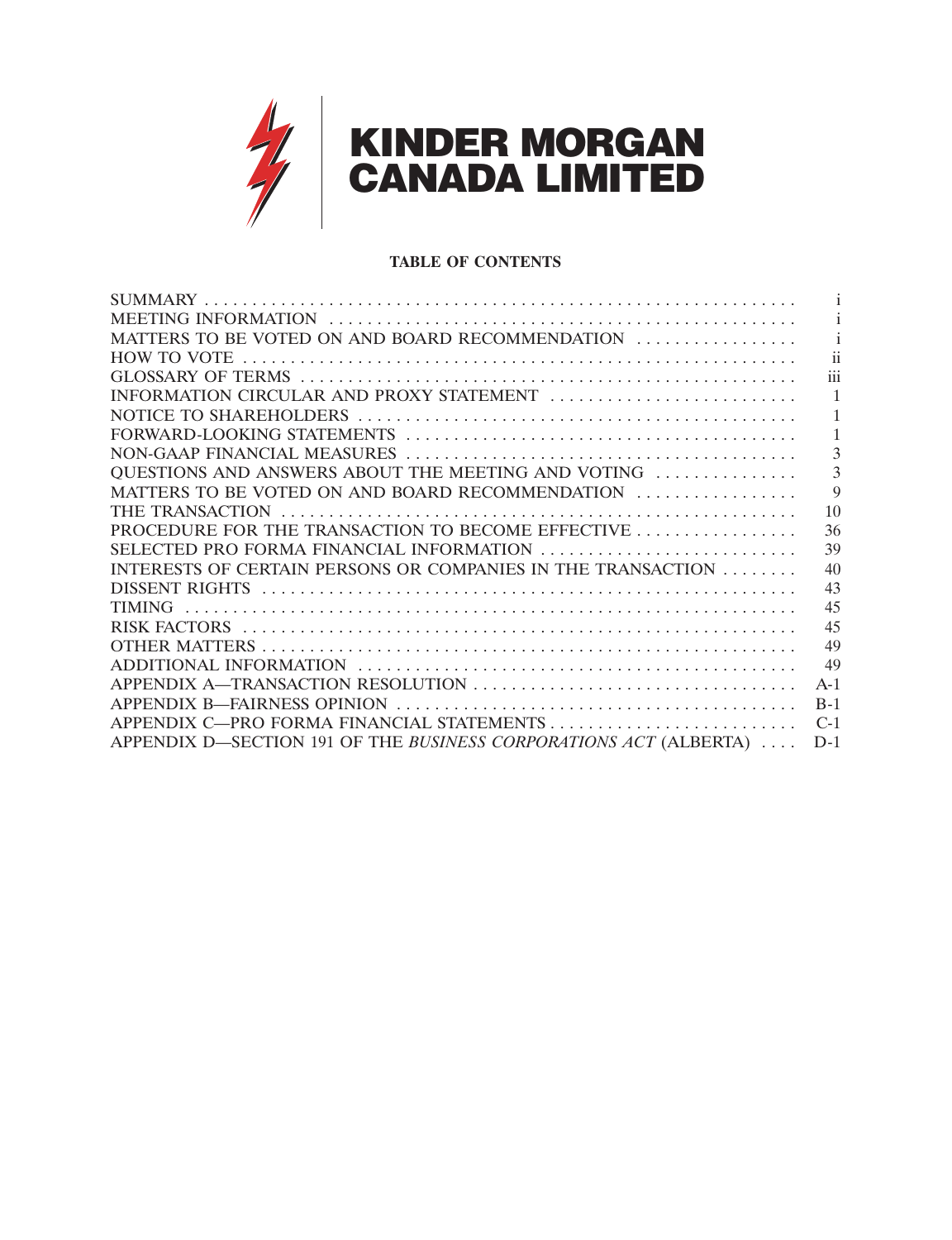

# **SUMMARY**

# **SPECIAL MEETING OF SHAREHOLDERS**

*This summary contains highlights about this information circular and proxy statement (the ''proxy statement''). This summary does not contain all of the information that you should consider in advance of the Meeting, and we encourage you to read the entire proxy statement carefully before voting.*

*Unless stated otherwise or the context otherwise requires, all references in this proxy statement to ''we,'' ''us,'' ''our,'' or the ''Company'' are to Kinder Morgan Canada Limited. All capitalized terms used herein but not otherwise defined have the meanings set forth under ''Glossary of Terms'' in this proxy statement.*

# **MEETING INFORMATION**

| Date and time:          | Thursday, August 30, 2018, 9:00 a.m. (Calgary time).                                                                                                                                                                                                                                                                                                                                                                                                                                                          |
|-------------------------|---------------------------------------------------------------------------------------------------------------------------------------------------------------------------------------------------------------------------------------------------------------------------------------------------------------------------------------------------------------------------------------------------------------------------------------------------------------------------------------------------------------|
| <b>Place:</b>           | The Grand Ballroom of the Metropolitan Conference Centre,<br>333—4 <sup>th</sup> Avenue S.W., Calgary, Alberta.                                                                                                                                                                                                                                                                                                                                                                                               |
| <b>Record date:</b>     | The close of business on July 23, 2018.                                                                                                                                                                                                                                                                                                                                                                                                                                                                       |
| Voting:                 | Shareholders as of the close of business on the record date may vote. Each Share is<br>entitled to one vote on each matter to be voted upon.                                                                                                                                                                                                                                                                                                                                                                  |
| <b>Voting Deadline:</b> | In order to be valid and acted upon at the Meeting, forms of proxy, as well as votes<br>cast over the Internet and by telephone must be received in each case not less than<br>48 hours (excluding weekends and holidays) before the time set for the Meeting. If<br>you hold your Shares in street name, then you should follow the instructions on the<br>voting instruction form provided by your broker or other intermediary with respect<br>to the procedures to be followed for voting at the Meeting. |

# **MATTERS TO BE VOTED ON AND BOARD RECOMMENDATION**

At the Meeting, Shareholders will be asked to consider the Transaction Resolution in the form set forth in Appendix A to this proxy statement. Shareholders are urged to review this proxy statement when considering the Transaction. In particular, see ''*The Transaction''*.

The Transaction Resolution must be approved by a majority of not less than two-thirds of the votes cast by Shareholders, voting together as a single class, present in person or represented by proxy at the Meeting.

# **Unless otherwise directed, the persons named in the accompanying form of proxy for the Meeting intend to vote** *FOR* **the Transaction Resolution.**

It is a condition to the completion of the Transaction that the Transaction Resolution be approved at the Meeting.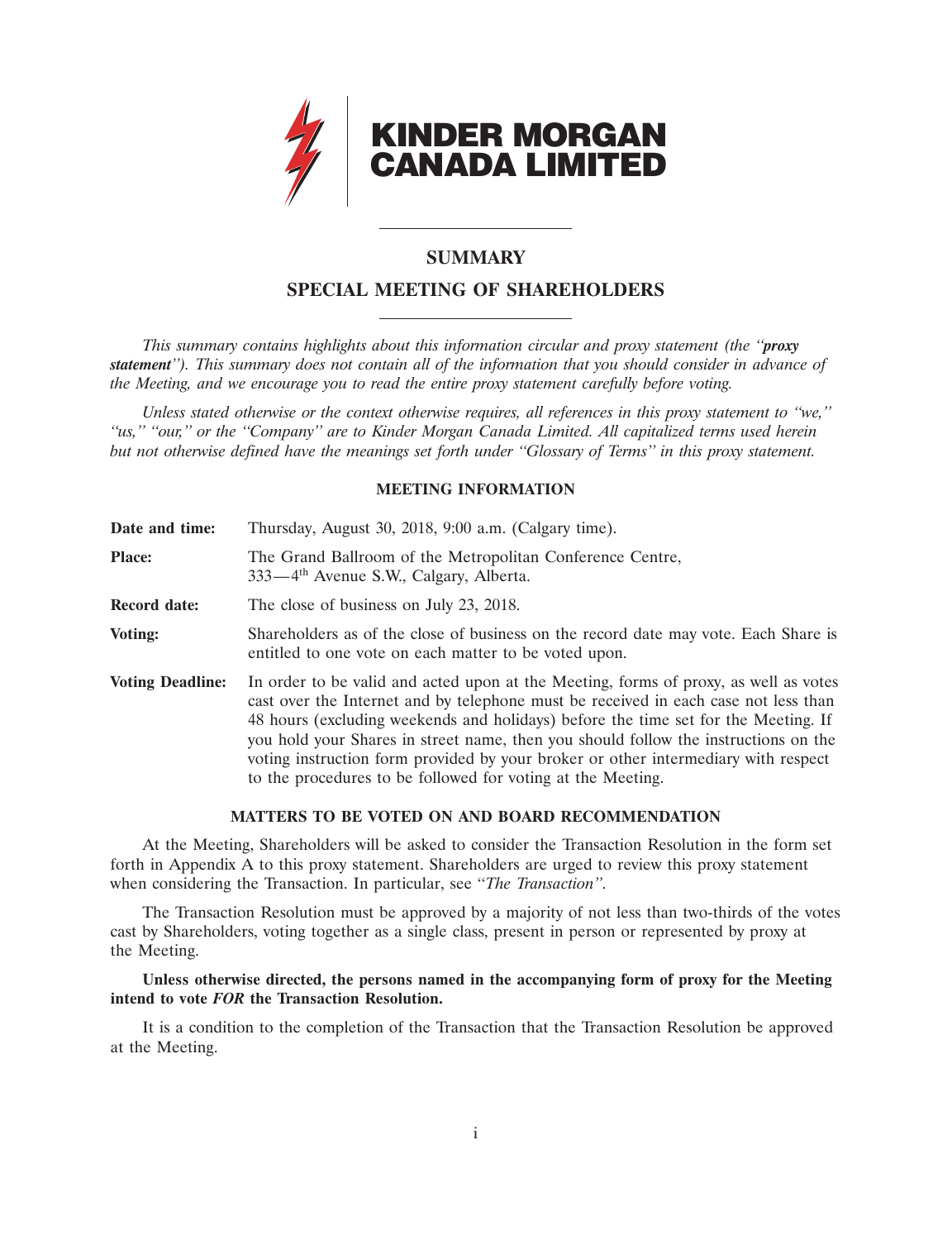# **HOW TO VOTE**

You may vote your Shares by any of the following methods:

| By Internet $\dots \dots \dots \dots$        | View proxy materials and vote online by following the instructions<br>on your proxy card or voting instruction form.                                                                                                                                                                                                                                                      |
|----------------------------------------------|---------------------------------------------------------------------------------------------------------------------------------------------------------------------------------------------------------------------------------------------------------------------------------------------------------------------------------------------------------------------------|
| By Telephone $\dots \dots \dots \dots$       | Vote by telephone by following the instructions on your proxy card<br>or voting instruction form.                                                                                                                                                                                                                                                                         |
| By Mail $\ldots \ldots \ldots \ldots \ldots$ | Vote by completing and returning a signed paper proxy card (if you<br>are the registered holder of your Shares) or by following the<br>vote-by-mail instructions included on the voting instruction form<br>provided by your broker or other intermediary (if your Shares are<br>held beneficially in street name).                                                       |
| In Person at the Meeting $\dots$             | If you are the registered holder of your Shares, you may vote in<br>person at the Meeting. If, on the other hand, you hold your Shares<br>through a broker or other intermediary, you must first obtain a<br>"legal proxy" from your broker or other intermediary, and you must<br>provide a copy of your legal proxy to us in order to vote in person<br>at the Meeting. |

For more information, please read ''*Questions and Answers about the Meeting and Voting*'' below.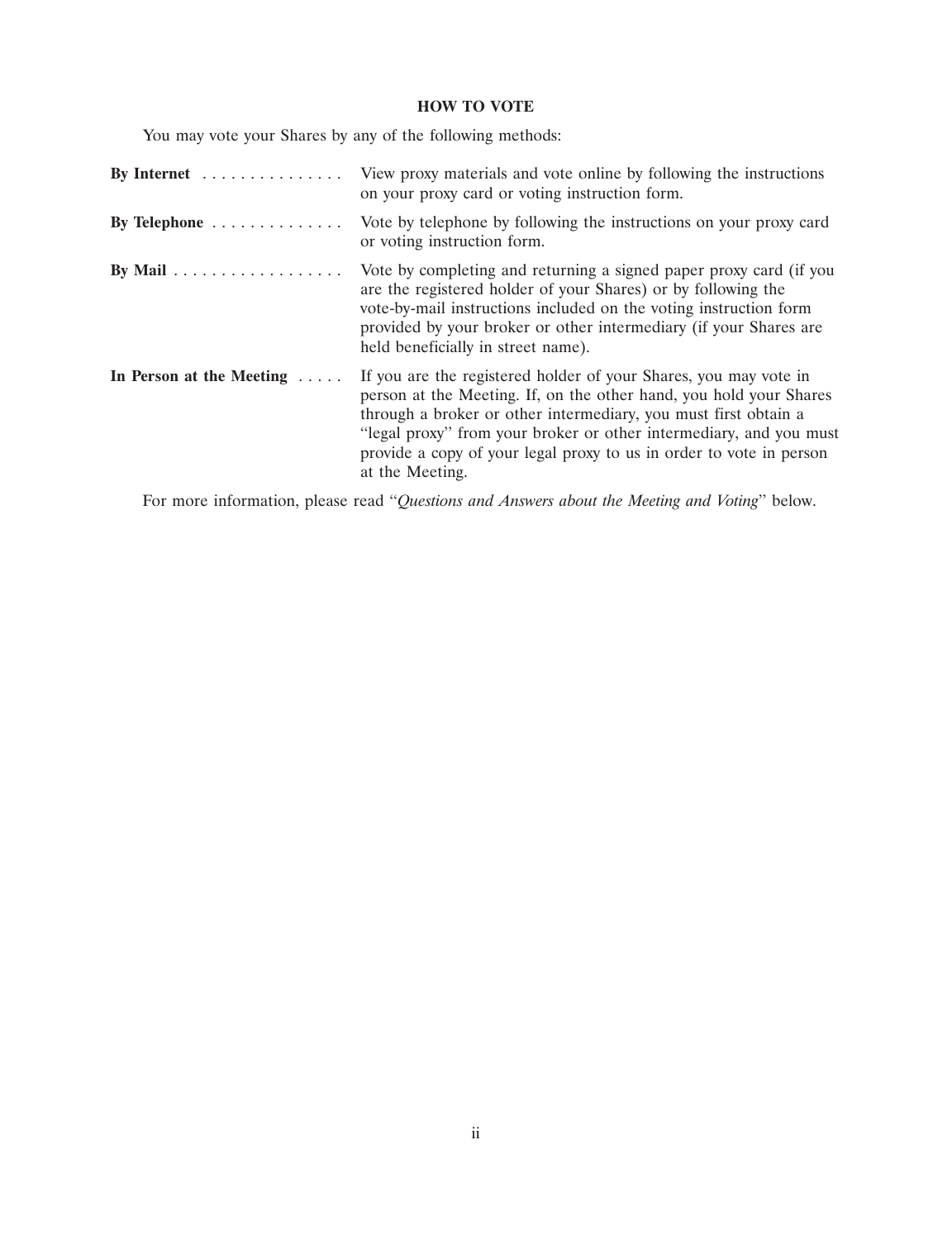# **GLOSSARY OF TERMS**

The following is a glossary of certain terms used in this proxy statement, including the Summary and Appendix C. Terms and abbreviations used in the Appendices to this proxy statement other than Appendix C are defined separately and the terms and abbreviations defined below are not used therein, except where otherwise indicated.

''**ABCA**'' means the *Business Corporations Act* (Alberta), R.S.A. 2000, c. B-9, including the regulations promulgated thereunder, as amended from time to time.

''**Acquisition Proposal**'' means any proposal relating to a possible: (a) merger, amalgamation, arrangement, reorganization, joint venture, consolidation, take-over bid, share exchange or similar transaction involving the Company, KMCU or directly or indirectly any of the Target Entities; (b) sale, lease or other disposition, directly or indirectly, by merger, amalgamation, arrangement, reorganization, joint venture, consolidation, share purchase or exchange or otherwise, of any assets of the Company, KMCU or directly or indirectly any of the Target Entities representing, in the aggregate, fifty percent (50%) or more of the securities or assets of any of the Company, KMCU or any Target Entity; (c) issuance, sale or other disposition of (including by way of merger, amalgamation, arrangement, reorganization, take-over bid, consolidation, share purchase or exchange or any similar transaction) securities (or options, rights or warrants to purchase or securities convertible into, such securities) representing fifty percent  $(50\%)$  or more of the votes attached to the outstanding securities of the Company, KMCU or directly or indirectly any of the Target Entities; (d) liquidation, dissolution, or other similar type of transaction with respect to the Company, KMCU or directly or indirectly any of the Target Entities; or (e) transaction which is similar in form, substance or purpose to any of the foregoing transactions, including an assignment of the Purchase Agreement in accordance with the terms of the Purchase Agreement; provided, however, that the term ''Acquisition Proposal'' shall not include the Transaction contemplated by the Purchase Agreement.

''**Adjusted EBITDA**'' has the meaning set forth under ''*Non-GAAP Financial Measures*''.

''**Advance Ruling Certificate**'' means an advance ruling certificate issued by the Commissioner pursuant to Section 102 of the Competition Act with respect to the Transaction.

''**Annual Report**'' means the annual report of the Company for the year ended December 31, 2017 dated February 20, 2018, available under our profile on SEDAR and EDGAR.

''**B.C.**'' means the Province of British Columbia.

''**Board**'' or ''**Board of Directors**'' means the board of directors of the Company.

''**Business Day**'' means any day, except Saturdays and Sundays, on which banks are generally open for non-automated business in Calgary, Alberta.

''**CDS**'' means CDS Clearing and Depository Services Inc.

"CFIUS" means the Committee on Foreign Investment in the United States.

''**CFIUS Clearance**'' means: (a) a written notice issued by CFIUS that it has concluded a review or investigation of the notification voluntarily provided pursuant to the Exon-Florio Amendment (as defined in the Purchase Agreement), with respect to the Transaction and has concluded that there are no unresolved national security concerns, and has therefore terminated all action under the Exon-Florio Amendment; or (b) if CFIUS has sent a report to the President of the United States (the ''**President**'') requesting the President's decision, then (i) the President has announced a decision not to take any action to suspend or prohibit the Transaction, or (ii) having received a report from CFIUS requesting the President's decision, the President has not taken any action to suspend or prohibit the Transaction after fifteen (15) days from the date the President received such report from CFIUS.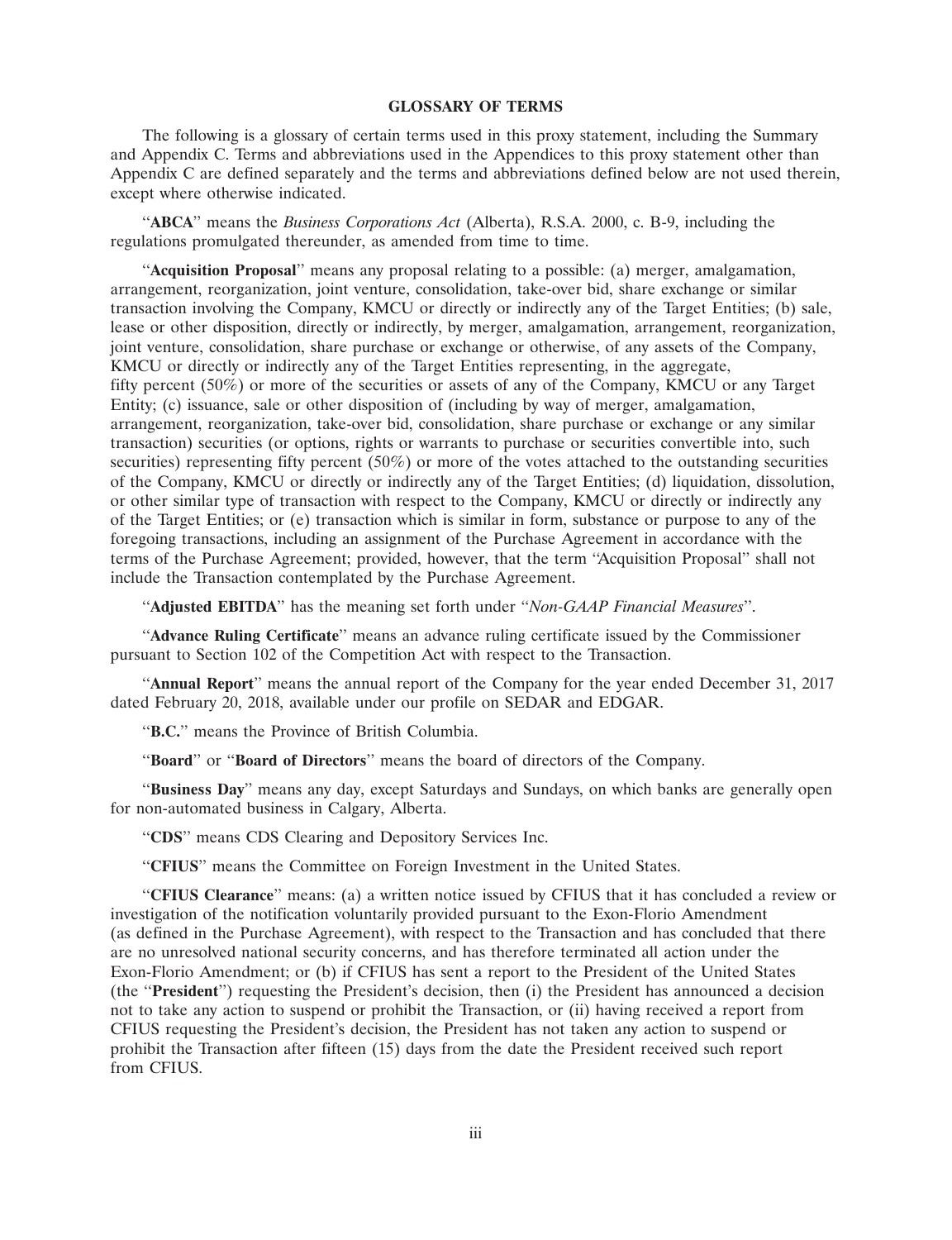''**Class B LP Units**'' means the class B limited partnership units in the capital of Kinder Morgan Canada Limited Partnership, an Alberta limited partnership in which the Company and KMI indirectly hold approximate 30% and 70% common equity interests, respectively.

''**Closing**'' means the completion of the Transaction on the Closing Date in accordance with the Purchase Agreement.

''**Closing Date**'' means seven (7) Business Days following the satisfaction or waiver of the conditions to Closing or such other date as may be agreed to by the Parties in writing.

''**Commissioner**'' means the Commissioner of Competition appointed under the Competition Act and includes any person duly authorized to exercise the powers and perform the duties on behalf of the Commissioner of Competition.

''**Company**'' means Kinder Morgan Canada Limited, an Alberta corporation, and where the context requires, including its direct and indirect subsidiaries.

''**Competition Act**'' means the *Competition Act* (Canada), and includes the regulations made thereunder.

''**Competition Approval**'' means: (a) the issuance of an Advance Ruling Certificate; or (b) the applicable waiting period under Section 123 of the Competition Act has expired or been waived and a No Action Letter has been issued in accordance with subsection 123(2) of the Competition Act.

''**Computershare**'' means Computershare Trust Company of Canada.

''**Court**'' means the Court of Queen's Bench of Alberta.

''**Covered Credit Agreement**'' means the credit agreement dated June 14, 2018 entered into among TM Pipeline LP, as borrower, Royal Bank of Canada, as administrative agent, Royal Bank of Canada and The Toronto-Dominion Bank, as lenders, and Her Majesty in Right of Canada (or its agent), as guarantor, and the other signatories thereto, as the same may be amended, modified, supplemented, restated or replaced from time to time in respect of the establishment of the Covered Credit Facilities.

''**Covered Credit Facilities**'' means the credit facilities to fund: (a) all project expenses contemplated by the TMEP 2018 Work Plan, including ''owner's costs'' and allocation of overhead consistent with past practice; and (b) debt service costs of the Covered Credit Facilities (including, without limitation, the costs, fees and expenses establishing the Covered Credit Facilities and fees payable to Her Majesty in Right of Canada (or its agent, Export Development Canada) in respect of the EDC Guarantee).

''**CTA**'' means the *Canada Transportation Act* (Canada), and includes the regulations made thereunder.

''**CTA Clearance**'' means, in respect of the proposed Transaction and the acquisition by the Purchaser of the Purchased Shares and Purchased Units from KMCU, the Purchaser and KMCU shall have received the notice from the Minister of Transport provided for under subsection 53.1(4) of the CTA or, if such notice has not been received, the completion of the proposed Transaction and the acquisition by the Purchaser of the Purchased Shares and Purchased Units from KMCU shall not be prohibited under subsection 53.2(1) of the CTA.

''**Director RSU Plan**'' means the Company's Restricted Share Unit Plan for Non-Employee Directors.

''**Dissent Rights**'' means the rights of registered Shareholders to dissent in respect of the Transaction Resolution and to be paid the fair value of the Shares in respect of which the holder dissents, all in accordance with the provisions of Section 191 of the ABCA.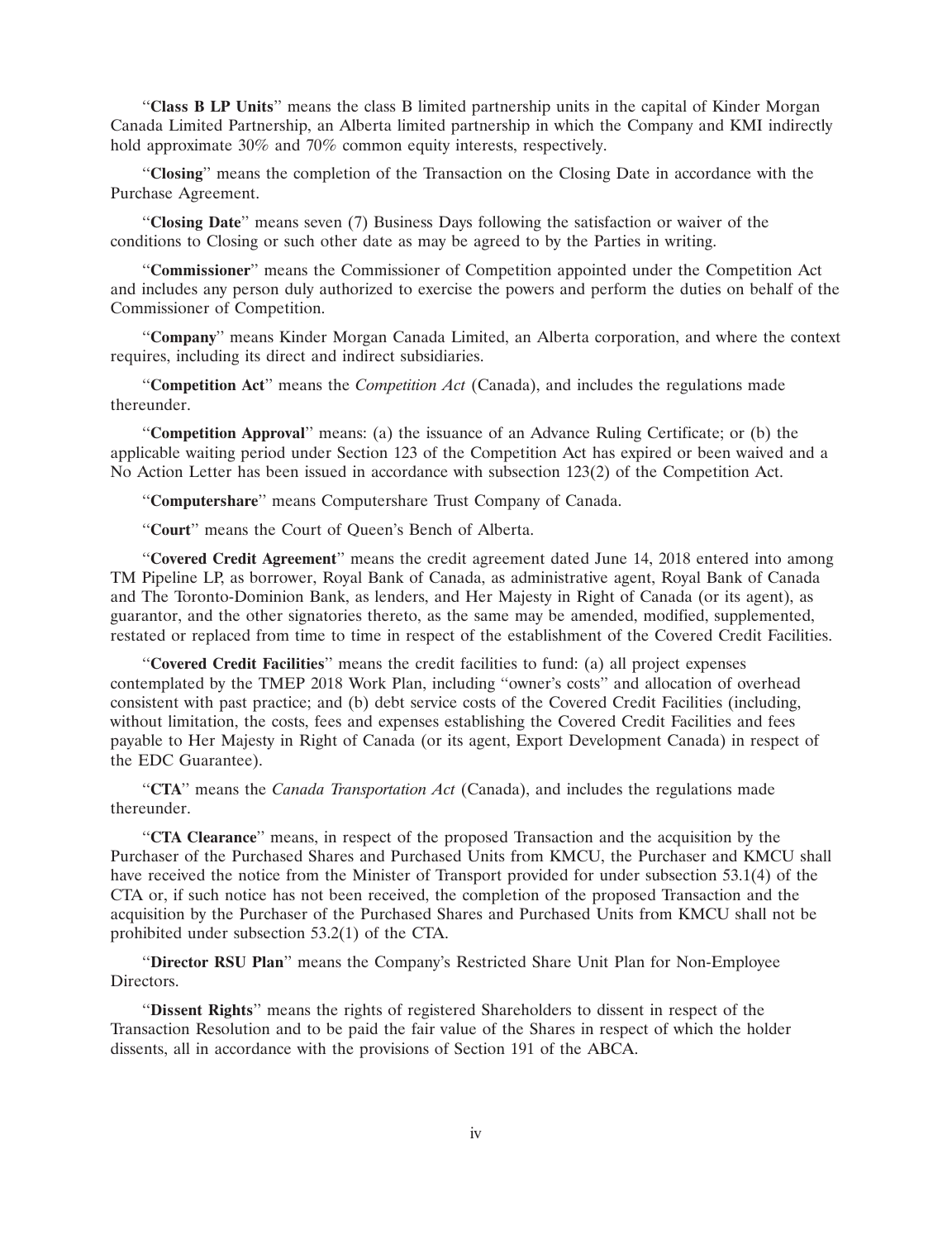''**Dissenting Shareholders**'' means registered Shareholders who validly exercise the Dissent Rights with respect to the Transaction Resolution, which exercise of Dissent Rights has not been withdrawn, or is not deemed to have been withdrawn, before the Effective Time.

''**Distributable Cash Flow**'' has the meaning set forth under ''*Non-GAAP Financial Measures*''.

''**EDC Guarantee**'' means the guarantee by Her Majesty in Right of Canada (or its agent, Export Development Canada) dated June 14, 2018 in favour of the administrative agent and the lenders under the Covered Credit Agreement.

''**EDGAR**'' means the SEC's Electronic Data Gathering, Analysis and Retrieval System.

''**Effective Time**'' means 12:01 a.m. (Calgary time) on the Closing Date.

''**Engagement Agreement**'' has the meaning set forth under ''*The Transaction—Fairness Opinion— Engagement of TD Securities*''.

''**Exempt Proposal**'' has the meaning set forth under ''*The Transaction—The Purchase Agreement— Overview of the Transaction and Permitted Marketing Activities*''.

''**Fairness Opinion**'' means the opinion of TD Securities that, as of May 28, 2018, the consideration to be received by the KMCU pursuant to the Transaction is fair, from a financial point of view, to KMCU and the Company, a copy of which is attached as Appendix B to this proxy statement.

''**GAAP**'' means generally accepted accounting principles in the United States that the SEC has identified as having substantial authoritative support, as supplemented by Regulation S-X under the *Securities Exchange Act of 1934*, as amended from time to time.

''**Independent Directors**'' means the directors of the Company that are independent of, and have no material relationship with, KMI, and are also ''independent'' within the meaning of applicable securities laws, being Daniel P.E. Fournier, Gordon M. Ritchie and Brooke N. Wade.

''**Interested Parties**'', or individually an ''**Interested Party**'', has the meaning set forth under ''*The Transaction—Fairness Opinion—Relationship of TD Securities and the Company*''.

''**KM Canada Terminals**'' means KM Canada Terminals ULC, an Alberta unlimited liability corporation and an indirect subsidiary of KMI.

''**KMCC**'' means Kinder Morgan Canada Company, a Nova Scotia unlimited liability corporation and an indirect subsidiary of KMI.

''**KMCI**'' means Kinder Morgan Canada Inc., an Alberta corporation and an indirect subsidiary of the Company.

''**KMCU**'' means Kinder Morgan Cochin ULC, a Nova Scotia unlimited liability corporation and an indirect subsidiary of the Company.

"**KMI**" means Kinder Morgan, Inc., a Delaware corporation and, where the context requires, includes its consolidated subsidiaries other than the Company and its consolidated subsidiaries.

''**KMI Phantom Unit**'' means a phantom restricted stock unit granted pursuant to KMI's 2015 Amended and Restated Stock Incentive Plan.

''**Letter Agreement**'' has the meaning set forth under ''*The Transaction—Fairness Opinion— Engagement of TD Securities*''.

''**Limited TM Pipeline LP Indemnity**'' means the indemnity agreement dated June 14, 2018 pursuant to which TM Pipeline LP has agreed to reimburse Her Majesty in Right of Canada (or its agent, Export Development Canada) for any payment that it makes under the EDC Guarantee under certain limited circumstances.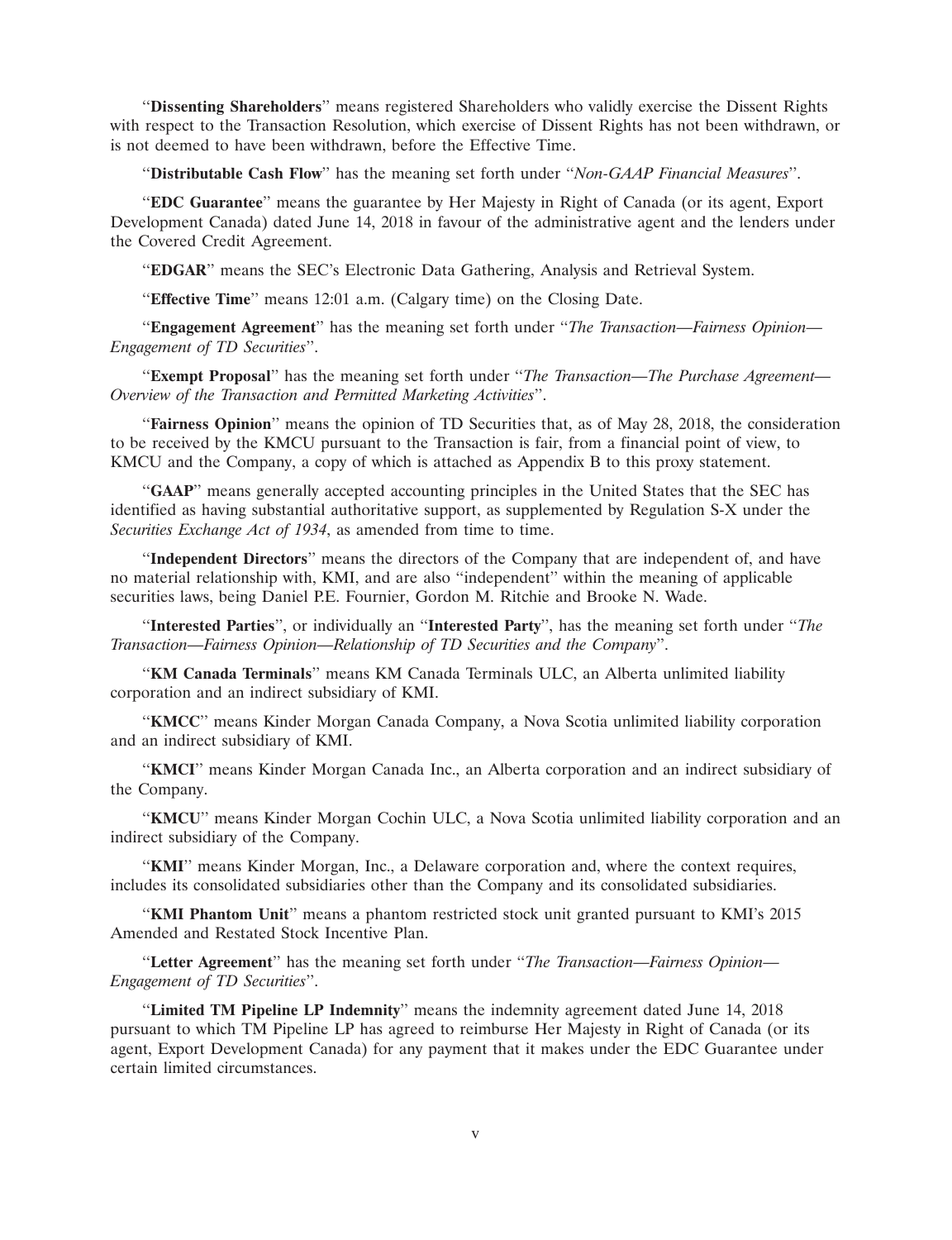''**Material Adverse Change**'' or ''**Material Adverse Effect**'' has the meaning set forth in the Purchase Agreement.

''**Meeting**'' means the special meeting of Shareholders, including any adjournment(s) or postponement(s) thereof, that is to be convened to consider and, if deemed advisable, to approve the Transaction Resolution.

''**Minister of Transport**'' means the Minister of Transport under the CTA.

"NEB" means the National Energy Board and its successors.

''**No Action Letter**'' means written confirmation from the Commissioner that he does not, at that time, intend to make an application under Section 92 of the Competition Act in respect of the Transaction.

''**NYSE**'' means the New York Stock Exchange.

''**Parties**'' means KMCU, the Purchaser, the Company and KMI, and ''**Party**'' means any of them.

''**Preferred Shares**'' means, collectively, the Series 1 Preferred Shares and the Series 3 Preferred Shares.

''**Purchase Agreement**'' means the share and unit purchase agreement dated May 29, 2018 among KMCU, the Purchaser, the Company and KMI, including all schedules, appendices and exhibits thereto, as amended, supplemented, restated and replaced from time to time in accordance with its provisions, a copy of which is available under the Company's profile on SEDAR and EDGAR.

''**Purchased Shares**'' means all of the issued and outstanding shares in the capital of Trans Mountain and KMCI.

''**Purchased Units**'' means all of the issued and outstanding units in the capital of TM Pipeline LP.

''**Purchaser**'' means Her Majesty in Right of Canada.

''**Regulatory Approvals**'' means, collectively, the Competition Approval, the CTA Clearance and the CFIUS Clearance.

''**Restricted Voting Shares**'' means the restricted voting shares in the capital of the Company.

''**RSU**'' means a restricted share unit granted pursuant to the RSU Plan or the Director RSU Plan, as applicable.

''**RSU Plan**'' means the Company's 2017 Restricted Share Unit Plan for Canadian Employees.

"**SEC**" means the United States Securities and Exchange Commission.

"**SEDAR**" means the System for Electronic Document Analysis and Retrieval.

''**Series 1 Preferred Shares**'' means the cumulative redeemable minimum rate reset Preferred Shares, Series 1 in the capital of the Company.

''**Series 3 Preferred Shares**'' means the cumulative redeemable minimum rate reset Preferred Shares, Series 3 in the capital of the Company.

''**Shareholders**'' means the holders of Restricted Voting Shares, Special Voting Shares and Preferred Shares.

''**Shares**'' means, collectively, the Restricted Voting Shares, the Special Voting Shares and the Preferred Shares.

''**Special Voting Shares**'' means the special voting shares in the capital of the Company.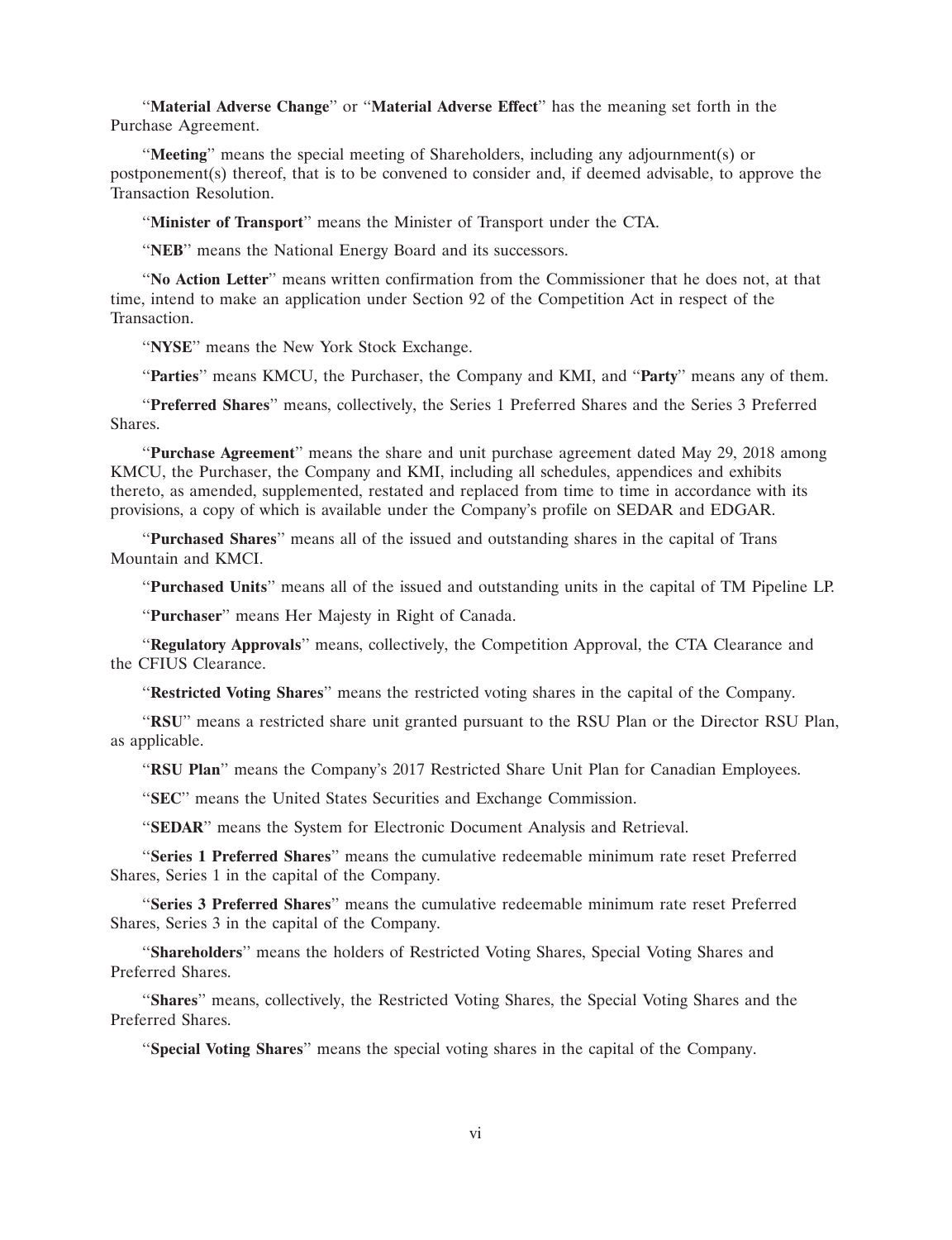''**Superior Proposal**'' has the meaning set forth under ''*The Transaction—The Purchase Agreement— Overview of the Transaction and Permitted Marketing Activities*''.

''**Support Agreements**'' means the support agreements dated May 29, 2018 entered into among the Company, the Purchaser and the Supporting Shareholders, in their capacities as Shareholders, as the case may be.

''**Supporting Shareholders**'' means KMCC and KM Canada Terminals, each an indirect whollyowned subsidiary of KMI, in respect of securities of the Company legally and beneficially owned by them, as applicable.

''**Target Entities**'' means TM Pipeline LP, Trans Mountain, KMCI and Trans Mountain Pipeline (Puget Sound) LLC.

''**TD Bank**'' has the meaning set forth under ''*The Transaction—Fairness Opinion—Relationship of TD Securities and the Company*''.

''**TD Securities**'' means TD Securities Inc., financial advisor to the Company.

''**TM Pipeline LP**'' means Trans Mountain Pipeline L.P., an Alberta limited partnership and an indirect subsidiary of the Company.

''**TMEP**'' means a proposed expansion of the TMPL system to increase the capacity from approximately three hundred thousand (300,000) barrels per day to approximately eight hundred and ninety thousand (890,000) barrels per day.

''**TMEP 2018 Work Plan**'' means the work plan for 2018 for TMEP as mutually agreed to by the Purchaser and KMCU.

''**TMPL system**'' or ''**Trans Mountain pipeline**'' means the Trans Mountain pipeline system including the Edmonton Tank Terminal, Kamloops Terminal, Burnaby Terminal, Sumas Terminal and Westridge Marine Terminal, including a crude oil and refined products pipeline with a capacity of approximately three hundred thousand (300,000) barrels per day which consists of approximately one thousand (1,000) kilometres of pipeline, extending from Edmonton Alberta to delivery points in Burnaby, Westridge and Sumas, British Columbia, and including related lateral lines, rights of way, easements, pumps, pump stations and other related equipment and machinery.

''**Trans Mountain**'' means Trans Mountain Pipeline ULC, the managing partner of TM Pipeline LP.

''**Transaction**'' means the purchase and sale of the Purchased Shares and Purchased Units as contemplated by the Purchase Agreement.

''**Transaction Resolution**'' means the special resolution of Shareholders in respect of the Transaction to be considered at the Meeting, the full text of which is set forth in Appendix A to this proxy statement.

''**TSX**'' means the Toronto Stock Exchange.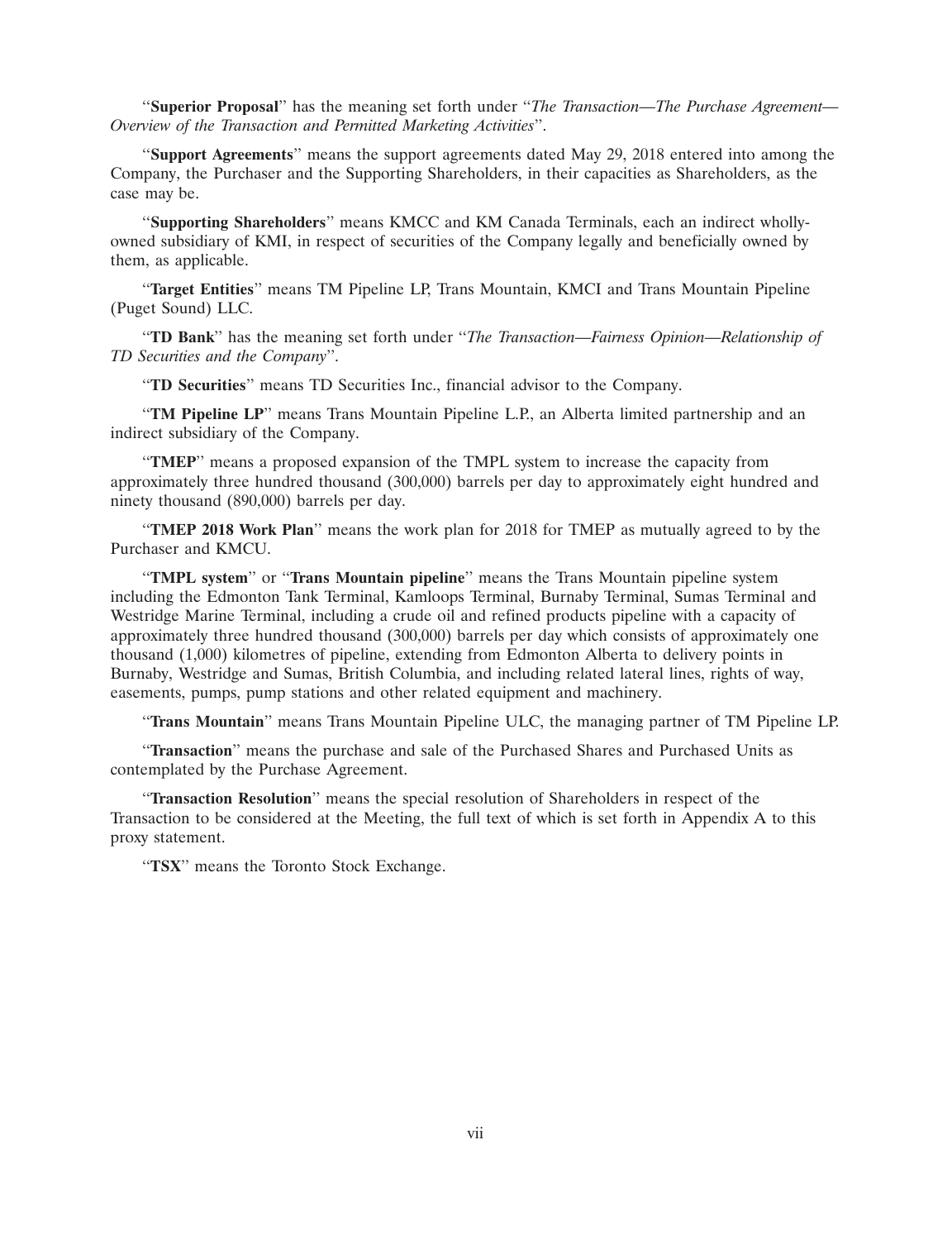

**Suite 2700, 300—5th Avenue S.W. Calgary, Alberta T2P 5J2**

# **INFORMATION CIRCULAR AND PROXY STATEMENT SPECIAL MEETING OF SHAREHOLDERS**

Our Board is furnishing you with this information circular and proxy statement (the ''**proxy statement**'') in connection with the solicitation of proxies by management of the Company to be voted at the Meeting. In connection with the Meeting, the Company has mailed or caused to be mailed to registered and beneficial Shareholders a proxy card or voting instruction form, as applicable, the notice of meeting and this proxy statement. This proxy statement is first being sent to Shareholders beginning on August 7, 2018.

References in this document to "dollars", "\$", "C\$" or "CDN\$" are to the currency of Canada, and references to ''US\$'' are to the currency of the United States.

# **NOTICE TO SHAREHOLDERS**

**THE TRANSACTION HAS NOT BEEN APPROVED OR DISAPPROVED BY ANY CANADIAN SECURITIES REGULATORY AUTHORITY, THE SEC OR ANY U.S. STATE SECURITIES COMMISSION, NOR HAS ANY CANADIAN SECURITIES REGULATORY AUTHORITY, THE SEC OR ANY U.S. STATE SECURITIES COMMISSION PASSED UPON THE FAIRNESS OR MERITS OF THE TRANSACTION OR UPON THE ACCURACY, ADEQUACY OR COMPLETENESS OF THE INFORMATION CONTAINED IN THIS PROXY STATEMENT AND ANY REPRESENTATION TO THE CONTRARY IS UNLAWFUL AND MAY BE A CRIMINAL OFFENCE.**

# **FORWARD-LOOKING STATEMENTS**

This proxy statement includes ''financial outlook'', ''forward-looking information'' and ''forwardlooking statements'' within the meaning of applicable securities legislation (collectively, ''**forwardlooking statements**'').

These forward-looking statements are identified as any statement that does not relate strictly to historical or current facts. Forward-looking statements may be identified by words such as ''anticipate'', "believe", "intend", "continue", "estimate", "expect", "may" or the negative of those terms or other variations of them or comparable terminology. In particular, but without limitation, this proxy statement contains forward-looking statements pertaining to the following:

• matters relating to Closing of the Transaction, including the timing thereof, the anticipated receipt of Regulatory Approvals and any remedies associated therewith, Shareholder approval and satisfaction or waiver of all other required conditions to Closing and the Company's share of anticipated before and after-tax proceeds therefrom;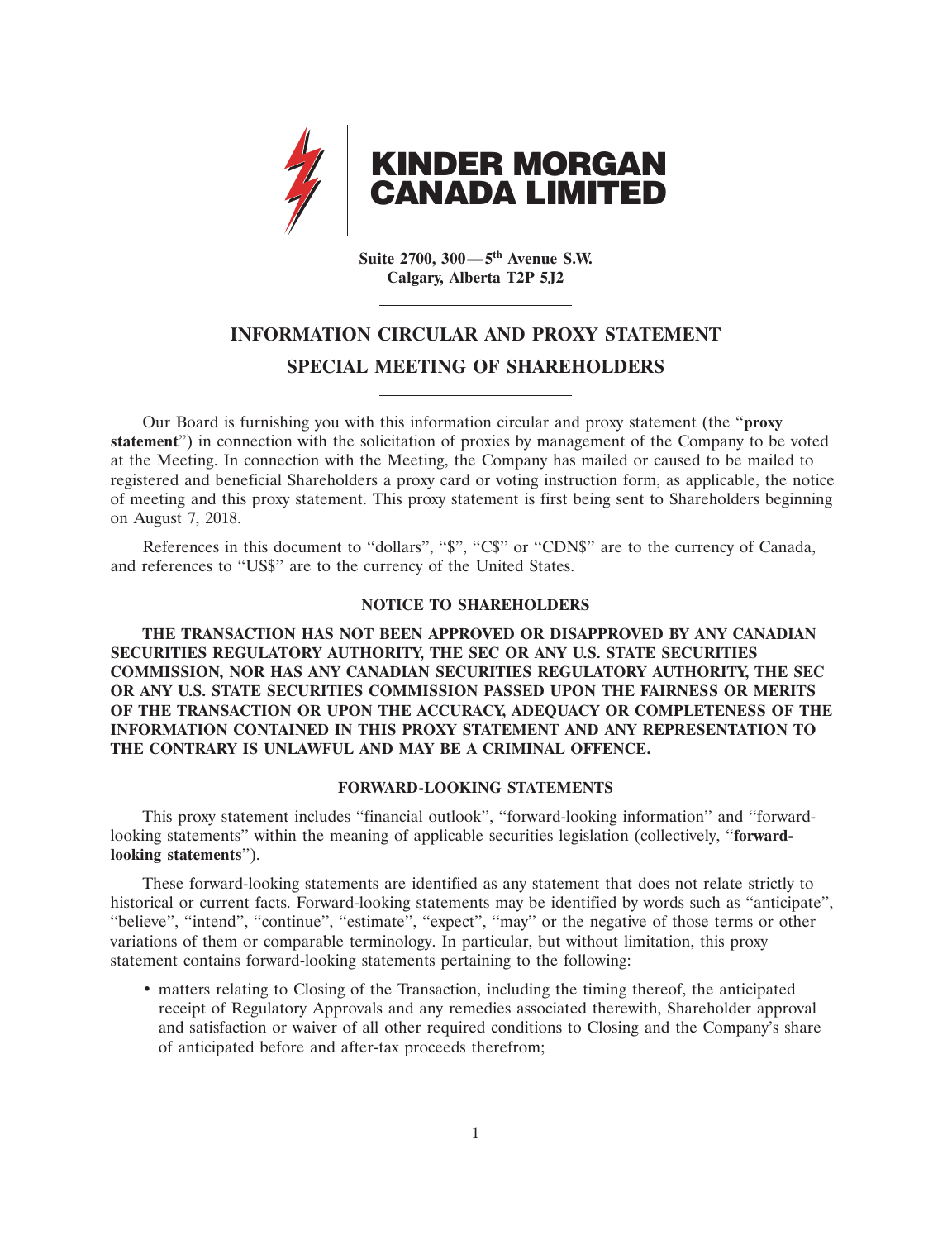- the business of the Company and the performance and success of operations therefrom following completion of the Transaction;
- the potential alternative uses of proceeds received by KMCU from the Transaction, and any subsequent use or redeployment by the Company of its share of the proceeds of the Transaction;
- the perceived benefits of the Transaction; and
- the exercise of Dissent Rights by Shareholders with regards to the Transaction.

Forward-looking statements are not guarantees of performance. They involve risks, uncertainties and assumptions. Future actions, conditions or events and future results of operations may differ materially from those expressed in forward-looking statements. Many of the factors that will determine these results are beyond our ability to control or predict. Any financial outlook or other forwardlooking statement set out in this proxy statement has been included for the purpose of providing information relating to management's current expectations and plans for the future, is based on a number of significant assumptions and may not be appropriate, and should not be used, for purposes other than those for which such financial outlook or forward-looking statements are disclosed herein.

Specific factors that could cause actual results to differ from those in the forward-looking statements provided in this proxy statement include, but are not limited to:

- satisfaction of the terms and conditions in the Transaction, including receiving requisite approvals, in a timely manner;
- our effectiveness in establishing separate general, administrative and operational functions in preparation for and following completion of the Transaction;
- changes in market conditions and competitive landscape;
- the effect of the Transaction on our credit rating; and
- strategic alternatives for the Company that could affect any use by the Company of its share of the net proceeds from the Transaction.

The foregoing list should not be construed to be exhaustive. We believe the forward-looking statements in this proxy statement are reasonable. However, there is no assurance that any of the actions, events or results of the forward-looking statements will occur, or if any of them do, of their timing or what impact they will have on our results of operations or financial condition. Because of these uncertainties, Shareholders should not put undue reliance on any forward-looking statements.

See ''*Risk Factors*'' in this proxy statement for a more detailed description of these and other factors that may affect the forward-looking statements in this proxy statement. When considering forward-looking statements, you should keep in mind the risk factors described under ''*Risk Factors*'' in this proxy statement. Such risk factors could cause actual results to differ materially from those contained in any forward-looking statement. We disclaim any obligation, other than as required by applicable law, to update the above list or to announce publicly the result of any revisions to any of the forward-looking statements to reflect future events or developments.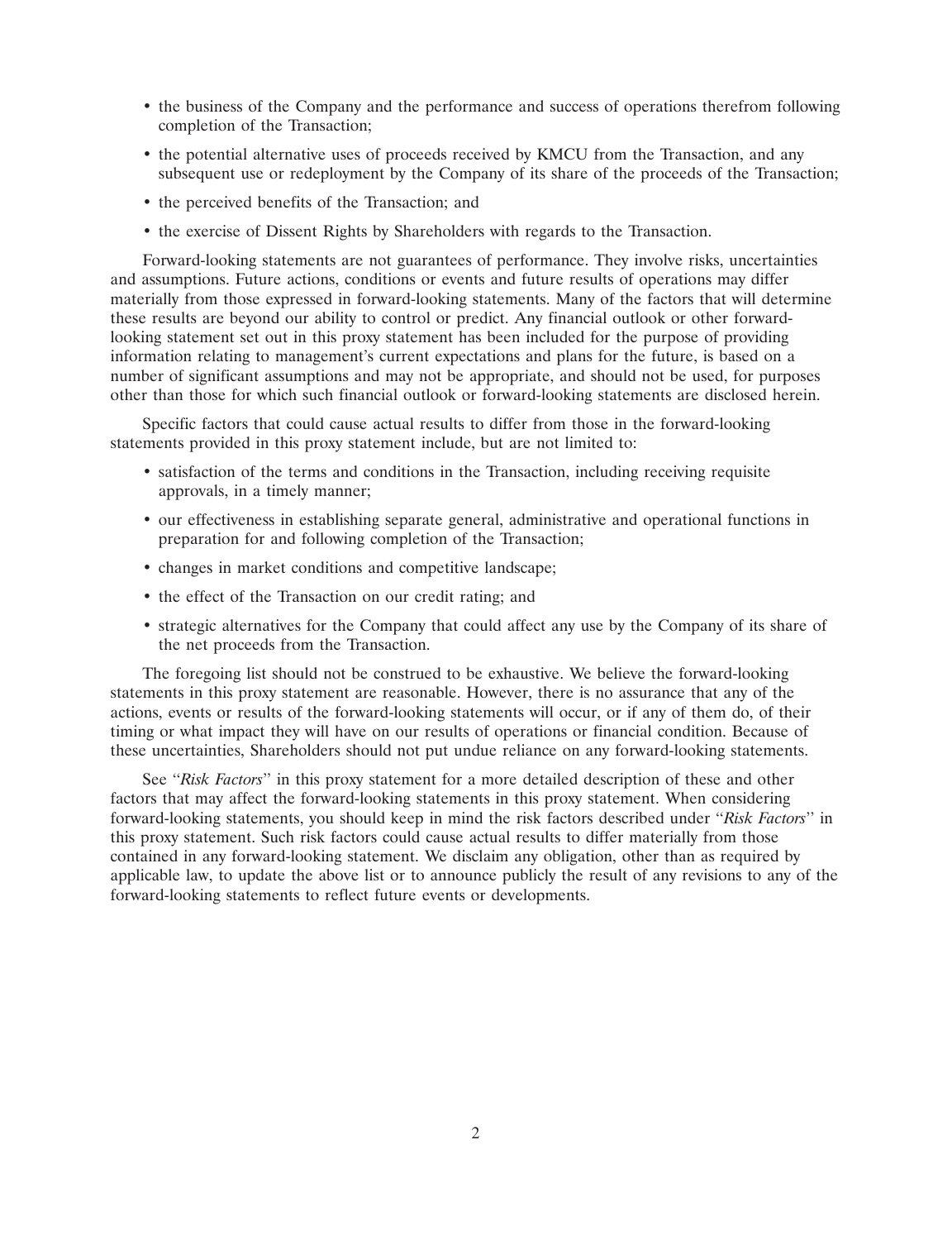#### **NON-GAAP FINANCIAL MEASURES**

In addition to using financial measures prescribed by GAAP, references are made in this proxy statement to Distributable Cash Flow and Adjusted EBITDA, which are measures that do not have any standardized meaning as prescribed by GAAP. Distributable cash flow is net income before depreciation and amortization adjusted for: (i) income tax expense and cash income taxes (paid) refunded; (ii) sustaining capital expenditures (also referred to as ''maintenance'' capital expenditures); and (iii) certain items that are items required by GAAP to be reflected in net income, but typically either (a) do not have a cash impact, or (b) by their nature are separately identifiable from the normal business operations and in our view are likely to occur only sporadically (for example gains or losses on asset sales, divestiture costs, legal settlements and casualty losses). Adjusted EBITDA is net income before interest expense, taxes, depreciation and amortization and adjusted for certain items.

We believe the GAAP measure most directly comparable to Distributable Cash Flow and Adjusted EBITDA is net income. Distributable cash flow and Adjusted EBITDA should not be considered as an alternative to GAAP, net income or any other GAAP measures and such non-GAAP measures have important limitations as analytical tools. The computation of Distributable Cash Flow and Adjusted EBITDA may differ from similarly titled measures used by others. For additional information regarding historical presentation of Distributable Cash Flow and Adjusted EBITDA, see ''*Item 7. Management's Discussion and Analysis of Financial Condition and Results of Operations—Results of Operations— Non-GAAP Financial Measures*'' in the Annual Report.

The Company does not provide forecasted net income (the GAAP financial measure most directly comparable to the non-GAAP financial measures Distributable Cash Flow and Adjusted EBITDA) due to the impracticality of quantifying certain amounts required by GAAP, such as realized and unrealized foreign currency gains and losses and potential changes in estimates for certain contingent liabilities.

# **QUESTIONS AND ANSWERS ABOUT THE MEETING AND VOTING**

## *What is the difference between a registered holder and a beneficial owner or ''street name'' holder?*

If your Shares are registered directly in your name with our transfer agent, Computershare, you are considered the Shareholder of record with respect to those Shares, referred to in this proxy statement as a ''registered'' holder. As the registered holder, you have the right to vote in person at the Meeting. As of the record date, CDS was the sole registered holder of Restricted Voting Shares and Preferred Shares, and KMCC and KM Canada Terminals were the only registered holders of Special Voting Shares.

If your Shares are held in a brokerage account or by another intermediary, you are considered the beneficial owner or ''street name'' holder. A street name holder is not the Shareholder of record entitled to vote in person at the Meeting. However, as a beneficial owner, you have the right to direct your broker or other intermediary regarding how to vote the Shares held in your account or to obtain a proxy from your broker and vote your Shares in person at the Meeting. All of our Shareholders, other than CDS, KMCC and KM Canada Terminals, are beneficial owners.

# *Who is entitled to vote on the matter presented at the Meeting?*

Shareholders as of the close of business on July 23, 2018, which we refer to as the record date, are entitled to receive notice of, and to vote their Shares owned as of the close of business on the record date, at the Meeting. If you owned Shares as of the close of business on the record date, you are authorized to vote those Shares at the Meeting, even if you subsequently sell them, except to the extent that you have transferred your Shares after the record date and the transferee of such Shares establishes its ownership of such Shares and requests, not later than ten (10) days before the Meeting, that its name be included on the list of Shareholders eligible to vote at the Meeting, in which case the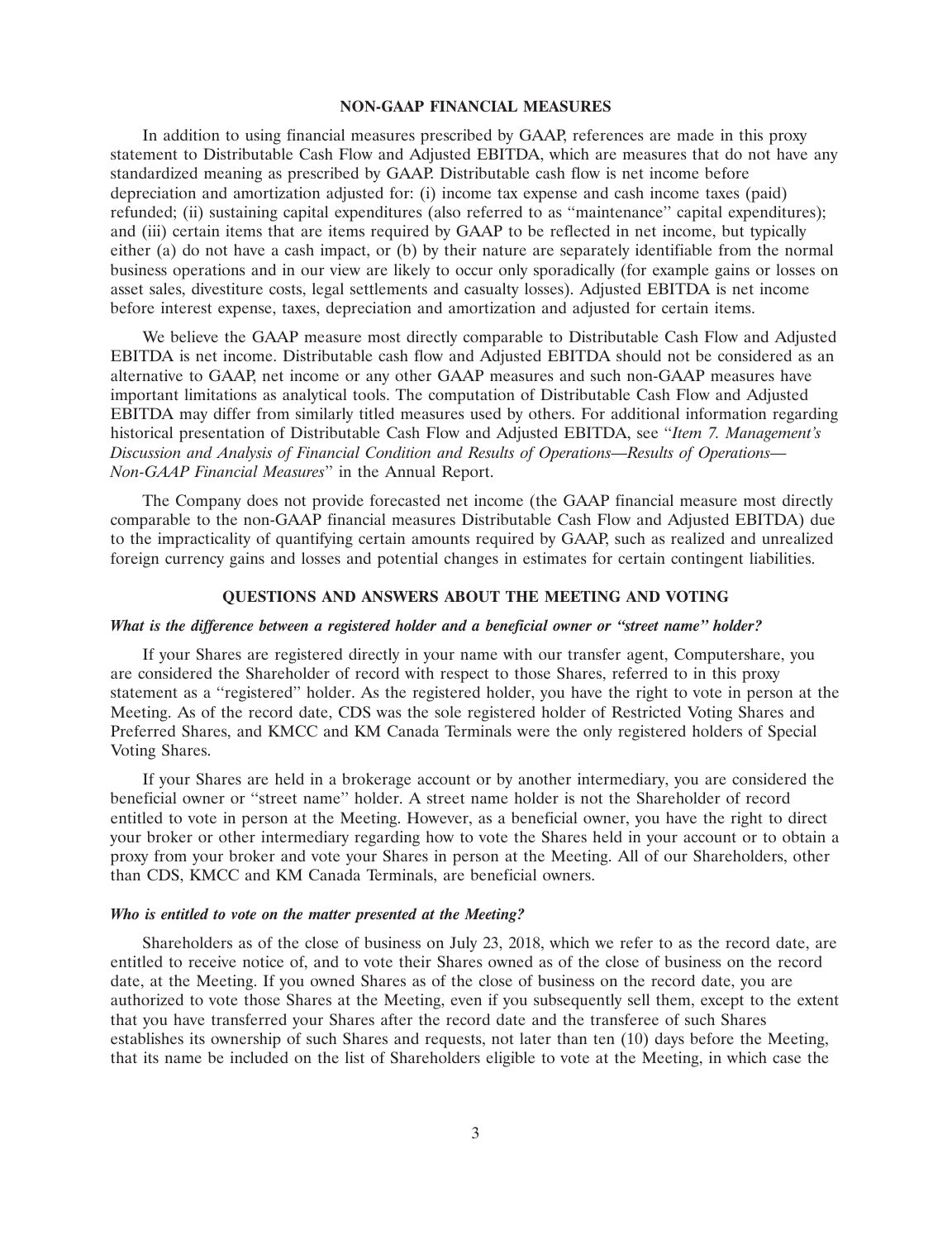transferee will instead be entitled to vote those Shares at the Meeting. Please see ''*How do I vote?*'' below for important information regarding how to vote your Shares.

As at July 23, 2018, there were 104,023,460 Restricted Voting Shares, 244,061,460 Special Voting Shares, 12,000,000 Series 1 Preferred Shares and 10,000,000 Series 3 Preferred Shares issued and outstanding. To the knowledge of the directors and executive officers of the Company, no person or company beneficially owns, or controls or directs, directly or indirectly, voting securities carrying more than 10% of the voting rights attached to any class of securities of the Company, except KMI, which, through its indirect wholly-owned subsidiaries, KMCC and KM Canada Terminals, holds all of the Special Voting Shares, representing approximately 65.9% of the Shares eligible to vote on the Transaction Resolution at the Meeting.

# *How do I vote?*

You may vote your Shares by any of the following methods:

- *By Internet*—If you have Internet access, you may view proxy materials and vote online by following the instructions on your proxy card (if you are the registered holder of your Shares) or voting instruction form (if your Shares are held beneficially in street name).
- *By Telephone*—You may submit your vote by telephone by following the instructions on your proxy card (if you are the registered holder of your Shares) or voting instruction form (if your Shares are held beneficially in street name).
- *By Mail*—You may vote by completing and returning a signed paper proxy card (if you are the registered holder of your Shares) or by following the vote-by-mail instructions included on the voting instruction form provided by your broker or other intermediary (if your Shares are held beneficially in street name).
- *In Person at the Meeting*
	- *Registered Holders.* As a registered holder, you have the right to vote in person at the Meeting.
	- *Street Name Holders.* If you are a street name holder and you wish to vote in person at the Meeting, you must appoint yourself as proxy on the proxy card or voting instruction form provided by your broker or other intermediary that holds your Shares, giving you the right to vote your Shares in person at the Meeting. You must appoint yourself as proxy not less than 48 hours (excluding weekends and holidays) before the time set for the Meeting. On the day of the Meeting, you will need to provide a copy of such proxy card or voting instruction form indicating that you have been appointed as proxy in order to obtain a ballot.

Even if you plan to attend the Meeting, your plans may change, so it is a good idea to complete, sign and return your proxy card or voting instruction form, or vote over the Internet or by telephone in advance of the deadline for voting. Any Shareholder attending the Meeting who presents the appropriate documentation may revoke an earlier vote by proxy and vote in person.

In order to be valid, proxy cards and votes cast over the Internet and by telephone must be received not less than 48 hours (excluding weekends and holidays) before the time set for the Meeting. If you hold your Shares in street name, then you should follow the instructions on the voting instruction form provided by your broker or other intermediary with respect to the procedures to be followed for voting at the Meeting.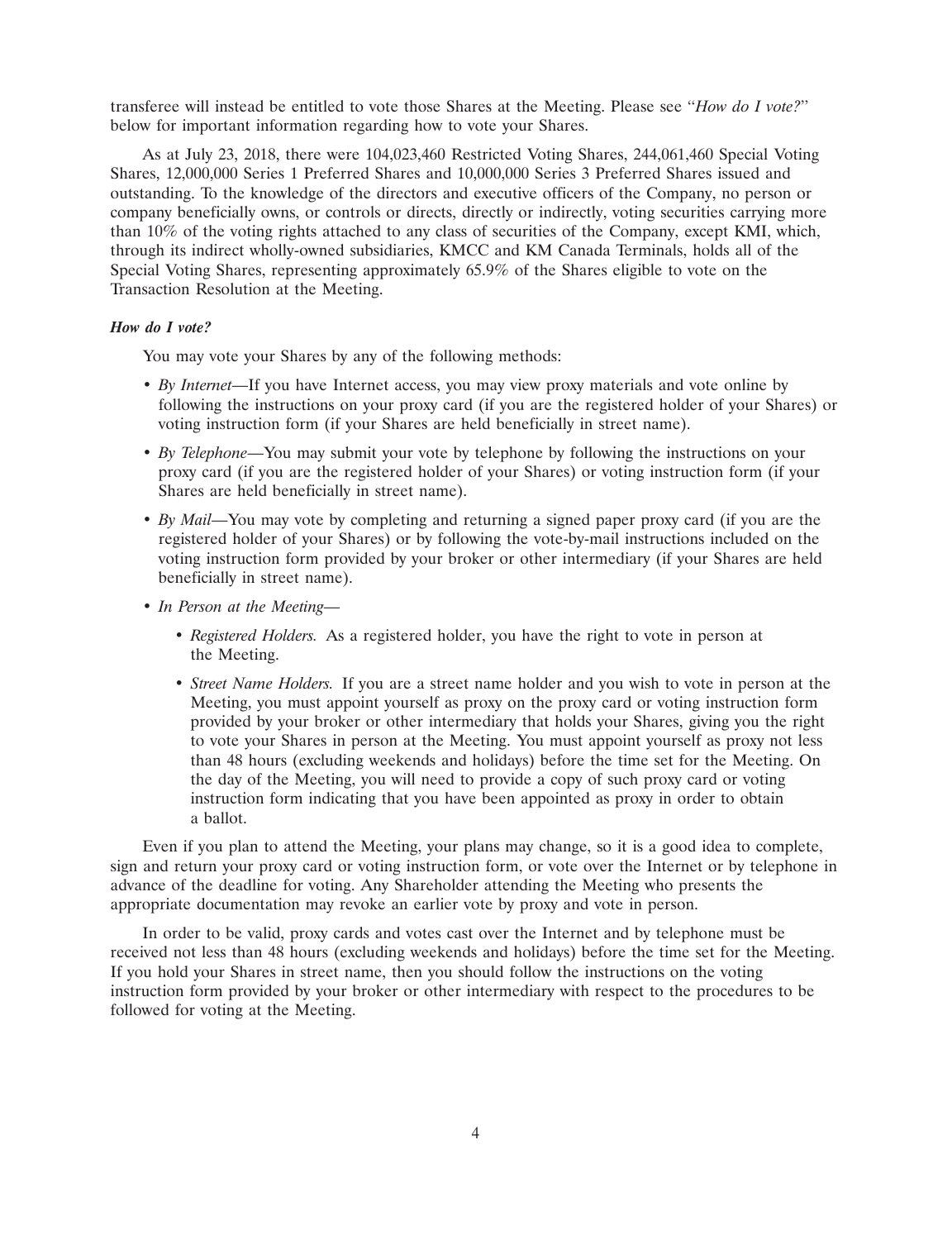#### *How can I access the proxy materials over the Internet?*

You can view the proxy materials related to the Meeting on the Internet website listed on your proxy card or voting instruction form. Please have your control number available. Your control number can be found on your proxy card or voting instruction form.

You also may access the proxy materials through our website at *http://kindermorgancanadalimited.com* and on file with SEDAR at *www.sedar.com* and the SEC at *www.sec.gov*.

## *What if multiple Shareholders have the same address?*

If you and other residents at your mailing address own Shares in street name, your broker or bank may have sent you a notice that your household will receive only one copy of the notice and proxy statement. We will promptly deliver a separate copy of those materials to you if you submit a request to Kinder Morgan Canada Limited, Investor Relations Department, 1001 Louisiana Street, Suite 1000, Houston, Texas 77002 or by calling us at (713) 369-9000. If you want to receive separate copies of those materials in the future, or if you are receiving multiple copies and would like to receive only one copy for your household, you should contact your bank or broker.

## *What does it mean if I receive more than one set of proxy materials?*

It means that you have multiple accounts at Computershare and/or with one or more brokers. Please vote using each control number to ensure that all your Shares are voted.

#### *How many votes do I have?*

You have one vote for each Share that you owned as of the close of business on the record date.

#### *How many Shares must be present to conduct the Meeting?*

The presence at the Meeting, in person or represented by proxy, of at least two (2) Shareholders together holding not less than 25% of the Shares as of the close of business on the record date will constitute a quorum. The presence of a quorum will permit us to conduct the proposed business at the Meeting. As of the close of business on the record date, an aggregate of 370,084,920 Shares were issued and outstanding. As a result, holders of at least 92,521,230 Shares must be present in person or represented by proxy to constitute a quorum.

Your Shares will be counted as present at the Meeting if you:

- have properly submitted a proxy card or voting instruction form, as applicable, or voted over the Internet or by telephone before the deadline for voting; or
- attend the Meeting, if you are a registered holder or if you are a street name holder and have appointed yourself as proxy not less than 48 hours (excluding weekends and holidays) before the time set for the Meeting.

Proxies received but marked as abstentions and broker non-votes will be included in the number of Shares considered present at the Meeting for quorum purposes.

# *What vote is required to approve the Transaction Resolution?*

• The Transaction requires the approval of the Transaction Resolution by a majority of not less than two-thirds of the votes cast by Shareholders, voting together as a single class, at the Meeting.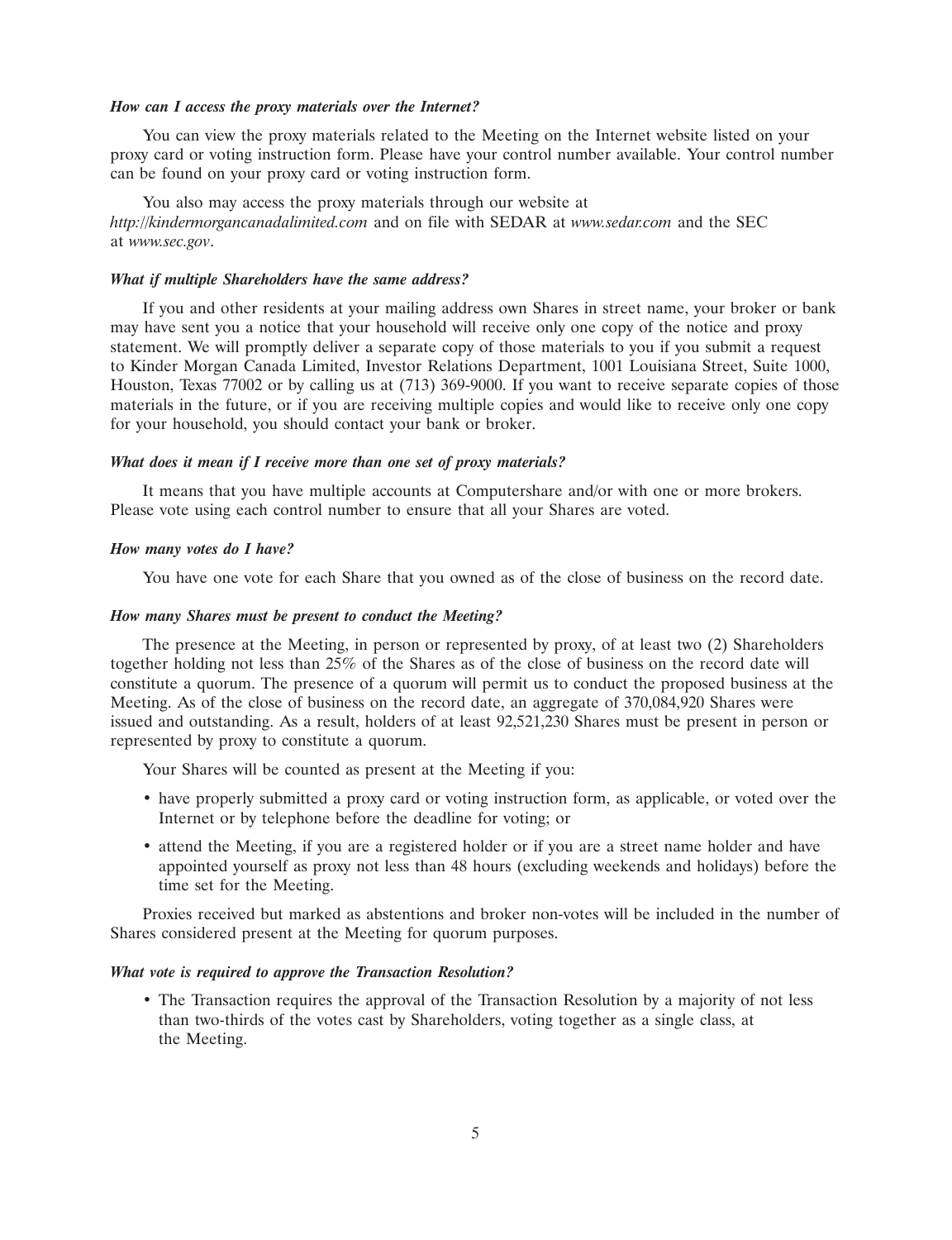• *Important Voting Information for Street Name Holders.* If you are a street name holder whose Shares are held by a broker who is subject to U.S. regulation, your broker or other intermediary will not be permitted to exercise voting discretion with respect to the Transaction Resolution. **Thus, if you do not give your broker or other intermediary specific instructions, your Shares will not be voted and will not be counted in determining the number of Shares voted**. Shares represented by such ''broker non-votes'' will, however, be counted in determining whether there is a quorum. **Please communicate your voting decisions to your broker or other intermediary in advance of the voting deadlines described above so that your vote can be counted.**

# *What happens if I do not specify a choice for the proposal when returning a proxy?*

If you sign and return a paper proxy card or voting instruction form and no direction is given for the item on the proxy card or voting instruction form, it will be voted *for* the Transaction Resolution.

However, if you are a street name holder whose Shares are held by a broker who is subject to U.S. regulation and you fail to provide voting instructions, your broker will not be permitted to vote your Shares on the Transaction Resolution. Without your voting instructions, brokers subject to U.S. regulation may not vote on the Transaction Resolution, and a ''broker non-vote'' will occur, which means your vote will not be counted with respect to the Transaction Resolution. Shares represented by such ''broker non-votes'' will, however, be counted in determining whether there is a quorum.

# *Can I change my vote after I return my proxy card or voting instruction form?*

- *Registered Holders.* If you are a registered holder, you may change your vote at any time before the applicable voting deadline, or you may revoke your proxy and submit a new proxy or vote in person at the Meeting. You may do this in a number of ways. First, you may cast a new vote over the Internet or by telephone, so long as you do so by the deadline of 9:00 a.m. (Calgary time) on August 28, 2018 (48 hours prior to the Meeting) or 48 hours (excluding weekends and holidays) prior to any adjournment of the Meeting. Second, you may complete and submit a new proxy card. Third, you may send a written notice stating that you would like to revoke your proxy. If you choose either of the latter two methods, you must submit your notice of revocation or your new proxy card to the attention of our corporate secretary (Suite  $2700$ ,  $300 - 5$ <sup>th</sup> Avenue S.W., Calgary, Alberta T2P 5J2) so that it is received on or before the last Business Day before the Meeting. Finally, you may attend the Meeting, submit a written notice of revocation to the chair of the Meeting and vote in person. Simply attending the Meeting, without voting in person, will not revoke your proxy.
- *Street Name Holders.* If you are a street name holder and you have instructed a broker to vote your Shares, you must follow directions received from your broker to change your vote.

# *Does the Board support the Transaction?*

Yes. The Board **UNANIMOUSLY**: (a) determined that the Transaction is fair and in the best interests of the Company; and (b) recommends that Shareholders vote *FOR* the Transaction Resolution.

# *Who has been appointed as my proxy holder(s)?*

The persons named in the proxy card included with the proxy materials are officers of the Company. **A holder of Shares submitting a completed proxy card or voting instruction form has the right to appoint a person or company (who does not have to be a Shareholder) to be their representative at the Meeting other than the persons designated in the proxy card or voting instruction form.** Such appointment may be exercised by inserting the name of the appointed representative in the blank space provided for that purpose. If you cannot attend the Meeting in person, you are requested to vote in accordance with the instructions in ''*How do I vote?*'' above.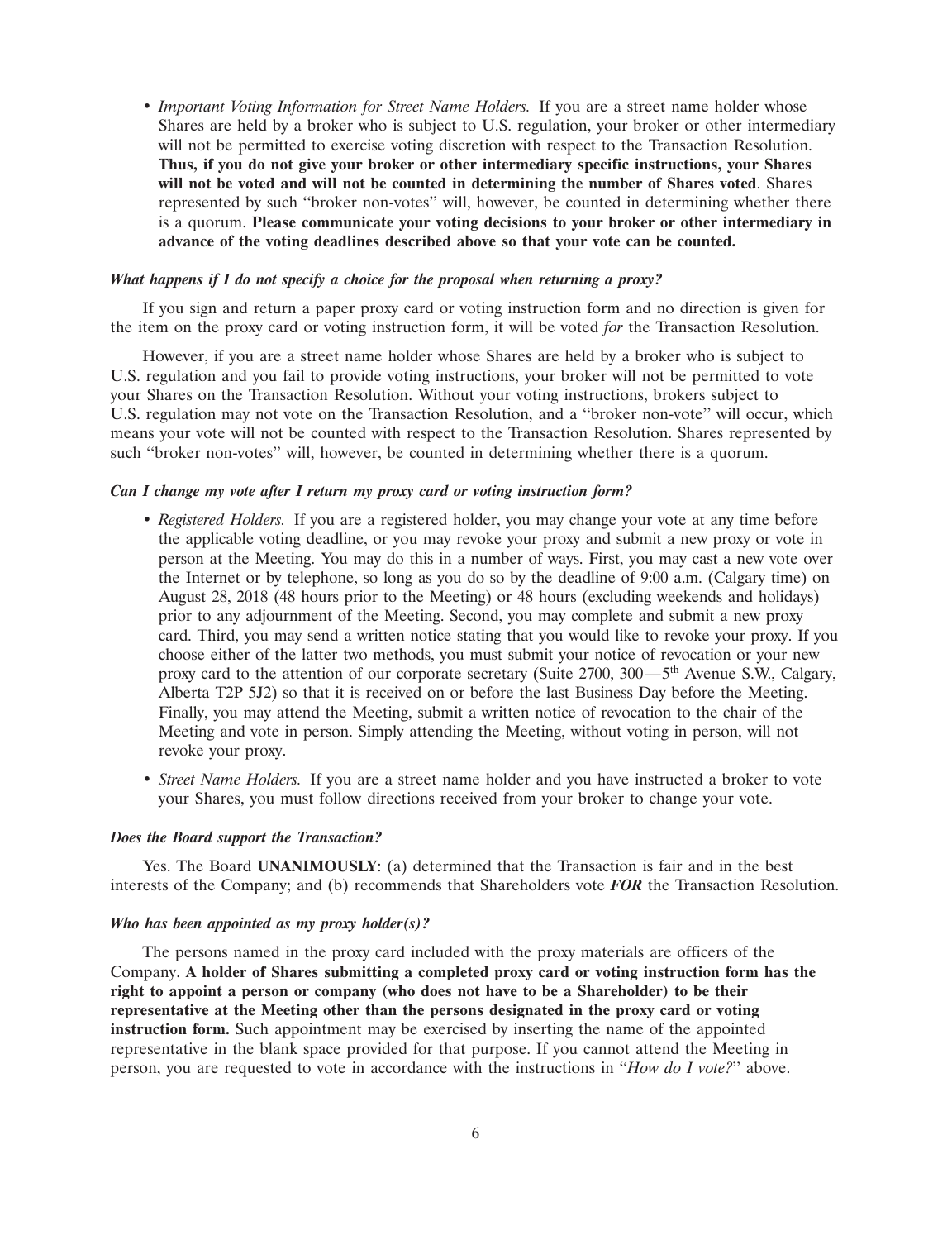#### *How will my proxy holder(s) vote my Shares?*

The persons named in the enclosed proxy card will, if the instructions are clear, vote the Shares represented by that proxy card, and where a choice with respect to any matter to be acted upon has been specified in the proxy card, the Shares will be voted in accordance with those instructions. See ''*What happens if I do not specify a choice for a proposal when returning a proxy?*'' above for information about how Shares will be voted where no specification has been made on your proxy card.

The proxy card confers discretionary authority on the designated proxy holders with respect to amendments or variations of matters identified herein or other matters that may properly come before the Meeting. As of the date of this proxy statement, management of the Company knows of no such amendment, variation or other matter. For further information, please see ''*Other Matters*'' in this proxy statement.

# *Do I have any dissenters' rights?*

Pursuant to the ABCA, Dissenting Shareholders are entitled, in addition to any other right such Dissenting Shareholder may have, to dissent and to be paid by the Company the fair value of the Shares held by such Dissenting Shareholder in respect of which such Dissenting Shareholder dissents, determined as of the close of business on the last Business Day before the day on which the Transaction Resolution from which such Dissenting Shareholder's dissent was adopted, and provided the Transaction is completed. A Dissenting Shareholder may dissent only with respect to all of the Shares of a class held by such Dissenting Shareholder, or on behalf of any one beneficial owner and registered in the Dissenting Shareholder's name. Only registered holders of Shares may dissent. Beneficial owners of Shares registered in the name of a broker, dealer, bank, trust company or other nominee who wish to dissent should be aware that they may only do so through the registered owner of such Shares. A registered owner of Shares, such as CDS, who holds Shares as nominee for beneficial holders, some of whom wish to dissent, must exercise the Dissent Right on behalf of such beneficial owners with respect to all of the Shares of a class held for such beneficial owners. In such case, the written objection to the Transaction should set forth the number of Shares covered by such written objection.

For further information, please see ''*Dissent Rights*'' in this proxy statement.

#### *Who can attend the Meeting?*

Due to space and security concerns, only Shareholders as of the close of business on the record date or their duly appointed proxy holders may attend the Meeting. We are not able to admit guests of either Shareholders or proxy holders. Admission to the Meeting will be on a first-come, first-served basis. Registration will begin at 8:00 a.m. (Calgary time), and seating will begin at 8:30 a.m. (Calgary time). Cameras, recording devices and other electronic devices will not be permitted at the Meeting.

Shareholders and proxy holders will be asked to present valid picture identification, such as a driver's license or passport. Please note that if you hold your Shares in street name, you will also need to bring the voting instruction form that you receive from your broker or other intermediary in connection with the Meeting or a copy of a brokerage statement reflecting your ownership of Shares as of the close of business on the record date.

Beneficial Shareholders who have not appointed themselves as proxy at least 48 hours (excluding weekends and holidays) before the time set for the Meeting or any adjournment thereof, will not be able to vote in person at the Meeting. See ''*How do I vote?*'' above.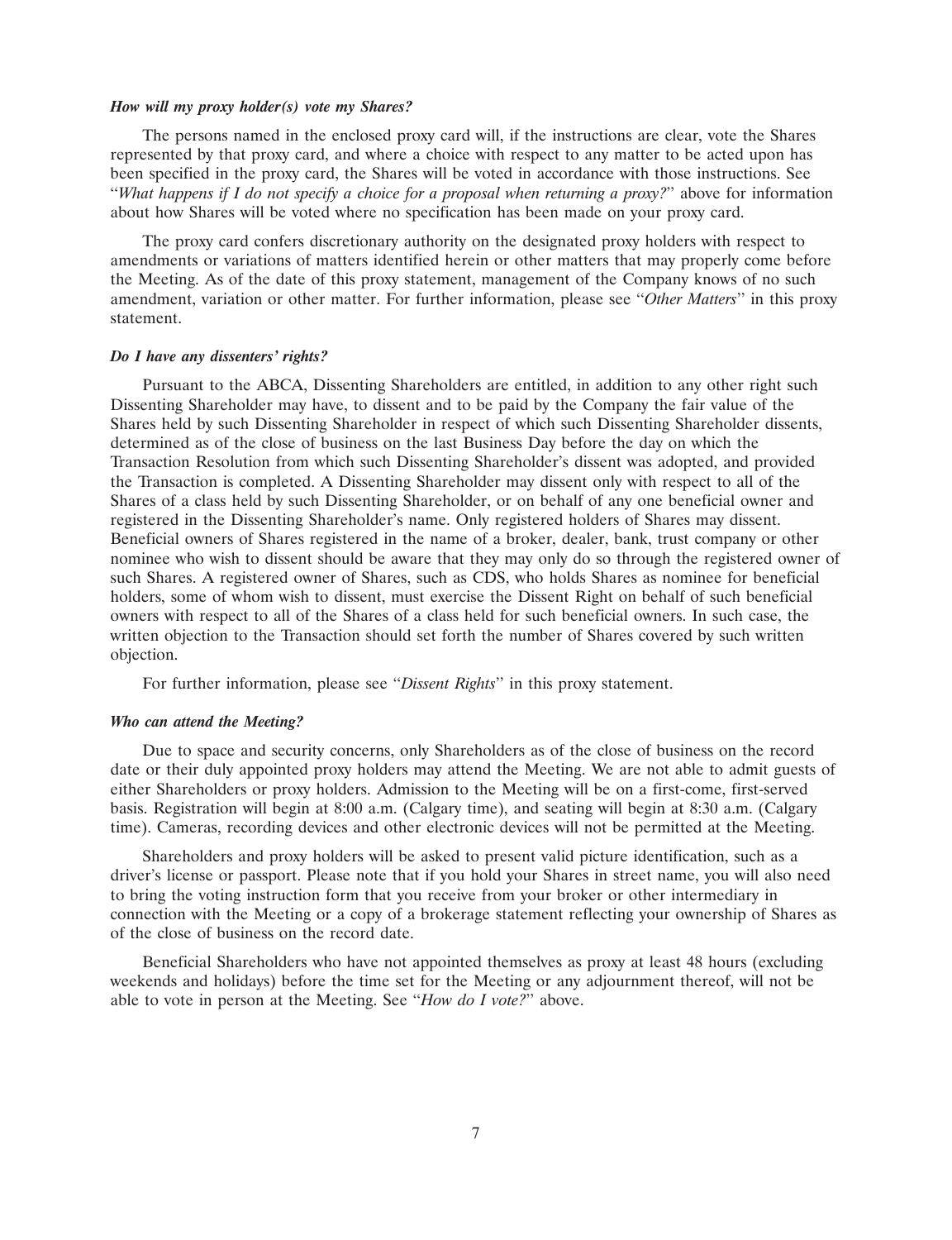## *Where can I find the voting results of the Meeting?*

The preliminary voting results will be announced at the Meeting. The final results will be reported in a news release that we will file under the Company's profile on SEDAR, located at *www.sedar.com*, promptly following the Meeting and on a current report on Form 8-K that we will file with the SEC within four (4) Business Days after the Meeting.

#### *Who will pay the expenses incurred in connection with the solicitation of my vote?*

We will pay the cost of preparing these proxy materials and soliciting your vote. We also will pay the Meeting expenses. In addition, proxies may be solicited by our directors, officers and other employees by telephone, Internet, fax, in person or otherwise. These individuals will not receive any additional compensation for assisting in the solicitation. We may also request that brokerage firms, nominees, custodians and fiduciaries transmit proxy materials to the street name holders, and we will reimburse them for their reasonable out-of-pocket expenses in transmitting such material. Firms including Computershare and Broadridge Financial Solutions, Inc. will perform the broker nominee search and distribute proxy materials to banks, brokers, nominees and intermediaries. We will pay these third parties approximately CDN\$40,000 plus out-of-pocket expenses for these services.

The Company is sending the proxy materials directly to its registered Shareholders and indirectly to all beneficial Shareholders through their intermediaries. The Company will pay for an intermediary to deliver the applicable proxy materials to both ''objecting beneficial owners'' and ''non-objecting beneficial owners''. The Company is not sending any proxy materials directly to beneficial owners.

If you vote over the Internet or by telephone, any Internet access or telephone charges will be your responsibility.

#### *How can I find more information about the Company?*

There are several ways. We file annual and interim financial statements, management's discussion and analysis and other reports under our profile on SEDAR (*www.sedar.com*) and file annual, quarterly and other reports, proxy statements and other information with the SEC. The SEC maintains an Internet website that contains these reports, proxy statements and other material that are filed through EDGAR. This system can be accessed at *www.sec.gov*. You can find information we have filed with the SEC by reference to our corporate name or to our SEC file number, 000-55864. You also may read and copy any document we file at the SEC's public reference room located at: 100 F Street, N.E., Room 1503, Washington, D.C. 20549.

Please call the SEC at 1-800-SEC-0330 for further information on the public reference room and its copy charges.

Additional information regarding the Company is available under our profile on SEDAR at *www.sedar.com*. Financial information of the Company is provided in our annual financial statements and accompanying management's discussion and analysis for the year ended December 31, 2017 and the three months ended March 31, 2018. Our filings, including our financial statements and management's discussion and analysis, are available under our SEDAR profile at *www.sedar.com* or on EDGAR at *www.sec.gov* or you may request a copy by contacting our principal executive office at the following address and telephone number: Kinder Morgan Canada Limited, Suite 2700, 300—5th Avenue S.W., Calgary, Alberta T2P 5J2, (403) 514-6780, or by contacting our Investor Relations Department at the following address and telephone number: 1001 Louisiana Street, Suite 1000, Houston, Texas 77002, (713) 369-9000. You also may locate copies of our filings by visiting our website at *www.kindermorgancanadalimited.com*.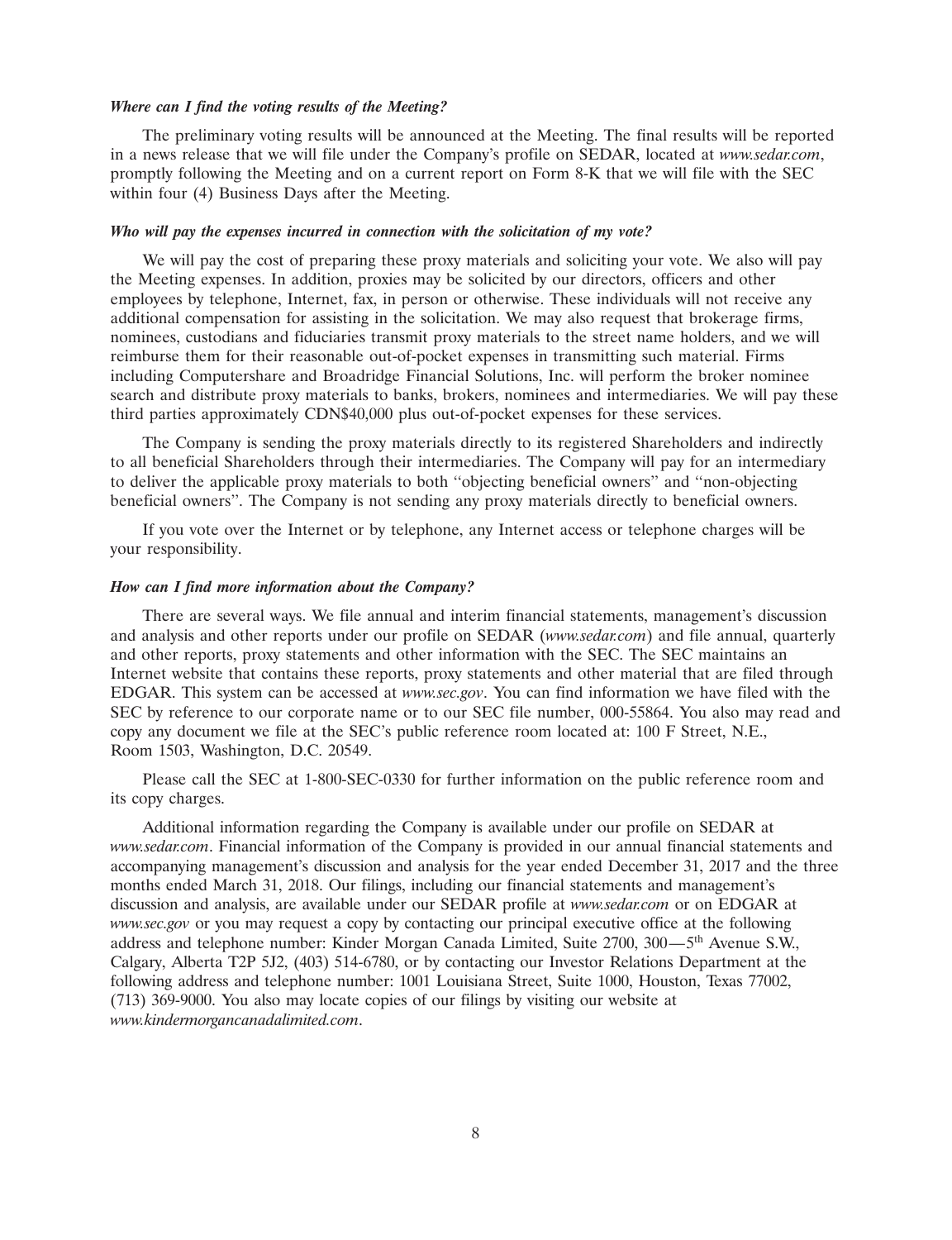# **MATTERS TO BE VOTED ON AND BOARD RECOMMENDATION**

At the Meeting, Shareholders will be asked to consider the Transaction Resolution in the form set forth in Appendix A to this proxy statement. Shareholders are urged to review this proxy statement in its entirety when considering the Transaction. In particular, see ''*The Transaction*''.

The Transaction Resolution must be approved by a majority of not less than two-thirds of the votes cast by Shareholders, voting together as a single class, present in person or by proxy at the Meeting.

# **Unless otherwise directed, the persons named in the accompanying form of proxy for the Meeting intend to vote** *FOR* **the Transaction Resolution.**

It is a condition to the completion of the Transaction that the Transaction Resolution be approved at the Meeting.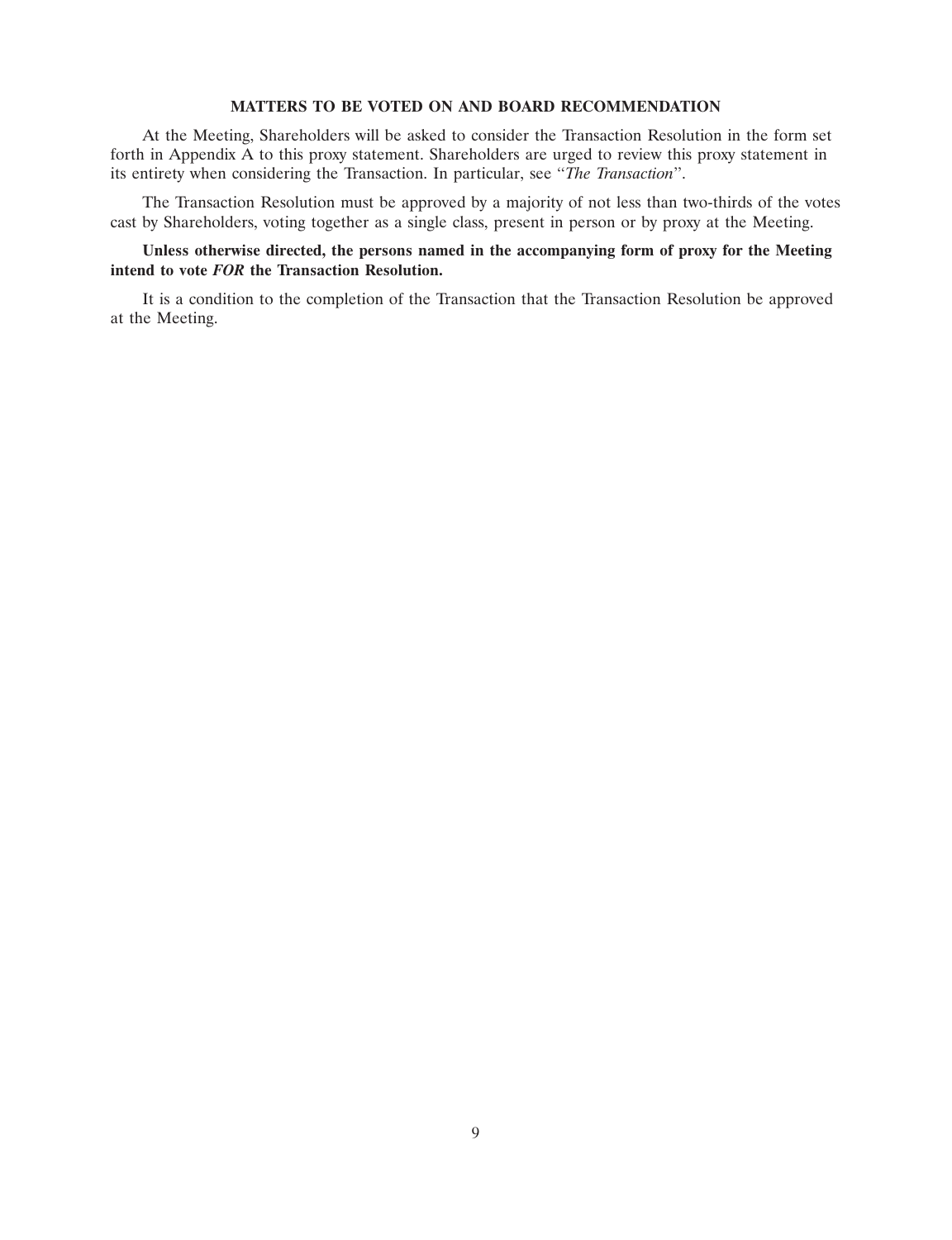## **THE TRANSACTION**

#### **General**

On May 29, 2018, the Company, the Purchaser, KMCU and KMI entered into the Purchase Agreement pursuant to which the Purchaser has agreed, subject to the terms and conditions of the Purchase Agreement, to buy from KMCU the Purchased Shares and the Purchased Units for aggregate consideration of CDN\$4.5 billion, subject to certain adjustments. The sale of these securities will transfer to the Purchaser the ownership of the entities that hold the TMPL system and related TMEP, the Puget Sound pipeline system and the Canadian employees that operate the business and assets to be sold. The Transaction may constitute a sale of all or substantially all of the property of the Company other than in the normal course of business, which under the ABCA requires that Shareholders approve the Transaction Resolution at the Meeting in order for the Transaction to be completed.

The Purchase Agreement provides for a marketing period that allowed the Parties to take any action until July 22, 2018 (including to solicit or engage in discussions or negotiations with third parties) concerning any Acquisition Proposal that could result in an alternative third party being assigned the Purchaser's rights and obligations under the Purchase Agreement or a Superior Proposal for Shareholders, and the Purchaser may continue those activities until Closing of the Transaction. The Company, KMCU and KMI agreed to reasonably cooperate with the Purchaser in conducting these activities until July 22, 2018, after which they are not permitted to, on their own initiative, actively solicit or seek to initiate or engage in any such discussions or negotiations with third parties with respect to the assets to be sold to the Purchaser, but may continue to do so in respect of any Acquisition Proposal not involving the assets of the Company to be sold to the Purchaser. However, by July 22, 2018, no such permitted assignment of Superior Proposal had occurred. Further, the Purchase Agreement provides that the Purchaser will fund the resumption of the TMEP 2018 Work Plan by guaranteeing TMEP expenditures under the separate, Canadian federal government recourse Covered Credit Facility until Closing of the Transaction. The Transaction is subject to a number of conditions, including approval of the Transaction Resolution as described above, as well as receipt of the Regulatory Approvals and other customary closing conditions. The Company expects Closing will occur late in the third quarter or early in the fourth quarter of 2018, subject to the satisfaction or waiver of all other required conditions to Closing.

The Company holds an approximate 30% indirect interest in KMCU, with KMI indirectly holding the remaining 70%. Therefore, the Company expects its approximate 30% share of the after-tax proceeds of the Transaction to be approximately CDN\$1.25 billion, which equates to approximately CDN\$12.00 per Restricted Voting Share (and the economically equivalent, KMI-held Special Voting Shares and accompanying Class B LP Units) on an after-tax basis (CDN\$13.00 on a pre-tax basis).

The Board intends to consider a variety of potential alternatives regarding the redeployment of the Company's share of the net proceeds of the Transaction, and intends to receive financial advice regarding such alternatives. Potential uses of the net proceeds could include, among other things, debt repayment, special dividends or distributions, share repurchases, asset acquisitions, capital expenditures or other cash management activities. No decision has been made as to the use of the Company's share of the net proceeds, and no assurance can be provided as to any particular course of action, as the Board will make such determinations once Closing has occurred and having regard to the relevant circumstances at that time. With respect to the aforementioned alternatives, the Company believes that holding cash in anticipation of a hypothetical acquisition is typically not an attractive course of action.

A summary of certain material terms of the Purchase Agreement is included under ''*—The Purchase Agreement*'' below, and a copy of the Purchase Agreement is available under our SEDAR profile at *www.sedar.com* and under our EDGAR profile at *www.sec.gov*, filed as Exhibit 10.1 to the Company's Current Report on Form 8-K filed via EDGAR on June 1, 2018.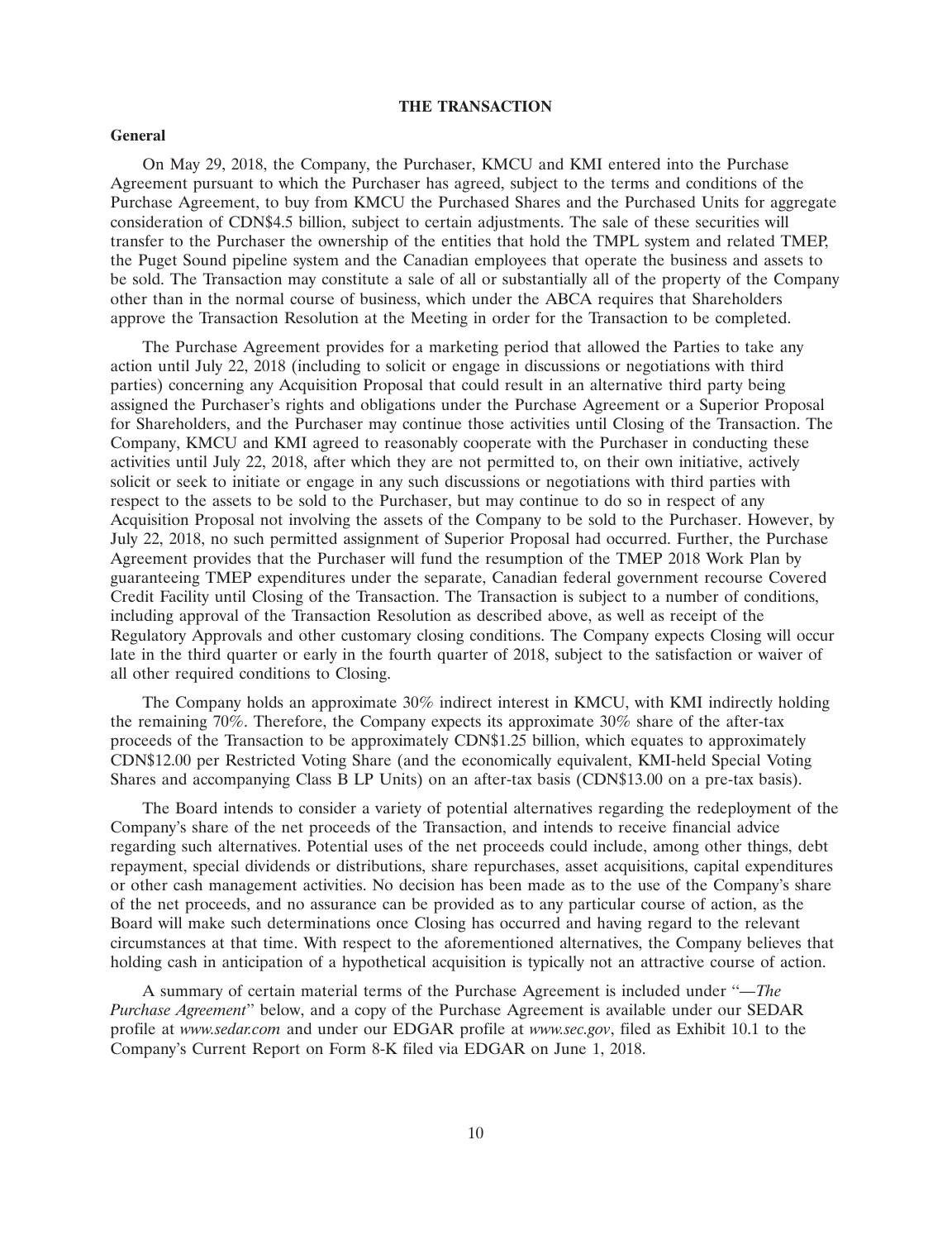## **Background to the Transaction**

The following is a summary of the events leading up to the signing of the Purchase Agreement and the key meetings, negotiations, discussions and actions by and between the Parties that preceded the execution and public announcement of the Purchase Agreement.

On December 4, 2017, the Company announced a ''primarily permitting'' strategy for the TMEP in the first half of 2018, focused on advancing the permitting process, rather than commencing full construction and related spending, until it could obtain greater clarity on outstanding permits, approvals and judicial reviews. In the first quarter of 2018, as a result of a number of developments and additional considerations, the Company became increasingly concerned that without active intervention from the Government of Canada (also referred to in this proxy statement as the ''**Purchaser**''), the Company's continued pursuit of the TMEP could endanger the Company's ability to pay dividends to its equity holders and maintain its credit ratings and, ultimately, to continue as a going concern because it would need to incur billions of dollars of debt to fund the construction of the TMEP while facing uncertainty over when, if ever, the cash flow from a completed TMEP needed to service such debt would be realized. The developments and considerations giving rise to the Company's increased concern included:

- the Government of B.C.'s January 30, 2018 announcement of its intention, in opposition to the TMEP, to pursue a ''second phase'' of environmental regulations regarding pipeline safety and spill response and restrictions on the increase of diluted bitumen transportation through B.C., which regulations would be promulgated as early as 2019;
- the Government of B.C.'s announcement of its intention to submit a reference question to the courts regarding the authority of its legislature to enact incremental legislation regulating the potential environmental impacts of diluted bitumen and other heavy oils;
- increasing concerns over the possibility that the Government of B.C. would strategically use its shared jurisdiction over certain matters, including those involving coastlines, local health and safety and environmental matters (including regulation of hazardous substances), to impose incremental and unexpected regulations directed at its opposition to the TMEP that may have the effect of delaying the construction of the TMEP indefinitely or impairing the Company's ability to operate the TMEP once constructed (and generate cash to service debt associated with the TMEP);
- the initiation of an interprovincial trade dispute over the TMEP and the realization that the TMEP was in the middle of a Canadian constitutional debate that the Company did not have the power to resolve;
- concerns that the constitutional and jurisdictional disputes facing the TMEP may take years to resolve and that the consequences of an adverse ruling after the Company had incurred substantial indebtedness to fund project spending on the TMEP would be disastrous to the Company;
- inaction of municipal authorities in the City of Burnaby with respect to removing encampments and securing a safe working environment and access to the Company's facilities; and
- impending construction windows necessitating a ramp up of construction spending in the summer of 2018 in order to reduce the risk of further delay to the TMEP.

On March 6, 2018, representatives of the Company met with James Carr, Canada's Minister of Natural Resources, and Zoë Caron, the Minister's Chief of Staff, in Houston, Texas and presented a request for the support that the Company would need from the Government of Canada in order to proceed with construction activities on the TMEP. The request included (a) clarity and certainty on the paramountcy of federal approvals, including legislation that would provide a ''once and for all''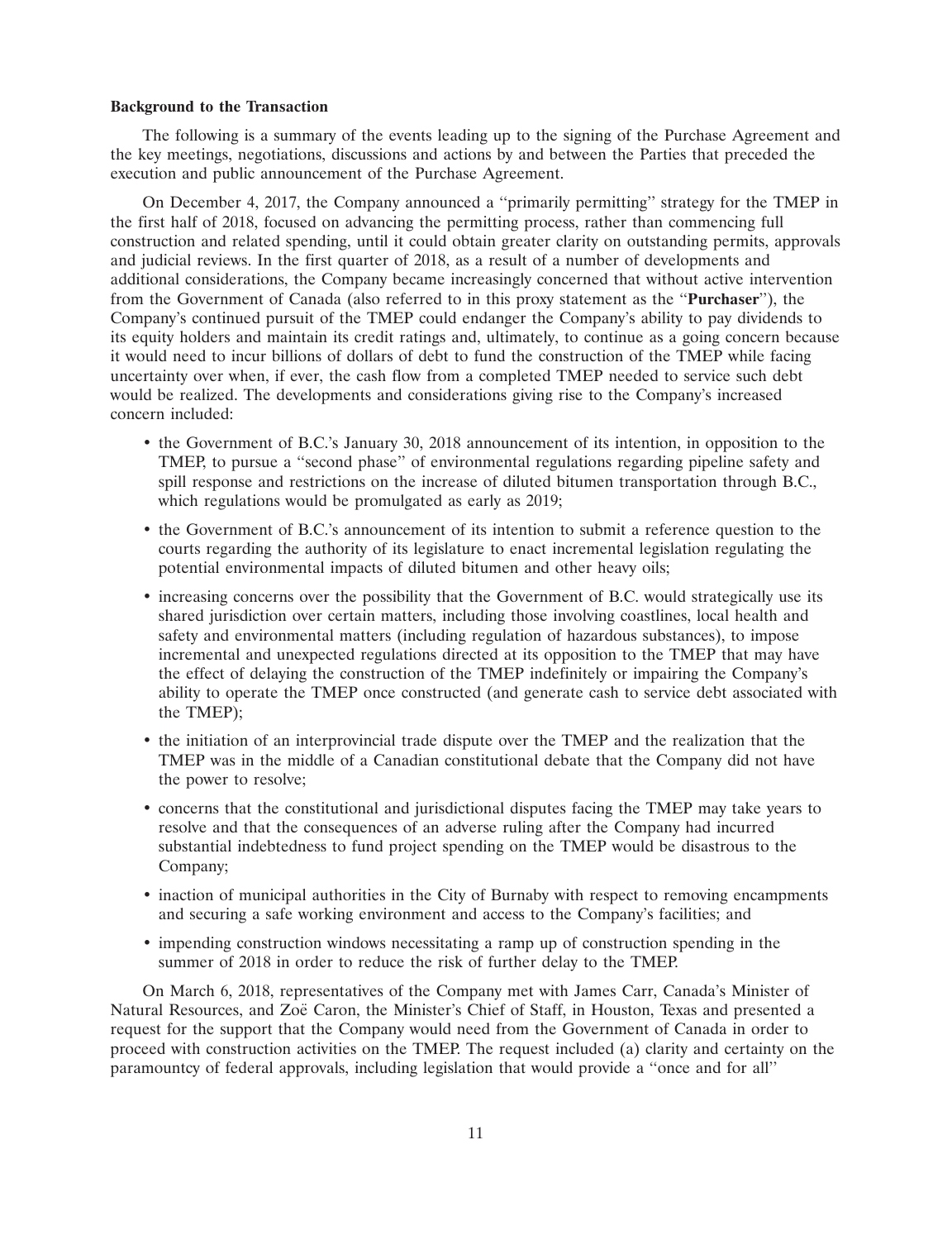approval of the federally approved undertakings, rendering B.C.'s initiatives to stop the project ineffective, and (b) a financial backstop arrangement that would keep Shareholders whole in the event of a stoppage or suspension of the TMEP. Minister Carr and Ms. Caron agreed that the Government of Canada would work with the Company in advance of the Board's April 2018 meeting in an attempt to find a resolution that would be acceptable to the Government of Canada and the Company. The Company representatives offered to come to Ottawa, Ontario to discuss alternatives and a potential solution. Meetings between the Company and the Government of Canada regarding potential legislative and judicial responses followed throughout the weeks of March 12, 19 and 26, 2018.

On March 21 and 24, 2018, following conference calls with representatives of Canada's Ministry of Finance and the Prime Minister's office, the Company delivered to the Government of Canada two term sheets, for discussion purposes only, regarding a potential arrangement in which the Purchaser would agree to take specific legislative and executive actions in support of the TMEP and would also agree to provide a backstop pursuant to which the Purchaser would agree to indemnify the Company for all TMEP costs incurred in pursuit of the TMEP in the event of an abandonment of the TMEP by the Company in its discretion. As consideration for providing the backstop, the Purchaser would receive an option to purchase a 5% ownership interest in TM Pipeline LP for nominal consideration if the TMEP was placed into service.

On March 26 and 27, 2018, representatives of the Company met with representatives of Canada's Ministry of Finance and the Prime Minister's office in Ottawa to discuss potential ways in which the Purchaser could provide the Company with sufficient support to permit it to continue advancing the TMEP, including a backstop in the form outlined in the Company's March 21 and March 24 term sheets, or a potential equity investment by the Purchaser in TM Pipeline LP. The Company noted that the backstop option was still under review and that the Company had concerns regarding the potential risks around the enforceability of a backstop agreement against the Purchaser (including if the current or a subsequent government were to take a different view of the project in the future), potentially leaving the Company burdened by billions of dollars of costs associated with a terminated project. The discussions were preliminary, and the Purchaser expressed a willingness to provide some form of a limited backstop, subject to numerous conditions, pursuant to which it would compensate the Company for a portion of its TMEP-related costs, and potentially step into ownership of the TMEP, in order to see the TMEP to completion. The Company emphasized the urgency of the matter and that a decision by the Company would be forthcoming in a matter of days if resolution of a path forward was not obtained.

On April 8, 2018, the Company announced that the Board had unanimously approved a suspension of non-essential spending on the TMEP and that, under current circumstances, specifically including the Government of B.C.'s continued actions in opposition to the TMEP, the Company would not commit additional shareholder resources to the TMEP. However, the Company announced that it would consult with various stakeholders in an effort to reach agreements by May 31, 2018 that might allow the TMEP to proceed. The Company also stated that the focus of those consultations would be on two principles: (a) clarity on the path forward, particularly with respect to the ability to construct through B.C.; and (b) adequate protection of Shareholders. The Company noted that prior to 2018, opposition by the Government of B.C. had manifested itself largely through participation in ongoing judicial reviews; however, by late January 2018, the Government of B.C. had begun asserting broad jurisdiction and reiterating its intention to use that jurisdiction to impose further regulations or restrictions on, or stop, the TMEP. The Company further noted that the Government of B.C.'s intention in that regard had been neither validated nor quashed, and that the Government of B.C. continued to threaten to impose unconstitutional, unlawful or additional regulations or restrictions and to file a reference question in court that would further delay the project. The Company found that those actions created greater, and growing, uncertainty with respect to the regulatory landscape facing the TMEP. In addition, the Company was still awaiting judicial decisions on challenges to the original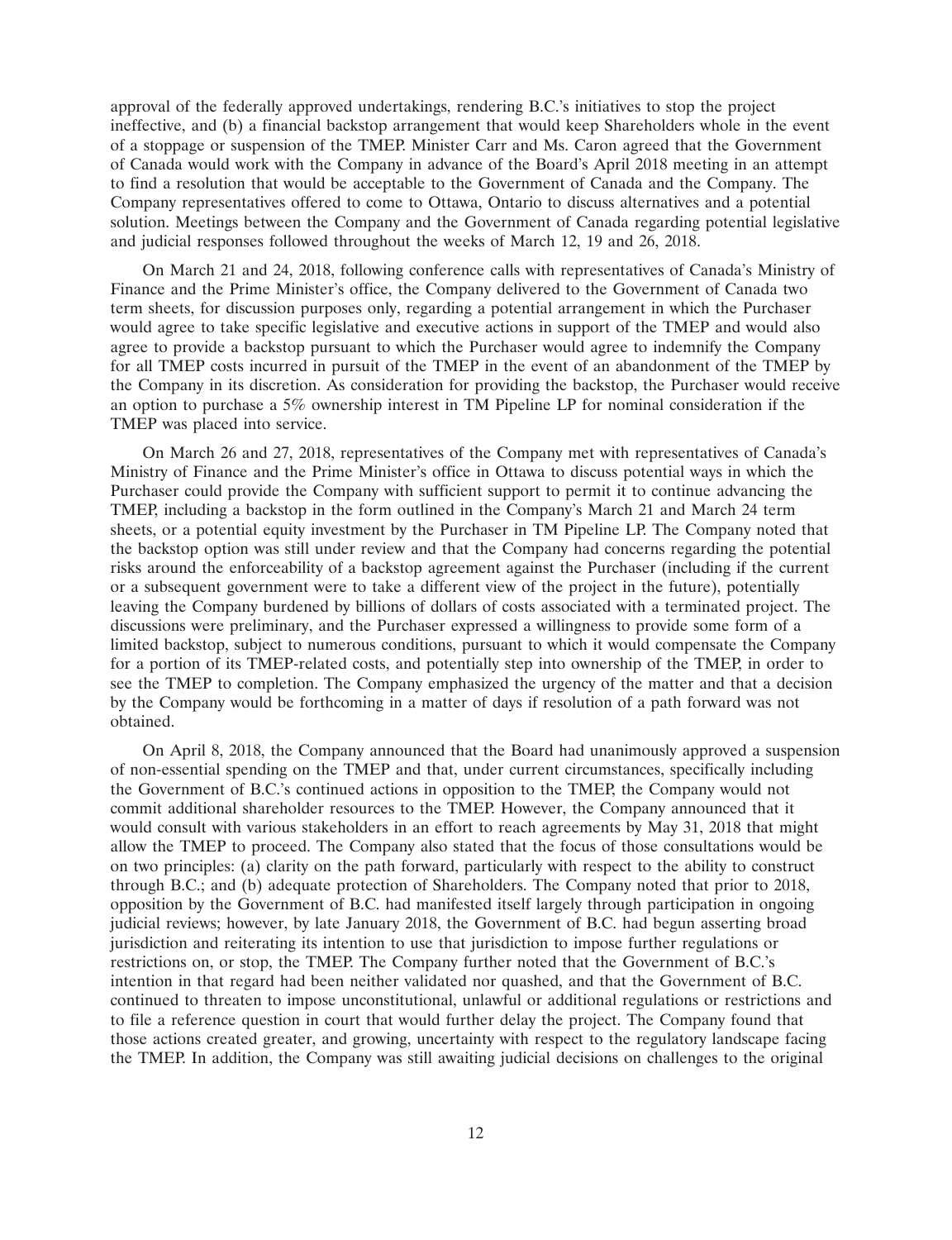Order in Council and the B.C. Environmental Assessment Certificate approving the TMEP. These items, combined with the impending approach of critical construction windows, the lead-time required to ramp up spending and the imperative that the Company avoid incurring significant debt while lacking the necessary clarity, brought the Board to the decision it announced on April 8, 2018. The Company also announced that, given the current uncertain conditions, the Company would not be updating its cost and schedule estimate for the TMEP at such time.

Following the April 8, 2018 announcement, the Company retained TD Securities as its financial advisor. The Company chose TD Securities as its financial advisor because of TD Securities' wide range of expertise in public and private merger and acquisition transactions and its familiarity with the Company gained from its role as the Company's lead underwriter in the Company's initial public offering. The Company also retained Blake, Cassels & Graydon LLP as external legal counsel to provide legal advice with respect to potential alternative transactions and the process of the Board and management relating to any potential transactions. The Independent Directors retained Norton Rose Fulbright Canada LLP as independent legal counsel to provide advice and assistance, as necessary, with the consideration of the obligations of the Independent Directors and related processes involving the Board and the Independent Directors.

The Company continued to engage in discussions with the Purchaser, as well as the Government of Alberta, after its April 8, 2018 announcement to explore potential solutions to provide the Company with the certainty needed to proceed with the TMEP, including a backstop, a potential equity investment by the Purchaser in TM Pipeline LP and an outright purchase by the Purchaser of the Target Entities or the Company.

On an April 10, 2018 conference call, representatives of the Purchaser raised the possibility of the Purchaser acquiring a 51% equity interest in TM Pipeline LP.

On April 13, 2018, the Company proposed to the Purchaser that the Parties focus on a 100% sale scenario (whether through a sale of the Target Entities or the Company) in lieu of a backstop, joint venture or other competing alternatives, and presented the Purchaser with a term sheet relating to a 100% sale structure. While continuing to contemplate alternatives, the Company expressed the need to focus on certainty of reaching agreement in the limited time remaining prior to expiration of the May 31, 2018 Board-imposed deadline. The Company's decision to favor a sale process rather than a backstop structure was based primarily on its concern that a financial backstop would not address the first principle outlined in the Company's April 8, 2018 press release because it would not provide any clarity with respect to the ability to construct through B.C. The Company's view was that, given the political and regulatory uncertainties regarding the Company's ability to construct the TMEP through B.C. (and operate the TMEP once constructed), expending time and resources on a project that may not be completed or, if completed, may not be permitted to flow incremental volumes associated with the project, would not be in the best interests of the Company even if the Company were to be protected by a financial backstop for increased costs of construction or abandonment of the TMEP. Additionally, the Company had continuing concerns regarding the Purchaser's ability to provide a backstop that would be enforceable against the Purchaser (including a subsequent government) and readily available to the Company without the need to resort to lengthy and uncertain proceedings. The Company's reason to favor a 100% sale over a partial sale or joint venture was primarily due to the fact that the Purchaser (including the citizens of Canada and the Canadian economy) would derive benefits (beyond what a private sector firm would derive) from a completed TMEP in the form of increased tax and royalty revenue and jobs, and that these significant benefits to the Purchaser would likely incentivize the Purchaser to continue pursuing and funding the TMEP when a private party whose benefits relate solely to the project's revenues would not. In other words, the interests of the Company and the Purchaser would not be fully aligned.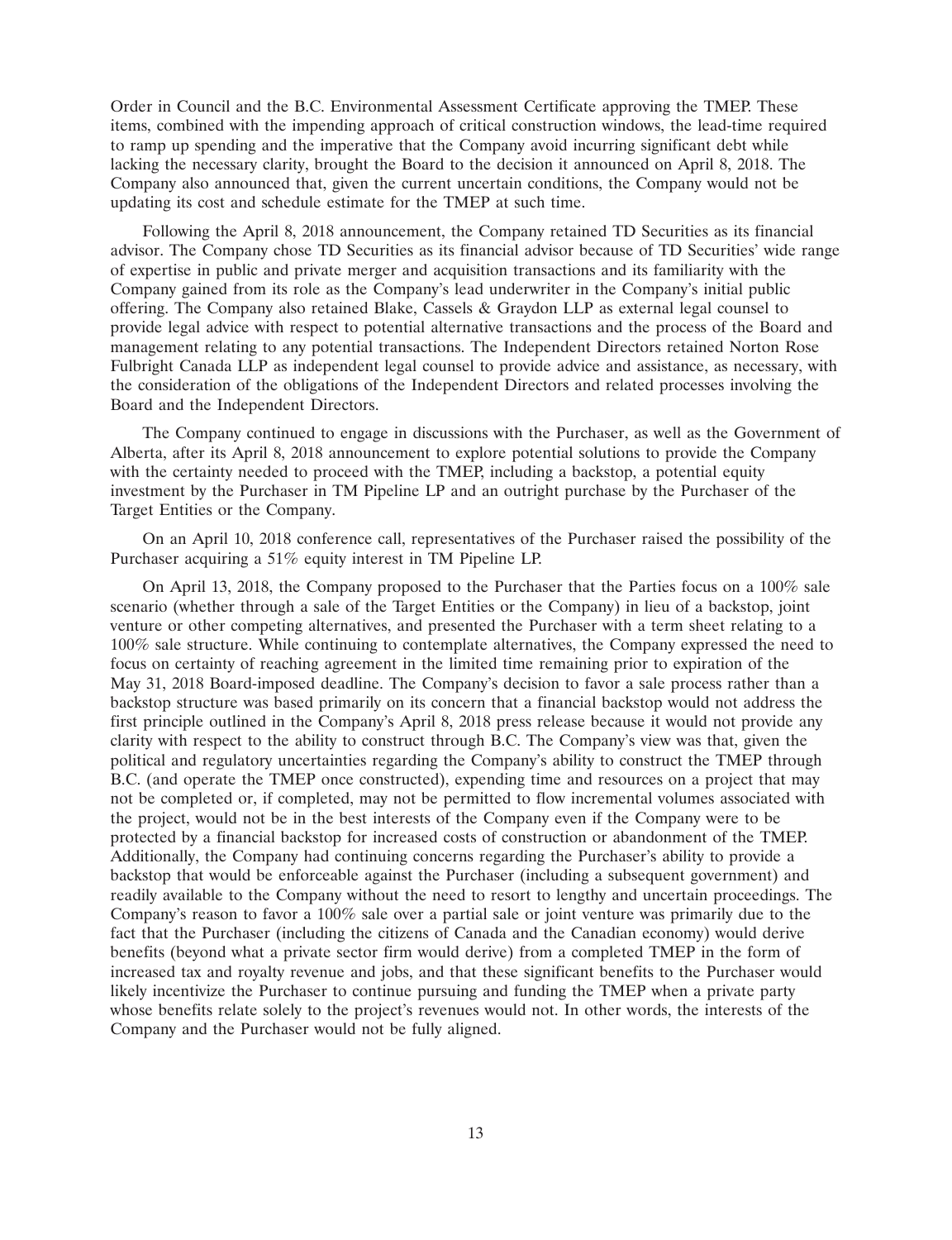On April 17, 2018, the Company held a meeting with the Purchaser, the Alberta government and their respective advisors to provide due diligence information regarding the business and assets of the Target Entities and the Company. Subsequent due diligence meetings, management presentations and discussions continued until execution of the Purchase Agreement on May 29, 2018.

On April 19, 2018, representatives of the Company, including Gordon Ritchie, the Company's independent lead director, had conversations with representatives of the Purchaser regarding the proposed transaction, during which the Company reiterated the Company's preference for a sale transaction, including a potential sale of 100% of the Company. During these and subsequent conversations over the next few days, the Purchaser noted that it had not yet decided on a specific structure and was continuing to evaluate both a backstop and a sale option, though the Purchaser was clear that its strong preference was not to purchase TM Pipeline LP and that it believed that the backstop was the better way for the Purchaser to support the TMEP.

On April 25 and April 27, 2018, the Board met in Calgary, Alberta to discuss the next steps with respect to a transaction, review certain financial analysis prepared by TD Securities and discuss the Company's options in the event that the Purchaser was not able to provide a solution by the Company's May 31 deadline. The Board confirmed that obtaining a backstop that would provide clarity with respect to the ability to construct through B.C. and would otherwise be acceptable to the Company was highly unlikely and, while the Company should continue to evaluate a potential backstop option, a sale transaction was the Board's preferred approach. Accordingly, the Board authorized the Company's management to present the Purchaser with the Board's views regarding potential alternative sale scenarios and valuations.

On April 30, 2018, Dax Sanders, Director and Chief Financial Officer of the Company, and the Company's independent lead director held a conference call with the Purchaser during which the Company reiterated the Board's view that a backstop arrangement was not the best path forward and emphasized that a sale transaction would be the Company's preferable approach. On the conference call, the Company proposed a purchase price of CDN\$6.5 billion for the Target Entities or CDN\$23.00 per share for a purchase of all of the common equity of the Company.

On May 8, 2018, representatives of the Company, including the Company's independent lead director, met with representatives of the Purchaser, including Bill Morneau, Minister of Finance, in Houston. At the meeting, the Purchaser's representatives presented a term sheet outlining two alternative proposals for the Company's consideration. The first alternative, and the Purchaser's preferred option, was for the Company to proceed with construction of the TMEP in reliance on a backstop from the Purchaser pursuant to which the Purchaser would provide a limited indemnity for increased project costs attributable to unreasonable adverse actions of governmental officials in B.C. to delay or obstruct the TMEP and, if the TMEP were abandoned for specified reasons or unable to be completed by a certain date, an indemnity for costs spent on construction pursuant to which the government would reimburse the Company for costs incurred on the project and, in connection therewith, the Purchaser would have an option to acquire ownership of the Target Entities. The second alternative was to engage in a marketing process to sell the Target Entities, together with the Purchaser's backstop, to a third party buyer, after which, if such marketing process was unsuccessful, the Purchaser would purchase the Target Entities for CDN\$2.3 billion plus an unspecified percentage of the approximately CDN\$1.1 billion of capital spend to date on the project (with an additional, unspecified percentage to be paid upon successful in-service of the TMEP).

On May 9, 2018, the Board held a telephonic meeting to discuss the Purchaser's May 8 proposal and unanimously agreed to reject the Purchaser's proposal and insist on an outright sale of the Target Entities or the Company at a fair purchase price, rather than the alternatives proposed by the Purchaser.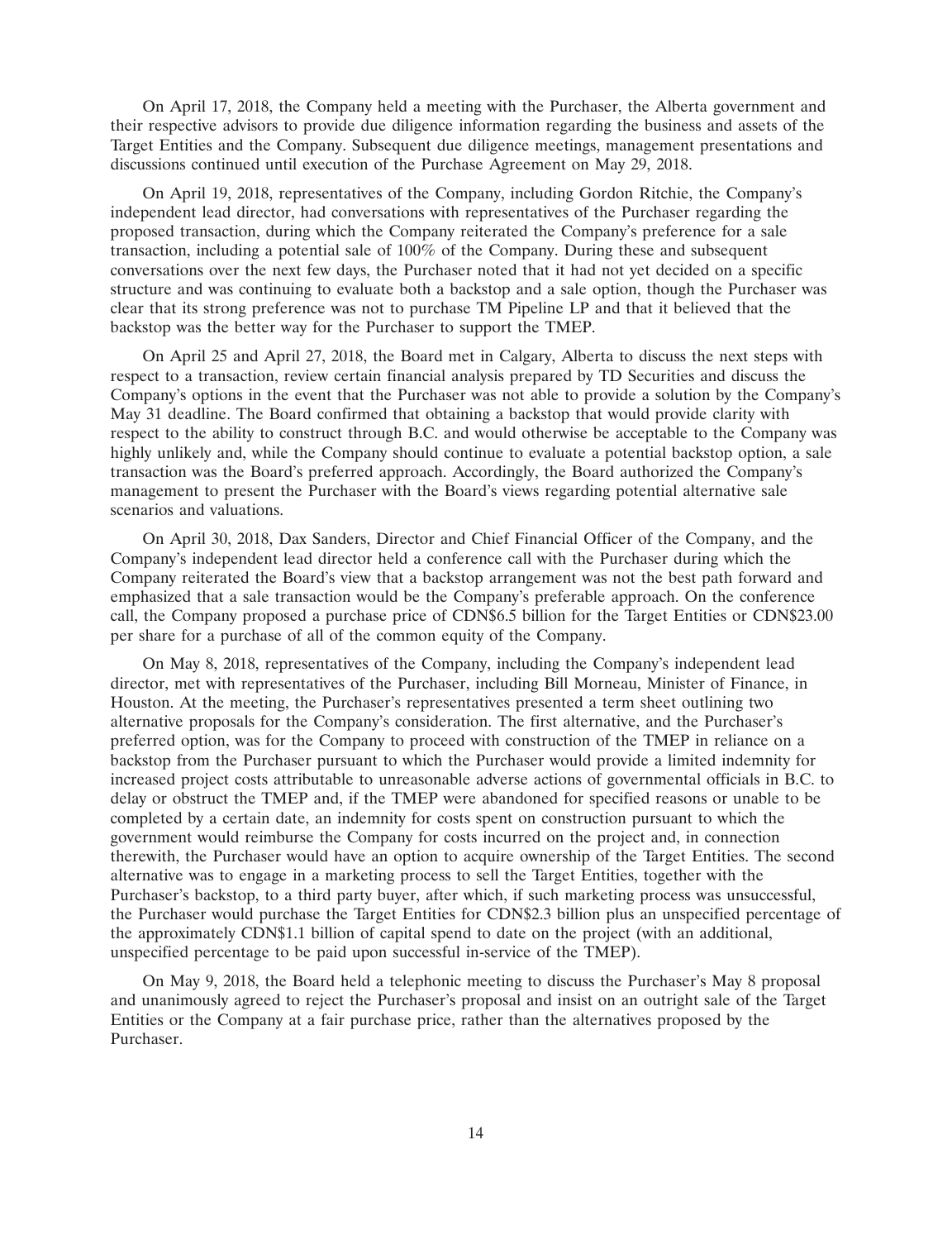On May 10, 2018, the Company's Chairman and CEO, Steven Kean, and Minister Morneau had a phone conversation to discuss possible ways forward. Mr. Kean conveyed the Company's position on certain matters identified in the Purchaser's May 8 proposal, and that in the unanimous view of the Board, the proposed backstop arrangement was unacceptable to the Company because it did not provide certainty with respect to the ability to construct through B.C., was highly conditioned and was not an arrangement that the Parties would be able to fully negotiate by May 31. Mr. Kean and Minister Morneau disagreed on the merits of the Purchaser's May 8 proposal but agreed that the Parties should remain engaged in discussions toward a potential solution.

On May 16, 2018, the Board met in Calgary to discuss the status of the negotiations. The Board's overall view was that a transaction would likely not happen before the Company's May 31 deadline and, in such an event, the Board would order a full suspension and cessation of all work with respect to the TMEP. The Board confirmed that the terms of the Purchaser's May 8 term sheet were not acceptable, but determined that the Board should develop a framework for what the Company would need in order to move forward with the TMEP in the absence of a sale transaction. The Board agreed to meet later in the week to fully develop such a framework and present it to the Purchaser.

The Board met in Houston on May 18, 2018 for an in-depth discussion regarding the path forward, particularly in light of the Purchaser's continued preference for a backstop approach instead of a sale transaction. To further explain to the Purchaser the Board's concerns regarding a backstop arrangement, the Board collectively prepared a detailed outline of what would be needed from a backstop arrangement in order to satisfy the Company's stated principles of (a) certainty of construction through B.C. and (b) protection of Shareholders. The Company provided the Board's outline to the Purchaser on May 21, 2018.

In a phone conversation between Mr. Kean and Minister Morneau on May 18, the Parties agreed to have discussions on both alternatives  $-$  i.e. the 100% sale of the Target Entities and the possibility of a backstop arrangement.

On May 22, 2018, representatives of the Company, including the Company's independent lead director, met with representatives of the Purchaser, including Minister Morneau. The Purchaser began the meeting by rejecting the terms of the Company's May 21 outline regarding the backstop arrangement, noting in particular that the actions requested by the Company to satisfy the Company's principle regarding clarity on the ability to construct through B.C. were unacceptable to the Purchaser. The Purchaser explained the reasons for its view and that there was no basis for further engaging on such an arrangement. The Parties then proceeded to a discussion regarding a potential sale transaction. The Purchaser provided the Company's representatives with a financial analysis prepared by the Purchaser's financial advisors, Greenhill  $\&$  Co., and presented a proposal pursuant to which the Purchaser would acquire the Target Entities for CDN\$3.85 billion, contingent on obtaining certain governmental approvals that were not anticipated to be obtained until mid-December, and would provide full funding for pre-closing costs on the TMEP through the proposed Covered Credit Facility.

On the afternoon of May 22, 2018, the Board held a conference call to discuss the Purchaser's proposal. The Board discussed the Purchaser's rejection of the principles contained in the Board's May 21 outline regarding a potential backstop and agreed that the Parties' inability to find common ground on a backstop arrangement required the Board to make a decision whether to (a) effect a sale transaction or (b) fully suspend and cease all work with respect to the TMEP, and continue to operate and grow the Company's existing pipeline and terminals asset base. The Board discussed the Purchaser's proposal regarding a sale transaction, including the timing considerations inherent in the Purchaser's proposal and the associated risks involved with having a material condition outstanding that would not be satisfied until December. The Board agreed that the possibility of delaying closing until December was not acceptable. The Board also considered the purchase price proposed by Purchaser, noting that the value implied by the proposal was below the valuation at which the Board would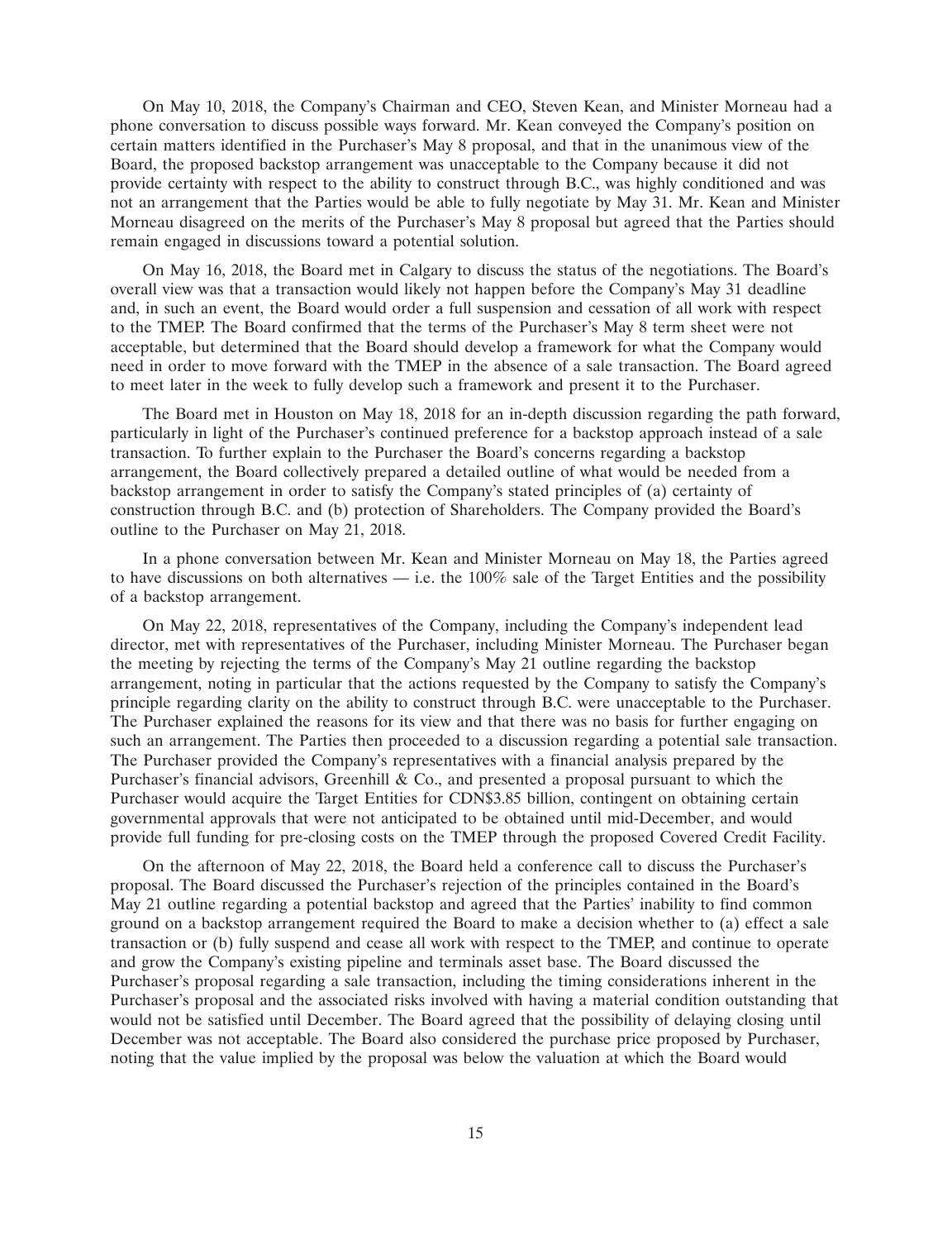recommend a sale transaction over a scenario in which the Company would cease pursuit of the TMEP and continue to operate and grow its existing business. The Board decided that a CDN\$4.5 billion pre-tax valuation, which when considered together with the financial analysis of the retained business prepared by TD Securities and anticipated capital gains taxes, approximately equated to the then-current trading price of the Restricted Voting Shares, was the lowest price at which the Board would recommend a transaction, and authorized Company management to make a counter proposal to the Purchaser on those terms.

On the morning of May 23, 2018, representatives of the Company and the Purchaser reconvened, and the Company first noted that the timing suggested by the Purchaser's offer on May 22, 2018 was not acceptable to the Company. After a break in the discussions, the Purchaser responded that it would be able to obtain certain approvals within a shorter time frame, alleviating the Company's concerns regarding timing with respect to satisfaction of material conditions. In response to the Purchaser's CDN\$3.85 billion offer relayed on May 22, the Company stated that CDN\$4.5 billion was the lowest price at which the Board was willing to recommend a transaction to Shareholders. The Company further noted that it estimated it would be paying at least CDN\$325 million of capital gains taxes on the CDN\$4.5 billion of sales proceeds, making the net price to the Purchaser CDN\$4.175 billion, and that it would agree to promptly recommence construction activities on the TMEP after signing definitive agreements, utilizing funding provided by the Covered Credit Facility. After breaking for several hours while the Purchaser considered the Company's proposal, the meeting was resumed and the Purchaser stated that it was willing to move forward at a CDN\$4.5 billion price, conditioned on (a) the Purchaser be given a full six  $\overline{(6)}$  weeks to market the transaction to another willing buyer, (b) definitive documents being finalized prior to a scheduled Cabinet meeting on the morning of May 29, 2018, (c) the Company promptly recommencing construction activities on the TMEP after signing definitive agreements utilizing funding provided by the Covered Credit Facility and (d) a definitive representation or indemnification by the Company that it will pay at least CDN\$325 million of capital gains taxes on the transaction (effectively reducing the net price to the Purchaser to CDN\$4.175 billion).

The Company agreed in principle to the Purchaser's counterproposal, subject to the negotiation of definitive transaction agreements and Board approval, and immediately engaged with the Purchaser and its counsel from the evening of May 23, 2018 through the early morning of May 29, 2018 to negotiate the terms of the Purchase Agreement and related documents, including the Support Agreements pursuant to which the Supporting Shareholders would agree to vote in favor of and support the Transaction, with several negotiating and drafting sessions in the offices of the Purchaser's counsel in Calgary. Much of the negotiations focused on (a) the proposed marketing process and concerns that such process and related regulatory approvals could delay Closing of the Transaction, (b) the Company's obligation to restart construction and spending activities on the TMEP, and the related funding arrangements, (c) retention of key employees to accompany the business of the Target Entities, (d) the scope of the Company's representations and indemnification obligations, and (e) preservation of the value associated with the tank lease arrangements between the Company's terminals business segment and the Target Entities in respect of the Edmonton terminal.

On May 23, 2018, the Board instructed TD Securities to begin preparation of a fairness opinion assessing the financial adequacy of Purchaser's offer.

On May 27, 2018, the Independent Directors reviewed the status of the potential Transaction, the governance process undertaken and the key terms of the Purchase Agreement with their independent legal counsel.

On May 28, 2018, the Board met to review and consider the specific proposed terms of the Transaction, including the key terms and conditions of the Purchase Agreement, the Support Agreements, the anticipated benefits to Shareholders of entering into the proposed Transaction and the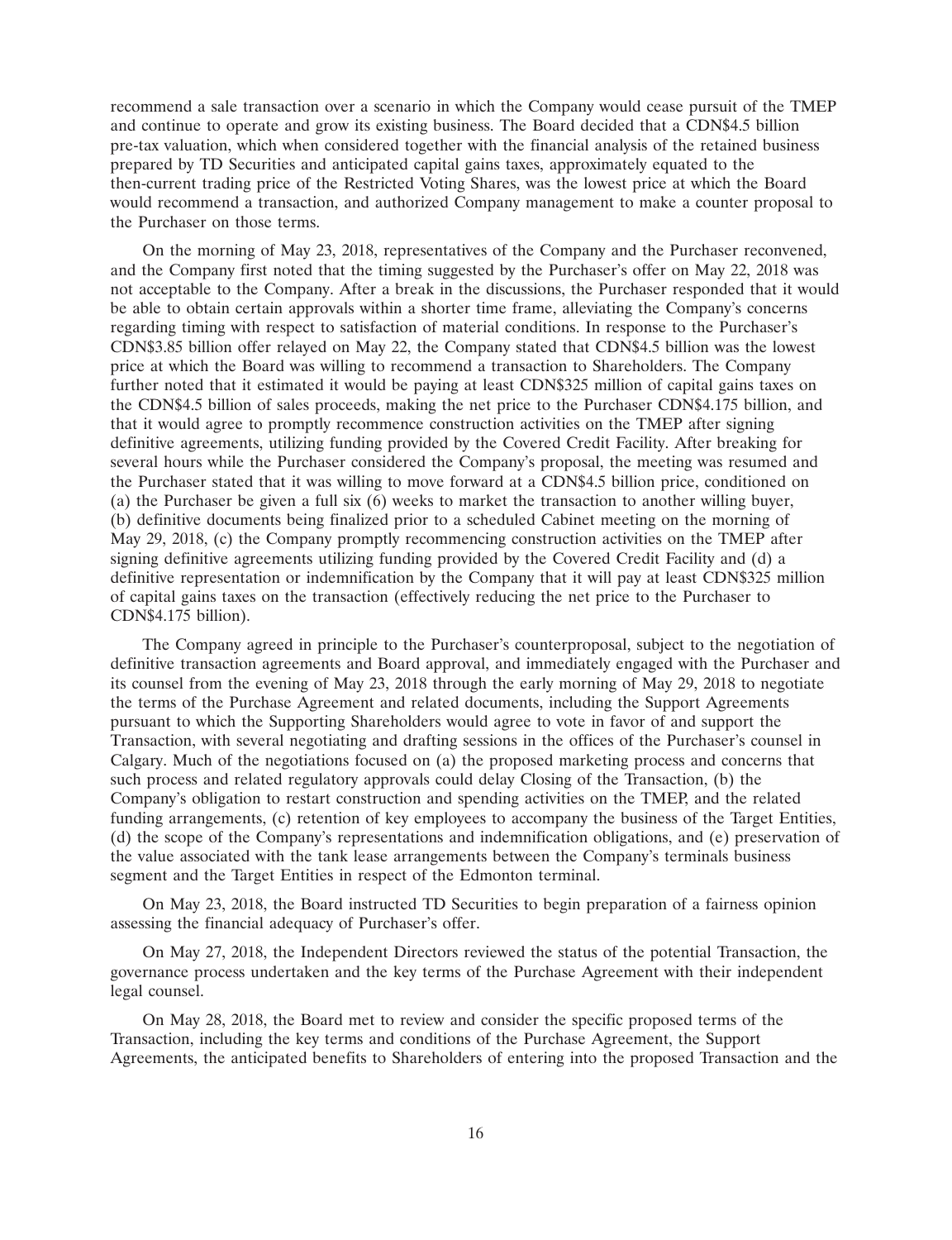proposed terms of the government-recourse Covered Credit Facility that would provide interim funding for the TMEP pending Closing of the Transaction. At this meeting, TD Securities provided a detailed presentation on the financial aspects of the Transaction, including a detailed analysis of the financial impact of the proposed Transaction on the Company and its outstanding Shares as compared to the scenario in which the Company would forego a sale transaction and approve a full suspension and cessation of all work with respect to the TMEP (which the Board unanimously agreed to be the most likely scenario in the absence of a sale transaction), noting that the consensus of the research community had valued the Company at approximately CDN\$13.00 per share in such a scenario. TD Securities provided its verbal Fairness Opinion to the Board that, as of the date of such opinion and subject to and based on customary assumptions, qualifications and limitations, the consideration to be received by KMCU pursuant to the proposed Transaction was fair, from a financial point of view, to KMCU and the Company. The Board reviewed the negotiation process with management and discussed the proposed final terms of the Purchase Agreement and the verbal Fairness Opinion of TD Securities. The written Fairness Opinion addressed to the Board is contained in Appendix B to this proxy statement.

After considering, among other things, alternative courses of action that had been considered, the terms of the Purchase Agreement and the Support Agreements, the verbal Fairness Opinion and related analysis presented by TD Securities and the impact of the proposed Transaction on Shareholders and other various stakeholders of the Company, the Board unanimously determined that the Transaction was fair and in the best interests of the Company and that it would recommend that Shareholders vote in favour of the Transaction Resolution, and authorized the Company to enter into the Purchase Agreement. This meeting included an *in camera* session of the Board with only the Independent Directors in attendance.

On May 29, 2018, KMCU, the Purchaser, the Company and KMI executed the Purchase Agreement, and the Company issued a press release and held an investor conference call announcing the Transaction. On June 1, 2018, the Company filed a Form 8-K with the SEC and a Material Change Report on SEDAR disclosing the terms of the Purchase Agreement.

On June 18, 2018, the Board approved the contents and mailing of this proxy statement to Shareholders, subject to any amendments that may be approved by the Company's executive officers, and reconfirmed its recommendation to Shareholders to vote *for* the Transaction Resolution.

## **Reasons for and Anticipated Benefits of the Transaction**

In determining that the Transaction is fair and in the best interests of the Company, and in recommending to Shareholders that they approve the Transaction Resolution, the Board considered and relied upon a number of factors, including, among others, the following:

- the Board's view that the Transaction is more favorable than the alternative of approving a full suspension and cessation of all work with respect to the TMEP, writing off an amount up to the approximately CDN\$1.1 billion of capital spent to date on the TMEP, incurring additional run-down costs, and continuing to operate and grow the Company's existing pipeline and terminals asset base;
- the Board's view, based on both external and internal analysis, that the cash consideration to be paid by the Purchaser to KMCU pursuant to the Purchase Agreement offers a compelling value for the Target Entities, including the TMPL system, the TMEP and the Puget Sound pipeline system and related assets owned by the Target Entities, on a risked and present valued basis;
- the Company's anticipated pre-tax share of the net proceeds of the Transaction is approximately CDN\$13.00 per Restricted Voting Share (approximately CDN\$12.00 on an after tax basis), which equates to approximately 77% (approximately 70% on an after tax basis) of the CDN\$16.82 closing price of the Restricted Voting Shares on the TSX on May 25, 2018, whereas the business and assets proposed to be sold were budgeted to generate approximately one-half of the Company's Adjusted EBITDA (excluding capitalized equity financing costs) in 2018;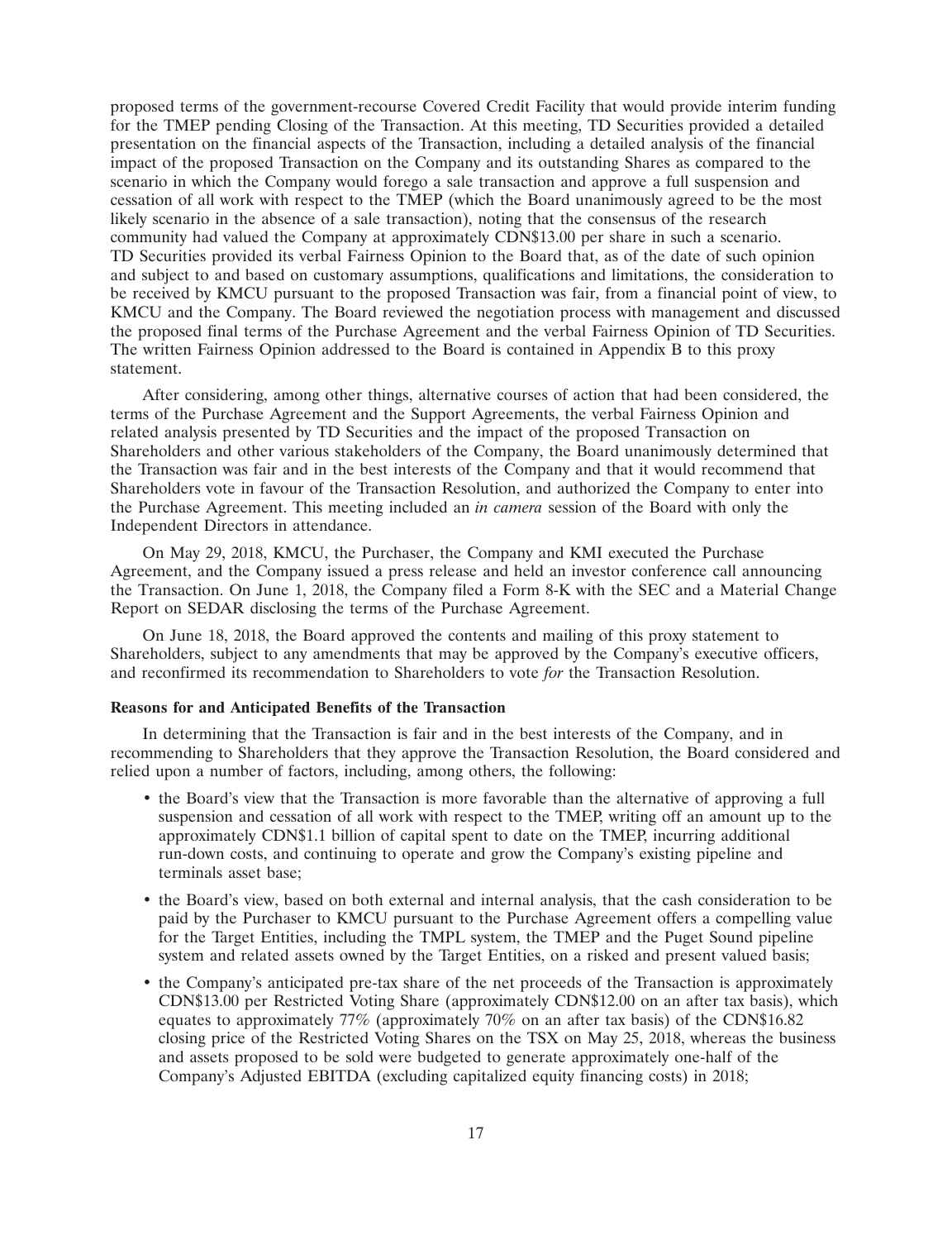- the Company will continue to manage a portfolio of strategic infrastructure assets across Western Canada, including (a) an integrated network of crude tank storage and rail terminals in Alberta that is one of the largest in the region, (b) the Vancouver Wharves terminal, the largest mineral concentrate export/import facility on the west coast of North America, (c) the Canadian portion of the Cochin pipeline system that transports light condensate originating from the United States to Fort Saskatchewan, Alberta and (d) the Jet Fuel pipeline;
- the Company's remaining business and assets are strong, stable, cash-generating assets and the Company will benefit from significantly lower debt and preferred share financing costs than it would have had the Company proceeded with the TMEP, providing enhanced interest and dividend coverage for the Company's debt and Preferred Shares;
- the Company's crude oil tank storage and rail terminals business and Cochin pipeline system, which the Company will be retaining in the Transaction, are expected to be more valuable if the TMEP is successfully completed by the Purchaser or another party than they would be if the TMEP were cancelled;
- the Board's judgement, after discussions with the Company's financial advisor and management, that there were few potentially interested and capable alternative counterparties to the Company that would be willing and able to compete with the financial terms proposed by the Purchaser by the May 31, 2018 deadline imposed by the Company;
- the Purchase Agreement provides a marketing period until July 22, 2018 whereby both the Company and the Purchaser could take any action (including engaging in discussions or negotiations with third parties) regarding an alternative Acquisition Proposal involving the Company or any of its assets, including the Purchased Shares and Purchased Units, which the Purchaser may continue until Closing, in an effort to find a third party to whom the Purchaser may assign its rights and obligations under the Purchase Agreement;
- while the Purchase Agreement contains a covenant prohibiting the Company from actively soliciting third party Acquisition Proposals following July 22, 2018, the Purchase Agreement permits the Company, prior to the time that Shareholders approve the Transaction Resolution, to discuss and negotiate, under specified circumstances, an unsolicited Acquisition Proposal should one be received and, if the Board determines in good faith, after consultation with its legal and financial advisors, that the unsolicited Acquisition Proposal constitutes a Superior Proposal and that the failure to pursue such Superior Proposal could reasonably be considered to be inconsistent with the Board's fiduciary duties under applicable law, the Board is permitted, after taking certain steps, to terminate the Purchase Agreement in order to enter into a definitive agreement for that Superior Proposal, without the payment of a termination fee to the Purchaser;
- TD Securities provided the Fairness Opinion, the full text of which can be found in Appendix B to this proxy statement, that, as of May 28, 2018, and, subject to certain assumptions, qualifications and limitations, the consideration to be received by KMCU pursuant to the Transaction is fair, from a financial point of view, to KMCU and the Company;
- the Purchaser's obligation to complete the Transaction being subject to a limited number of conditions which the Board believes are reasonable under the circumstances, with the completion of the Transaction not being subject to a financing condition, due diligence condition or third party consents (other than governmental approvals), and the fact that the conditions to completion of the Transaction are specific and limited in scope and the Board's assessment that the Purchaser is willing to devote the resources necessary to complete the Transaction in an expeditious manner;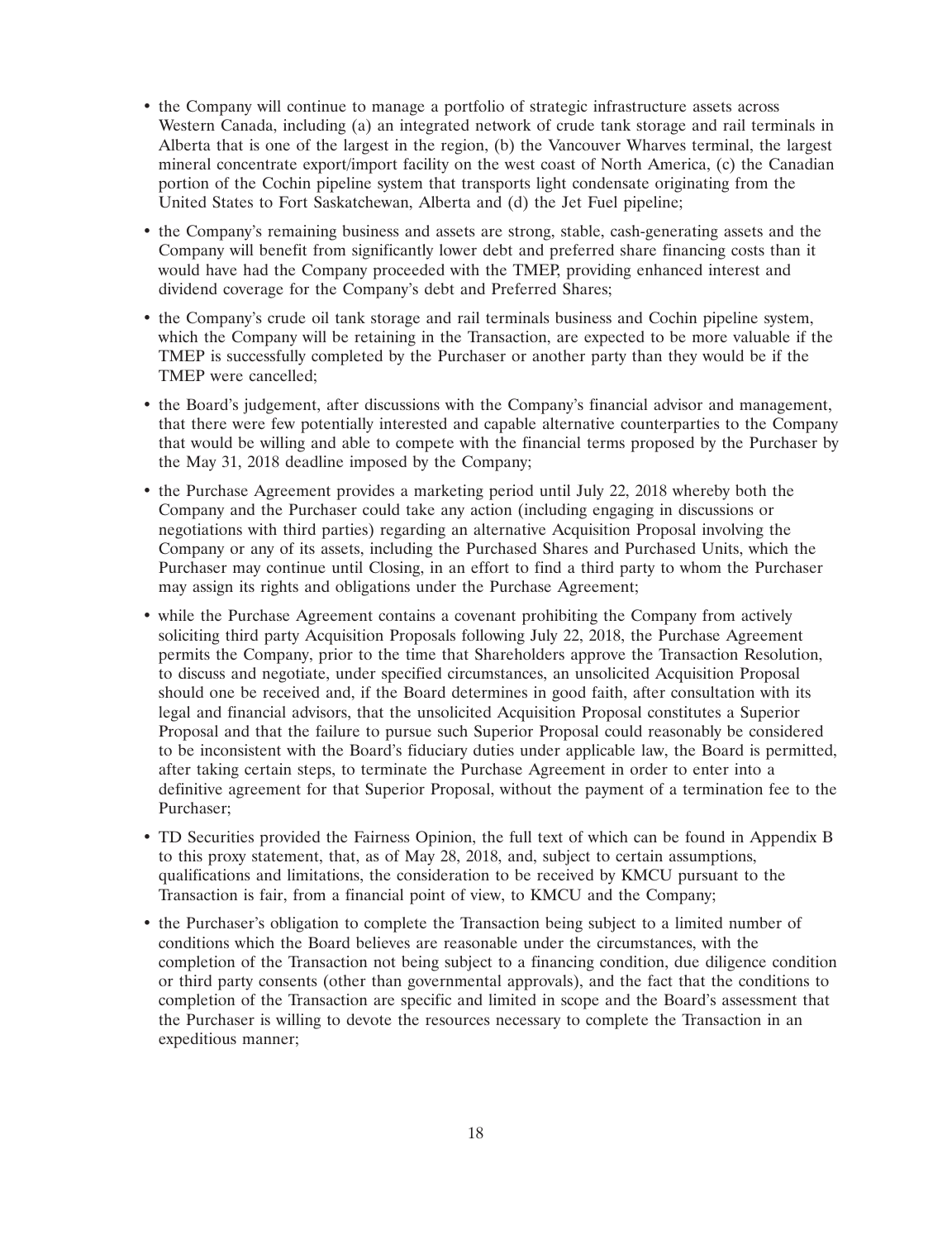- as the Transaction may constitute a sale of all or substantially all of the property of the Company other than in the ordinary course of business, not less than two-thirds of the votes cast by Shareholders, voting together as a single class, at the Meeting are required to approve the Transaction Resolution pursuant to the ABCA;
- the Purchase Agreement is a result of arm's length negotiations with the Purchaser, and the Board supervised the negotiation of the key economic and other material terms of the Purchase Agreement with significant involvement of the Independent Directors in negotiating the price and terms of the Transaction;
- the Supporting Shareholders have entered into Support Agreements in connection with the Transaction;
- the Board's belief that the Transaction is likely to be completed in accordance with its terms and within a reasonable time, with Closing currently expected to occur in the third or fourth quarter of 2018;
- registered Shareholders may, upon compliance with certain conditions and in certain circumstances, exercise Dissent Rights; and
- the Transaction will facilitate the continuation of the TMEP, a critical infrastructure project for Canada, without exposing Shareholders to the ongoing and continual risks and uncertainties faced by the Company in its efforts to continue the TMEP.

The information and factors described above and considered by the Board in reaching its determinations and making its approvals are not intended to be exhaustive but include material factors considered by the Board. In view of the wide variety of factors considered in connection with its evaluation of the Transaction and the complexity of these matters, the Board did not find it useful to, and did not attempt to, quantify, rank or otherwise assign relative weights to these factors. In addition, individual members of the Board may have given different weight to different factors.

See ''*—Recommendation of the Board of Directors*'' below.

#### **Fairness Opinion**

In determining to approve the Purchase Agreement, the Board considered, among other things, the verbal opinion from TD Securities that, as of May 28, 2018, and, subject to the assumptions, qualifications and limitations contained in the Fairness Opinion, the consideration to be received by KMCU pursuant to the Transaction is fair, from a financial point of view, to KMCU and the Company.

**The full text of the Fairness Opinion, which sets forth, among other things, assumptions made, information reviewed, matters considered and limitations on the scope of the review undertaken in rendering such Fairness Opinion, is attached as Appendix B to this proxy statement. The Fairness Opinion addresses only the fairness, from a financial point of view, as of May 28, 2018, to the Company and KMCU, of the consideration to be received by KMCU pursuant to the Transaction and does not address any other aspect of the Transaction or any related transaction, including any legal, tax, accounting or regulatory aspects of the Transaction to the Company or the Shareholders. TD Securities provided the Fairness Opinion to the Board (in its capacity as such) for its use in connection with and for the purposes of its evaluation of the Transaction. The Fairness Opinion does not address the relative merits of the Transaction as compared to other business strategies or transactions that might be available to the Company or the Company's underlying business decision to effect the Transaction. The Fairness Opinion does not constitute a recommendation to acquire or dispose of securities of the Company or any other Interested Party nor it is a recommendation to Shareholders as to how to vote on the Transaction or act in any manner in relation to the Transaction.**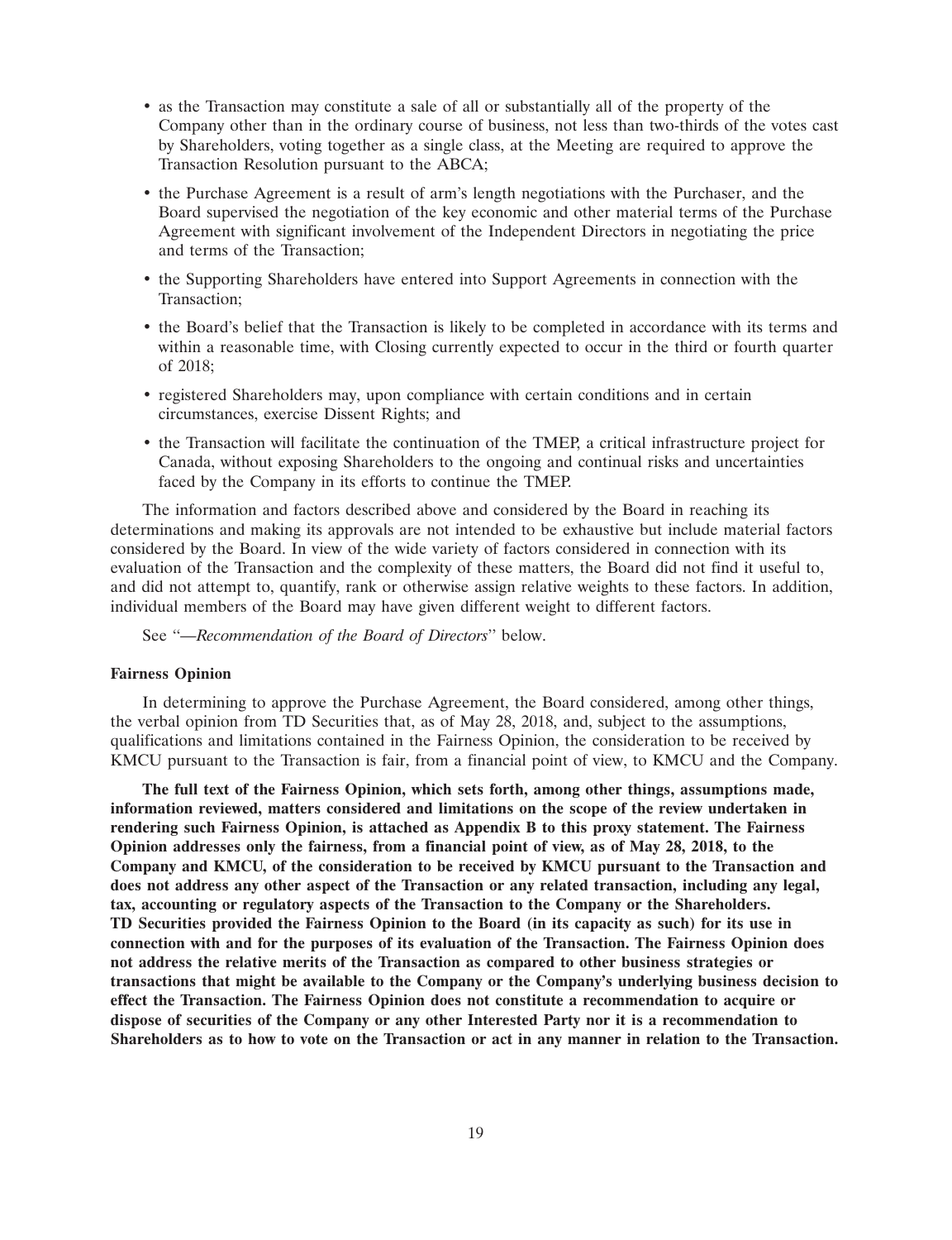# **Shareholders are urged to read the Fairness Opinion carefully and in its entirety. This summary of the Fairness Opinion is qualified in its entirety by the full text of such opinion.**

#### *Engagement of TD Securities*

TD Securities was engaged by the Company pursuant to an engagement agreement dated April 17, 2018 (the ''**Engagement Agreement**'') and a letter agreement dated May 28, 2018 (the ''**Letter Agreement**'') to provide financial advisory services and to act as financial advisor to the Company in connection with the Transaction including, if requested by the Company, to prepare and deliver to the Board of Directors an opinion as to the fairness of the consideration to be received by KMCU pursuant to the Transaction from a financial point of view to KMCU and the Company. TD Securities has not prepared a valuation of the Company or any of their respective securities or assets, and the Fairness Opinion should not be construed as such.

The Company chose TD Securities as its financial advisor because of TD Securities' wide range of expertise in public and private merger and acquisition transactions and its familiarity with the Company gained from its role as the Lead Left Joint Bookrunner for the Company's initial public offering.

The terms of the Engagement Agreement and Letter Agreement provide that TD Securities will receive a transaction fee for its services in an aggregate amount equal to CDN\$4,000,000.00 (the ''**Transaction Fee**''), CDN\$1,500,000.00 of which was paid on delivery of the Fairness Opinion (regardless of its conclusion) (the ''**Fairness Opinion Fee**''). The Transaction Fee, less any Fairness Opinion Fee paid, will be paid on completion of the Transaction or if another sale or disposition of the TMPL system is entered into within twelve months following termination of the Engagement Agreement. Furthermore, the Company has agreed to indemnify TD Securities, in certain circumstances, against certain expenses, losses, claims, actions, suits, proceedings, damages and liabilities which may arise directly or indirectly from services performed by TD Securities in connection with the Engagement Agreement.

On May 28, 2018 at the request of the Board of Directors, TD Securities orally delivered the Fairness Opinion to the Board of Directors based upon and subject to the scope of review, assumptions and limitations and other matters described below. The Fairness Opinion provides the same opinion, in writing, as that given orally by TD Securities on May 28, 2018.

#### *TD Securities Credentials*

TD Securities is one of Canada's largest investment banking firms with operations in a broad range of investment banking activities including corporate and government finance, mergers and acquisitions, equity and fixed income sales and trading and investment research. TD Securities also has significant international operations. TD Securities has been a financial advisor in a large number of transactions involving public and private companies in various industry sectors and has extensive experience in preparing valuations and fairness opinions.

# *Relationship of TD Securities and the Company*

Neither TD Securities nor any of its affiliates is an insider, associate or affiliate (as those terms are defined in the *Securities Act* (Ontario)) of the Company, KMI, the Purchaser or any of their respective associates or affiliates (collectively, the ''**Interested Parties**'', or individually an ''**Interested Party**''). Neither TD Securities nor any of its affiliates is an advisor to any of the Interested Parties with respect to the Transaction other than to the Company pursuant to the Engagement Agreement and Letter Agreement.

TD Securities and its affiliates have not been engaged to provide any financial advisory services, have not, other than as described below, acted as lead or co-lead manager on any offering of securities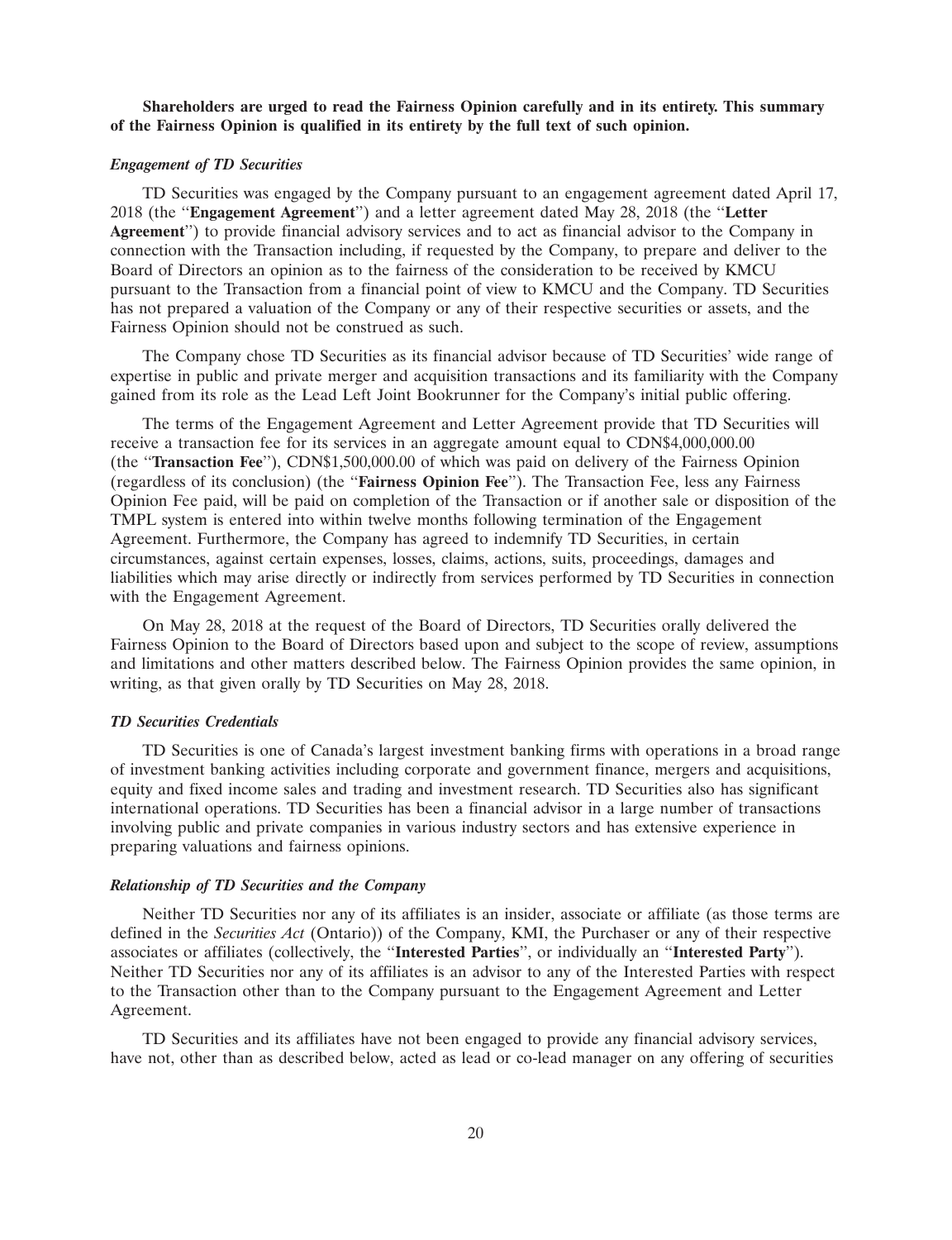of the Company, or any other Interested Party, and have not had a material financial interest in any transaction involving the Company, or any other Interested Party, during the 24 months preceding the date on which TD Securities was first contacted in respect of the Fairness Opinion, other than services provided under the Engagement Agreement and Letter Agreement and as described below.

The Toronto-Dominion Bank (''**TD Bank**''), the parent company of TD Securities, directly or through an affiliate provides banking services to the Company and KMI, entities related to the Company and KMI, and the Purchaser in the normal course of business, and may in the future provide banking services and credit facilities to the Company, KMI, the Purchaser or any other Interested Party. TD Securities and TD Bank have in the normal course of their business acted as financial advisor and lender, respectively, to entities that are affiliated with the Purchaser. Prior to May 28, 2018, TD Bank entered into negotiations with the Purchaser to act as lender to the Purchaser with respect to Covered Credit Facilities to be put in place to fund project expenses contemplated by the TMEP 2018 Work Plan related to the TMEP. In 2017, TD Securities acted as Lead Left Joint Bookrunner on the Company's CDN\$1.75 billion initial public offering and Joint Bookrunner and Co-lead Arranger on the Company's CDN\$5.5 billion of credit facilities. TD Securities also was a Joint Bookrunner on the Company's CDN\$300 million and CDN\$250 million preferred equity offerings in August 2017 and December 2017, respectively. TD Bank also participates in credit facilities of, and acts as lender to, the Company and KMI and certain of their affiliates.

TD Securities and its affiliates act as a trader and dealer, both as principal and agent, in major financial markets and, as such, may have and may in the future have positions in the securities of any Interested Party and may provide derivatives, rates and foreign exchange services to Interested Parties, and, from time to time, may have executed or may execute transactions on behalf of any Interested Party or other clients for which it may have received or may receive compensation. As an investment dealer, TD Securities conducts research on securities and may, in the ordinary course of its business, provide research reports and investment advice to its clients on investment matters, including matters with respect to the Transaction, the Company, KMI, the Purchaser or any other Interested Party.

The fees payable to TD Securities in connection with the Engagement Agreement, Letter Agreement and the Fairness Opinion are not financially material to TD Securities. No understandings or agreements exist between TD Securities and the Company, KMI, or any other Interested Party with respect to future financial advisory or investment banking business other than those that may arise as a result of the Engagement Agreement, Letter Agreement and as described herein. TD Securities may in the future, in the ordinary course of its business, perform financial advisory or investment banking services for the Company, KMI, the Purchaser or any other Interested Party.

#### *Approach to Fairness*

In considering the fairness of the consideration to be received by KMCU under the Transaction from a financial point of view to KMCU and the Company, TD Securities principally considered and relied upon the following approaches: (a) a comparison of the multiples implied by the Transaction to the multiples implied by precedent transactions in the Canadian energy pipeline and midstream industry; (b) a comparison of the multiples implied by comparable Canadian energy pipeline and midstream companies whose securities are publicly traded to the multiples implied by the consideration under the Transaction; (c) a comparison of the consideration to be received under the Transaction to a discounted cash flow analysis of KMCI, Trans Mountain and TM Pipeline LP under various scenario analyses including TMEP sensitivities on timing of completion and total construction costs; and (d) (1) a comparison of the Company's indirect share of the consideration under the Transaction to recent market trading prices of the Restricted Voting Shares, and (2) a comparison of the estimated pro forma equity value of the Company assuming (i) no Transaction and cancellation of the TMEP and (ii) a Transaction for the proposed consideration.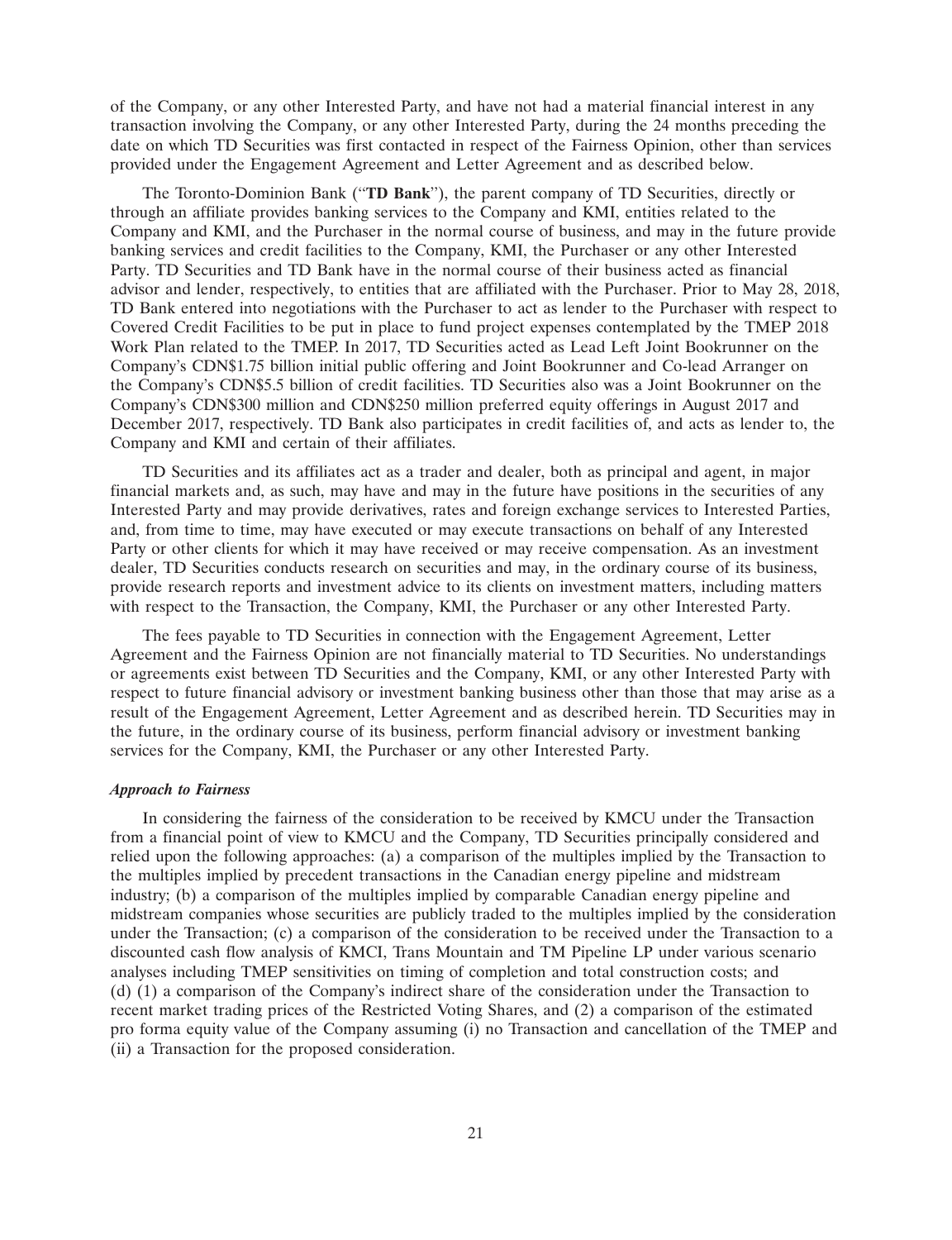The following is a summary of the material financial analyses performed by TD Securities and reviewed by the Board in connection with the Fairness Opinion and does not purport to be a complete description of the financial analyses performed by TD Securities. Certain of TD Securities' financial analyses included a scenario in which the Company would forego a sale transaction and approve a full suspension and cessation of all work with respect to the TMEP. Accordingly, certain of the analysis described below is illustrative of a scenario in which TMEP does not proceed.

The rendering of an opinion is a complex analytic process involving various determinations as to the most appropriate and relevant methods of financial analysis and the application of those methods to the particular circumstances. Therefore, this summary does not purport to be a complete description of the analyses performed by TD Securities or of its presentation to the Board on May 28, 2018. The order of analyses described below does not represent the relative importance or weight given to those analyses by TD Securities. Some of the summaries of the financial analyses include information presented in tabular format. In order to fully understand TD Securities' financial analyses, the tables must be read together with the text of each summary, as the tables alone do not constitute a complete description of the financial analyses. Considering the data below without considering the full narrative description of the financial analyses, including the methodologies and assumptions underlying the analyses, could create a misleading or incomplete view of TD Securities' financial analyses.

*Selected Precedent Transaction Analysis.* TD Securities compared the multiples implied by the consideration being offered in this Transaction (based on the existing Trans Mountain system) and reviewed and compared the purchase prices and financial multiples paid in selected other precedent transactions in the Canadian energy pipeline and midstream industry since 2003 that had publicly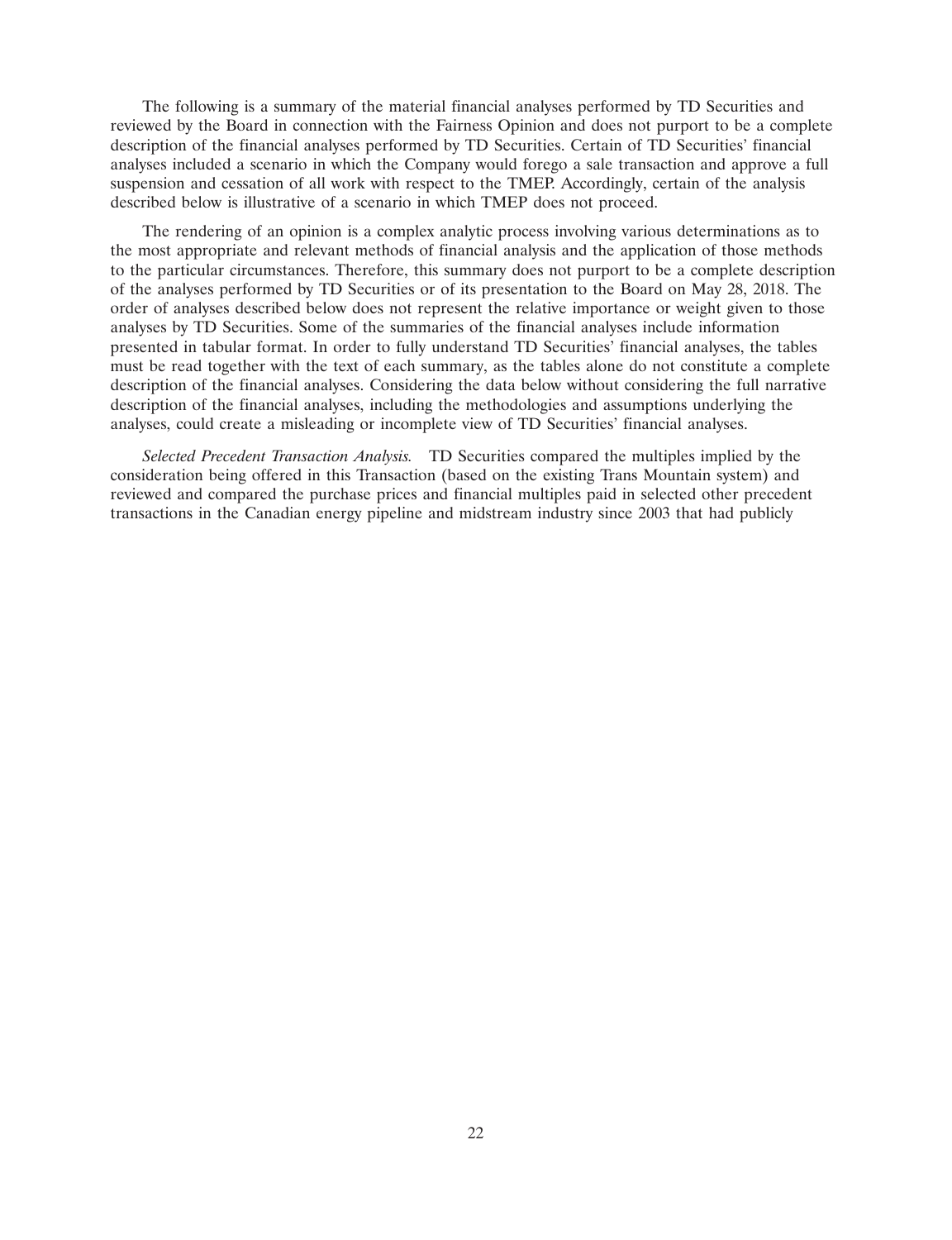available data and that TD Securities, in the exercise of its professional judgment, determined to be relevant as follows:

|                       |                                                                                                    |                                             | <b>Enterprise</b> | <b>Enterprise Value</b> /<br>EBITDA(1) |                              |
|-----------------------|----------------------------------------------------------------------------------------------------|---------------------------------------------|-------------------|----------------------------------------|------------------------------|
| <b>Date Announced</b> | <b>Seller</b>                                                                                      | <b>Acquirer</b>                             | Value             |                                        | <b>Current Yr Forward Yr</b> |
|                       |                                                                                                    |                                             | (C\$mm)           | (x)                                    | (x)                          |
| 8-Feb-18              | MEG Energy Corp.                                                                                   | Wolf Midstream Inc.                         | \$1,602           | 13.4x                                  | na                           |
| $1-Mav-17$            | Veresen Inc.                                                                                       | Pembina Pipeline Corporation                | \$9,700           | 15.8x                                  | 14.6x                        |
| $12$ -Dec-16          | Canadian Natural<br>Resources Ltd.                                                                 | Inter Pipeline Ltd.                         | \$<br>528         | 13.0x                                  | na                           |
| $29-Sep-16$           | Enbridge Inc.                                                                                      | Tundra Energy Marketing Ltd.                | \$1,075           | 13.4x                                  | na                           |
| $6-Sep-16$            | Spectra Energy Corp.                                                                               | Enbridge Inc.                               | \$58,693          | 15.6x                                  | 13.5x                        |
| $14$ -Jul- $16$       | Devon Energy Corp.                                                                                 | Wolf Midstream Inc.                         | \$1,400           | na                                     | 10.1x                        |
| $25$ -Apr-16          | Husky Energy Inc.                                                                                  | Cheung Kong Infrastructure Holdings Ltd.    | \$1,700           | na                                     | 14.5x                        |
| $6-Aug-15$            | TransCanada Corp. /<br>Grand Rapids<br>Pipeline LP                                                 | Keyera Corp.                                | \$<br>140         | na                                     | na                           |
| $22-Sep-14$           | Enbridge Inc.                                                                                      | Enbridge Income Fund Holdings Inc.          | \$30,400          | na                                     | 13.8x                        |
| $2-Sep-14$            | Riverstone<br>Holdings LLC                                                                         | Pembina Pipeline Corporation                | \$<br>710         | na                                     | 10.0x                        |
| 11-Dec-12             | Kinder Morgan Energy<br>Partners LP, Borealis<br>Infrastructure, Ontario<br>Teachers' Pension Plan | Spectra Energy Corp.                        | \$1,469           | na                                     | 11.5x                        |
| 31-Oct-11             | Pacific Northern<br>Gas Ltd.                                                                       | AltaGas Ltd.                                | \$<br>230         | 10.0x                                  | 9.7x                         |
| 7-Feb-11              | Pacific Northern<br>Gas Ltd.                                                                       | Apache Corp. / EOG Resources Inc.           | \$<br>50          | na                                     | na                           |
| $7-Apr-08$            | Rainbow Pipe Line<br>Company Ltd.                                                                  | Plains All American Pipeline LP             | \$<br>660         | na                                     | na                           |
| $6-Sep-16$            | Suncor Energy Inc.                                                                                 | Fort McKay First Nation                     | \$<br>350         | na                                     | na                           |
| $5 - Jun-15$          | Canexus Corp.                                                                                      | Cenovus Energy Inc.                         | \$<br>75          | na                                     | na                           |
| 14-Jun-15             | Niska Gas Storage<br>Partners LLC                                                                  | Brookfield Infrastructure LP                | \$2,050           | 18.1x                                  | na                           |
| 20-Nov-12             | BP plc                                                                                             | TransCanada Corp.                           | \$<br>210         | 16.3x                                  | 14.6x                        |
| $5-Apr-12$            | Perpetual Energy Inc.                                                                              | Brookfield Asset Management Inc.            | \$<br>84          | na                                     | na                           |
| $1-Feb-12$            | SEMCO Holdings Corp.                                                                               | AltaGas Ltd.                                | \$<br>1,133       | na                                     | 8.7x                         |
| $12$ -Jan- $11$       | Gibson Energy<br>Partnership                                                                       | Pembina Pipeline Corporation                | \$<br>57          | na                                     | na                           |
| $6-Mar-06$            | EnCana Corp.                                                                                       | The Carlyle Group / Riverstone Holdings LLC | \$1,709           | 15.0x                                  | na                           |
| 18-May-04             | EnerPro Midstream Co.                                                                              | KeySpan Facilities Income Fund              | \$<br>269         | 8.1x                                   | na                           |
| 30-May-03             | NOVA Chemicals Corp.                                                                               | Pembina Pipeline Income Fund                | \$<br>185         | 10.0x                                  | 10.0x                        |

 $(1)$  "na" denotes that transaction was reviewed but multiple was not considered due to lack of publicly available information.

For each of the selected transactions, TD Securities calculated and compared the resulting enterprise value in the transaction as a multiple of Current Year EBITDA and Forward Year EBITDA. Such current year and/or forward year EBITDA multiples for the selected transactions were based on publicly available information at the time of the relevant transaction. Some selected transactions may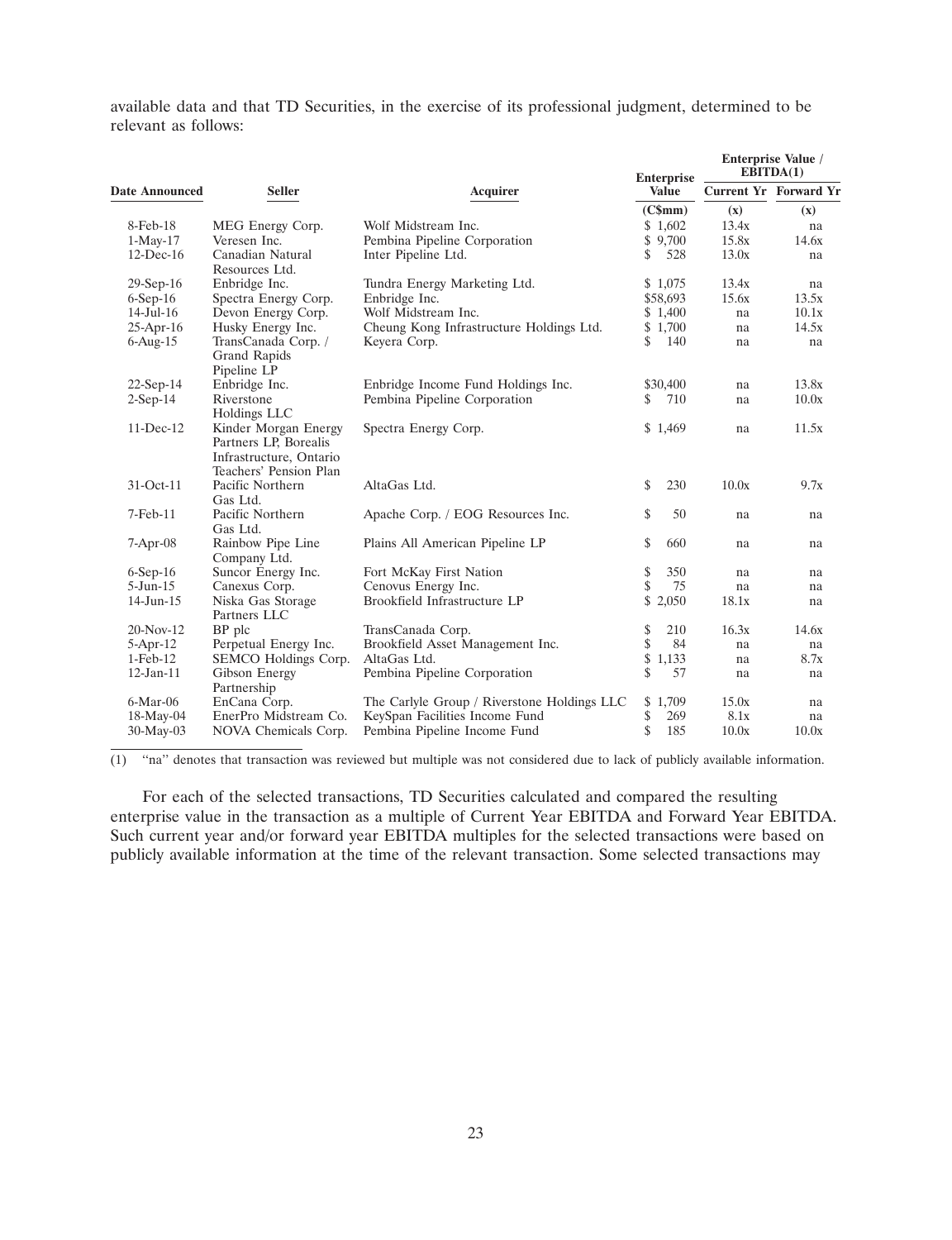not have had publicly available information required to determine certain transaction multiples. The results of the precedent transaction analysis are summarized below:

|                                                                            | <b>Multiple Range of</b><br><b>Comparable Transactions</b> |              |                        |
|----------------------------------------------------------------------------|------------------------------------------------------------|--------------|------------------------|
|                                                                            | Low                                                        | Average      | High                   |
| Enterprise Value as a Multiple of Current Year EBITDA (Pipelines Focused)  |                                                            |              |                        |
|                                                                            | 10.0x                                                      | 13.5x        | 15.8x                  |
| Enterprise Value as a Multiple of Forward Year EBITDA (Pipelines Focused)  |                                                            |              |                        |
|                                                                            |                                                            | $9.7x$ 12.2x | 14.6x                  |
| Enterprise Value as a Multiple of Current Year EBITDA (Storage & Terminals |                                                            |              |                        |
|                                                                            | 8.1x                                                       | 13.5x        | 18.1x                  |
| Enterprise Value as a Multiple of Forward Year EBITDA (Storage &           |                                                            |              |                        |
|                                                                            | 8.7x                                                       | 11.1x        | 14.6x                  |
|                                                                            |                                                            |              | <b>Overall Average</b> |
| Overall average as a Multiple of Current Year EBITDA                       |                                                            |              | 13.5x                  |
| Overall average as a Multiple of Forward Year EBITDA                       |                                                            |              | 11.9x                  |

Assuming no value for TMEP other than salvage value from previous expenditures, the precedent transaction analysis implied values for the Trans Mountain system of between CDN\$2.5 billion and CDN \$3.6 billion.

*Selected Publicly Traded Comparable Companies Analysis.* In order to assess how the public market values shares of publicly traded companies similar to a company holding the unexpanded Trans Mountain system, TD Securities reviewed and compared certain financial information relating to the unexpanded Trans Mountain system with selected companies, which, in the exercise of its professional judgment and based on its knowledge of the industry, TD Securities deemed similar to a company holding the unexpanded Trans Mountain system as follows:

| <b>Enterprise Value</b>                 |  |
|-----------------------------------------|--|
| (in millions of<br>Canadian<br>dollars) |  |
| \$149,836                               |  |
| \$98,146                                |  |
| \$32,004                                |  |
| \$27,285                                |  |
| \$17,035                                |  |
| \$14,548                                |  |
| \$8,598                                 |  |
| \$3.583                                 |  |

Of the selected companies, TD Securities determined that Pembina Pipeline Corporation and Inter Pipeline Inc. were the most relevant comparable companies to a company holding the unexpanded Trans Mountain system, given their asset bases include long haul oil pipelines and the nature of their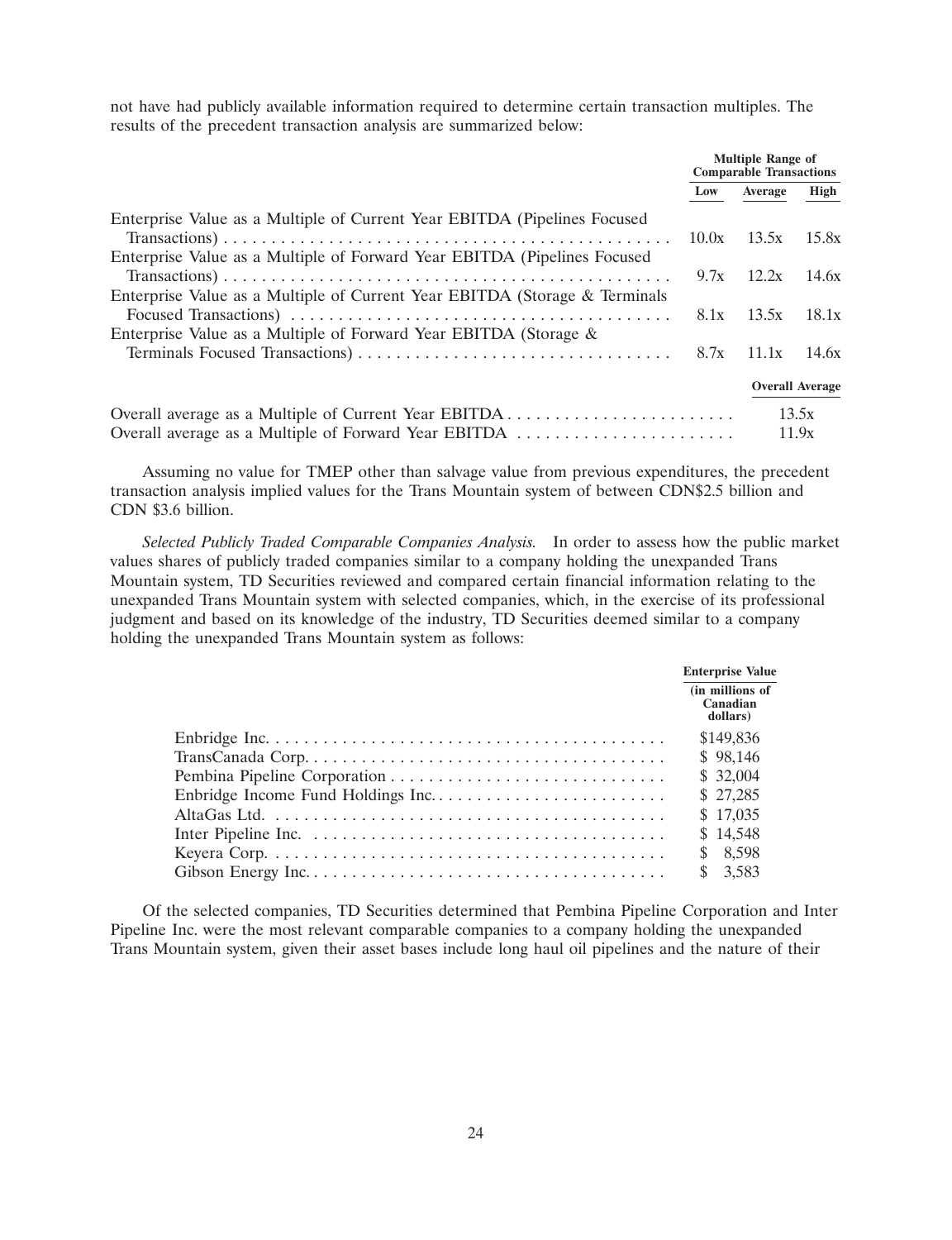cash flow (i.e. predominately take or pay, cost of service/fee for service, limited commodity and volume exposure).

|                                                                      |                                      | <b>Multiple Range of</b><br><b>Comparable Transactions</b> |         |       |
|----------------------------------------------------------------------|--------------------------------------|------------------------------------------------------------|---------|-------|
|                                                                      |                                      | Low                                                        | Average | High  |
| Enterprise Value / EBITDA 2018 (Canadian Large Cap Midstream         |                                      | 12.0x                                                      | 12.2x   | 12.3x |
| Enterprise Value / EBITDA 2019 (Canadian Large Cap Midstream         |                                      |                                                            |         |       |
|                                                                      |                                      | 10.9x                                                      | 11.1x   | 11.3x |
| Enterprise Value / EBITDA 2020 (Canadian Large Cap Midstream         |                                      |                                                            |         |       |
|                                                                      |                                      | 10.3x                                                      | 10.4x   | 10.6x |
| Enterprise Value / EBITDA 2018 (Canadian Mid Cap Midstream Entities) |                                      | 7.9x                                                       | 11.1x   | 12.3x |
| Enterprise Value / EBITDA 2019 (Canadian Mid Cap Midstream Entities) |                                      | 7.6x                                                       | 10.5x   | 12.0x |
| Enterprise Value / EBITDA 2020 (Canadian Mid Cap Midstream Entities) | 6.6x                                 | 9.9x                                                       | 12.2x   |       |
|                                                                      | <b>Enterprise Value</b>              |                                                            |         |       |
|                                                                      | (in millions of<br>Canadian dollars) |                                                            |         |       |
| Enterprise Value / EBITDA of Pembina Pipeline Corporation            |                                      |                                                            |         |       |
|                                                                      | 32,004                               | 10.7x                                                      | 11.3x   | 12.0x |
| Enterprise Value / EBITDA of Inter Pipeline Inc. (2018-2020)         | 14,548                               | 12.0x                                                      | 12.13x  | 12.2x |

Assuming no value for TMEP, the comparable company analysis implied values for the Trans Mountain system of between CDN\$2.2 billion and CDN\$3.1 billion.

*Discounted Cash Flow Analysis.* TD Securities performed a net present value analysis (''**NPV**'') on the assets that are the subject of the Transaction, which estimates the present value of projected future free cash flows. The NPV methodology reflects the computed current value of the assets based on projected free cash flows expected to be generated from the assets with consideration for inherent risks of those free cash flows such as the amount, timing and relative certainty. The NPV approach requires that certain assumptions be made regarding, among other things, future free cash flows, discount rates and terminal values. The possibility that some of the assumptions will prove to be inaccurate is one factor involved in the determination of discount rates to be used in establishing a range of values. Discount rates were based on an analysis of the cost of equity and debt and other factors, in accordance with the Capital Asset Pricing Model (''**CAPM**''). TD Securities' NPV analysis involved discounting to a present value the projected unlevered free cash flows of the assets from January 1, 2018 until December 31, 2059 utilizing an appropriate cost of capital as the discount rate.

TD Securities analyzed the assets by reviewing financial forecasts prepared by management, discussing these forecasts with management, and gathering and assessing other relevant publicly available information. TD Securities considered the unlevered free cash flow from the unexpanded Trans Mountain system that assumed that Trans Mountain continued its existing operations at 100% utilization and earned a regulated rate of return. ''Unlevered free cash flow'' is the cash flow available to the Company assuming the Company is without debt and has no interest expense. Unlevered free cash flow assumes that the Company funds its obligations without debt and there is no tax benefit from interest expense. It is generally calculated by taking EBITDA (earnings before interest expense, taxes, depreciation and amortization) minus implied cash taxes and capital expenditures. The value of the Trans Mountain system also included incremental free cash flow generated from the lease of Trans Mountain owned tanks at the Edmonton Terminal to an affiliate in the Terminal business (which would become cash flow from a third party following a Transaction). TD Securities also considered the incremental unlevered free cash flow generated by the TMEP upon completion of the expansion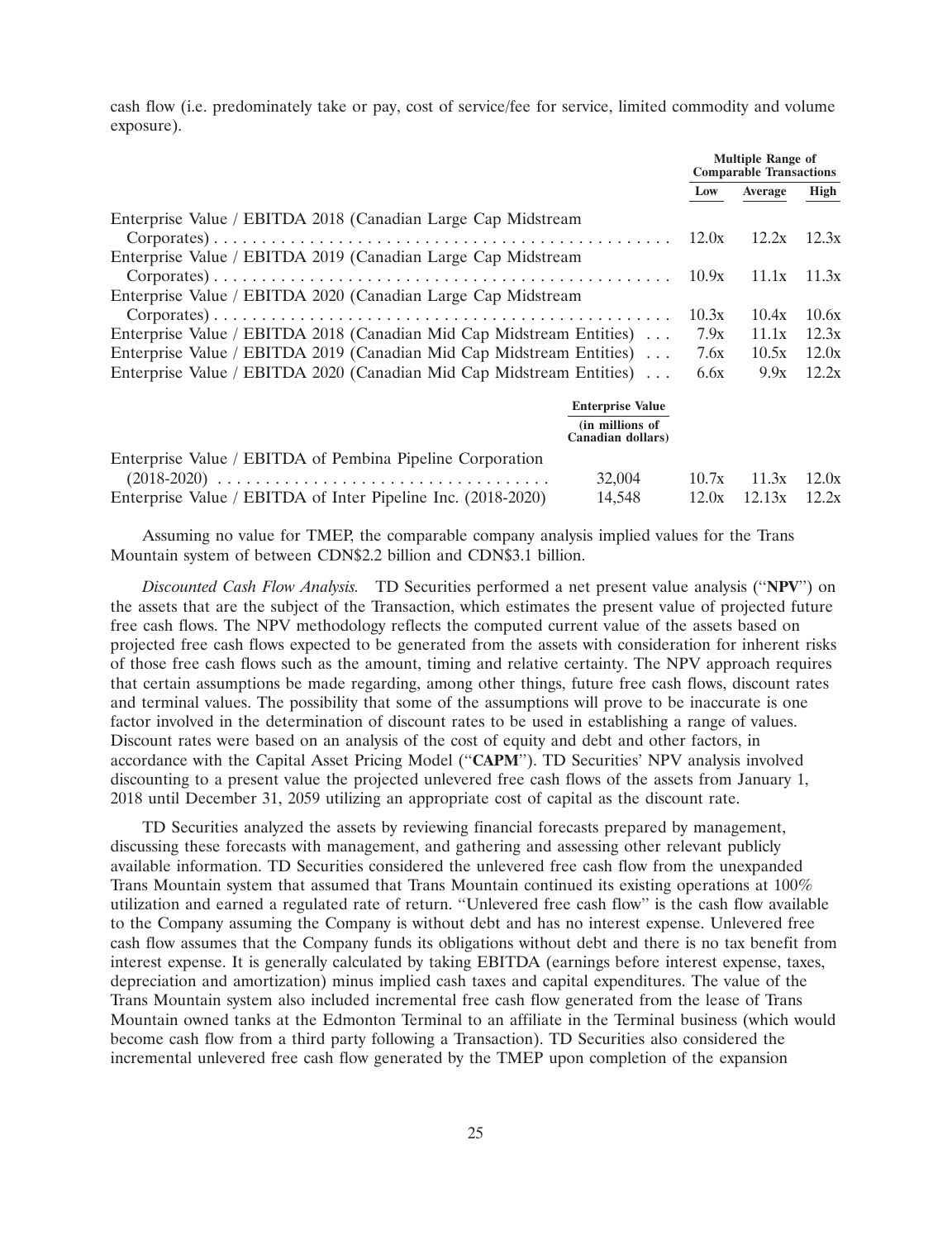project from currently contracted transportation capacity and utilization of spot transportation capacity. TD Securities considered the following three scenarios: (1) a base line scenario where TMEP does not proceed, (2) a scenario which assumes the completion of TMEP based on capital costs of CDN\$8.4 billion and an in-service date of December 31, 2020 and (3) a scenario which assumes the completion of TMEP based on capital costs of CDN\$9.3 billion and an in-service date of December 31, 2021. The discount rates used in these scenarios varied from 5% to 11%.

# **Trans Mountain Discounted Cash Flow Value | Base Pipeline, No TMEP**

|                                                               |    | 2018            |   | 2019            |     | 2020            |     | 2021            |    | 2022                    |              | 2023                     |     | 2024            |    | 2025                                                                            |   | 2030             |      | 2040             | 2050                   | 2059             |
|---------------------------------------------------------------|----|-----------------|---|-----------------|-----|-----------------|-----|-----------------|----|-------------------------|--------------|--------------------------|-----|-----------------|----|---------------------------------------------------------------------------------|---|------------------|------|------------------|------------------------|------------------|
| All figures in C\$mm unless otherwise noted                   |    |                 |   |                 |     |                 |     |                 |    |                         |              | <b>Contracted Period</b> |     |                 |    |                                                                                 |   |                  |      |                  | <b>Fee For Service</b> |                  |
| <b>Base Trans Mountain</b>                                    |    |                 |   |                 |     |                 |     |                 |    |                         |              |                          |     |                 |    |                                                                                 |   |                  |      |                  |                        |                  |
|                                                               |    |                 |   | \$207S          |     | 202 \$          |     | 197 \$          |    |                         |              |                          |     |                 |    | 197 \$ 195 \$ 196 \$ 196 \$ 191 \$ 164 \$                                       |   |                  |      |                  | 166                    | \$186            |
| Interest Expense                                              |    |                 |   |                 |     |                 |     |                 |    |                         |              |                          |     |                 |    |                                                                                 |   |                  |      |                  |                        |                  |
|                                                               | S. | (24)            | S | $(41)$ \$       |     | $(41)$ \$       |     | $(35)$ \$       |    | $(36)$ \$               |              | $(36)$ \$                |     | $(37)$ \$       |    | (38)                                                                            | S | (38)             | - 55 | (32)             | (44)                   | (50)             |
| Sustaining Capex $\ldots \ldots \ldots \ldots \ldots$ \$ (25) |    |                 | S | (45)            | - S | (28)            | S   | (29)            | S  | (35)                    | <sup>S</sup> | (31)                     | S   | $(30)$ \$       |    | (31)                                                                            | S | (36)             | -S   | $(48)$ \$        | (64)                   | \$<br>(84)       |
| Distributable Cash Flow $\ldots$ ,                            |    | 72              |   | 121             |     | 132             |     | 134             |    | 126                     | S.           | 128                      |     |                 |    | \$ 129 \$ 127                                                                   |   | \$117            | -SS  | -84              | 57                     | 53               |
| Less: Growth Capex $(100\% \text{ Equity})(1) \dots$          |    |                 |   | 29              | -S  | 29              |     | 29              | S  |                         |              |                          |     |                 |    |                                                                                 |   |                  |      |                  |                        |                  |
| Less: Debt Repayment                                          |    |                 |   |                 |     |                 |     |                 |    |                         |              |                          |     |                 |    |                                                                                 |   |                  |      |                  |                        |                  |
| Unlevered Free Cash Flow (After Equity /                      |    |                 |   |                 |     |                 |     |                 |    |                         |              |                          |     |                 |    |                                                                                 |   |                  |      |                  |                        |                  |
|                                                               |    | 72              |   | \$149           |     | \$161           | -SS | 162             | -S | 129                     | -SS          | 128                      | -SS | 129             | S. | 127                                                                             | S | -117             |      | 84               | 57                     | -53              |
| Discount Rate                                                 |    | 6.0%            |   |                 |     |                 |     |                 |    |                         |              |                          |     |                 |    |                                                                                 |   |                  |      |                  |                        |                  |
| <b>Base Trans Mountain Net Present Value </b>                 |    | \$1,762         |   |                 |     |                 |     |                 |    |                         |              |                          |     |                 |    |                                                                                 |   |                  |      |                  |                        |                  |
|                                                               | S  | <b>250</b>      |   |                 |     |                 |     |                 |    |                         |              |                          |     |                 |    |                                                                                 |   |                  |      |                  |                        |                  |
| Base Trans Mountain Value (incl. Salvage)                     |    | \$2,012         |   |                 |     |                 |     |                 |    |                         |              |                          |     |                 |    |                                                                                 |   |                  |      |                  |                        |                  |
| <b>Equity Schedule (incl. Debt Repayments)</b>                |    |                 |   |                 |     |                 |     |                 |    |                         |              |                          |     |                 |    |                                                                                 |   |                  |      |                  |                        |                  |
| Opening Project Equity \$2,012                                |    |                 |   |                 |     |                 |     |                 |    |                         |              |                          |     |                 |    | \$2,012 \$1,983 \$1,955 \$1,926 \$1,924 \$1,924 \$1,924 \$1,924 \$1,924 \$1,924 |   |                  |      |                  |                        | \$1,924          |
| Growth Capex Funded with Equity                               |    |                 | S | $(29)$ \$       |     | (29)            | \$  | $(29)$ \$       |    | (2)                     |              |                          |     |                 |    |                                                                                 |   |                  |      |                  |                        |                  |
| Scheduled Debt Repayments                                     |    |                 |   |                 |     |                 |     |                 |    |                         |              |                          |     |                 |    |                                                                                 |   |                  |      |                  |                        |                  |
| Ending Balance<br>Enterprise Value / EBITDA                   |    | \$2,012<br>9.8x |   | \$1,983<br>9.6x |     | \$1,955<br>9.7x |     | \$1,926<br>9.8x |    | \$1,924 \$1,924<br>9.8x |              | 9.9x                     |     | \$1,924<br>9.8x |    | \$1,924<br>9.8x                                                                 |   | \$1,924<br>10.1x |      | \$1,924<br>11.7x | \$1,924<br>11.6x       | \$1,924<br>10.3x |

Notes: Assumes a May 31, 2018 effective date.

(1) Positive growth capital represents Firm 50 recoveries from shippers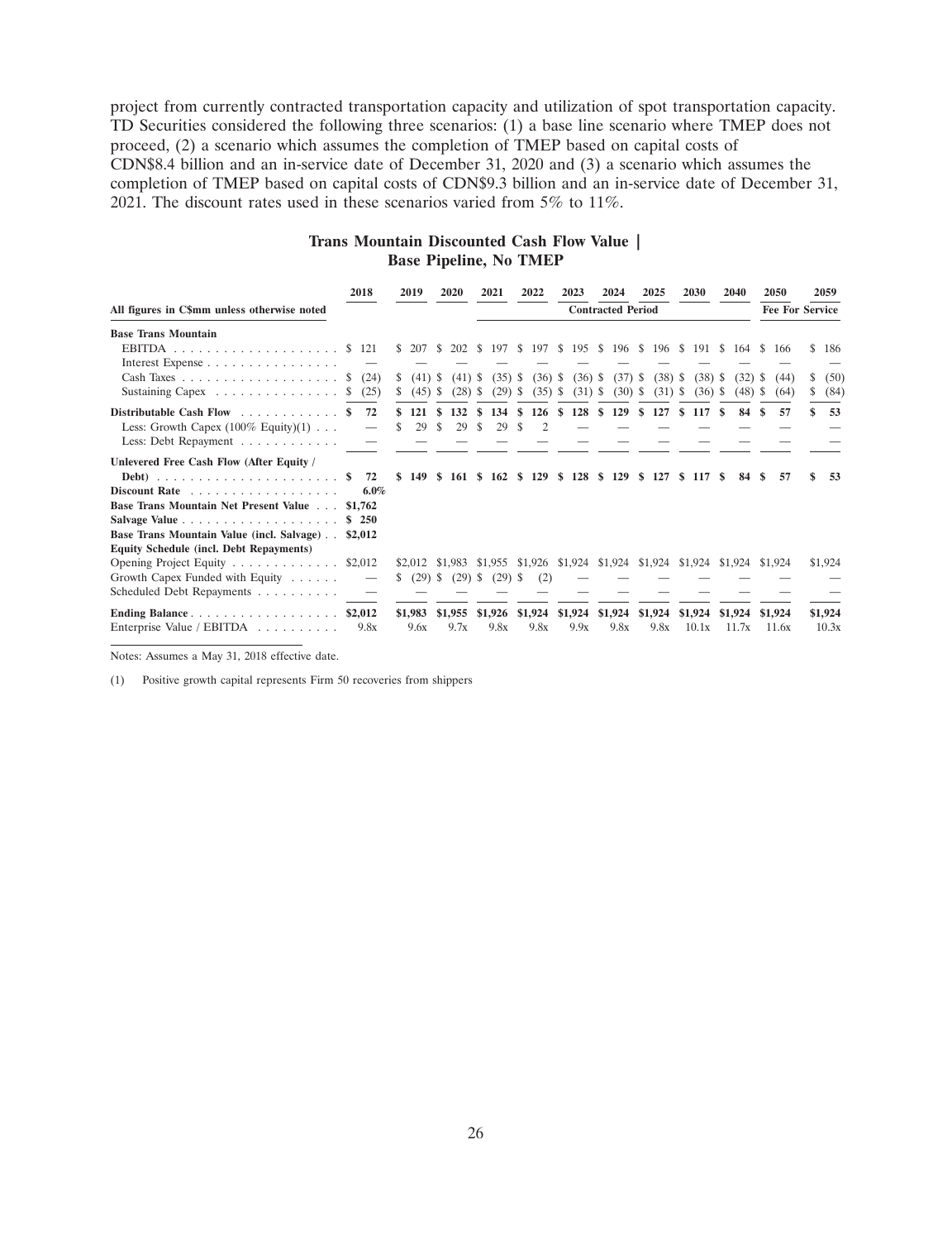# **Trans Mountain Discounted Cash Flow Value | With TMEP—\$8.4bn Capital Program, December 31, 2020 In-Service(1)**

| All figures in C\$mm unless<br>otherwise noted                                               | 2018               |         | 2019                                                                                      |                        | 2020                   |     | 2021                   |               | 2022                        |      | 2023                   |      | 2024<br><b>Contracted Period</b> |    | 2025                   |     | 2030                   |     | 2040                     |               | <b>2050</b><br><b>Fee For Service</b> |          | 2059              |
|----------------------------------------------------------------------------------------------|--------------------|---------|-------------------------------------------------------------------------------------------|------------------------|------------------------|-----|------------------------|---------------|-----------------------------|------|------------------------|------|----------------------------------|----|------------------------|-----|------------------------|-----|--------------------------|---------------|---------------------------------------|----------|-------------------|
| <b>Base Trans Mountain</b><br>EBITDA<br>Interest Expense                                     | \$.<br>121         |         | \$<br>207                                                                                 | - \$                   | 202                    | -S  | 197                    | S             | 197                         | - \$ | 195                    | - \$ | 196                              | \$ | 196 \$                 |     | 191 \$                 |     | 164                      | S             | 166                                   | \$       | 186               |
| Cash Taxes $\ldots$ , \$<br>Sustaining Capex \$                                              | (24)<br>(25)       |         | \$<br>\$                                                                                  | $(41)$ \$<br>$(45)$ \$ | $(41)$ \$<br>$(28)$ \$ |     | $(35)$ \$<br>$(29)$ \$ |               | $(36)$ \$<br>$(35)$ \$      |      | $(36)$ \$<br>$(31)$ \$ |      | $(37)$ \$<br>$(30)$ \$           |    | $(38)$ \$<br>$(31)$ \$ |     | $(38)$ \$<br>$(36)$ \$ |     | $(32)$ \$<br>$(48)$ \$   |               | (44)<br>(64)                          | \$<br>\$ | (50)<br>(84)      |
| Distributable Cash Flow \$<br>Less: Growth Capex (100%                                       | 72                 |         | 121S<br>\$                                                                                |                        | 132S                   |     | 134                    | $\mathbf{\$}$ | 126S                        |      | 128S                   |      | 129                              | \$ | 127S                   |     | 117 \$                 |     | 84                       | <sup>\$</sup> | 57                                    | \$       | 53                |
| Equity $)(2)$                                                                                |                    |         | 29                                                                                        | S                      | 29                     | -S  | 29                     | S             | 2                           |      |                        |      |                                  |    |                        |     |                        |     |                          |               |                                       |          |                   |
| Less: Debt Repayment<br><b>Unlevered Free Cash Flow</b><br>(After Equity / Debt) $\ldots$ \$ | 72                 |         | 149 \$<br>\$                                                                              |                        | 161                    | -\$ | 162                    | <sup>\$</sup> | 129                         | - \$ | 128                    | -S   | 129                              | \$ | 127                    | \$. | 117                    | -\$ | 84                       | S             | 57                                    | \$       | 53                |
| Discount Rate<br><b>Base Trans Mountain Net</b>                                              |                    | $6.0\%$ |                                                                                           |                        |                        |     |                        |               |                             |      |                        |      |                                  |    |                        |     |                        |     |                          |               |                                       |          |                   |
| Present Value<br><b>Trans Mountain Expansion</b>                                             | \$1,762            |         |                                                                                           |                        |                        |     |                        |               |                             |      |                        |      |                                  |    |                        |     |                        |     |                          |               |                                       |          |                   |
| Distributable Cash Flow \$<br>Less: Growth Capex (100%                                       | 3                  |         | \$                                                                                        | 6 \$                   | 72 \$                  |     | 943                    |               | $$1,042$ \$                 |      | 961 \$                 |      | 970 \$                           |    |                        |     |                        |     | 983 \$ 1,062 \$ 1,357 \$ |               | 366                                   | \$       | 77                |
| Equity) $\ldots \ldots \ldots \ldots$ \$(1,462)                                              |                    |         | $$(3,195) \$(1,685) \$ (107) \$$                                                          |                        |                        |     |                        |               | (2)                         |      |                        |      |                                  |    |                        |     |                        |     |                          |               |                                       |          |                   |
| <b>Unlevered Free Cash Flow</b><br>(After Equity / Debt) $\ldots$ .<br>Discount Rate         | \$(1,459)<br>10.0% |         | \$(3,189) \$(1,614)                                                                       |                        |                        |     |                        |               | 836 \$ 1,039 \$             |      | 961 \$                 |      | 970                              | -S |                        |     |                        |     | 983 \$ 1,062 \$ 1,357    | -S            | 366                                   |          | 77                |
| <b>Trans Mountain Expansion Net</b><br>Present Value                                         | \$2,097            |         |                                                                                           |                        |                        |     |                        |               |                             |      |                        |      |                                  |    |                        |     |                        |     |                          |               |                                       |          |                   |
| <b>Trans Mountain Combined Net</b><br>Present Value<br><b>Equity Schedule (incl. Debt</b>    | \$3,859            |         |                                                                                           |                        |                        |     |                        |               |                             |      |                        |      |                                  |    |                        |     |                        |     |                          |               |                                       |          |                   |
| <b>Repayments</b> )<br>Opening Project Equity \$ 3,859                                       |                    |         | \$ 5,321 \$ 8,488 \$10,145 \$10,223 \$10,223 \$10,223 \$10,223 \$10,223 \$10,223 \$10,223 |                        |                        |     |                        |               |                             |      |                        |      |                                  |    |                        |     |                        |     |                          |               |                                       |          | \$10,223          |
| Growth Capex Funded with<br>Equity<br>Scheduled Debt Repayments                              |                    |         | \$1,462(3) \$3,167 \$1,657 \$                                                             |                        |                        |     | 79                     |               |                             |      |                        |      |                                  |    |                        |     |                        |     |                          |               |                                       |          |                   |
| Ending Balance \$ 5,321<br>Enterprise Value / EBITDA                                         | 25.7x              |         | \$8,488 \$10,145 \$10,223<br>40.7x                                                        |                        | 50.0x                  |     | 7.5x                   |               | $$10,223$ $$10,223$<br>7.3x |      | 7.8x                   |      | \$10,223<br>7.6x                 |    | \$10,223<br>7.4x       |     | \$10,223<br>6.6x       |     | \$10,223<br>5.2x         |               | \$10,223<br>16.1x                     |          | \$10,223<br>38.1x |

Notes: Assumes a May 31, 2018 effective date.

- (1) The Company did not update its original cost and schedule estimate for the TMEP because of uncertainty affecting the TMEP during the period preceding the announcement of the Transaction. Based on the Company's long range outlook as of January 1, 2018, with revisions to include, with respect to TMEP, sensitivities contemplating an increased capital cost of CDN\$1 billion (as compared to the Company's original estimate of CDN\$7.4 billion) and a project completion date of December 31, 2020 (as compared to the Company's originally estimated completion date of December 31, 2019).
- (2) Positive growth capital represents Firm 50 recoveries from shippers.
- (3) 2018 capital figure excludes Q1 spending (captured in TMEP spending to date).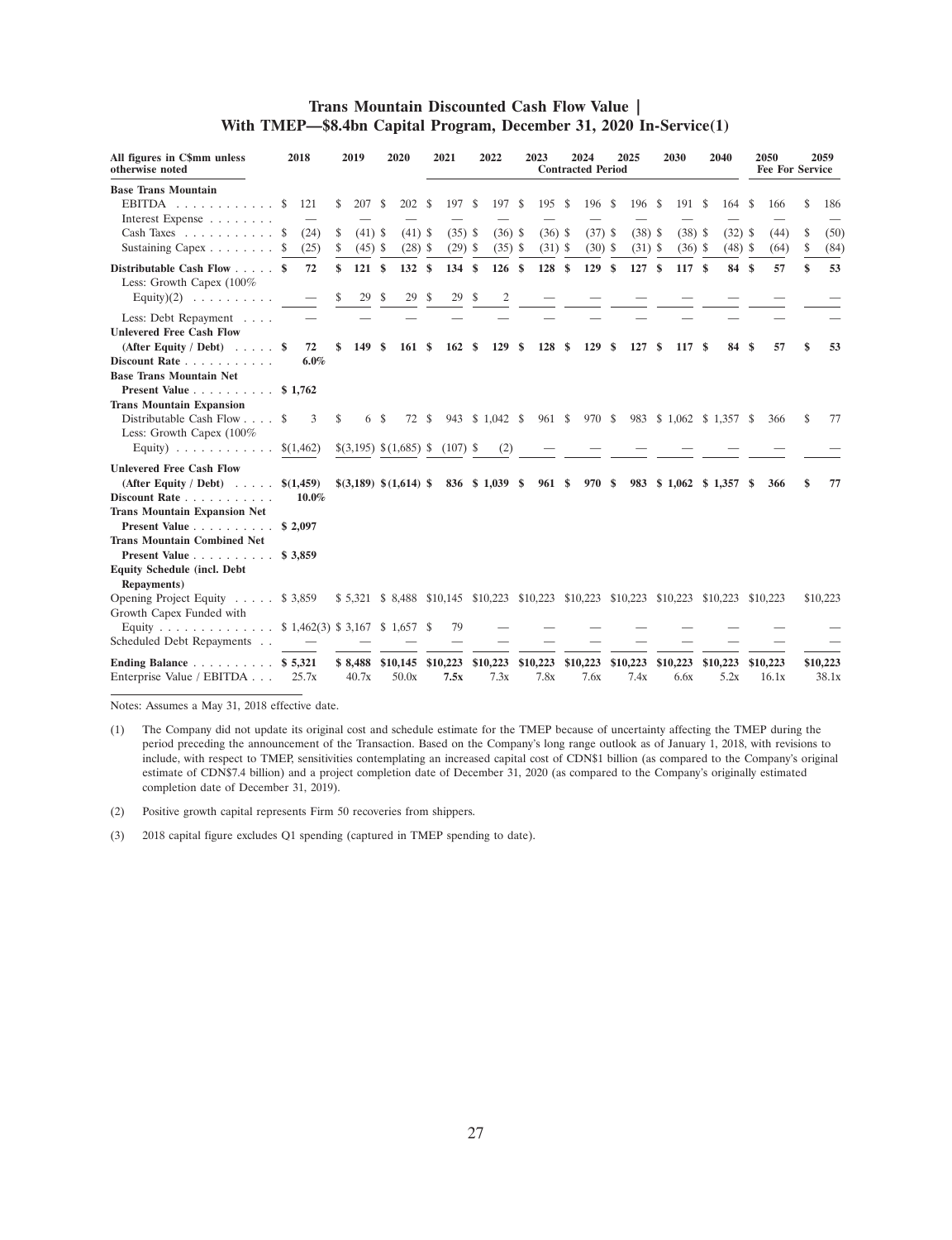### **Trans Mountain Discounted Cash Flow Value | With TMEP—\$9.3bn Capital Program, December 31, 2021 In-Service(1)**

|                                                                                                                                                                                           | 2018                                | 2019                                            | 2020                                                                                   | 2021                                | 2022                               | 2023                                  | 2024                                     | 2025                             | 2030                              | 2040                          | 2050                                 | 2059                                  |
|-------------------------------------------------------------------------------------------------------------------------------------------------------------------------------------------|-------------------------------------|-------------------------------------------------|----------------------------------------------------------------------------------------|-------------------------------------|------------------------------------|---------------------------------------|------------------------------------------|----------------------------------|-----------------------------------|-------------------------------|--------------------------------------|---------------------------------------|
| All figures in C\$mm unless<br>otherwise noted                                                                                                                                            |                                     |                                                 |                                                                                        |                                     |                                    |                                       | <b>Contracted Period</b>                 |                                  |                                   |                               | <b>Fee For Service</b>               |                                       |
| <b>Base Trans Mountain</b><br>EBITDA $\ldots \ldots \ldots \ldots$<br>Interest Expense<br>$Cash \text{ Taxes } \ldots \ldots \ldots \ldots$<br>Sustaining Capex $\ldots \ldots \ldots$ \$ | \$121<br>S<br>(24)<br>(25)          | \$<br>207<br>\$<br>$(41)$ \$<br>\$<br>$(45)$ \$ | 202<br>S<br>$(41)$ \$<br>$(28)$ \$                                                     | 197<br>-S<br>$(35)$ \$<br>$(29)$ \$ | S<br>197<br>$(36)$ \$<br>$(35)$ \$ | 195<br>- \$<br>$(36)$ \$<br>$(31)$ \$ | - \$<br>196 \$<br>$(37)$ \$<br>$(30)$ \$ | 196 \$<br>$(38)$ \$<br>$(31)$ \$ | 191 \$<br>$(38)$ \$<br>$(36)$ \$  | 164<br>$(32)$ \$<br>$(48)$ \$ | <sup>\$</sup><br>166<br>(44)<br>(64) | \$<br>186<br>\$<br>(50)<br>\$<br>(84) |
| Distributable Cash Flow \$<br>Less: Growth Capex (100%<br>Equity) $(2)$<br>Less: Debt Repayment                                                                                           | 72                                  | \$<br>121<br>\$<br>29                           | $\mathbf{s}$<br>132<br>29<br><sup>\$</sup>                                             | - \$<br>134<br>\$<br>29             | 126S<br>$\mathbf{s}$<br>S<br>2     | 128S                                  | 129                                      | \$<br>127S                       | 117S                              | 84                            | <sup>\$</sup><br>57                  | \$<br>53                              |
| <b>Unlevered Free Cash Flow (After</b><br>Equity / Debt $) \ldots \ldots \ldots$<br>Discount Rate<br><b>Base Trans Mountain Net</b><br>Present Value                                      | 72<br>S,<br>6.0%<br>\$1,762         | \$<br>149                                       | \$<br>161                                                                              | -S<br>162                           | $\mathbf{s}$<br>129                | S<br>128                              | <sup>\$</sup><br>129                     | \$<br>127                        | \$<br>117                         | -S<br>84                      | \$<br>57                             | 53<br>\$                              |
| <b>Trans Mountain Expansion</b><br>Distributable Cash Flow $\ldots$<br>Less: Growth Capex $(100\%$<br>Equity) $\ldots \ldots \ldots \ldots$                                               | \$<br>1<br>\$ (726)                 | \$                                              | 6 \$<br>9<br>\$(1,802) \$(3,075) \$(1,377) \$                                          | -S<br>12S                           | (37)                               | 974 \$ 1,074 \$                       |                                          |                                  | 993 \$ 1,003 \$ 1,068 \$ 1,340 \$ |                               | 417                                  | \$<br>79                              |
| <b>Unlevered Free Cash Flow (After</b><br>Equity / Debt) $\ldots$<br>Discount Rate<br><b>Trans Mountain Expansion Net</b><br>Present Value                                                | \$ (724)<br>$10.0\%$<br>\$1,394     |                                                 | $$(1,796)$ $$(3,066)$ $$(1,365)$ $$$ 936 $$1,074$ $$$                                  |                                     |                                    |                                       |                                          |                                  | 993 \$ 1,003 \$ 1,068 \$ 1,340    |                               | S<br>417                             | 79<br>s                               |
| <b>Trans Mountain Combined Net</b><br>Present Value<br><b>Equity Schedule (incl. Debt</b><br><b>Repayments</b> )                                                                          | \$3,156                             |                                                 |                                                                                        |                                     |                                    |                                       |                                          |                                  |                                   |                               |                                      |                                       |
| Opening Project Equity $\ldots$ $\ldots$ \$3,156<br>Growth Capex Funded with<br>Equity<br>Scheduled Debt Repayments                                                                       | \$726(3) \$1,773 \$3,046 \$1,348 \$ |                                                 | \$3,882 \$5,655 \$8,701 \$10,049 \$10,084 \$10,084 \$10,084 \$10,084 \$10,084 \$10,084 |                                     | 35                                 |                                       |                                          |                                  |                                   |                               |                                      | \$10,084                              |
| Ending Balance $\ldots$ ,                                                                                                                                                                 | \$3,882                             |                                                 | $$5,655$ $$8,701$ $$10,049$                                                            |                                     |                                    | \$10,084 \$10,084                     | \$10,084                                 |                                  | \$10,084 \$10,084                 | \$10,084                      | \$10,084                             | \$10,084                              |
| Enterprise Value / EBITDA                                                                                                                                                                 | 18.9x                               | 26.9x                                           | 41.5x                                                                                  | 48.4x                               | 7.2x                               | 7.0x                                  | 7.5x                                     | 7.3x                             | 6.5x                              | 5.2x                          | 14.3x                                | 36.7x                                 |

Notes: Assumes a May 31, 2018 effective date.

(2) Positive growth capital represents Firm 50 recoveries from shippers.

(3) 2018 capital figure excludes Q1 spending (captured in TMEP spending to date).

Assuming no value for TMEP other than salvage value from previous expenditures, the discounted cash flow analysis implied values for the Trans Mountain system of between CDN\$1.6 billion and CDN\$2.4 billion. Assuming the TMEP was completed, the discounted cash flow analysis implied values for the Trans Mountain system of between CDN\$2.3 billion and CDN\$4.8 billion.

*Equity Value Analyses.* TD Securities also compared the Company's indirect share of the pre-tax consideration under the Transaction (approximately CDN\$13.00 per share) to recent market trading prices of the Restricted Voting Shares (approximately CDN\$15.00 per share to CDN\$18.00 per share). Additionally, TD Securities considered a comparison of the estimated pro forma equity value of the Company assuming (i) no Transaction and cancellation of the TMEP and (ii) a Transaction including

<sup>(1)</sup> The Company did not update its original cost and schedule estimate for the TMEP because of uncertainty affecting the TMEP during the period preceding the announcement of the Transaction. Based on the Company's long range outlook as of January 1, 2018, with revisions to include, with respect to TMEP, sensitivities contemplating an increased capital cost of CDN\$1.9 billion (as compared to the Company's original estimate of CDN\$7.4 billion) and a project completion date of December 31, 2021 (as compared to the Company's originally estimated completion date of December 31, 2019).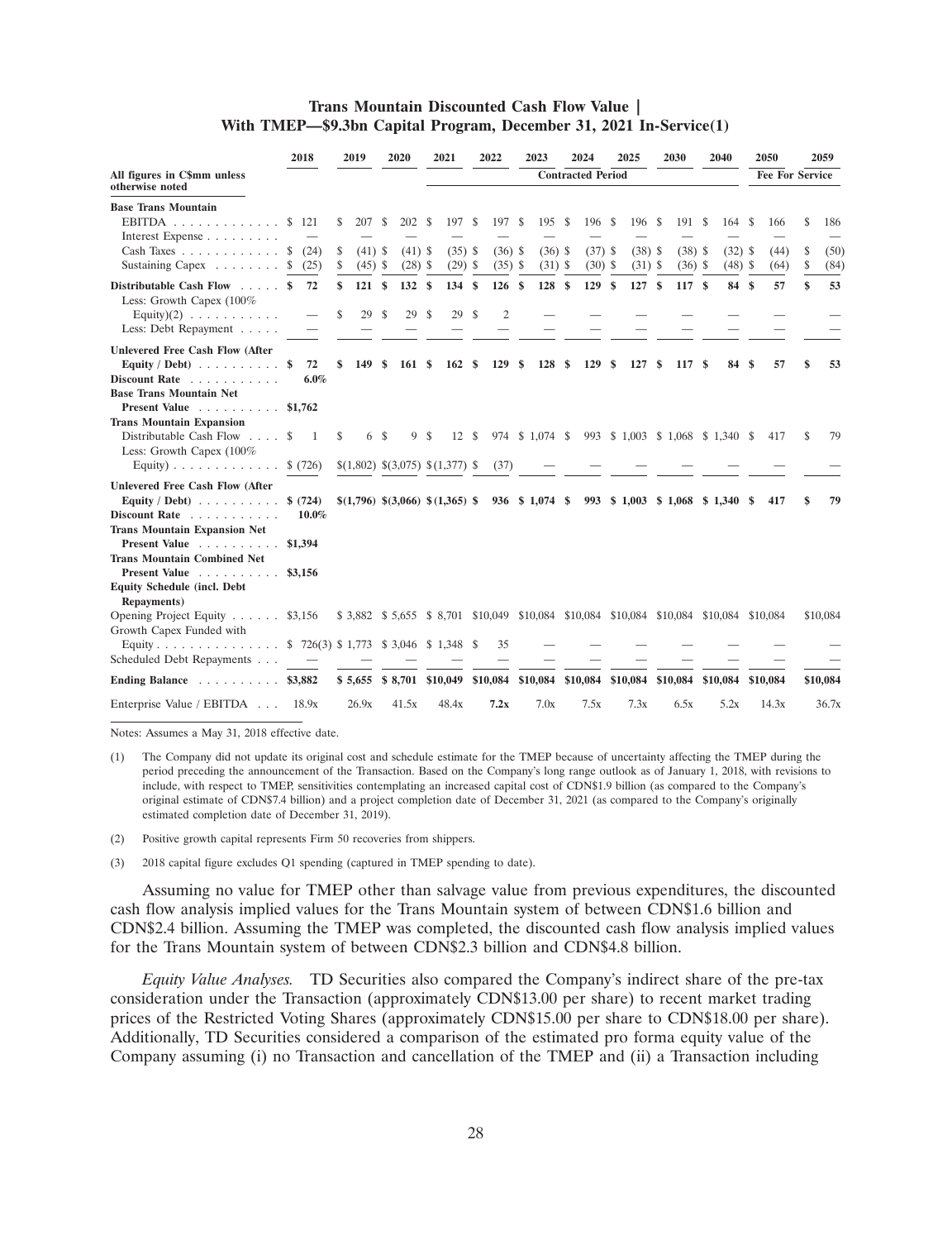the proposed consideration. This analysis resulted in an implied value of approximately CDN\$4.5 billion (or CDN\$12.94 per share), assuming no Transaction and cancellation of TMEP, against an implied equity value of approximately CDN\$5.7 billion (or CDN\$16.43 per share), assuming completion of the Transaction for the proposed consideration.

All of the information used in TD Securities' analyses set forth above was based on publicly available sources and the financial projections provided by the Company's management. As stated in the Company's disclosure before the Transaction was announced, the Company did not update its original cost and schedule estimate for the TMEP because of the uncertainty affecting the TMEP during the period preceding the announcement of the Transaction. Rather, the Company provided TD Securities with its long range outlook (including for the TMEP) as of January 1, 2018, with revisions to include, with respect to TMEP, sensitivities contemplating an increased capital cost of CDN\$1 billion (as compared to the Company's original estimate of CDN\$7.4 billion) and a project completion date of December 31, 2020 (as compared to the Company's originally estimated completion date of December 31, 2019), and provided assistance to enable TD Securities to analyze additional sensitivities relating to capital expenditures and completion dates.

The description set forth above does not contain a complete description of the analyses performed by TD Securities, but does summarize the material analyses performed by TD Securities in rendering the Fairness Opinion. The preparation of a fairness opinion is a complex process and is not necessarily susceptible to partial analysis or summary description. TD Securities believes that its analyses and the summary set forth above must be considered as a whole and that selecting portions of its analyses or of the summary, without considering the analyses as a whole or all of the factors included in its analyses, would create an incomplete view of the processes underlying the analyses set forth in the Fairness Opinion. In arriving at its conclusions in the Fairness Opinion, TD Securities considered the results of all of its analyses and did not attribute any particular weight to any factor or analysis. Instead, TD Securities made its determination as to fairness on the basis of its experience and financial judgment after considering the results of all of its analyses. The fact that any specific analysis has been referred to in the summary above is not meant to indicate that this analysis was given greater weight than any other analysis. In addition, the ranges of valuations resulting from any particular analysis described above should not be taken to be TD Securities' view of the actual value of the Company.

### *Scope of Review, Assumptions and Limitations*

The full text of the Fairness Opinion attached as Appendix B to this proxy statement sets forth, among other things, assumptions made, information reviewed and limitations on the scope of the review undertaken in rendering the Fairness Opinion, including the confirmation of certain matters by senior officers of the Company.

The Fairness Opinion has been provided to the Board of Directors (in its capacity as such) for its use in connection with and for the purposes of the Transaction. The Fairness Opinion does not address the relative merits of the Transaction as compared to other transactions or business strategies that might be available to the Company, nor does it address the underlying business decision to implement the Transaction. TD Securities' conclusion as to the fairness, from a financial point of view to the Company and KMCU, of the consideration to be received by KMCU pursuant to the Transaction is based on its review of the Transaction taken as a whole, rather than any particular element. TD Securities expresses no opinion with respect to future trading prices of securities of the Company or any other Interested Party following the announcement and completion of the Transaction. The Fairness Opinion does not constitute a recommendation to acquire or dispose of securities of the Company or any other Interested Party nor is it a recommendation to Shareholders as to how to vote on the Transaction or act in any manner in relation to the Transaction.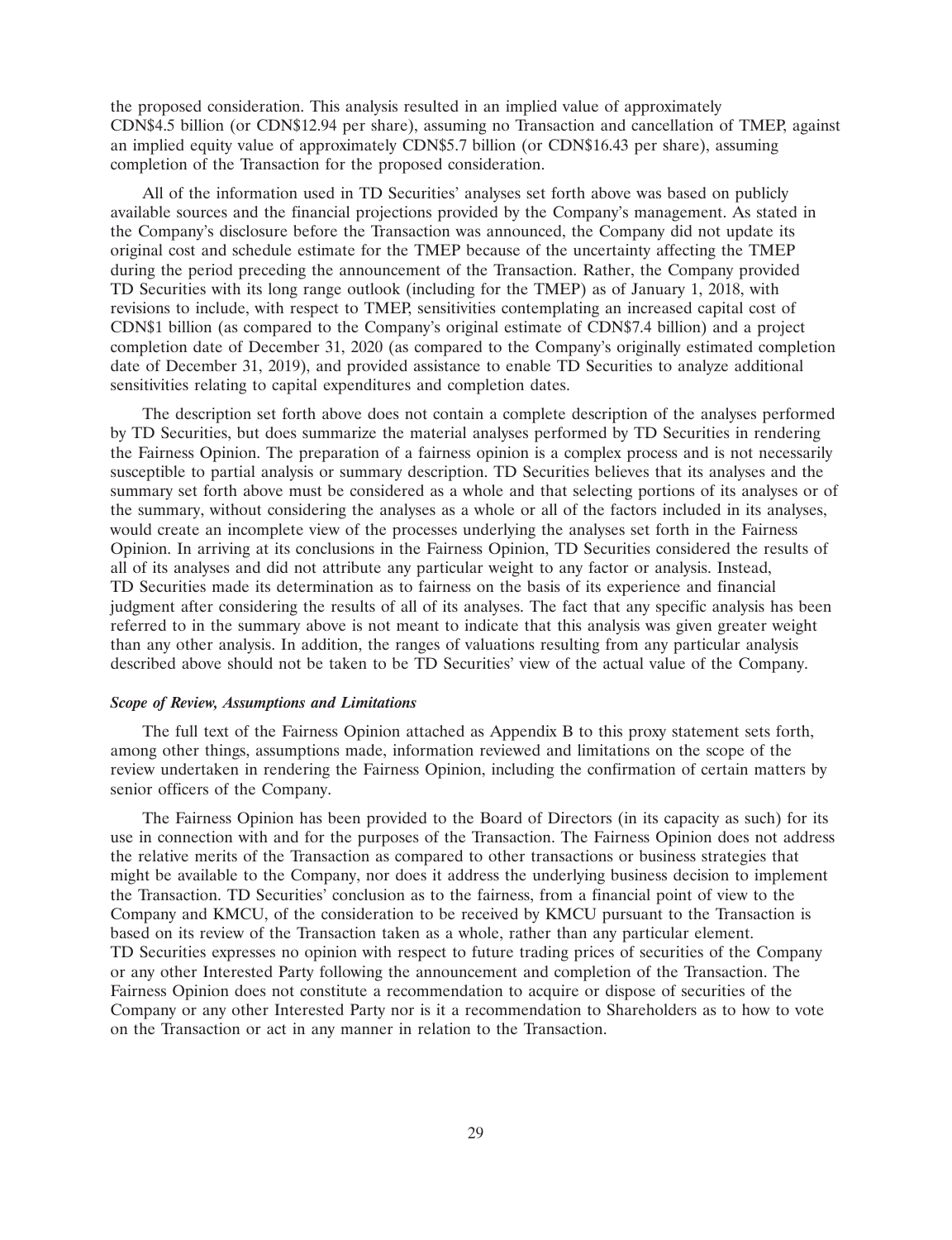The Fairness Opinion was rendered as of May 28, 2018, on the basis of securities markets, economic, political and general business and financial conditions prevailing on that date and the condition and prospects, financial and otherwise, of KMCI, Trans Mountain, TM Pipeline LP, the Company, and their respective subsidiaries and affiliates as reflected in the information provided or otherwise available to TD Securities. Although TD Securities reserves the right to change or withdraw the Fairness Opinion in the event that there is any material change in any fact or matter affecting the Fairness Opinion, it disclaims any undertaking or obligation to advise any person of any such change that may come to its attention.

TD Securities is not an expert on, and did not render advice to the Board of Directors regarding, legal, tax, accounting or regulatory matters.

The preparation of a fairness opinion is a complex process and is not necessarily amenable to partial analysis or summary description. TD Securities believes that its analyses must be considered as a whole and that selecting portions of the analyses or the factors considered by it, without considering all factors and analyses together, could create an incomplete view of the process underlying the Fairness Opinion. Accordingly, the Fairness Opinion should be read in its entirety.

**Shareholders are urged to read the Fairness Opinion carefully and in its entirety. This summary of the Fairness Opinion is qualified in its entirety by the full text of such opinion. The full text of the Fairness Opinion is attached as Appendix B to this proxy statement. The Fairness Opinion is subject to the assumptions, qualifications and limitations contained therein.**

#### **Recommendation of the Board of Directors**

At a meeting of the Board held on May 28, 2018, prior to the Company entering into the Purchase Agreement, the Board considered the Transaction on the terms and conditions as provided in the Purchase Agreement, and the verbal Fairness Opinion of TD Securities that the consideration to be received by KMCU pursuant to the Transaction is fair, from a financial point of view, to KMCU and the Company.

**After considering the terms of the proposed Transaction, the Fairness Opinion, the advice from its financial advisor and such other factors as were deemed appropriate, the members of the Board unanimously determined that the Transaction is fair and in the best interests of the Company and the Board unanimously recommends that Shareholders vote** *FOR* **the Transaction Resolution.**

In coming to its conclusion and recommendation the Board considered, among others, the following factors:

- the purpose and anticipated benefits of the Transaction and the alternatives available to the Company, all as outlined elsewhere in this proxy statement, including under ''*—Reasons for and Anticipated Benefits of the Transaction*'' above; and
- the Board received TD Securities' Fairness Opinion, and in connection with rendering the Fairness Opinion, TD Securities provided the Board with a detailed presentation to assist the Board in understanding TD Securities' analysis related to the Fairness Opinion. See ''—*Background to the Transaction*'' and ''—*Fairness Opinion*'' above and a copy of the Fairness Opinion in Appendix B to this proxy statement.

The foregoing discussion of the information and factors considered and given weight by the Board is not intended to be exhaustive. In addition, in reaching the determination to approve and recommend the Transaction, the Board did not assign any relative or specific weights to the foregoing factors which were considered, and individual directors may have given differing weights to different factors.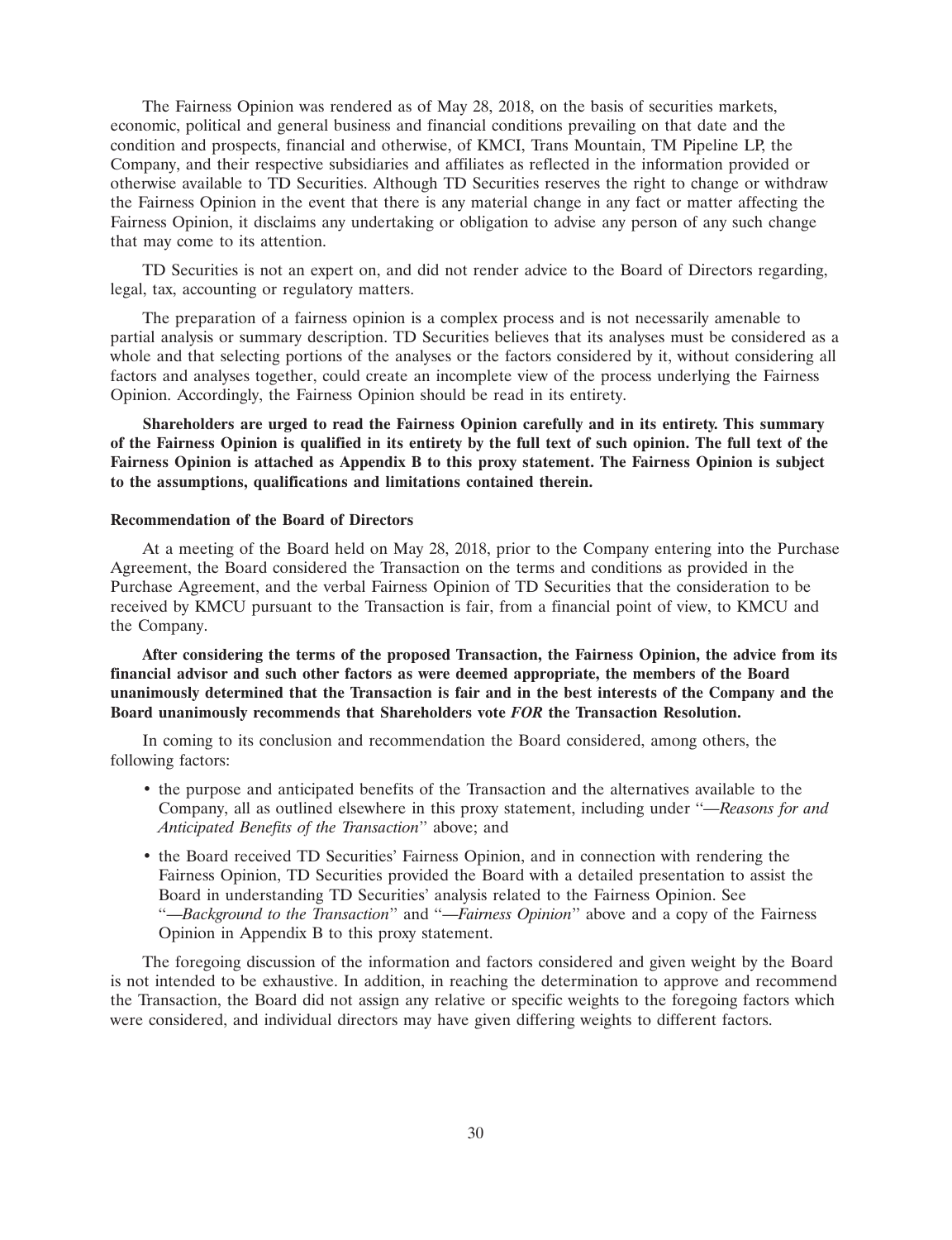The Board realizes that there are risks associated with the Transaction. The Board believes that the factors in favour of the Transaction outweigh the risks and potential disadvantages, although there can be no assurance in this regard. See ''*Risk Factors*''.

### **The Purchase Agreement**

#### *General*

The Transaction will be effected pursuant to the Purchase Agreement. The Purchase Agreement contains covenants, representations and warranties of and from each of the Company and the Purchaser and various conditions precedent, both mutual and with respect to the Company and the Purchaser. Unless all of such conditions are satisfied or waived by the Party for whose benefit such conditions exist, to the extent they may be capable of waiver, the Transaction will not proceed. There is no assurance that the conditions will be satisfied or waived on a timely basis, or at all.

*The following is a summary of the material provisions of the Purchase Agreement and is qualified in its entirety by the full text of the Purchase Agreement, a copy of which is filed under the Company's profile on SEDAR at www.sedar.com and under the Company profile on EDGAR at www.sec.gov. Shareholders are urged to read the Purchase Agreement in its entirety.*

### *Overview of the Transaction and Permitted Marketing Activities*

Under the Purchase Agreement, the Purchaser has agreed, subject to the terms and conditions of the agreement, to purchase the Purchased Shares and Purchased Units held by KMCU for cash consideration of CDN\$4.5 billion, subject to certain adjustments described below. The sale of the Purchased Shares and Purchased Units will transfer to the Purchaser the ownership of the entities that hold the Trans Mountain pipeline system and related TMEP, the Puget Sound pipeline system and the Canadian employees that operate the business and assets to be sold. The Transaction may constitute a sale of all or substantially all of the property of the Company other than in the normal course of business, which under the ABCA requires that Shareholders approve the Transaction Resolution at the Meeting in order for the Transaction to be completed.

The Purchase Agreement provides for a marketing period that allowed both the Purchaser and KMCU (as well as the Company and KMI) to take any action until July 22, 2018 (including to solicit or engage in discussions or negotiations with third parties) concerning any Acquisition Proposal that could result in a Superior Proposal or a third party to become an assignee of the Purchaser's rights and obligations under the Purchase Agreement, and the Purchaser is permitted to continue those activities until Closing. The Company, KMCU and KMI agreed to reasonably cooperate with the Purchaser in conducting these activities, until July 22, 2018, after which the Company, KMCU and KMI shall not, on their own initiative, actively solicit or seek to initiate or engage in any such discussions or negotiations with third parties with respect to the Purchased Shares or Purchased Units, but may continue to do so in respect of an Exempt Proposal, generally being an Acquisition Proposal not involving the Purchased Shares and Purchased Units and the assets represented by them. Prior to July 22, 2018, the Purchaser was permitted to assign or transfer any or all of its rights or obligations under the Purchase Agreement to any Canadian or U.S.-resident third party, and after that date any such assignment may only be completed if the Company, KMCU and KMI are satisfied, acting reasonably, that such assignment will not result in: (a) a delay or postponement of the Meeting later than August 31, 2018; or (b) any material delays or impediments to Closing, including as a result of obtaining any regulatory or other third party approvals or the imposition of any additional terms or conditions to be satisfied as a result of such proposed assignment. However, by July 22, 2018, no such permitted assignment of Superior Proposal had occurred.

The Purchase Agreement also provides that, until the Transaction Resolution is approved at the Meeting, nothing contained in the Purchase Agreement shall prevent the Company or KMCU or their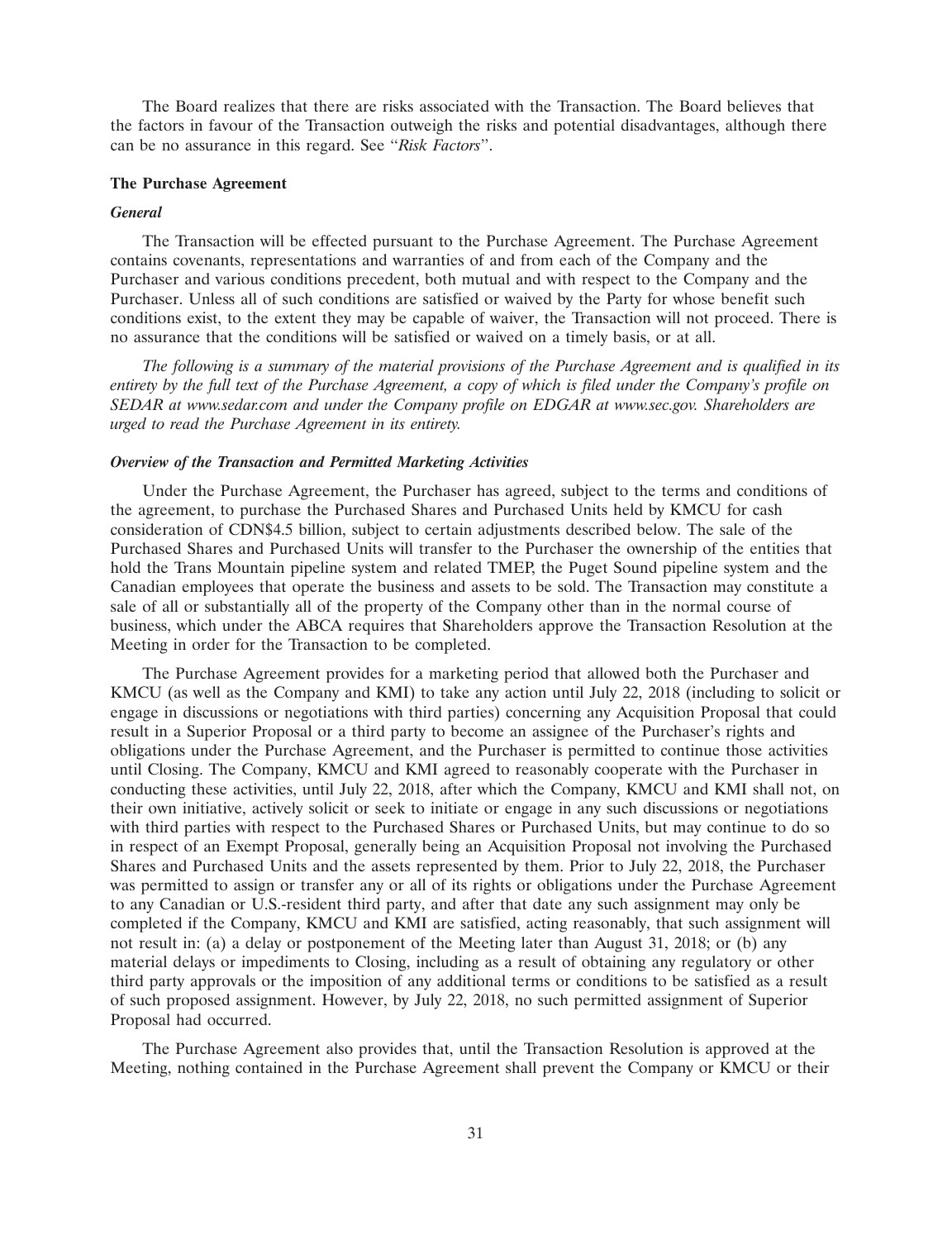respective affiliates, or any of their respective boards of directors, directly or through any representatives, from furnishing non-public information to, or entering into discussions or negotiations with, any person in connection with:

- (a) an Acquisition Proposal that, directly or indirectly, does not involve the sale or transfer of all or a portion of the Purchased Shares or Purchased Units or that would not prevent or materially delay the consummation of the Transaction (an ''**Exempt Proposal**''), and subsequently entering into an agreement, arrangement or understanding with a third party with respect to an Exempt Proposal, or
- (b) a *bona fide* Acquisition Proposal that was not solicited, initiated or encouraged by any of the Company, KMCU, their respective affiliates or any representatives after July 22, 2018, if (i) such Acquisition Proposal would, if consummated, result in a transaction that, in the reasonable good faith judgment of the Board, be more favourable to Shareholders, considered as a whole, from a financial point of view than the Transaction after consultation with the Company's financial advisors, and the Board reasonably believes such Acquisition Proposal is capable of completion and the Acquisition Proposal includes a covenant in favour of the Purchaser and in a form acceptable to the Purchaser, acting reasonably, to complete the TMEP 2018 Work Plan and thereafter to continue proceeding, using commercially reasonable efforts, to construct the TMEP (any such more favourable Acquisition Proposal containing such a covenant being referred to as a ''**Superior Proposal**''), (ii) the failure to take such action could reasonably constitute a breach of the fiduciary duties of the Company's directors under the ABCA in the reasonable good faith judgment of the Board considering such advice of the Company's outside corporate counsel, and (iii) prior to furnishing such non-public information to, or entering into discussions or negotiations with, such person, the Company or KMCU, as applicable, receives from such person an executed confidentiality agreement with customary confidentiality provisions.

The Purchase Agreement requires the Company and KMCU to provide certain information regarding any Acquisition Proposal that it receives to the Purchaser, and the Purchaser will have five (5) Business Days to match any competing Acquisition Proposal such that the competing Acquisition Proposal is no longer a Superior Proposal, as compared to the Transaction.

### *Purchase and Sale of Purchased Shares and Purchased Units*

The purchase price for the Purchased Shares and Purchased Units is CDN\$4.5 billion, to be paid by the Purchaser to KMCU in cash at Closing. The purchase price will be adjusted, on a preliminary basis at Closing and on a final basis within 90 days of Closing, for changes in the working capital, indebtedness and cash and cash equivalents of the Target Entities as compared to previously estimated amounts.

### *Closing Conditions for the Benefit of the Purchaser*

The Purchase Agreement provides that Closing of the Transaction is subject to the fulfillment of a number of conditions at or prior to Closing for the benefit for the Purchaser, each of which may be waived by the Purchaser, including conditions relating to the following matters:

- all of the representations and warranties of KMCU, the Company and KMI made in the Purchase Agreement shall be true and correct as at the date of the Purchase Agreement and the Closing Date, except where the failure of representations and warranties to be true and correct, individually or in the aggregate, do not have a Material Adverse Effect;
- each of KMCU, the Company and KMI have complied with or performed all of their respective obligations, covenants and agreements to be complied with or performed on or before the Closing Date in all material respects;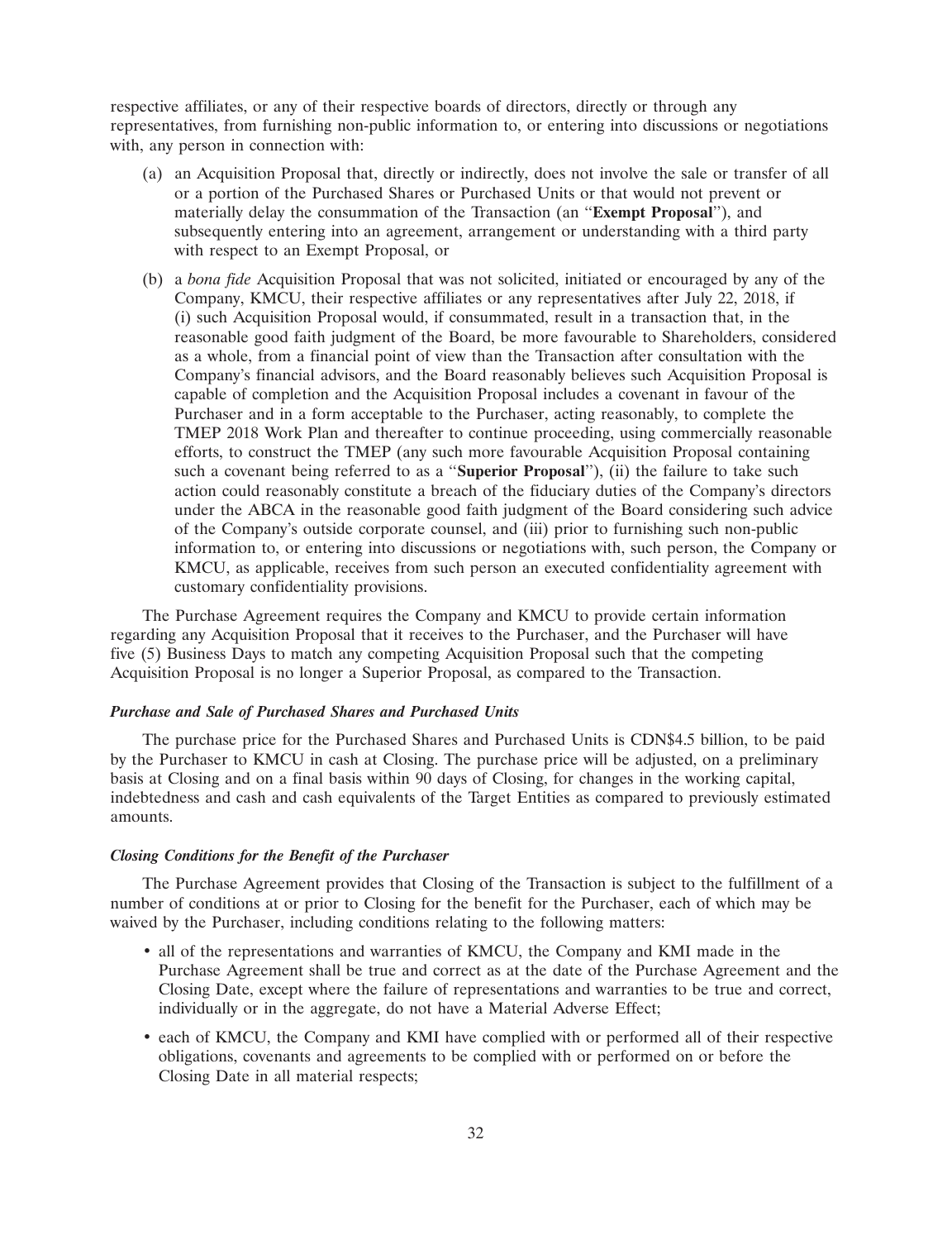- approval of the Transaction Resolution shall have been obtained;
- the Competition Approval, CTA Clearance and the CFIUS Clearance shall have been obtained;
- there is no injunction or restraining order issued by a court of competent jurisdiction preventing the completion of the Transaction; and
- since the date of the Purchase Agreement there has not occurred any event which has had a Material Adverse Effect.

### *Closing Conditions for the Benefit of KMCU*

The Purchase Agreement provides that Closing of the Transaction is subject to the fulfillment of a number of conditions at or prior to Closing for the benefit of KMCU, each of which may be waived by KMCU, including conditions relating to the following matters:

- all of the representations and warranties of the Purchaser made in the Purchase Agreement shall have been true and correct in all material respects as of the date of the Purchase Agreement and shall be true and correct in all material respects as of the Closing Date;
- the Purchaser shall have complied with or performed all of its obligations, covenants and agreements to be complied with or performed on or before the Closing Date in all material respects;
- approval of the Transaction Resolution shall have been obtained;
- the Competition Approval, CTA Clearance and the CFIUS Clearance shall have been obtained;
- there is no injunction or restraining order issued by a court of competent jurisdiction preventing the completion of the Transaction; and
- the Purchaser has delivered to the KMCU the purchase price required to be paid on the Closing Date.

### *Termination Events*

The Purchase Agreement may be terminated by mutual consent of the Purchaser and KMCU and in certain other events, including as follows:

- by the Purchaser if any closing condition for the Purchaser's benefit has not been satisfied as of the Closing Date or if the satisfaction of any condition by the Closing Date is or becomes impossible (other than through the failure of the Purchaser to comply with its obligations under the Purchase Agreement), and the Purchaser has not waived that condition on or before Closing Date;
- by KMCU if any closing condition for KMCU's benefit has not been satisfied as of the Closing Date or if the satisfaction of any condition by the Closing Date is or becomes impossible (other than through the failure of KMCU to comply with their obligations under the Purchase Agreement), and KMCU has not waived that condition on or before the Closing Date;
- by KMCU to accept or approve or enter into an agreement with respect to a Superior Proposal;
- by the Purchaser unless it is in material breach of the Purchase Agreement or by KMCU unless it is in material breach of the Purchase Agreement, if the Closing has not occurred on or before December 31, 2018;
- by the Purchaser or KMCU if the other Party has breached a representation and warranty that would cause the applicable closing condition not to be satisfied, and such breach not cured within a prescribed time period; and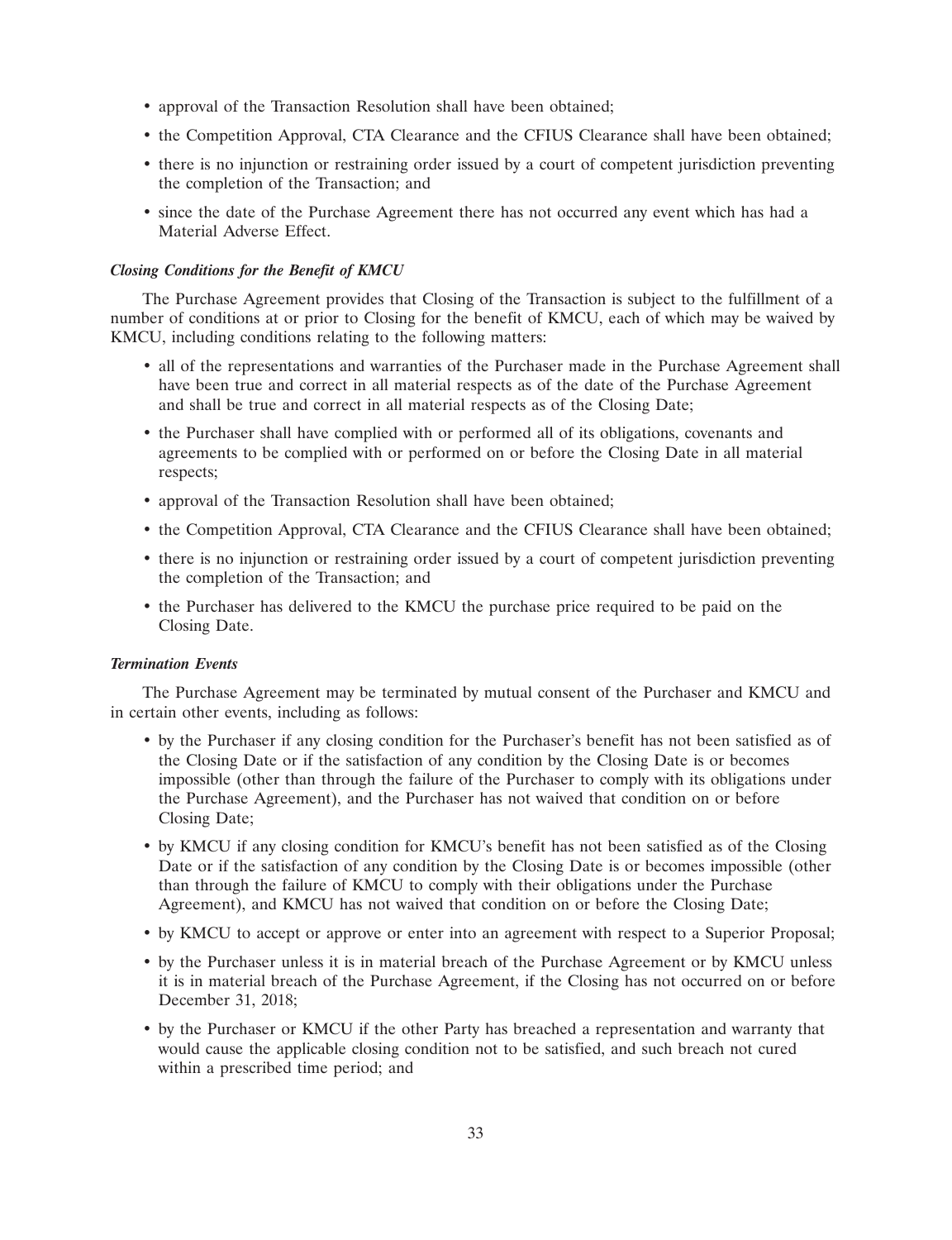• by the Purchaser if, before Closing, any of the assets or business of the Target Entities is damaged or destroyed and such damage or destruction constitutes a Material Adverse Change.

#### *Representations and Warranties*

Each of the Purchaser, on the one hand, and KMCU, the Company and KMI, on the other hand, have made a number of representations and warranties to each other in the Purchase Agreement regarding, in the case of KMCU, its ownership of the Purchased Shares and Purchased Units and aspects of the business, financial condition, liabilities, structure, material contracts, taxes, and environmental and employee matters concerning the Target Entities. The representations and warranties made by KMCU, the Company and KMI will generally survive for a period of 15 months following Closing, with certain representations and warranties having longer or indefinite survival periods. The representations and warranties made by the Purchaser will survive for a period of two years following Closing,

### *Covenants*

In addition to the covenants regarding conduct with third parties and potential alternative Acquisition Proposals described above under ''*—Overview of the Transaction and Permitted Marketing Activities''*, the Parties have covenanted with each other to take certain actions in connection with the Transaction. These covenants include, among other things, covenants of KMCU that require the Target Entities to carry on business in the ordinary course, restrictions on acquisitions, dispositions, borrowings and expenditures, and a requirement to use reasonable commercial efforts to take, and cause the Target Entities to use reasonable commercial efforts to take, all necessary corporate action to complete the Transaction and satisfy the conditions to Closing within their control.

The Parties have also agreed to use reasonable commercial efforts or cooperate, as applicable, to obtain the Regulatory Approvals and to have the Purchaser assume or replace certain NEB-required financial resource and insurance obligations of affiliates of KMI (including TM Pipeline LP).

Under the Purchase Agreement, KMCU agreed to, and agreed to cause its affiliates, and in particular TM Pipeline LP, to resume development activities and related spending in respect of the TMEP and continue with the TMEP 2018 Work Plan, provided that no funds were required to be expended by TM Pipeline LP or the other Target Entities until the Covered Credit Facilities were in place. For additional information, see ''—*Effect of the Transaction on the Company's Credit Facilities*'' below.

#### *Indemnification and Guarantees*

Each of KMCU and the Purchaser have agreed to indemnify the other for breaches of representations, warranties, covenants and agreements made by it in the Purchase Agreement and for certain other matters, provided that no claim may be made until the loss suffered or incurred is in excess of CDN\$75 million, and, generally, the loss suffered or incurred as a result of any individual claim is greater than CDN\$300,000. The maximum aggregate liability of KMCU for indemnity claims made by the Purchaser is CDN\$750 million, subject to certain exceptions for breaches of ''fundamental representations'' where the limit is the entire purchase price. The maximum aggregate liability of the Purchaser for indemnity claims made by KMCU is CDN\$1.5 billion. Indemnity claims for breach of a representation or warranty may only be made during the survival period for the applicable representation and warranty, as described under ''—*Representations and Warranties*'' above.

KMI, as to a 70.1% commitment and obligation, and the Company, as to a 29.9% commitment and obligation, have severally guaranteed performance by KMCU of its obligations under the Purchase Agreement, including payment of all amounts and other obligations owing to the Purchaser by KMCU pursuant to the obligation of KMCU to indemnify the Purchaser as described above.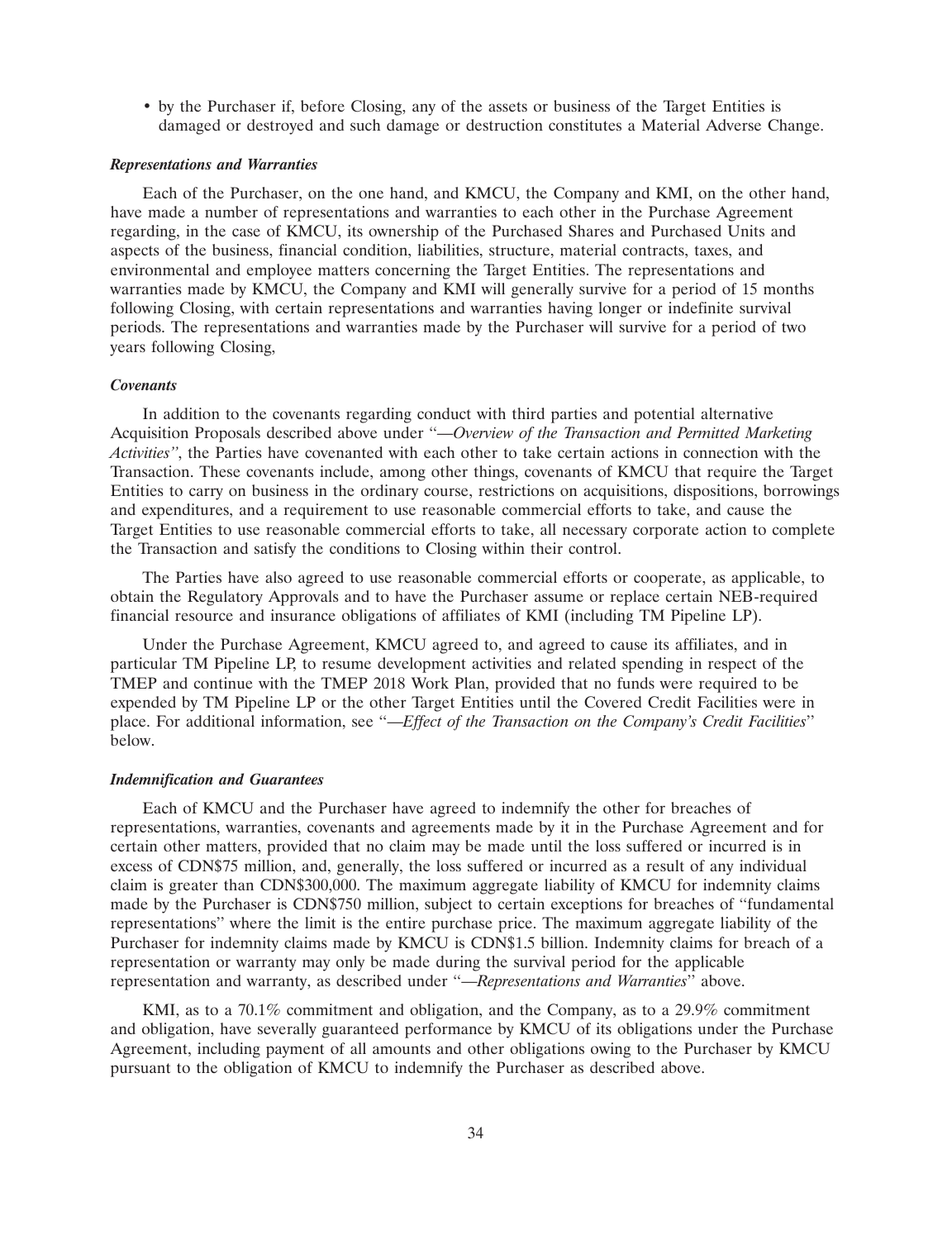### *Other Matters*

The Purchase Agreement provides for a variety of other matters relating to the Transaction, including:

- that the Parties will enter into a transition services agreement whereby (a) KMCU shall (or shall cause its affiliates to) provide certain services to the Purchaser and its affiliates similar to those provided to the Target Entities before Closing, and (b) the Purchaser shall (or shall cause the Target Entities, after Closing) to provide certain services to KMCU and its affiliates similar to those provided to the Target Entities prior to Closing, and in each case along with such other services as the Parties mutually agree. The transition services agreement is anticipated to have a term of no more than eighteen (18) months and the services thereunder will be provided on a cost reimbursement basis, with no premium or mark-up; and
- the transfer to KMCU or its affiliate of certain existing employees of KMCI who are intended to continue to work for affiliates of the Company in connection with its remaining assets, including its terminals business, crude by rail operations, Cochin pipeline system and Vancouver Wharves assets.

### **Support Agreements**

On May 29, 2018, the Supporting Shareholders, together holding all of the 244,061,460 issued and outstanding Special Voting Shares and representing 65.9% of the Shares eligible to vote on the Transaction Resolution at the Meeting, entered into the Support Agreements with the Purchaser and the Company pursuant to which they agreed, among other things, to vote the Special Voting Shares beneficially owned or controlled or directed by them, directly or indirectly, at the Meeting, in favour of the Transaction Resolution and all matters related thereto. Pursuant to the Support Agreements, each of the Supporting Shareholders has agreed that, unless directed otherwise in writing by the Company and the Purchaser, from time to time, the Supporting Shareholder shall vote (or cause to be voted) its Special Voting Shares against any action or any proposed action by or in respect of the Company or by the holders of Shares which would reasonably be regarded as being directed towards or likely to prevent, hinder or delay the successful completion of the Transaction.

The Support Agreements shall terminate and be of no further force or effect upon the earliest to occur of: (a) the mutual written consent of the Company, the Purchaser and the Supporting Shareholder; (b) the termination of the Purchase Agreement in accordance with its terms; (c) Closing of the Transaction; and (d) December 31, 2018.

### **Effect of the Transaction on the Company's Credit Facilities**

In connection with the signing of the Purchase Agreement, KMCU's CDN\$5.5 billion credit facility available in respect of the Company's business (and in particular the TMEP) was repaid and terminated in accordance with its terms. The approximately CDN\$100 million of borrowings outstanding under that facility were repaid pursuant to an initial drawdown under a new CDN\$500 million revolving working capital credit facility with two Canadian chartered banks. For additional details, see the Company's material change report dated June 1, 2018 and available at *www.sedar.com* and the Company's Form 8-K dated June 1, 2018 and available at *www.sec.gov*. Prior to Closing, the Company intends to cause KMCU to obtain a new credit facility to replace the interim credit facility; however, at this time the details of such new credit facility have not yet been determined.

On June 14, 2018, pursuant to the Purchase Agreement, TM Pipeline LP entered into the Covered Credit Agreement in an aggregate principal amount of up to approximately CDN\$1.0 billion to facilitate the resumption of the TMEP planning and construction work until Closing. The Covered Credit Agreement provides for a maturity date on the earliest to occur of: (a) completion of the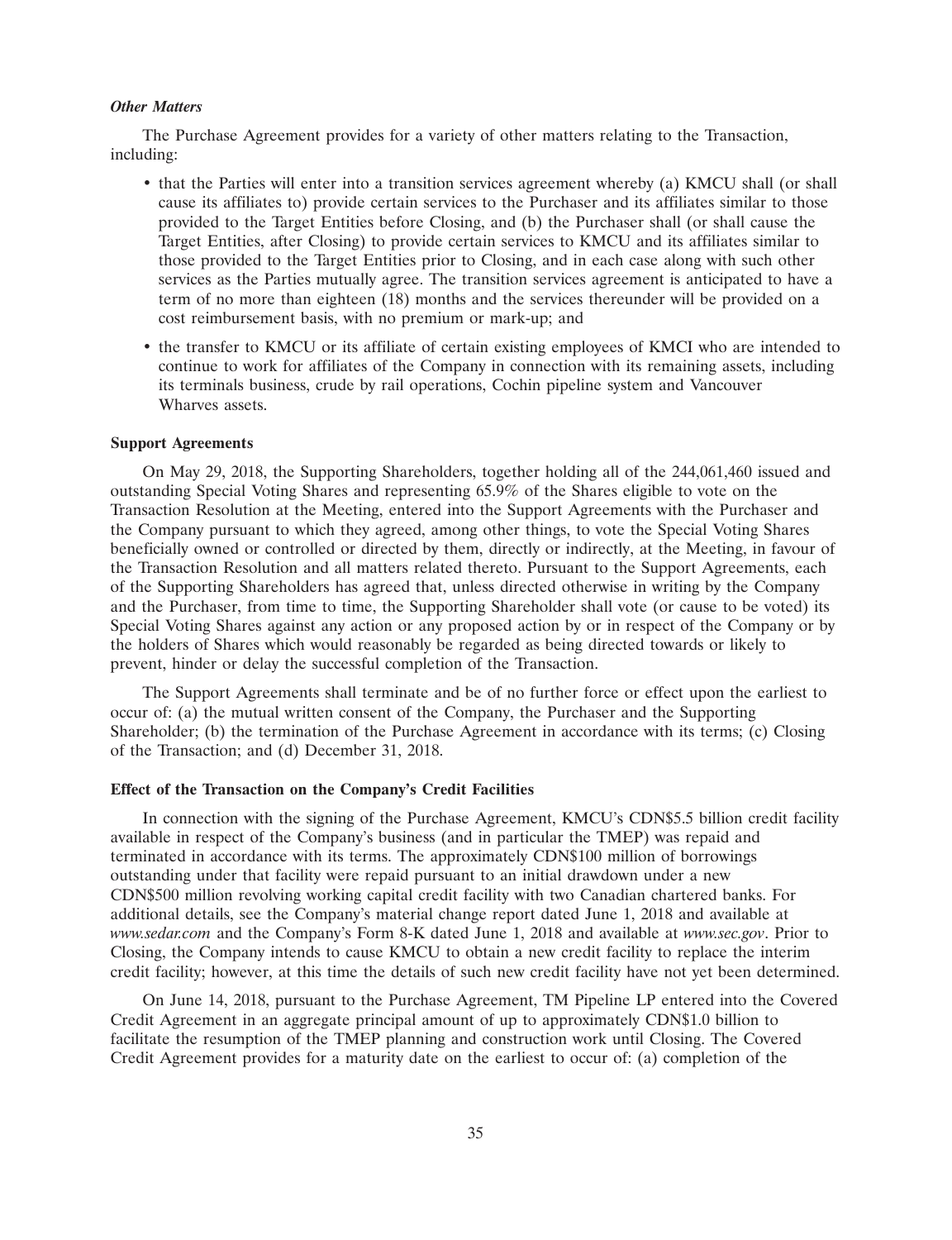Transaction or another disposition of the Company's interest in the entities or material assets that are subject to the Transaction; (b) termination of the Purchase Agreement; (c) assignment by the Company of its rights and obligations under the Purchase Agreement; or (d) December 31, 2018.

The payment obligations of TM Pipeline LP to the lenders under the Covered Credit Agreement are guaranteed by the Purchaser pursuant to the unconditional and irrevocable EDC Guarantee.

The Covered Credit Facilities are non-recourse to TM Pipeline LP, its subsidiaries or affiliates, or any of their respective property, assets and undertakings, and the lenders' sole recourse is to the Purchaser under the EDC Guarantee.

In connection with the Covered Credit Agreement and the EDC Guarantee, TM Pipeline LP and KMCU entered into the Limited TM Pipeline LP Indemnity obligating TM Pipeline LP to reimburse and indemnify the Purchaser for amounts paid under and pursuant to the EDC Guarantee in certain limited circumstances, namely: (a) a willful breach of KMCU's obligations under the Purchase Agreement resulting in the termination of the transactions contemplated thereby; (b) if the transactions contemplated by the Purchase Agreement do not close and (i) within six (6) years of the date of execution and delivery of the Purchase Agreement, KMI, one or more of its affiliates or any person who directly or indirectly purchases the TMPL system in a negotiated, arm's length transaction completes and brings into service the TMEP, or (ii) the Company or KMCU consummates a transaction involving a Superior Proposal in accordance with the Purchase Agreement; or (c) any person who consummates a transaction pursuant to a Superior Proposal or otherwise directly or indirectly purchases the TMPL system in a negotiated, arm's length transaction, completes and brings into service the TMEP. In addition, the Limited TM Pipeline LP Indemnity includes, for the benefit of the Purchaser, limited rights to indemnification in the event of inaccuracies in certain representations, or the failure of KMCU to perform certain covenants, under the Purchase Agreement. Except for the indemnities referred to in this paragraph and certain other limited exceptions, the Purchaser has no recourse to TM Pipeline LP or KMCU under the Limited TM Pipeline LP Indemnity.

As security for TM Pipeline LP's and KMCU's limited recourse obligations under the Limited TM Pipeline LP Indemnity, TM Pipeline LP and its subsidiaries granted second ranking security in favor of the Purchaser against their respective assets, and KMCU granted a limited recourse pledge of its equity in TM Pipeline LP and the general partner thereof.

### **Accounting Treatment of the Transaction**

The Transaction is expected to be accounted for as a sale of a business. Upon Shareholder approval of the Transaction, the results of operations of the Target Entities will be treated as discontinued operations.

# **PROCEDURE FOR THE TRANSACTION TO BECOME EFFECTIVE**

## **Procedural Steps**

The following procedural steps must be taken in order for the Transaction to become effective:

- (a) the Transaction Resolution must be approved by Shareholders at the Meeting by the requisite majority, as discussed in this proxy statement; and
- (b) all conditions precedent to the Transaction, as set forth in the Purchase Agreement, including the receipt of the Regulatory Approvals, must be satisfied or waived by the appropriate Party.

**There is no assurance that the conditions set out in the Purchase Agreement will be satisfied or waived on a timely basis or at all.**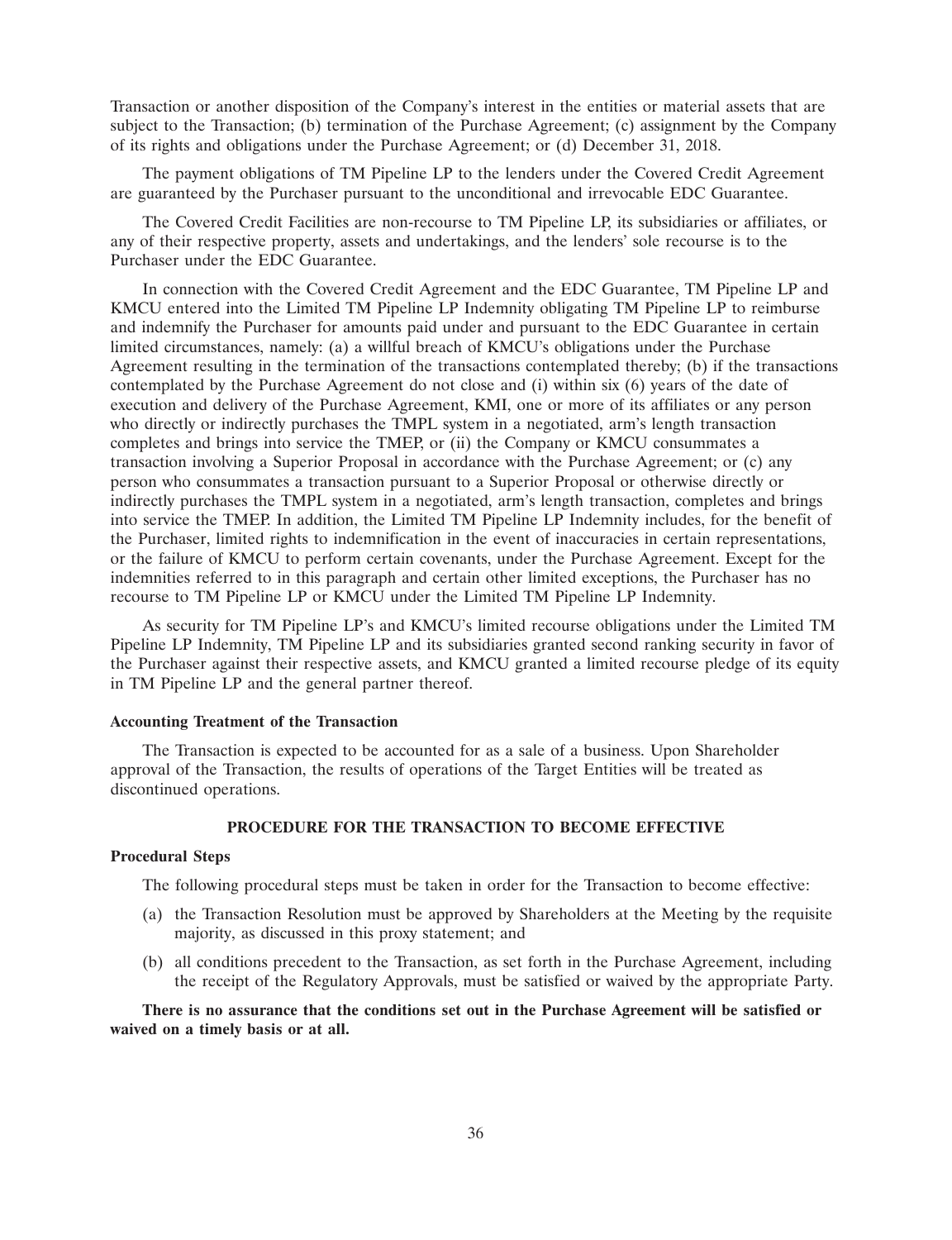#### **Shareholder Approval**

The Transaction Resolution must be approved by a majority of not less than two-thirds of the votes cast by Shareholders, voting together as a single class, present in person or represented by proxy at the Meeting. If the Transaction Resolution is not approved by Shareholders, the Transaction cannot be completed.

### **Unless otherwise directed, the persons named in the accompanying form of proxy for the Meeting intend to vote** *FOR* **the Transaction Resolution set forth in Appendix A to this proxy statement.**

Notwithstanding the foregoing, the Transaction Resolution proposed for consideration by Shareholders authorizes the Board, without further notice to or approval of Shareholders, subject to the terms of the Purchase Agreement, to modify, amend or terminate the Purchase Agreement, to decide not to proceed with the Transaction and to revoke the Transaction Resolution at any time prior to the Effective Time. See Appendix A to this proxy statement for the full text of the Transaction Resolution.

### **Regulatory Approvals**

The Purchase Agreement provides that it is a condition to Closing of the Transaction, for the benefit of each of the Purchaser and KMCU, that receipt of the Regulatory Approvals shall have been obtained. See ''*The Transaction—The Purchase Agreement—Closing Conditions for the Benefit of the Purchaser*'' and ''*The Transaction—The Purchase Agreement—Closing Conditions for the Benefit of KMCU*'' above.

#### *Competition Act Approval*

The Transaction is a ''notifiable transaction'' for the purposes of Part IX of the Competition Act. When a transaction is a notifiable transaction under the Competition Act, certain prescribed information must be provided to the Commissioner under Part IX of the Competition Act and the transaction may not be completed until the expiry, waiver or termination of the applicable waiting period. Where a notification is made, the waiting period is 30 calendar days after the day on which the parties to the transaction submit the prescribed information, provided that, before the expiry of this period, the Commissioner has not notified the parties that he requires additional information that is relevant to the Commissioner's assessment of the transaction (a ''**Supplementary Information Request**''). If the Commissioner provides the parties with a Supplementary Information Request, the parties cannot complete their transaction until 30 calendar days after compliance with such Supplementary Information Request, provided that there is no order in effect prohibiting completion at the relevant time.

The Commissioner may, upon application by the parties to a proposed transaction, issue an Advance Ruling Certificate under Section 102 of the Competition Act where he is satisfied that he would not have sufficient grounds on which to apply to the Competition Tribunal (the ''**Tribunal**'') for an order under Section 92 of the Competition Act. Further, if the transaction to which the Advance Ruling Certificate relates is substantially completed within one year after the Advance Ruling Certificate is issued, the Commissioner cannot seek an order of the Tribunal under Section 92 of the Competition Act in respect of the transaction solely on the basis of information that is the same or substantially the same as the information on the basis of which the Advance Ruling Certificate was issued.

The Commissioner may decide to challenge the Transaction under Section 92 of the Competition Act if he is of the view that the Transaction is likely to prevent or lessen competition substantially, and may also apply to the Tribunal for an injunction to prevent its closing pending the Tribunal's determination of his challenge to the Transaction.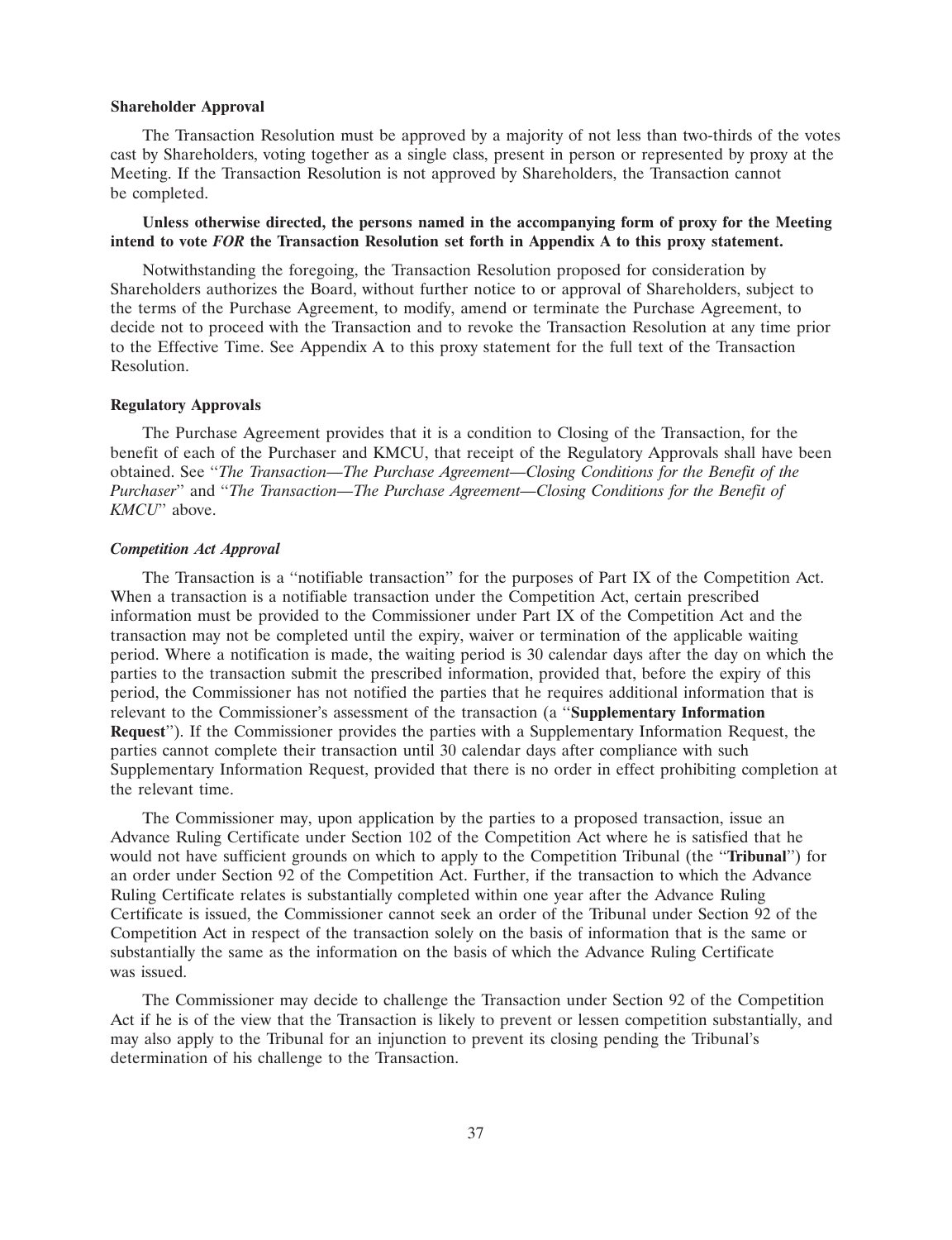Completion of the Transaction is subject to receipt of Competition Approval, meaning: (a) the issuance of an Advance Ruling Certificate; or (b) the applicable waiting period under Section 123 of the Competition Act has expired or been waived and a No Action Letter has been issued in accordance with subsection 123(2) of the Competition Act.

On June 13, 2018, the Purchaser and KMCU each made a premerger notification filing in respect of the Transaction with the Commissioner, and the Purchaser has requested that the Commissioner issue an Advance Ruling Certificate under Section 102 of the Competition Act or, alternatively, a No Action Letter in respect of the Transaction. Competition Approval was obtained on June 26, 2018 following receipt of an Advanced Ruling Certificate from the Commissioner.

### *CTA Clearance*

Subsection 53.1(1) of the CTA provides that every person who is required to notify the Commissioner under subsection  $114(1)$  of the Competition Act of a proposed transaction that involves a transportation undertaking shall, at the same time as the Commissioner is notified and, in any event, not later than the date by which the person is required to notify the Commissioner, give notice of the proposed transaction to the Minister of Transport. Transactions that are subject to notification under the CTA cannot be completed until the requirements noted below have been satisfied. The Transaction may be subject to notification under subsection 53.1(1) of the CTA.

Under the CTA, the Minister of Transport is required to inform the parties within 42 days of the receipt of the parties' notification whether, in the Minister of Transport's opinion, the Transaction raises issues with respect to the public interest as it relates to national transportation. At any time during or at the end of the 42 day period, the Minister of Transport may notify the parties that the Transaction does not raise issues with respect to the public interest as it relates to national transportation, in which case the consummation of the Transaction would no longer be prohibited under the CTA. Alternatively, if the Minister of Transport determines that the Transaction raises issues with respect to the public interest as it relates to national transportation, the parties cannot complete the transactions until they are approved by the Governor in Council. If this approval is required, the Minister of Transport may direct the Canada Transportation Agency or another person to examine the public interest issues and to report to the Minister of Transport within 150 days (or within any longer period that the Minister of Transport allows); within this same period, the Commissioner must report to the Minister of Transport and the parties on any concerns regarding potential prevention or lessening of competition that may occur as a result of the Transaction. The Minister of Transport will then make a recommendation to the Governor in Council as to whether to approve the proposed Transaction. The Governor in Council has the authority to approve the Transaction either conditionally or unconditionally.

On June 13, 2018, the Purchaser and KMCU filed a notice under subsection 53.1(1) of the CTA with the Minister of Transport. On July 9, 2018, CTA Clearance was received. On this date the Minister of Transport notified the Parties, pursuant to his authority under subsection 53.1(4) of the CTA, of his opinion that the Transaction did not raise public interest issues related to national transportation.

### *CFIUS Clearance*

Under the Purchase Agreement, the Parties agreed to cooperate to comply with applicable requirements of CFIUS consistent with normal practice and precedent, recognizing that time is of the essence. The Purchase Agreement provides for the Purchaser and KMCU to jointly file a draft notice and, following receipt of any comments from CFIUS, a definitive notice of the Transaction for CFIUS Clearance. The Parties submitted their draft notice to CFIUS on June 8, 2018. They submitted their definitive notice on July 3, 2018. On July 13, 2018, CFIUS formally accepted the notice, and a firststage, 30-day review began on that day. The review is due to conclude no later than August 13, 2018.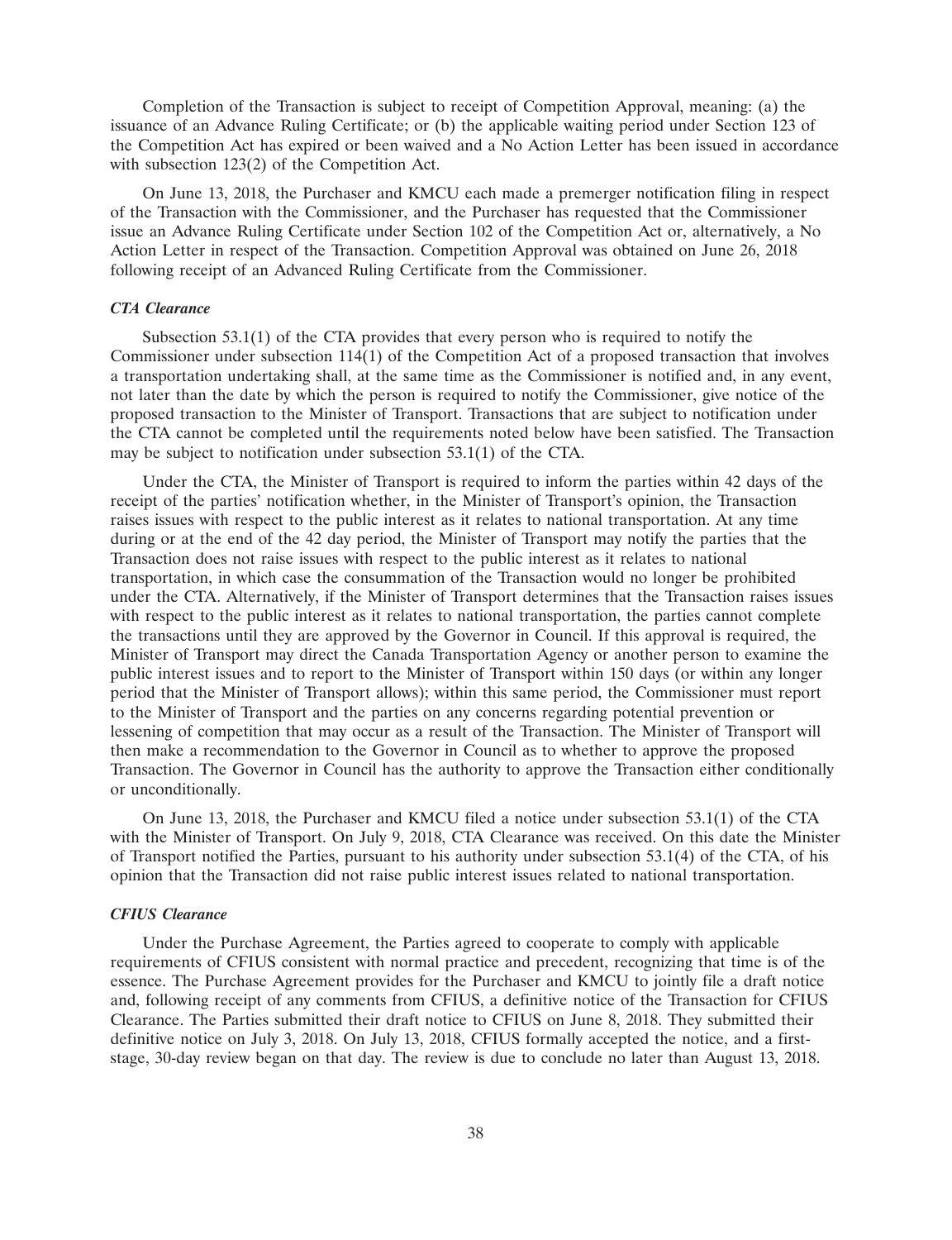Following its review, CFIUS will determine either (a) that the Transaction is not a ''covered transaction,'' (b) that there are no unresolved national security concerns, or (c) that CFIUS needs more time to study the Transaction and will commence an ''investigation.'' If CFIUS determines that it needs more time to study the Transaction, then once CFIUS concludes its ''investigation,'' which can last up to 45 days starting from the day after conclusion of the first-stage review, either (i) it will determine that there are no unresolved national security concerns or (ii) it will send a report to the President of the United States, who then will have fifteen (15) days in which to decide whether to block the Transaction or take other action. When CFIUS commenced its review on July 13, 2018, the Department of the Treasury as chair of CFIUS was designated as the lead agency for the review. On July 23, 2018, the Department of Energy was designated as an additional lead agency.

### **SELECTED PRO FORMA FINANCIAL INFORMATION**

The following tables set out certain unaudited pro forma financial information for the Company each of the years ended December 31, 2017, 2016 and 2015 and as at and for the six month period ended June 30, 2018 to give effect to the Transaction as if it had occurred on January 1, 2015 and June 30, 2018, as applicable.

The following tables should be read in conjunction with the unaudited pro forma consolidated financial statements of the Company as at and for the quarterly period ended June 30, 2018, and for each of the years ended December 31, 2017, 2016 and 2015, including the notes thereto, attached as Appendix C to this proxy statement. Reference should also be made to the Company's audited financial statements for the year ended December 31, 2017 and unaudited interim financial statements for the quarterly period ended June 30, 2018, each of which can be found under the Company's profiles on SEDAR at *www.sedar.com* and EDGAR at *www.sec.gov*.

|                                                                                      | <b>Six</b><br><b>Months</b><br><b>Ended</b><br><b>June 30,</b> |       |       | <b>Year Ended December 31</b> |
|--------------------------------------------------------------------------------------|----------------------------------------------------------------|-------|-------|-------------------------------|
| (In millions of Canadian dollars)                                                    | 2018                                                           | 2017  | 2016  | 2015                          |
| <b>Pro Forma Income Statement Information:</b>                                       |                                                                |       |       |                               |
|                                                                                      | 184.3                                                          | 359.0 | 347.8 | 319.8                         |
|                                                                                      | 53.0                                                           | 83.7  | 97.6  | 99.1                          |
| Foreign exchange gain (loss) $\dots \dots \dots \dots \dots \dots \dots \dots \dots$ | 0.1                                                            | (5.1) | 14.6  | (36.0)                        |
|                                                                                      | 37.2                                                           | 47.1  | 70.4  | 28.4                          |
|                                                                                      | (14.4)                                                         | (6.6) |       |                               |
| Net income attributable to KMI interest $\dots \dots \dots \dots \dots \dots \dots$  | 16.4                                                           | 44.4  | 70.4  | 28.4                          |
| Net income (loss) available to restricted voting stockholders $\dots \dots$          | 6.4                                                            | (3.9) |       |                               |
| (In millions of Canadian dollars)                                                    |                                                                |       |       | <b>June 30,</b><br>2018       |
| <b>Pro Forma Balance Sheet Information:</b>                                          |                                                                |       |       |                               |
|                                                                                      |                                                                |       |       | 4,500.9                       |
|                                                                                      |                                                                |       |       | 5,550.9                       |
|                                                                                      |                                                                |       |       |                               |
|                                                                                      |                                                                |       |       | 463.7                         |
|                                                                                      |                                                                |       |       | 1,903.0                       |
|                                                                                      |                                                                |       |       | 3,184.2                       |
|                                                                                      |                                                                |       |       | 5,087.2                       |

The unaudited pro forma consolidated financial statements are presented for illustrative purposes only and are not necessarily indicative of: (a) the financial results that would have occurred had the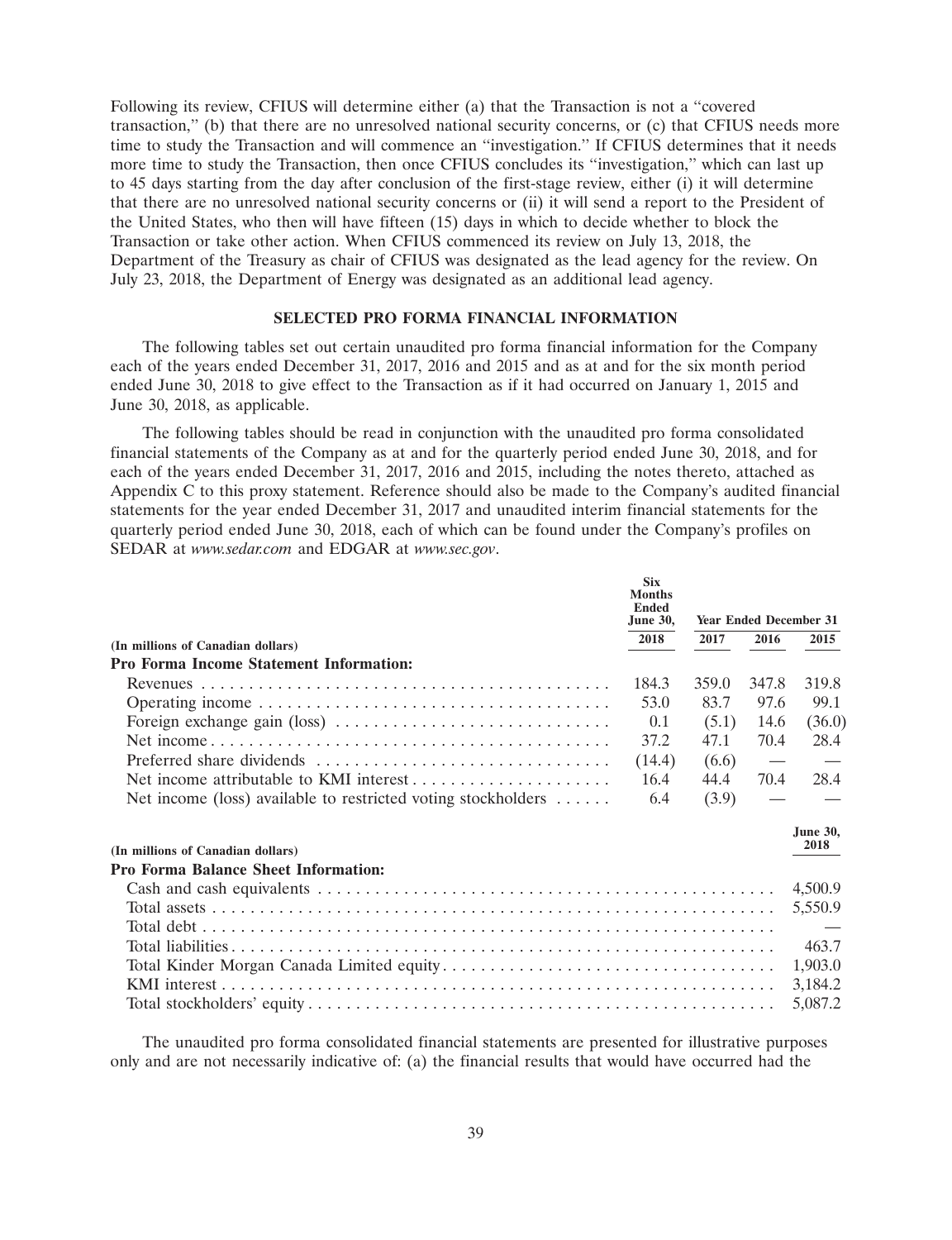Transaction actually occurred at the times contemplated in the unaudited pro forma consolidated financial statements; or (b) the results expected in future periods.

# **INTERESTS OF CERTAIN PERSONS OR COMPANIES IN THE TRANSACTION**

### **Share Ownership**

The following tables set forth, as of the date of this document, information known to us regarding the beneficial ownership of Shares by:

- each person known by us to own beneficially more than 5% of the Shares; and
- each of our directors, each of our executive officers and all of our directors and executive officers as a group.

Beneficial ownership is determined in accordance with the rules of the SEC. Based on information provided to us, except as indicated in the footnotes or as provided by applicable community property laws, the persons named in the table below have sole voting and investment power with respect to the shares indicated.

As of the date of this document, the following persons beneficially own more than 5% of the Shares.

| <b>Shareholder Name and Address</b>                                                                                                                                              | Class of<br><b>Company Shares</b> | <b>Amount</b> and<br>Nature of<br><b>Beneficial Ownership</b> | Percentage<br>of $Shares(a)$ | Percentage<br>of $Class(b)$ |
|----------------------------------------------------------------------------------------------------------------------------------------------------------------------------------|-----------------------------------|---------------------------------------------------------------|------------------------------|-----------------------------|
| Kinder Morgan, $Inc(c) \ldots \ldots$<br>1001 Louisiana Street, Suite 1000<br>Houston, Texas 77002                                                                               | Special Voting Shares             | 244,061,460                                                   | 65.9%                        | $100\%$                     |
| Grosvenor Capital<br>Management, L.P.<br>900 North Michigan Avenue,<br>Suite 1100<br>Chicago, Illinois 60611                                                                     | <b>Restricted Voting Shares</b>   | 10,670,601                                                    | $2.9\%$                      | $10.3\%$                    |
| Cambridge Global Asset<br>Management (a business unit of<br>$CI$ Investments Inc.) $\ldots \ldots \ldots$<br>2 Oueen Street East,<br>Twentieth Floor<br>Toronto, Ontario M5C 3G7 | <b>Restricted Voting Shares</b>   | 14,820,422                                                    | $4.0\%$                      | $14.2\%$                    |

**Notes:**

(a) Based on an aggregate of 370,084,920 Shares outstanding as of the record date.

(b) Based on and aggregate of 244,061,460 Special Voting Shares outstanding as of the record date.

(c) KMI holds the Special Voting Shares through its subsidiaries, KMCC and KM Canada Terminals. KMCC holds 228,856,431 Special Voting Shares, or 61.8% of the outstanding Shares, and KM Canada Terminals holds 15,205,029 Special Voting Shares, or 4.1% of the outstanding Shares. KMI has voting and investment power over the Special Voting Shares held by KMCC and KM Canada Terminals.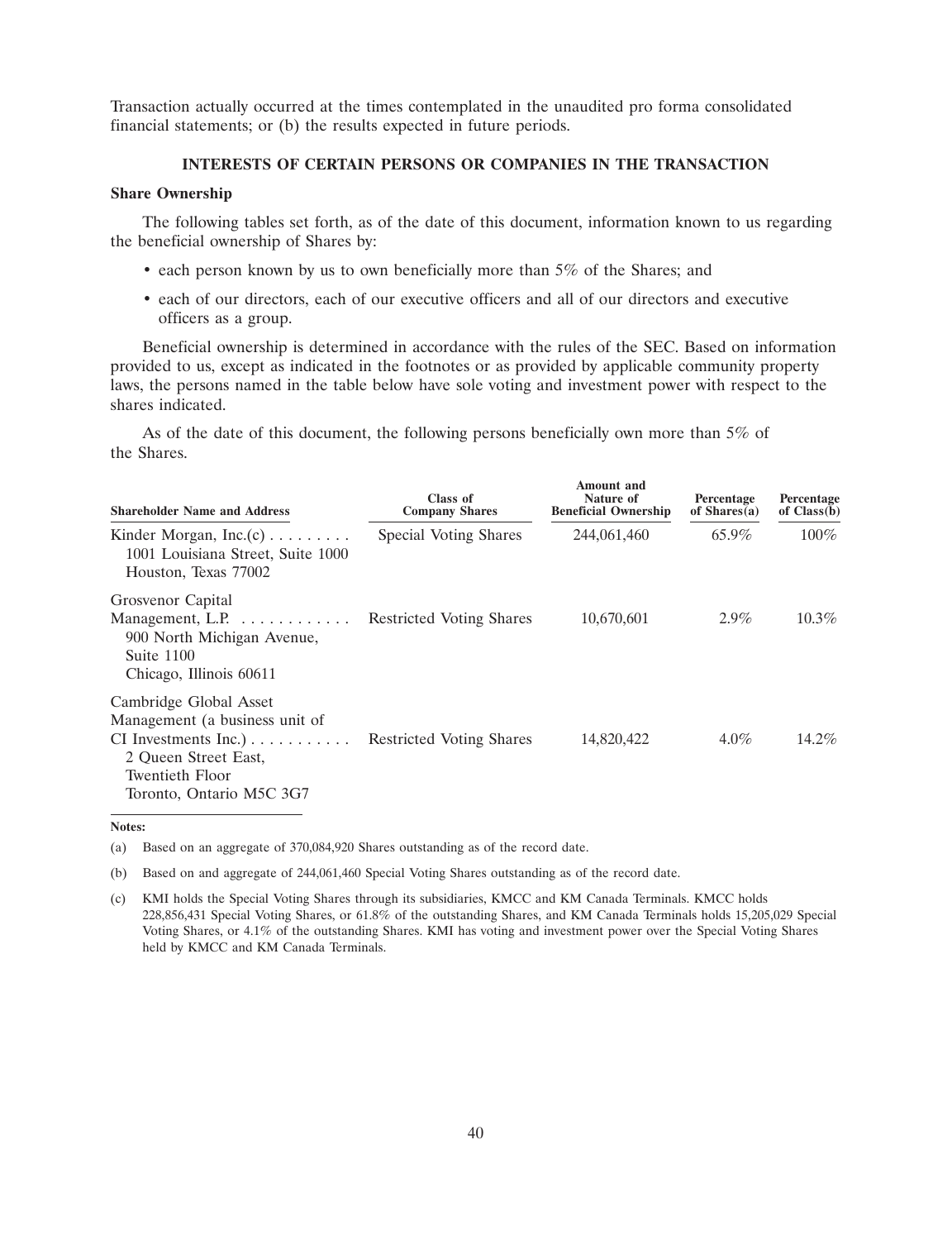The following table sets forth, as of the date of this document, information known to us regarding the beneficial ownership of Company by each of our directors, each of our executive officers and all of our directors and executive officers as a group.

| <b>Shareholder Name and Position</b>                                          | Class of<br><b>Company Shares</b> | <b>Amount and</b><br>Nature of<br><b>Beneficial Ownership</b> | Percentage<br>of Aggregate<br>Shares(a) | Percentage<br>of $Class(b)$ |
|-------------------------------------------------------------------------------|-----------------------------------|---------------------------------------------------------------|-----------------------------------------|-----------------------------|
| Steven J. Kean<br>Chair of the Board and Chief<br><b>Executive Officer</b>    | <b>Restricted Voting Shares</b>   |                                                               | ×.                                      | ×.                          |
| Kimberly A. Dang<br>Director                                                  | Restricted Voting Shares          |                                                               | ∗                                       |                             |
| Daniel P.E. Fournier<br>Director (Independent)                                | Restricted Voting Shares          | 16,500                                                        | ∗                                       |                             |
| Gordon M. Ritchie<br>Lead Director (Independent)                              | <b>Restricted Voting Shares</b>   | 28,210                                                        | $\ast$                                  |                             |
| Dax A. Sanders $\dots \dots \dots$<br>Director and Chief Financial<br>Officer | <b>Restricted Voting Shares</b>   |                                                               | ∗                                       | ∗                           |
| Brooke N. Wade<br>Director (Independent)                                      | <b>Restricted Voting Shares</b>   | 7,926                                                         | ∗                                       |                             |
| Ian Anderson<br>President                                                     | Restricted Voting Shares          |                                                               | $\ast$                                  |                             |
| Hugh Harden<br>Vice President, Operations                                     | Restricted Voting Shares          |                                                               | $\ast$                                  |                             |
| Norm Rinne<br>Vice President, Business<br>Development                         | <b>Restricted Voting Shares</b>   |                                                               | $\ast$                                  |                             |
| David Safari<br>Vice President, TMEP                                          | <b>Restricted Voting Shares</b>   |                                                               | *                                       | $\ast$                      |
| John W. Schlosser<br>President, Terminals                                     | <b>Restricted Voting Shares</b>   |                                                               | $\ast$                                  | $\ast$                      |
| Scott Stoness<br>Vice President, Finance and<br>Corporate Secretary           | Restricted Voting Shares          |                                                               | $\ast$                                  | ∗                           |
| Lisa Shorb<br>Chief Administrative Officer                                    | Restricted Voting Shares          |                                                               | $\ast$                                  |                             |
| Directors and executive officers as                                           | <b>Restricted Voting Shares</b>   | 52,636                                                        | $\ast$                                  | ×,                          |

\* Represents ownership of less than 1%.

### **Notes:**

(a) Based on an aggregate of 370,084,920 Shares outstanding as of the record date.

(b) Based on 104,023,460 Restricted Voting Shares outstanding as of the record date.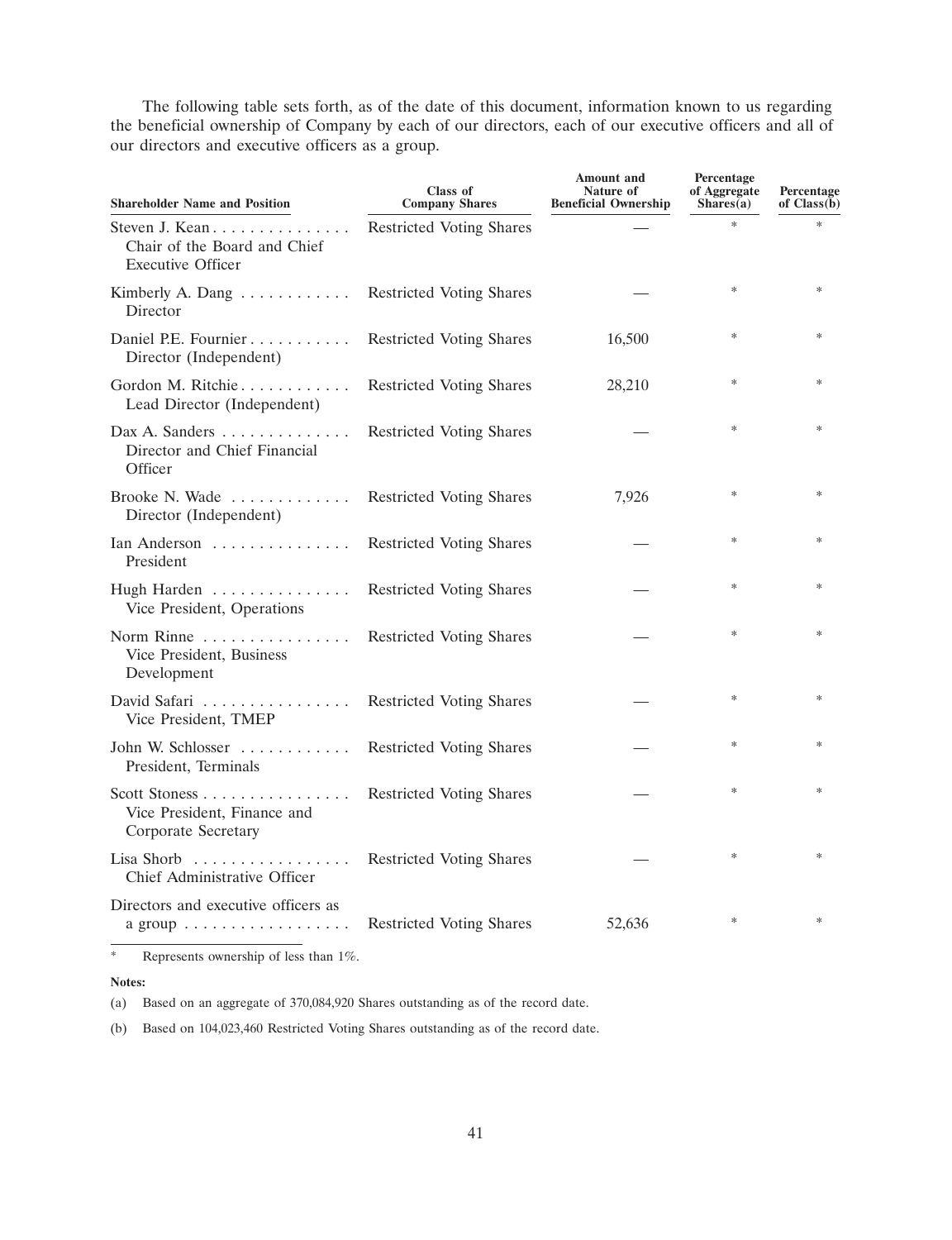#### **Vesting and Adjustment of RSUs**

The Purchase Agreement provides that all outstanding RSUs held by Canadian employees that operate the business and assets to be sold shall be treated as vested and settled by the Company in accordance with the terms of the RSU Plan. Under the RSU Plan, holders of the vested RSUs receive either (a) a number of Restricted Voting Shares equal to the number of vested RSUs, or (b) an amount in cash equal to the fair market value of the Restricted Voting Shares otherwise issuable (generally being the closing price of the Restricted Voting Shares on the TSX on the day of vesting), in each case net of applicable tax withholdings. In connection with the Transaction, certain of the executive officers of the Company, being Messrs. Ian Anderson, Hugh Harden, Norm Rinne, David Safari and Scott Stoness, will remain with KMCI, which is a corporation that is to be sold to the Purchaser as part of the Transaction. Accordingly, the vesting of the RSUs held by such executive officers will accelerate immediately prior to the Closing Date for the Transaction, and such holders will receive a payment in Restricted Voting Shares in respect of all RSUs held by those holders. The number of RSUs held by each executive officer whose RSUs will vest as of the Closing Date are set out in the table below.

| Name | Number of<br>RSU <sub>s</sub> to<br>Vest on<br><b>Closing Date</b> |
|------|--------------------------------------------------------------------|
|      |                                                                    |
|      |                                                                    |
|      |                                                                    |
|      |                                                                    |
|      |                                                                    |

In addition, the completion of the Transaction (and resultant sale of all or substantially all of the property of the Company) and redeployment of the net proceeds from the Transaction may significantly affect the trading price of the Restricted Voting Shares. The RSU Plan provides that, in such circumstances, the Board may determine to adjust the number of Restricted Voting Shares to be issued upon the vesting of RSU awards.

### **Vesting of KMI Phantom Units**

The Purchase Agreement provides that all outstanding KMI Phantom Unit awards to Canadian employees that operate the business and assets to be sold shall be treated as vested and settled by KMI in accordance with the terms of the KMI 2015 Amended and Restated Stock Incentive Plan. Accordingly, the vesting of KMI Phantom Units held by the executive officers of the Company who will remain with KMCI will accelerate and settle for cash as of the Closing Date for the Transaction. The number of KMI Phantom Units held by each such executive officer is set out in the table below.

| Name | Number of<br><b>KMI</b> Phantom<br>Units to<br>Vest on<br><b>Closing Date(a)</b> |
|------|----------------------------------------------------------------------------------|
|      | 6,997                                                                            |
|      | 10,496                                                                           |
|      | 3,848                                                                            |
|      | 11,371                                                                           |

**Note:**

<sup>(</sup>a) KMI's Phantom Units will be settled in cash in an amount equal to the number of shares underlying the vested KMI Phantom Units multiplied by the closing price of KMI's common stock on the NYSE on the Closing Date (if the Closing Date falls on a non-trading day, on the last trading day before the Closing Date). On July 25, 2018, the closing price of KMI's common stock on the NYSE was US\$17.90 per share.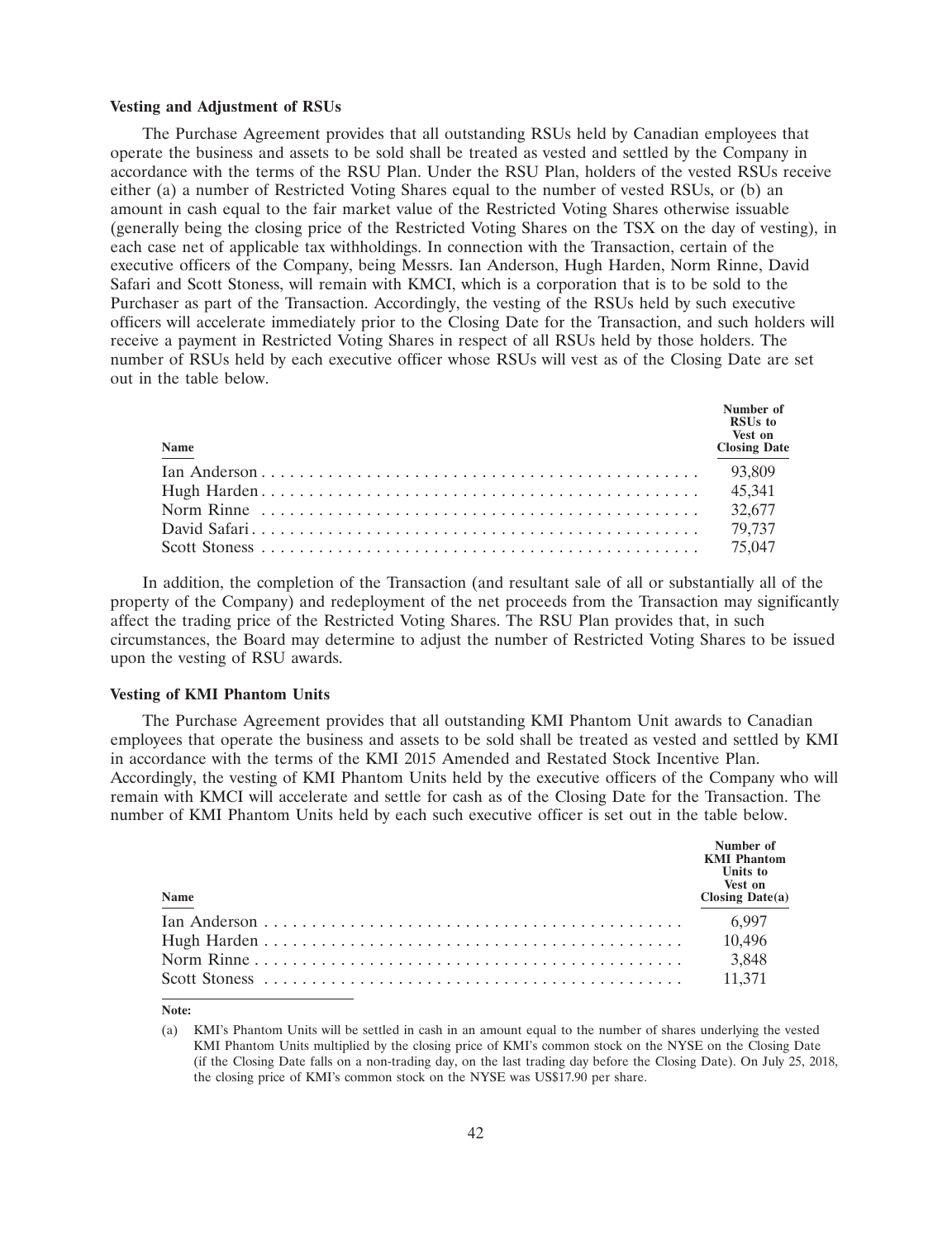#### **Compensatory Arrangements of Certain Officers**

On May 28, 2018, in connection with the Purchase Agreement, the Board approved awards of retention bonuses by KMCI to Ian Anderson, David Safari and Scott Stoness, each an executive officer of the Company. Each officer was awarded a retention bonus, which will be payable in equal parts on July 2019 and July 2020, provided that the applicable officer remains employed by KMCI through such date.

| <b>Name</b> | <b>Retention</b><br><b>Bonus</b><br><b>July 2019</b><br>(US\$)(a) | <b>Bonus</b><br>July 2019<br>(C\$) | Retention Retention<br><b>Bonus</b><br><b>July 2020</b><br>$(US\$)(a)$ | Retention<br><b>Bonus</b><br><b>July 2020</b><br>(C <sub>s</sub> ) | Total $(Cs)$ |
|-------------|-------------------------------------------------------------------|------------------------------------|------------------------------------------------------------------------|--------------------------------------------------------------------|--------------|
|             |                                                                   |                                    |                                                                        |                                                                    |              |
|             |                                                                   |                                    |                                                                        |                                                                    |              |
|             |                                                                   |                                    |                                                                        |                                                                    |              |

#### **Note:**

(a) Based on an exchange ratio of C\$1.00 = US\$0.7641, being the daily average exchange rate of the Bank of Canada on July 25, 2018.

RSUs held by Company non-employee directors and RSUs and KMI Phantom Units held by Company executive officers remaining with KMI affiliates will not be accelerated in connection with the Transaction.

### **DISSENT RIGHTS**

**The following description of the right to dissent to which registered holders of Shares are entitled is not a comprehensive statement of the procedures to be followed by a Dissenting Shareholder who seeks payment of the fair value of such Dissenting Shareholder's Shares, and is qualified in its entirety by reference to the text of Section 191 of the ABCA, which is attached to this proxy statement as Appendix D. A Dissenting Shareholder who intends to exercise the right to dissent should carefully consider and comply with the provisions of the ABCA. Failure to adhere to the procedures established therein may result in the loss of all rights thereunder.**

Accordingly, each Dissenting Shareholder who might desire to exercise Dissent Rights should consult his or her own legal advisor.

Dissenting Shareholders are entitled, in addition to any other right such Dissenting Shareholder may have, to dissent and to be paid by the Company the fair value of the Shares held by such Dissenting Shareholder in respect of which such Dissenting Shareholder dissents, determined as of the close of business on the last Business Day before the day on which the Transaction Resolution was adopted and provided the Transaction is completed. A Dissenting Shareholder may dissent only with respect to all of the Shares of a class held by such Dissenting Shareholder, or on behalf of any one beneficial owner and registered in the Dissenting Shareholder's name. Only registered holders of Shares may dissent. Persons who are beneficial owners of Shares registered in the name of a broker, dealer, bank, trust company or other nominee (including CDS) who wish to dissent, should be aware that they may only do so through the registered owner of such Shares. A registered holder of Shares, such as a broker or CDS, who holds Shares as nominee for beneficial holders, some of whom wish to dissent, must exercise the Dissent Right on behalf of such beneficial owners with respect to all of the Shares of a class held for such beneficial owners. In such case, the written objection to the Transaction Resolution should set forth the number of Shares covered by such written objection.

Dissenting Shareholders must send to the Company, c/o Blake, Cassels & Graydon LLP, Suite 3500, 855—2nd Street S.W., Calgary, Alberta T2P 4J8, Attention: Mungo Hardwicke-Brown, a written objection to the Transaction Resolution at or before the Meeting.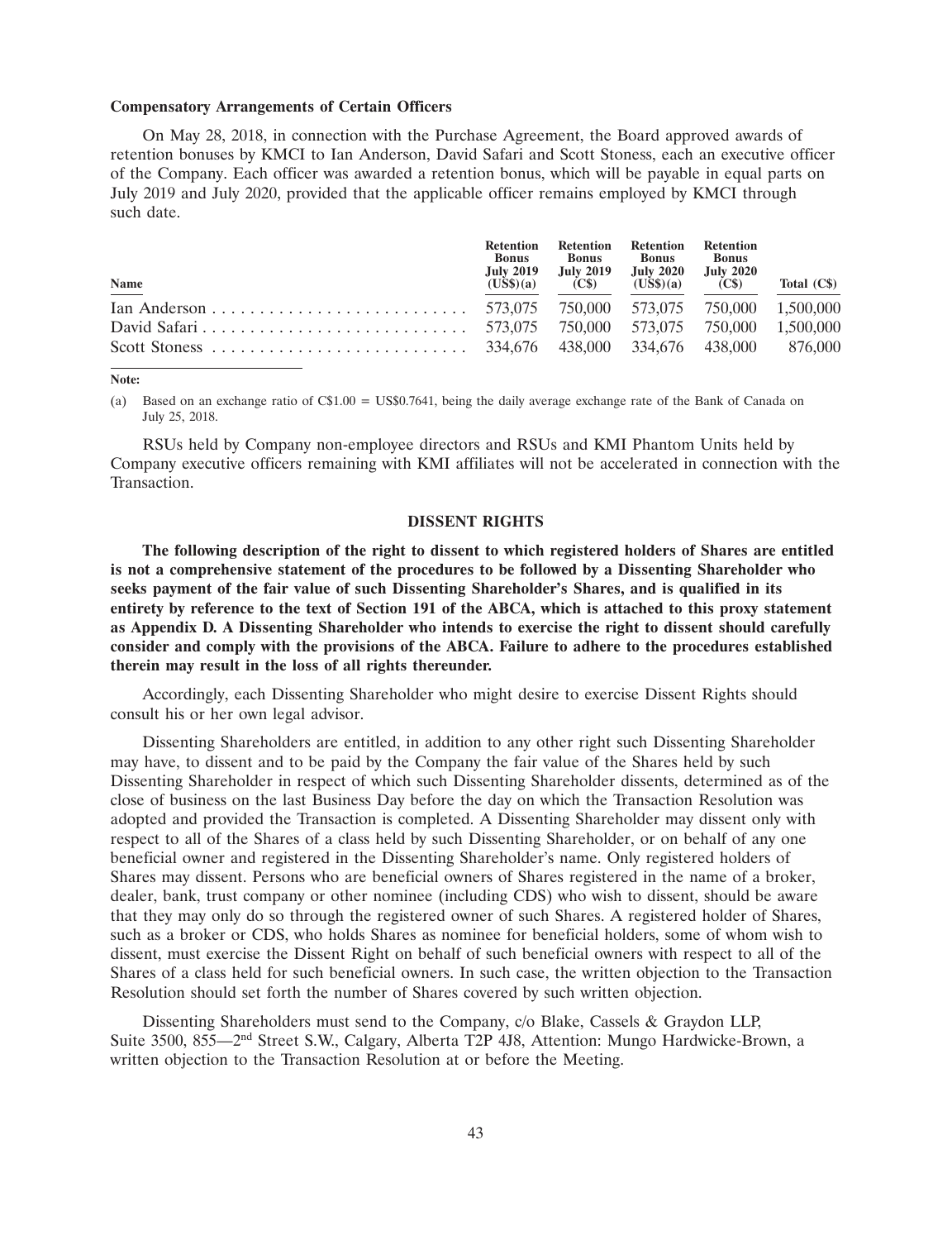Either the Company or a Dissenting Shareholder, as the case may be, may apply to the Court, after the adoption of the Transaction Resolution to fix the fair value of such Dissenting Shareholder's Shares. If such an application is made to the Court by either the Company or a Dissenting Shareholder, the Company must, unless the Court orders otherwise, send to each Dissenting Shareholder, a written offer to pay such Dissenting Shareholder an amount considered by the Board to be the fair value of the Shares held by such Dissenting Shareholder. The offer, unless the Court orders otherwise, must be sent to each Dissenting Shareholder, at least ten (10) days before the date on which the application is returnable, if the Company is the applicant, or within ten (10) days after the Company is served a copy of the application, if a Dissenting Shareholder is the applicant. Every offer will be made on the same terms to each Dissenting Shareholder and contain or be accompanied with a statement showing how the fair value was determined.

A Dissenting Shareholder may make an agreement with the Company for the purchase of such holder's Shares by the Company, in the amount considered by the Board to be the fair value of the Shares or otherwise, at any time before the Court pronounces an order fixing the fair value of the Shares.

A Dissenting Shareholder will not be required to give security for costs in respect of an application and, except in special circumstances, will not be required to pay the costs of the application or appraisal. On the application, the Court will make an order fixing the fair value of the Shares of all Dissenting Shareholders who are parties to the application, giving judgment in that amount against the Company and in favour of each of those Dissenting Shareholders and fixing the time within which the Company must pay that amount to each Dissenting Shareholder. The Court may in its discretion allow a reasonable rate of interest on the amount payable to each Dissenting Shareholder, from the date on which such Dissenting Shareholder ceases to have any rights as a Shareholder until the date of payment.

On the Transaction becoming effective in respect of the Shares held by the Dissenting Shareholder, or upon the making of an agreement between the Company and the Dissenting Shareholder as to the payment to be made by the Company for the Dissenting Shareholder's Shares, or upon the pronouncement of a Court order, whichever first occurs, such Dissenting Shareholder will cease to have any rights as a Shareholder, other than the right to be paid the fair value of such holder's Shares in the amount agreed to between the Company and the Dissenting Shareholder or in the amount of the judgment, as the case may be. Until one of these events occurs, the Dissenting Shareholder may withdraw his or her dissent, or the Company may rescind the Transaction Resolution, and in either event, the dissent and appraisal proceedings in respect of that Dissenting Shareholder will be discontinued.

The Company shall not make a payment to a Dissenting Shareholder under Section 191 of the ABCA if there are reasonable grounds for believing that the Company is or would after the payment be unable to pay its liabilities as they become due, or that the realizable value of the Company's assets would by reason of payment be less than the aggregate of its liabilities. In such event, the Company shall, within ten (10) days after the pronouncement of a Court order, or the making of an agreement between the Dissenting Shareholder and the Company as to the payment to be made for such Dissenting Shareholder's Shares, notify each Dissenting Shareholder that it is unable lawfully to pay such Dissenting Shareholder for his or her Shares, in which case the Dissenting Shareholder may, by written notice delivered to the Company within 30 days after receipt of such notice, withdraw such holder's written objection, in which case the Company is deemed to consent to the withdrawal and the Dissenting Shareholder is reinstated to the Dissenting Shareholder's full rights as a Shareholder. If the Dissenting Shareholder does not withdraw such holder's written objection, such Dissenting Shareholder retains status as a claimant against the Company to be paid as soon as the Company is lawfully able to do so or, in a liquidation, to be ranked subordinate to the rights of creditors of the Company but in priority to its Shareholders.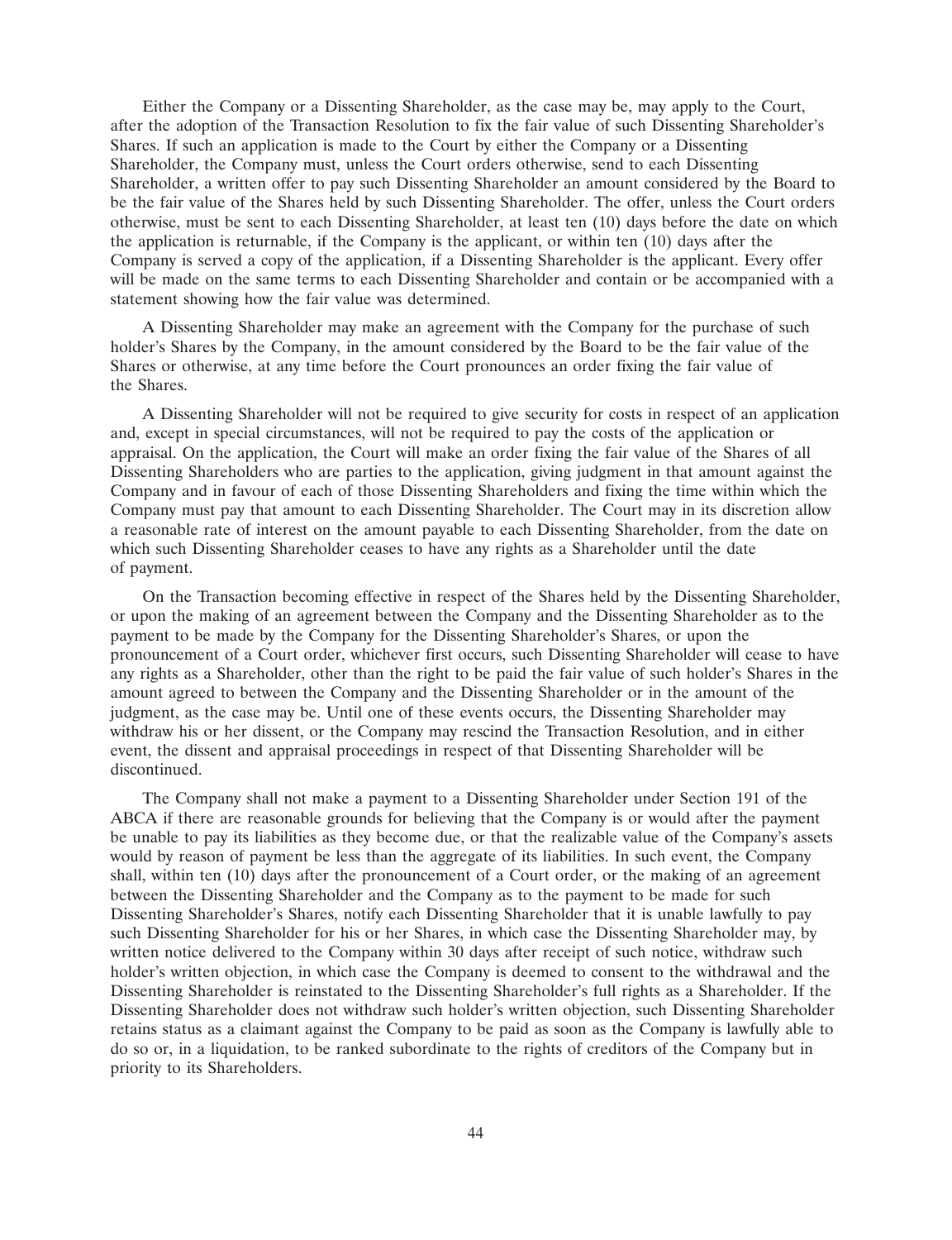The above summary does not purport to provide a comprehensive statement of the procedures to be followed by a Dissenting Shareholders who seek payment of the fair value of their Shares. Section 191 of the ABCA requires adherence to the procedures established therein and failure to do so may result in the loss of all rights thereunder.

**Accordingly, Dissenting Shareholders who might desire to exercise the right to dissent and appraisal should carefully consider and comply with the provisions of Section 191 of the ABCA, the full text of which is set out in Appendix D to this proxy statement and consult their own legal advisor.**

### **TIMING**

If the Meeting is held as scheduled and is not adjourned, the Closing Date will occur once all conditions set forth in the Purchase Agreement are satisfied or waived. The Company expects the Closing Date will occur late in the third quarter or early in the fourth quarter of 2018. It is not possible, however, to state with certainty when the Closing Date will occur.

The Closing Date could be delayed for a number of reasons, including delays in receiving Regulatory Approvals. See ''*Risk Factors—Risks Relating to Completion of the Transaction—Closing of the Transaction may be delayed, may be completed on different terms, or may not occur at all.*''

### **RISK FACTORS**

Shareholders voting in favour of the Transaction Resolution will be authorizing the Company to complete the Transaction and dispose of a substantial portion of its existing business and assets, including the TMEP. The completion of the Transaction involves risks. In addition to the risk factors present in the Company's business described under the heading ''*Risk Factors*'' in the Annual Report (and particularly those pertaining to the portion of the business to be retained by the Company following completion of the Transaction, as the risks pertaining to the retained business will thereafter be magnified due to the reduction in size and diversity of the Company's business), Shareholders should carefully consider the following risk factors in evaluating whether to approve the Transaction Resolution, as any of the risks set forth below may adversely affect our business, operations or financial results and may adversely affect the market or trading price of the Restricted Voting Shares or Preferred Shares.

Readers are cautioned that such risk factors are not exhaustive. These risk factors should be considered in conjunction with the other information included in this proxy statement, including documents filed by the Company pursuant to applicable law from time to time.

### **Risks Relating to Completion of the Transaction**

#### *Closing of the Transaction may be delayed, may be completed on different terms, or may not occur at all.*

The completion of the Transaction is subject to a number of condition precedents, certain of which are outside the control of the Company and the Purchaser, including obtaining the requisite approval from Shareholders and regulatory authorities. A substantial delay in obtaining satisfactory approvals or the imposition of unfavourable terms or conditions to the Regulatory Approvals could delay the Closing Date and may adversely affect the business, financial condition or results of the Company. There is no certainty, nor can the Company provide any assurance, that these conditions will be satisfied or, if satisfied, when they will be satisfied. It is possible that, in order to obtain Regulatory Approvals or complete the Transaction (in each case in a timely manner or at all), certain assets of the Target Entities may be required to be retained by or otherwise dealt with by KMCU rather than sold to the Purchaser, which could result in modifications to the terms of the Transaction, including potential adjustments to the purchase price, provided that any such changes or modifications to the Transaction are not material in the context of the overall Transaction.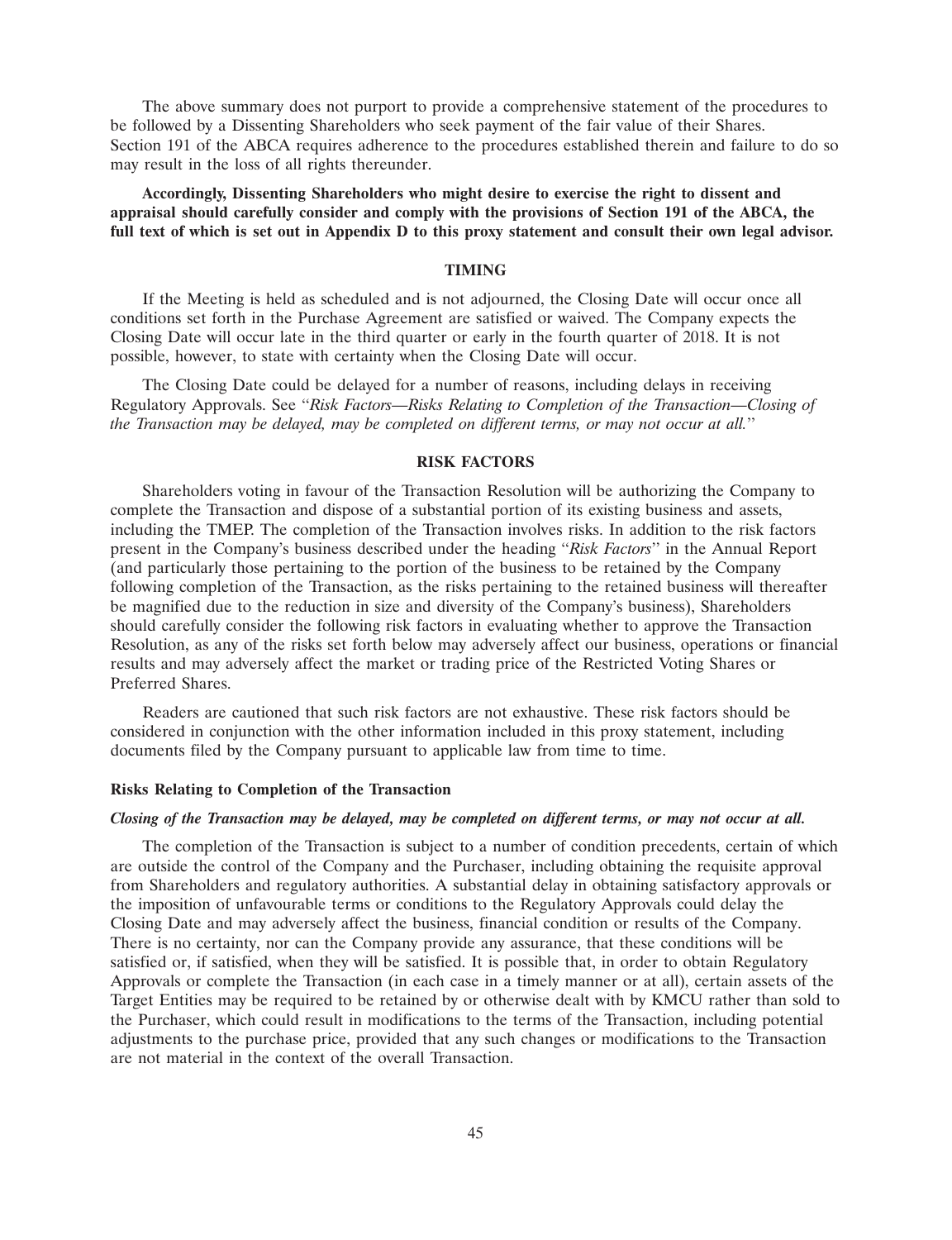Each of KMCU and the Purchaser has the right to terminate the Purchase Agreement in certain circumstances. Accordingly, there is no certainty, nor can the Company provide any assurance, that the Transaction will not be terminated by either KMCU or the Purchaser before the completion of the Transaction. For instance, the Purchaser has the right, in certain circumstances, to terminate the Purchase Agreement if changes occur that have a Material Adverse Change or Material Adverse Effect on the business, assets or financial condition of the Target Entities, taken as a whole. There is no assurance that a Material Adverse Change or Material Adverse Effect or other termination event will not occur before the Closing Date, in which case KMCU and the Purchaser could elect to terminate the Purchase Agreement and the Transaction would not proceed.

If for any reason the Transaction is not completed or is materially delayed, there may be ongoing or additional uncertainty regarding the Company and its business, operations and assets, including with respect to the operations of the TMPL system, the status of the TMEP and the retention of key personnel. If the Transaction is not completed, there can be no assurance that another purchaser for the assets proposed to be sold pursuant to the Transaction, or any similar or other assets of the Company, will emerge or propose a transaction on terms acceptable to the Company. In addition, certain costs related to the Transaction, such as legal, accounting and certain financial advisor fees, must be paid by the Company even if the Transaction is not completed. Any of the foregoing circumstances or events may adversely affect the market price of the Restricted Voting Shares or the Preferred Shares.

### *The announcement and pending completion of the Transaction, whether or not completed, may cause uncertainty around the Company's business.*

The Transaction is dependent upon satisfaction of various conditions, and as a result its completion is subject to uncertainty. In response to this uncertainty, the Company's customers and suppliers may delay or defer decisions concerning the Company and both its current and anticipated ongoing business, and may instead, where applicable, enter into material contracts or business arrangements with our competitors who are not faced with such uncertainty. Any change, delay or deferral of those decisions by customers and suppliers could negatively impact the business, operations and prospects of the Company, regardless of whether the Transaction is ultimately completed. Similarly, current and prospective employees of the Company may experience uncertainty about their future role with the Company and its affiliates until the Closing Date. This may adversely affect the Company's ability to attract or retain key employees in the period until the Transaction is completed or thereafter.

### *The Purchase Agreement exposes the Company to certain contingent liabilities.*

The Company has guaranteed the performance by KMCU, as vendor, of its obligations under the Purchase Agreement, on a several 29.9% basis, including KMCU's obligations to indemnify the Purchaser for breaches of representations, warranties, covenants and agreements, subject to certain time limitations, thresholds and caps on such potential liabilities, as disclosed under ''*The Transaction— The Purchase Agreement—Indemnification and Guarantees*'' above. Significant indemnification claims by the Purchaser could have a material adverse effect on our financial condition.

### *A substantial number of Shareholders may exercise Dissent Rights in respect of the Transaction.*

Shareholders have the right to exercise certain Dissent Rights and demand payment of the fair value of their Shares in cash in connection with the Transaction in accordance with the ABCA. Although the Supporting Shareholders have agreed in the Support Agreements that they will not exercise Dissent Rights, Dissent Rights may be exercised by any holder of Restricted Voting Shares or Preferred Shares. There is no condition or other provision in the Purchase Agreement that limits the number of Shares in respect of which Dissent Rights may be exercised. The Company may incur additional cash expenses in order to pay fair value for Shares in respect of which Dissent Rights are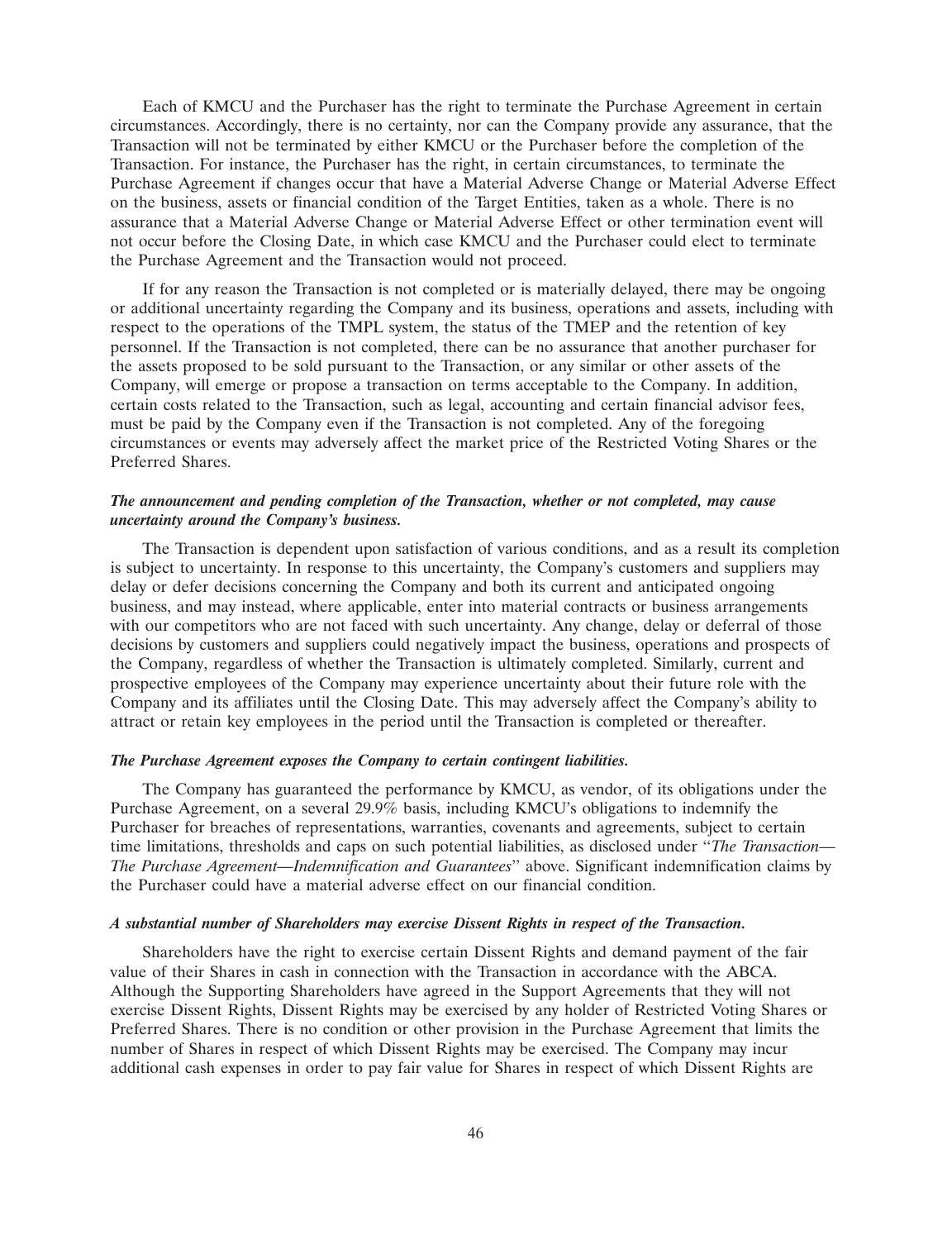exercised, including additional legal fees and expenses and other costs associated with the Court procedure relating to Dissent Rights. No assurance can be given as to the number of Shares in respect of which Dissent Rights may be exercised or the ultimate outcome of the process required to deal with the exercise of Dissent Rights, including the amount a Court may determine to be the fair value of the Shares in respect of which Dissent Rights are exercised and the amount of cash the Company may be required to pay to Dissenting Shareholders as a result thereof.

# **Risks Relating to the Company and its Business Following Completion of the Transaction**

# *The business of the Company and the results of operations therefrom will be significantly different following completion of the Transaction.*

Completion of the Transaction will result in a significant reduction of the Company's current cash-generating business and assets, and the nature of Company's business will transition from a business where a substantial portion of its revenues and results of operations are derived from a regulated business to one where substantially all of its revenues and results of operations are derived from market-based, merchant operations. In particular, following completion of the Transaction, the Company will be significantly more reliant on the results from its remaining business—primarily consisting of its merchant crude oil tank storage and rail terminals business in Alberta, Cochin pipeline system and Vancouver Wharves terminal—and will be less diversified, and will expose Shareholders to different business risks—including increased exposure to shorter-term market forces versus a more stable regulated environment—than those to which they were exposed prior to completion of the Transaction. Shareholders will no longer benefit from the results of operations from the TMPL system or the growth opportunities from the TMEP. As a result, the Company's business and the results of operations therefrom, and the significance of the risks attributable to the Company's remaining business and operations, will be significantly different than prior to the Transaction.

It is anticipated that a significant number of personnel who currently provide important executive, general and administrative services in respect of the Company's business—including shared services with respect to the portion of that business that will remain with the Company following Closing—will be employed by the Purchaser or its affiliates following completion of the Transaction. The loss of key personnel and general and administrative support services may adversely affect the ongoing business and operations of the Company following completion of the Transaction.

### *The amount and use of the Company's share of the net proceeds from the Transaction is uncertain.*

Upon and subject to the completion of the Transaction, the Company intends to consider a variety of potential alternatives regarding the redeployment of the Company's share of the net proceeds of the Transaction. The nature and timing of the potential use of the net proceeds will be determined by the Board and there can be no certainty, and the Company cannot provide any assurance, as to how and when such net proceeds will be used. Shareholders may not agree with the manner in which the Board determines to utilize or redeploy the Company's share of the net proceeds from the Transaction.

### *The Company may not realize the anticipated benefits of the Transaction.*

The Transaction is subject to normal commercial risks that the Transaction may not be completed on the terms negotiated or at all. Completion of the Transaction will create the opportunity for Shareholders to realize certain benefits, including, among other things, those set forth in this proxy statement under ''*The Transaction—Reasons for and Anticipated Benefits of the Transaction*''. Achieving the benefits of the Transaction depends in part on the ability of the Company to successfully manage its remaining business and assets, the ability of the Company to attract and retain key personnel and the Company's utilization of its share of the net proceeds of the Transaction. A variety of factors, including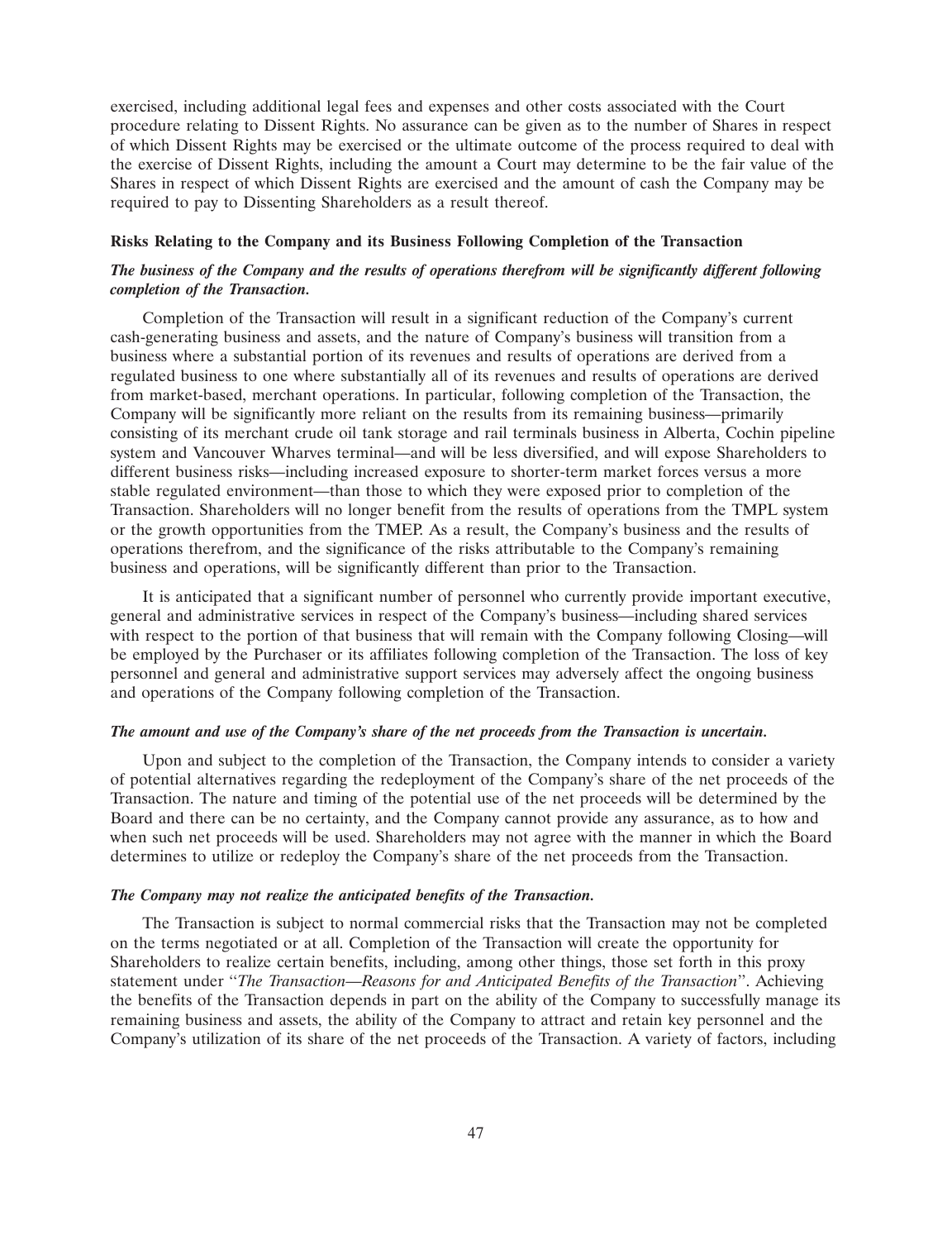those risk factors set forth in this proxy statement, may adversely affect the ability of the Company to achieve the anticipated benefits of the Transaction.

# *The unaudited pro forma financial information in this proxy statement may not be indicative of future financial condition or results of operations.*

The unaudited pro forma financial information for the Company contained in this proxy statement is presented for illustrative purposes only as of its respective dates and may not be an indication of the financial condition or results of operations of the Company following the Transaction for several reasons, including that future corporate strategy, capital allocation or general market conditions may not be consistent with those experienced in the historical periods represented in the pro forma financial statements and information set forth herein.

### **Risks Specifically Relating to the Company's Securities**

### *The market price and trading volume of the Restricted Voting Shares and the Preferred Shares may materially decrease or experience increased fluctuation.*

The market price and trading volume of the Restricted Voting Shares and the Preferred Shares may materially decrease or experience increased fluctuation due to a variety of factors relating to the Transaction—whether or not it is completed—and the Company's business and assets, including announcements of new developments pertaining to the Transaction or the Company's ongoing business and operations, the manner in which the Company's share of the net proceeds from the Transaction may be used, changes in credit ratings, fluctuations in the Company's operating results, failure to meet analysts' expectations, public announcements made with respect to the Transaction and general market conditions of the worldwide economy. The effects of these and other factors on the market prices of the Restricted Voting Shares and the Preferred Shares may result in volatility in the trading prices of the Restricted Voting Shares and the Preferred Shares. The market price of the Restricted Voting Shares and the Preferred Shares may be affected by numerous factors beyond the control of the Company. There can be no assurance that the market price of the Restricted Voting Shares and the Preferred Shares will not materially decrease or experience significant fluctuations in the future, whether or not the Transaction is completed, including fluctuations that are unrelated to the Transaction and the Company's performance.

### *Future dividends on the Restricted Voting Shares may be adversely affected by the Transaction.*

There can be no assurance as to future dividend payments by the Company on the Restricted Voting Shares and the level thereof, as the Company's dividend policy and the funds available for the payment of dividends from time to time will be dependent upon, among other things, operating cash flow generated by the Company and its subsidiaries, financial requirements for the Company's operations and the satisfaction of solvency tests imposed by the ABCA for the declaration and payment of dividends. Completion of the Transaction will result in a significant reduction in the Company's cash-generating business and assets, which will reduce the amount of cash available for future dividends and may adversely affect the trading price of the Restricted Voting Shares.

### *The credit ratings related to the Preferred Shares may be adversely affected by the Transaction.*

There can be no assurance that the credit ratings on the Preferred Shares will be maintained. The credit ratings are based on certain assumptions about the future performance and capital structure of the Company that may or may not reflect the actual performance and capital structure of the Company. Completion of the Transaction will result in a significant reduction in the Company's cash-generating business and assets, which will reduce the amount of cash available for future dividends. Changes in credit ratings of the Preferred Shares may affect the market price or value and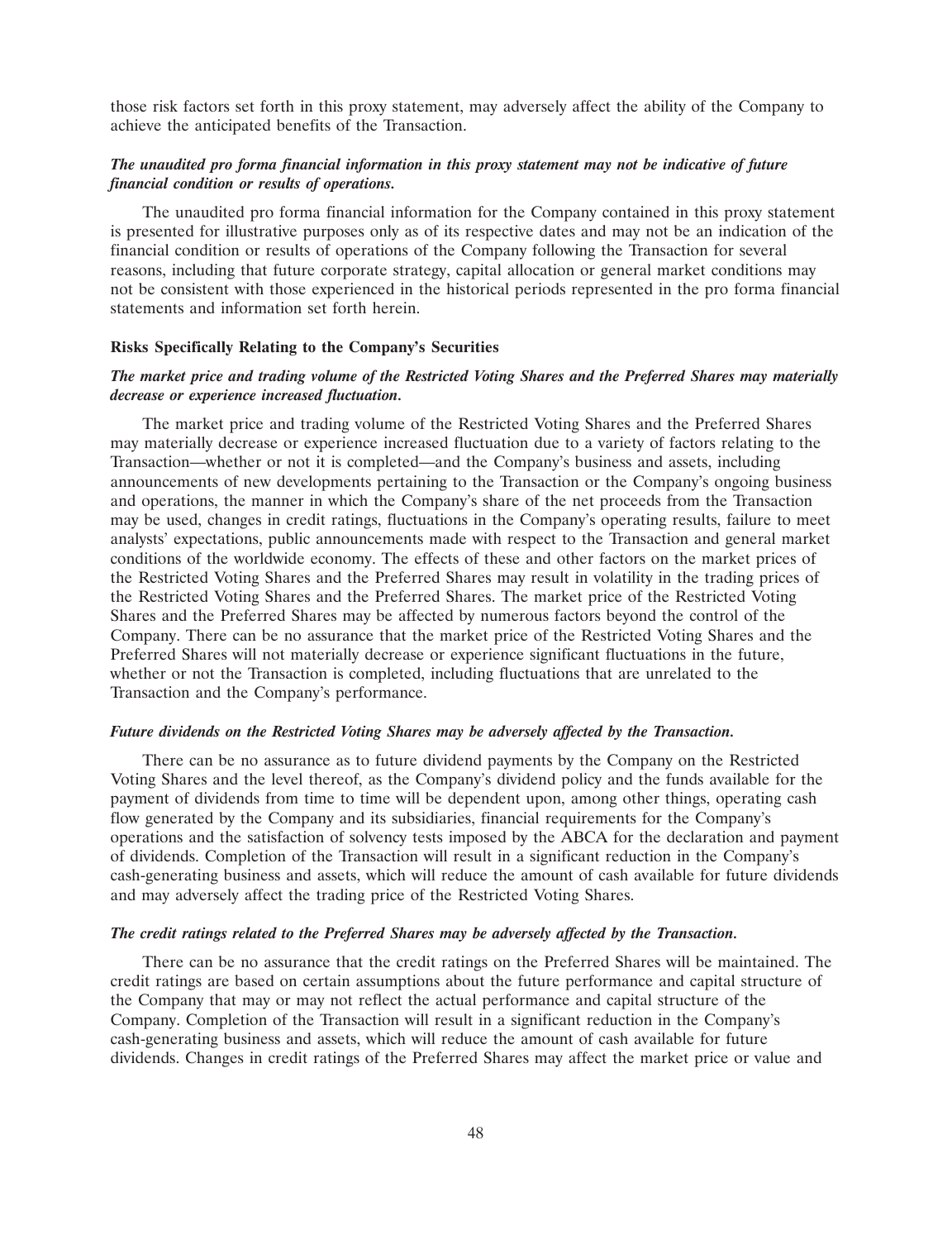the liquidity of the Preferred Shares. There is no assurance that any credit rating assigned to the Preferred Shares will remain in effect for any given period of time or that any rating will not be lowered or withdrawn entirely by the relevant rating agency.

### **OTHER MATTERS**

As of the date of this proxy statement, we know of no business that will be presented for consideration at the Meeting other than the item referred to above. If any other matter is properly brought before the Meeting for action by Shareholders, proxies returned to us will be voted in accordance with the judgment of the proxy holder.

## **ADDITIONAL INFORMATION**

YOU SHOULD RELY ONLY ON THE INFORMATION CONTAINED IN THIS PROXY STATEMENT. WE HAVE NOT AUTHORIZED ANYONE TO PROVIDE YOU WITH DIFFERENT INFORMATION. THIS PROXY STATEMENT IS DATED JULY 27, 2018. YOU SHOULD ASSUME THAT THE INFORMATION CONTAINED IN THIS PROXY STATEMENT IS ACCURATE AS OF THAT DATE ONLY. OUR BUSINESS, FINANCIAL CONDITION, RESULTS OF OPERATIONS AND PROSPECTS MAY HAVE CHANGED SINCE THAT DATE.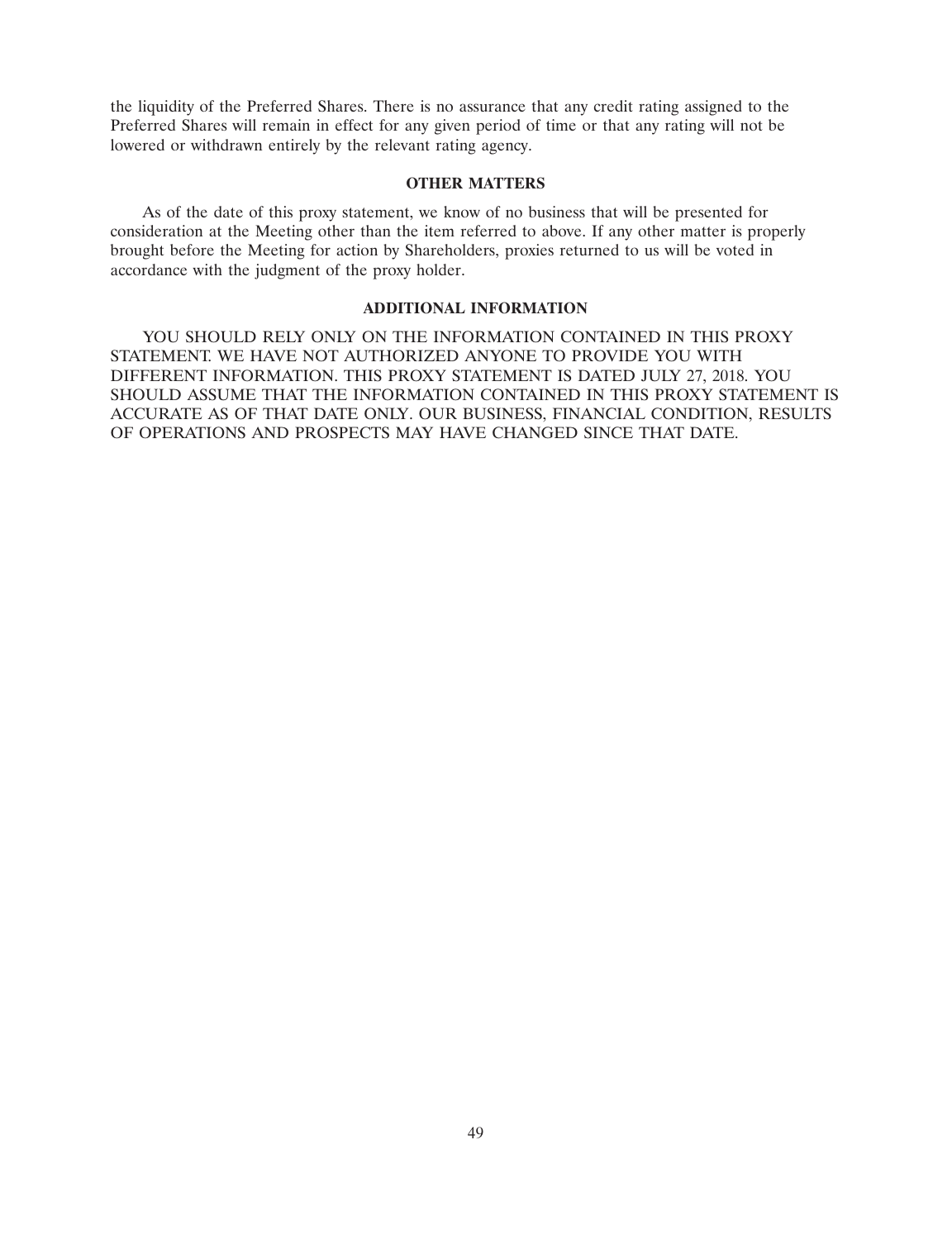## **APPENDIX A**

### **TRANSACTION RESOLUTION**

# ''**BE IT RESOLVED AS A SPECIAL RESOLUTION OF THE SHAREHOLDERS THAT:**

- 1. the sale of all or substantially all of the property of Kinder Morgan Canada Limited (the ''**Company**'') in accordance with the terms, conditions and provisions of the share and unit purchase agreement dated May 29, 2018 among Kinder Morgan Cochin ULC (''**KMCU**''), Her Majesty in Right of Canada as represented by the Minister of Finance, the Company and Kinder Morgan, Inc. (the ''**Agreement**''), be and is hereby approved pursuant to Section 190 of the *Business Corporations Act* (Alberta);
- 2. the Company be and is hereby authorized to perform and, to the extent within its control, to cause KMCU to perform, its obligations under the Agreement, including to complete the sale of the property and assets contemplated by the Agreement;
- 3. notwithstanding that this resolution has been approved by the shareholders of the Company, the directors of the Company are hereby authorized and empowered, at their discretion, without any further notice to or approval of the shareholders of the Company, to amend the Agreement or any agreement ancillary thereto to the extent permitted by the terms thereof or, subject to the terms of the Agreement, not to proceed with any or all of the transactions contemplated thereby; and
- 4. any director or officer of the Company be and is hereby authorized and directed to execute and deliver (or cause to be executed and delivered), on behalf of the Company, all such further deeds, agreements, documents or writings, to pay all such expenses and to take such further and other actions or steps as in the sole discretion of such director or officer are necessary or desirable in order to carry out fully the foregoing resolutions upon such terms and conditions as may be approved from time to time by the board of directors of the Company, such approval to be conclusively evidenced by the signing of such deeds, agreements, documents and writings or taking of such actions or steps by such director or officer.''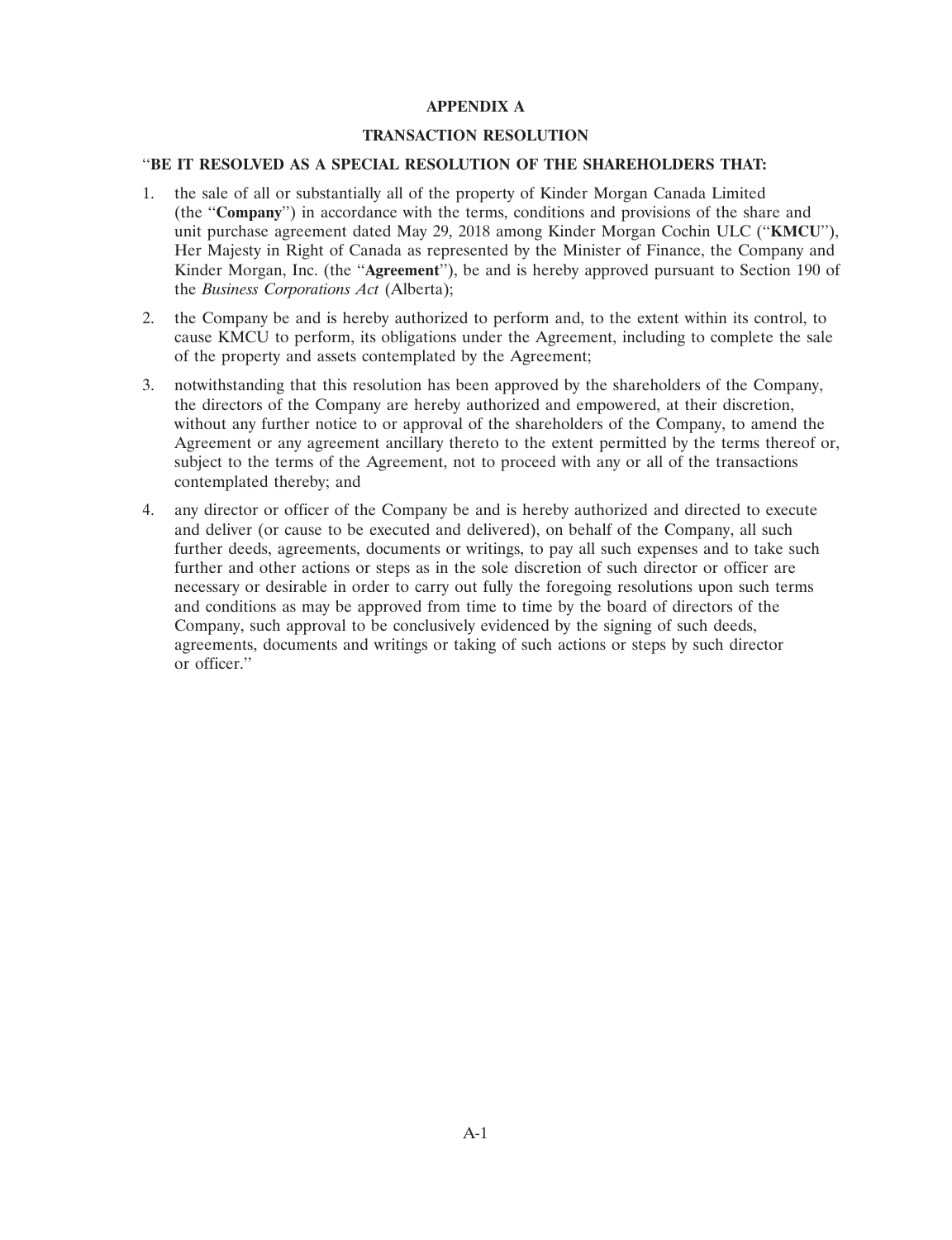### **APPENDIX B**

#### **FAIRNESS OPINION**



**TD Securities** TD Securities Inc. 66 Wellington Street West TD Bank Tower, 9th Floor Toronto, Ontario M5K 1A2

May 28, 2018

The Board of Directors Kinder Morgan Canada Limited 300 5th Avenue SW, Suite 2700 Calgary, Alberta T2P 5J2

To the Board of Directors:

TD Securities Inc. (''TD Securities'') understands that Kinder Morgan Canada Limited (''KML'') is considering entering into a share and unit purchase agreement (the ''Purchase Agreement'') with Her Majesty in Right of Canada (''Canada''), pursuant to which Canada would acquire (collectively, the ''Transaction'') the outstanding shares of Trans Mountain Pipeline ULC, the managing partner of Trans Mountain Pipeline L.P., and Kinder Morgan Canada Inc., as well as the outstanding units of Trans Mountain Pipeline L.P. (collectively with Trans Mountain Pipeline ULC and Kinder Morgan Canada Inc., the ''Acquired Entities''), which collectively own the assets of the Trans Mountain Pipeline System (''TMPS'') and the associated expansion project (''TMEP''), pursuant to the terms of the Purchase Agreement for C\$4.5 billion, subject to adjustments as provided in the Purchase Agreement (the ''Consideration''). Through its indirect holding of the Class A Units of Kinder Morgan Canada Limited Partnership, which units represent an approximate 30% common equity interest in Kinder Morgan Canada Limited Partnership, being the entity that indirectly holds all of the shares and units of the Acquired Entities, with Kinder Morgan, Inc. (''KMI'') indirectly owning the remaining 70% common equity interest, KML's indirect share of the Consideration is approximately C\$1.25 billion, subject to adjustments and after applicable taxes. The above description is summary in nature. The specific terms and conditions of the Transaction are set out in the Purchase Agreement and will be more fully described in the notice of special meeting of shareholders and information circular and proxy statement (the "Circular"), which is to be mailed to the holders (collectively, "Shareholders") of restricted voting shares, special voting shares and preferred shares in the capital of KML in connection with the Transaction.

#### **ENGAGEMENT OF TD SECURITIES**

TD Securities was engaged by KML pursuant to an engagement agreement dated April 17, 2018 (the ''Engagement Agreement'') and a letter agreement dated May 28, 2018 (the ''Letter Agreement'') to provide financial advisory services and to act as financial advisor to KML in connection with the Transaction including, if requested by KML, to prepare and deliver to the Board of Directors of KML an opinion as to the fairness of the Consideration to be received by Kinder Morgan Cochin ULC pursuant to the Transaction from a financial point of view to Kinder Morgan Cochin ULC and KML (the ''Fairness Opinion''). TD Securities has not prepared a valuation of KML or any of their respective securities or assets, and the Fairness Opinion should not be construed as such.

The terms of the Engagement Agreement and Letter Agreement provide that TD Securities will receive a fee for its services, a portion of which is payable on delivery of the Fairness Opinion (regardless of its conclusion) and a portion of which will be paid on completion of the Transaction.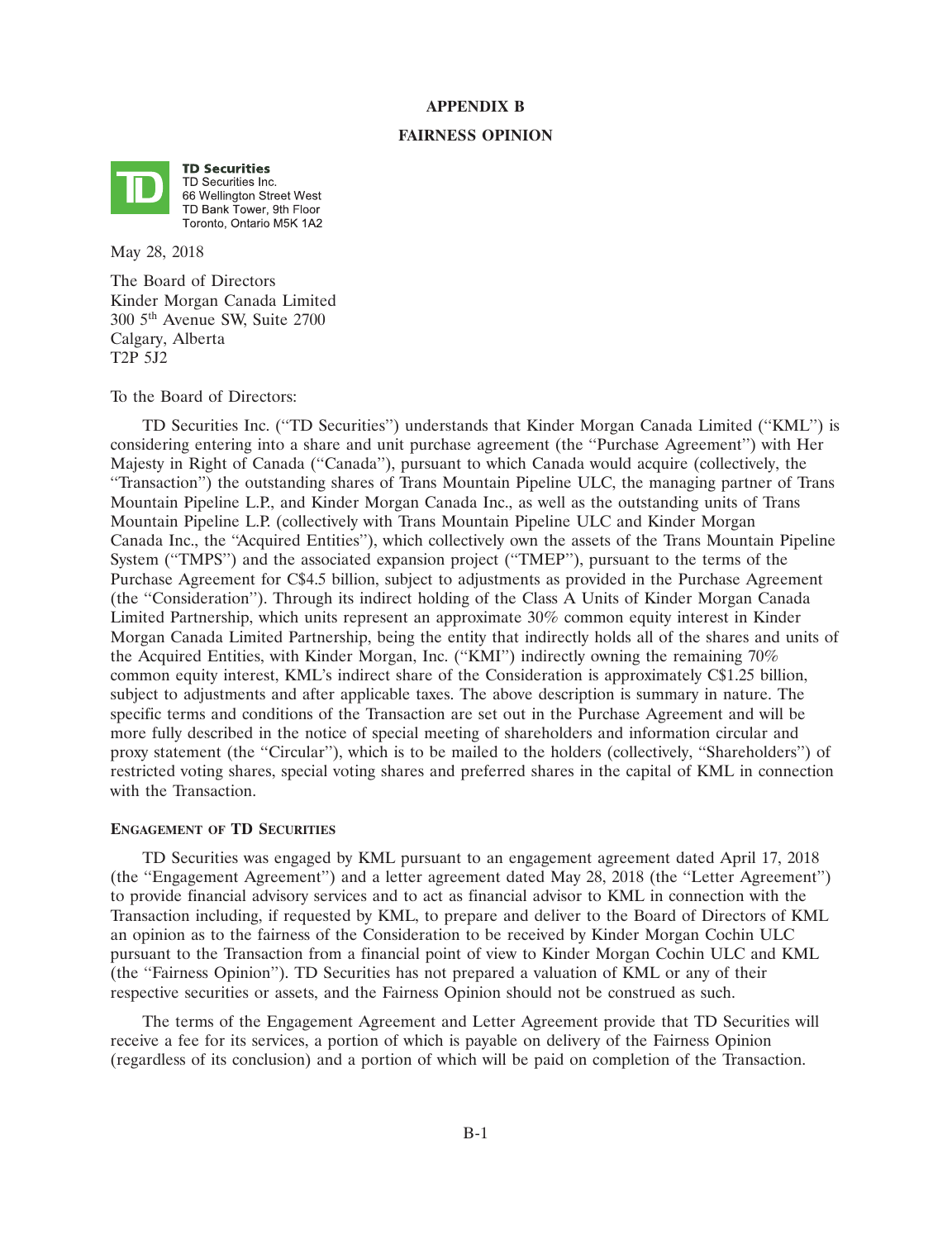Furthermore, KML has agreed to indemnify TD Securities, in certain circumstances, against certain expenses, losses, claims, actions, suits, proceedings, damages and liabilities which may arise directly or indirectly from services performed by TD Securities in connection with the Engagement Agreement.

On May 28, 2018 at the request of the Board of Directors of KML, TD Securities orally delivered the Fairness Opinion to the Board of Directors of KML based upon and subject to the scope of review, assumptions and limitations and other matters described herein. This Fairness Opinion provides the same opinion, in writing, as that given orally by TD Securities on May 28, 2018.

### **CREDENTIALS OF TD SECURITIES**

TD Securities is one of Canada's largest investment banking firms with operations in a broad range of investment banking activities including corporate and government finance, mergers and acquisitions, equity and fixed income sales and trading and investment research. TD Securities also has significant international operations. TD Securities has been a financial advisor in a large number of transactions involving public and private companies in various industry sectors and has extensive experience in preparing valuations and fairness opinions.

The Fairness Opinion represents the opinion of TD Securities and its form and content have been approved by a committee of senior investment banking professionals of TD Securities, each of whom is experienced in merger, acquisition, divestiture, valuation, and fairness opinion matters.

#### **RELATIONSHIP WITH INTERESTED PARTIES**

Neither TD Securities nor any of its affiliates is an insider, associate or affiliate (as those terms are defined in the *Securities Act* (Ontario) (the ''Securities Act'')) of KML, KMI, Canada or any of their respective associates or affiliates (collectively, the ''Interested Parties'', or individually an ''Interested Party''). Neither TD Securities nor any of its affiliates is an advisor to any of the Interested Parties with respect to the Transaction other than to KML pursuant to the Engagement Agreement and Letter Agreement.

TD Securities and its affiliates have not been engaged to provide any financial advisory services, have not, other than as described below, acted as lead or co-lead manager on any offering of securities of KML, or any other Interested Party, and have not had a material financial interest in any transaction involving KML, or any other Interested Party, during the 24 months preceding the date on which TD Securities was first contacted in respect of the Fairness Opinion, other than services provided under the Engagement Agreement and Letter Agreement and as described herein.

The Toronto-Dominion Bank (''TD Bank''), the parent company of TD Securities, directly or through an affiliate provides banking services to KML and KMI, entities related to KML and KMI, and Canada in the normal course of business, and may in the future provide banking services and credit facilities to KML, KMI, Canada or any other Interested Party. TD Securities and TD Bank have in the normal course of their business acted as financial advisor and lender, respectively, to entities that are affiliated with Canada. Prior to the date of this Fairness Opinion, TD Bank entered into negotiations with Canada to act as lender to Canada with respect to Covered Credit Facilities (as defined in the Purchase Agreement) to be put in place to fund project expenses contemplated by the 2018 Work Plan (as defined in the Purchase Agreement) related to TMEP. In 2017, TD Securities acted as Lead Left Joint Bookrunner on KML's C\$1.75 billion IPO and Joint Bookrunner and Co-lead Arranger on KML's C\$5.5 billion of credit facilities. TD Securities also was a Joint Bookrunner on KML's C\$300 million and C\$250 million preferred equity offerings in August 2017 and December 2017, respectively. TD Bank also participates in credit facilities of, and acts as lender to, KML and KMI and certain of their affiliates.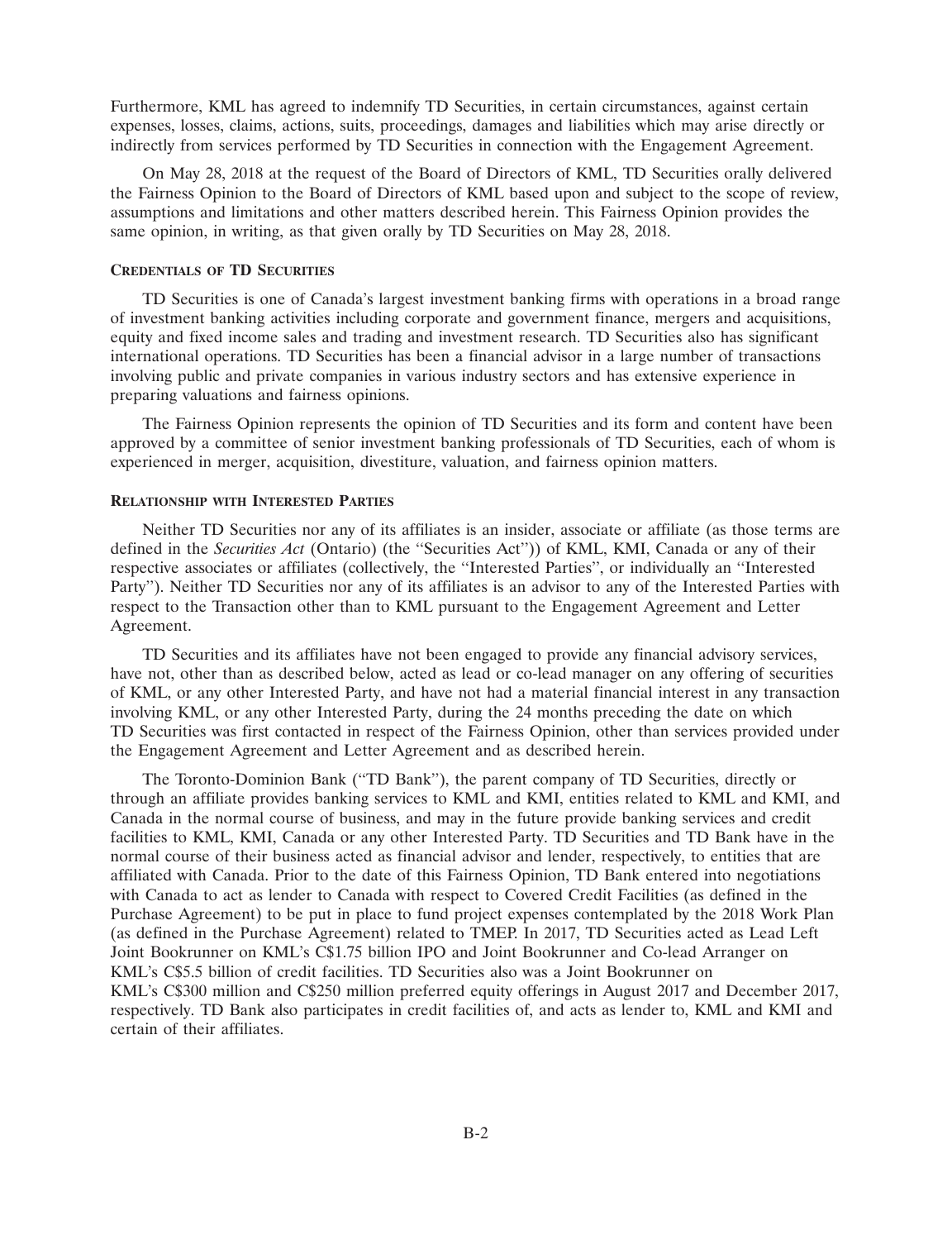TD Securities and its affiliates act as a trader and dealer, both as principal and agent, in major financial markets and, as such, may have and may in the future have positions in the securities of any Interested Party and may provide derivatives, rates and foreign exchange services to Interested Parties, and, from time to time, may have executed or may execute transactions on behalf of any Interested Party or other clients for which it may have received or may receive compensation. As an investment dealer, TD Securities conducts research on securities and may, in the ordinary course of its business, provide research reports and investment advice to its clients on investment matters, including matters with respect to the Transaction, KML, KMI, Canada or any other Interested Party.

The fees payable to TD Securities in connection with the Engagement Agreement, Letter Agreement and the Fairness Opinion are not financially material to TD Securities. No understandings or agreements exist between TD Securities and KML, KMI, or any other Interested Party with respect to future financial advisory or investment banking business other than those that may arise as a result of the Engagement Agreement, Letter Agreement and as described herein. TD Securities may in the future, in the ordinary course of its business, perform financial advisory or investment banking services for KML, KMI, Canada or any other Interested Party.

### **SCOPE OF REVIEW**

In connection with the Fairness Opinion, TD Securities reviewed and relied upon (without attempting to verify independently the completeness, accuracy or fair presentation of) or carried out, among other things, the following:

- 1) Draft version of the Purchase Agreement as provided to TD Securities on May 27, 2018;
- 2) Audited annual financial statements of KML and management's discussion and analysis related thereto for the year ended December 31, 2017;
- 3) Interim financial statements of KML and management's discussion and analysis related thereto for the three month period ended March 31, 2018;
- 4) Financial reports and operational information of KML and the Acquired Entities for the three month period ended March 31, 2018;
- 5) Annual Report which included the annual financial statements and related management's discussion and analysis of KML for the fiscal year ended December 31, 2017;
- 6) Final prospectus of KML regarding the public offering of restricted voting shares dated May 25, 2017;
- 7) Notice of annual meeting and proxy statement of KML dated March 28, 2018;
- 8) Presentations, internal financial, operational and tax information materials provided to TD Securities covering details of the Acquired Entities' assets and KML's assets by or on behalf of management of KML;
- 9) Budgets, long range outlook, forecasts, projections and estimates provided for TMPS, TMEP and KML by or on behalf of management of KML;
- 10) Representations contained in a certificate dated May 28, 2018 from senior officers of KML as to the completeness and accuracy of the information upon which this Fairness Opinion is based (the "Certificate");
- 11) Various research publications prepared by equity research analysts regarding TMPS, TMEP and KML, and other selected public companies considered relevant;
- 12) Public information relating to the business, operations, financial performance, and stock trading history of KML, and other selected public companies considered relevant;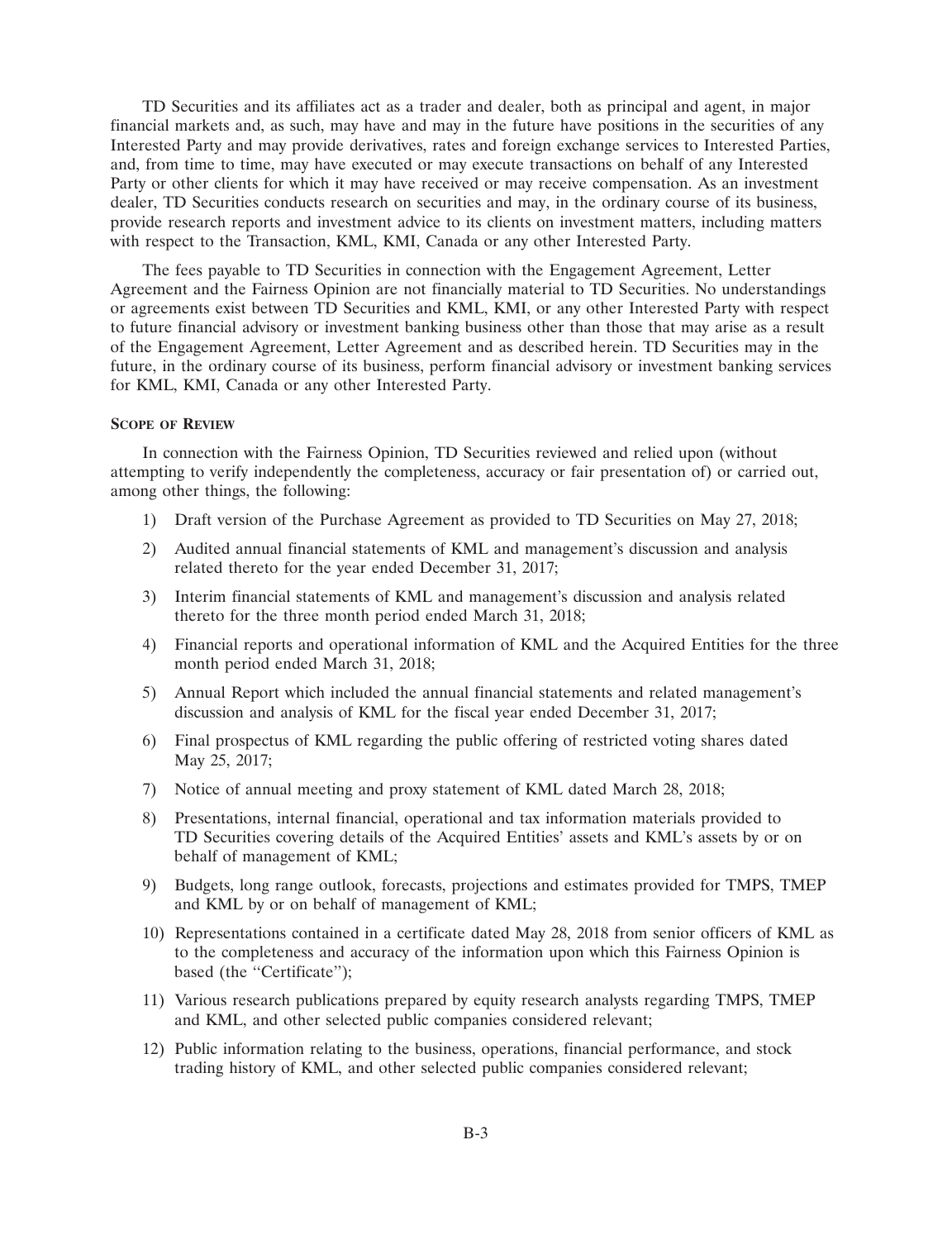- 13) Public information with respect to certain other transactions of a comparable nature considered relevant;
- 14) Discussions with senior management of KML with respect to the information referred to above and other issues considered relevant; and
- 15) Such other corporate, political, industry, and financial market information, investigations and analyses as TD Securities considered necessary or appropriate in the circumstances.

TD Securities has not, to the best of its knowledge, been denied access by KML to any information requested by TD Securities.

TD Securities did not meet with the auditors of KML and has assumed the accuracy, completeness and fair presentation of, and has relied upon, without independent verification, the financial statements of KML and any reports of the auditors thereon.

#### **PRIOR VALUATIONS**

Senior officers of KML, on behalf of KML, have represented to TD Securities in the Certificate that, among other things, to the best of their knowledge, information and belief after due inquiry, there have been no valuations or appraisals relating to KML or any affiliate or any of their respective material assets or liabilities made in the preceding 24 months and in the possession or control of KML other than those which have been provided to TD Securities or, in the case of valuations known to KML which it does not have within its possession or control, notice of which has not been given to TD Securities.

### **ASSUMPTIONS AND LIMITATIONS**

With KML's acknowledgement and agreement as provided for in the Engagement Agreement, TD Securities has relied upon the accuracy, completeness, and fair presentation of all data and other information obtained by it from public sources or provided to it by KML or its representatives, or otherwise obtained by TD Securities. The Fairness Opinion is premised and conditional upon such accuracy, completeness and fair presentation and there being no misrepresentation (as defined in the Securities Act) of the foregoing data and other information. TD Securities has assumed that there is no information relating to the business, operations and assets of the Acquired Entities or KML, or their respective affiliates, that could reasonably be expected to be material to the Fairness Opinion that has not been disclosed or made available to TD Securities. Subject to the exercise of professional judgment, and except as expressly described herein, TD Securities has not attempted to verify independently the accuracy, completeness or fair presentation of any of the foregoing data and other information.

With respect to the budgets, forecasts, projections or estimates provided to TD Securities and used in its analyses, TD Securities notes that projecting future results is inherently subject to uncertainty. TD Securities has assumed, however, that such budgets, forecasts, projections and estimates were prepared using the assumptions identified therein which TD Securities has been advised are (or were at the time of preparation and continue to be), in the opinion of KML, reasonable in the circumstances. TD Securities expresses no independent view as to the reasonableness of such budgets, forecasts, projections and estimates or the assumptions on which they are based. TD Securities was not engaged to review and has not reviewed any of the legal, tax or accounting aspects of the Transaction. TD Securities has assumed that the Transaction complies with all applicable laws.

Senior officers of KML, on behalf of KML, have represented to TD Securities in the Certificate, to the best of their knowledge, information and belief after due inquiry: (i) that KML has no information or knowledge of any facts public or otherwise not specifically provided to TD Securities relating to the Acquired Entities which would reasonably be expected to affect materially the Fairness Opinion; (ii) with the exception of forecasts, projections or estimates referred to in subparagraph (iv)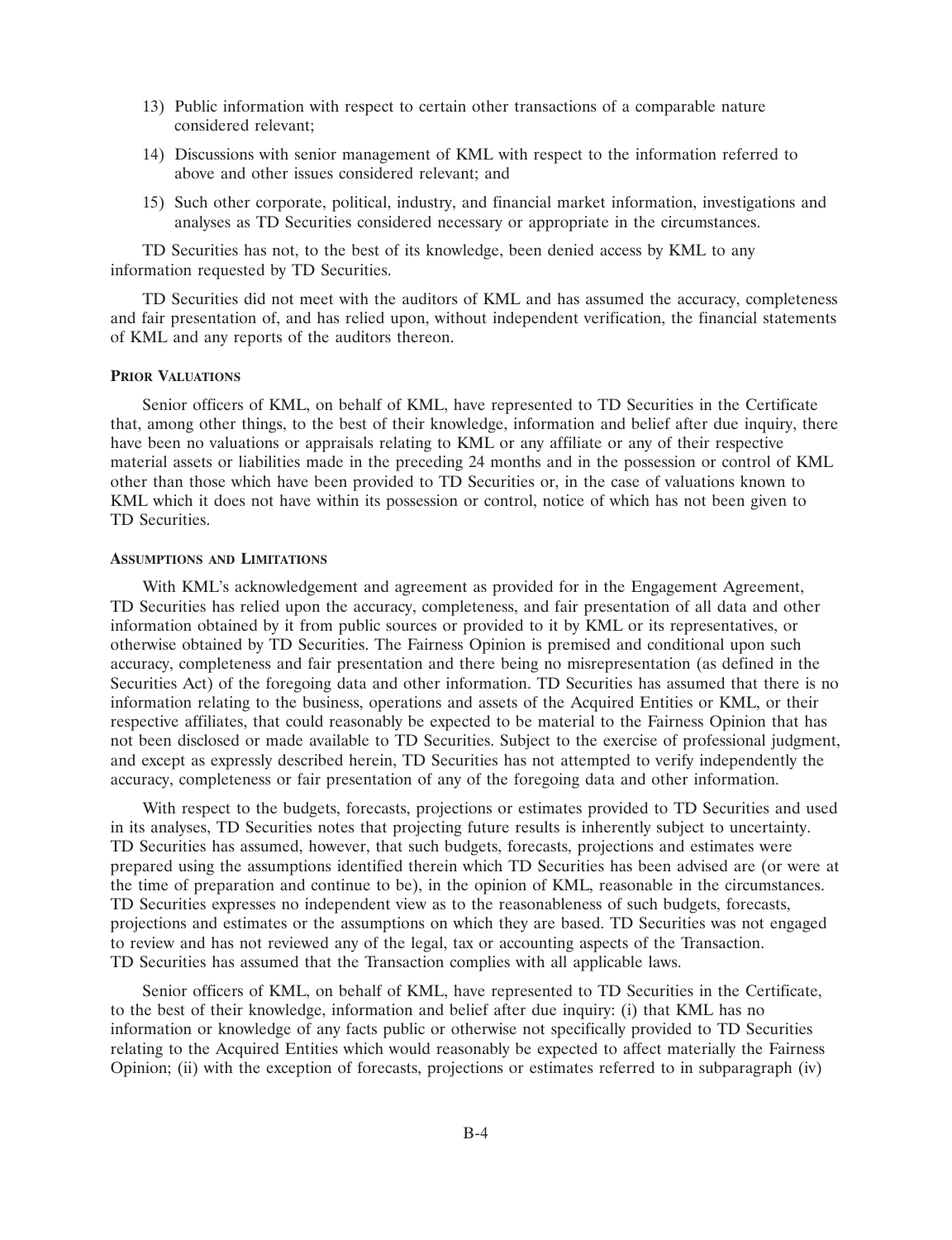below, the information, data and other material (collectively, the ''Information'') as filed under KML's profile on the System for Electronic Document Analysis and Retrieval (''SEDAR'') and/or provided to TD Securities by or on behalf of KML or its representatives in respect of the Acquired Entities is or, in the case of historical Information was, at the date of preparation, true, complete and accurate, and did not and does not contain any untrue statement of a material fact and does not, or in the case of historical Information did not, at the date of preparation, omit to state a material fact necessary to make the Information not misleading in the light of circumstances in which it was presented; (iii) to the extent that any of the Information identified in subparagraph (ii) above is historical, there have been no changes in any material facts or new material facts since the respective dates thereof which have not been disclosed to TD Securities or updated by more current information not provided to TD Securities by KML and there has been no material change, financial or otherwise in the financial condition, assets, liabilities (contingent or otherwise), business or operations of the Acquired Entities and no material change has occurred in the Information or any part thereof which would have or which would reasonably be expected to have a material effect on the Fairness Opinion; (iv) any portions of the Information provided to TD Securities (or filed on SEDAR) which constitute forecasts, projections or estimates were prepared using the material assumptions identified therein, which, in the reasonable opinion of KML, are (or were at the time of preparation and continue to be) reasonable in the circumstances; (v) there have been no valuations or appraisals relating to the Acquired Entities made in the preceding 24 months and in the possession or control of KML other than those which have been provided to TD Securities or, in the case of valuations known to KML which it does not have within its possession or control, notice of which has not been given to TD Securities; (vi) there have been no verbal or written offers or serious negotiations for or transactions involving any material property of KML or any of its affiliates during the preceding 24 months which have not been disclosed to TD Securities; (vii) since the dates on which the Information was provided to TD Securities (or filed on SEDAR), no material transaction has been entered into by KML or any of its affiliates except as publicly disclosed by KML; (viii) other than as disclosed in the Information, the Acquired Entities have no material contingent liabilities and except as have been publicly disclosed by KML or otherwise disclosed to TD Securities, there are no actions, suits, claims, proceedings, investigations or inquiries pending or, to the knowledge of the senior officers of KML, threatened against or affecting the Transaction or the Acquired Entities at law or in equity or before or by any federal, national, provincial, state, municipal or other governmental department, commission, bureau, board, agency or instrumentality which could reasonably be expected to materially adversely affect KML or its affiliates or the Transaction; (ix) all financial material, documentation and other data concerning the Transaction or the Acquired Entities, including any projections or forecasts provided to TD Securities, were prepared on a basis consistent in all material respects with the accounting policies applied in the most recent audited consolidated financial statements of KML or in accordance with non-GAAP measures as publicly disclosed by KML; (x) there are no agreements, undertakings, commitments or understanding (whether written or oral, formal or informal) relating to the Transaction, except as have been disclosed in all material respects to TD Securities; (xi) the contents of any and all documents prepared in connection with the Transaction for filing with regulatory authorities or delivery or communication to security holders of KML (collectively, the "Disclosure Documents") have been, are and will be true, complete and correct in all material respects (subject to permitted redactions in accordance with applicable laws) and have not and will not contain any misrepresentation (as defined in the *Securities Act* (Alberta)) and the Disclosure Documents have complied, comply and will comply in all material respects with all requirements under applicable laws; (xii) KML has, as of the date hereof, complied in all material respects with the Engagement Agreement, including the terms and conditions of the Indemnity attached as a schedule thereto; and (xiii) to the best of its knowledge, information and belief after due inquiry, except with respect to the Transaction, there is no plan or proposal for any material change (as defined in the *Securities Act* (Alberta)) in the Acquired Entities which have not been disclosed to TD Securities.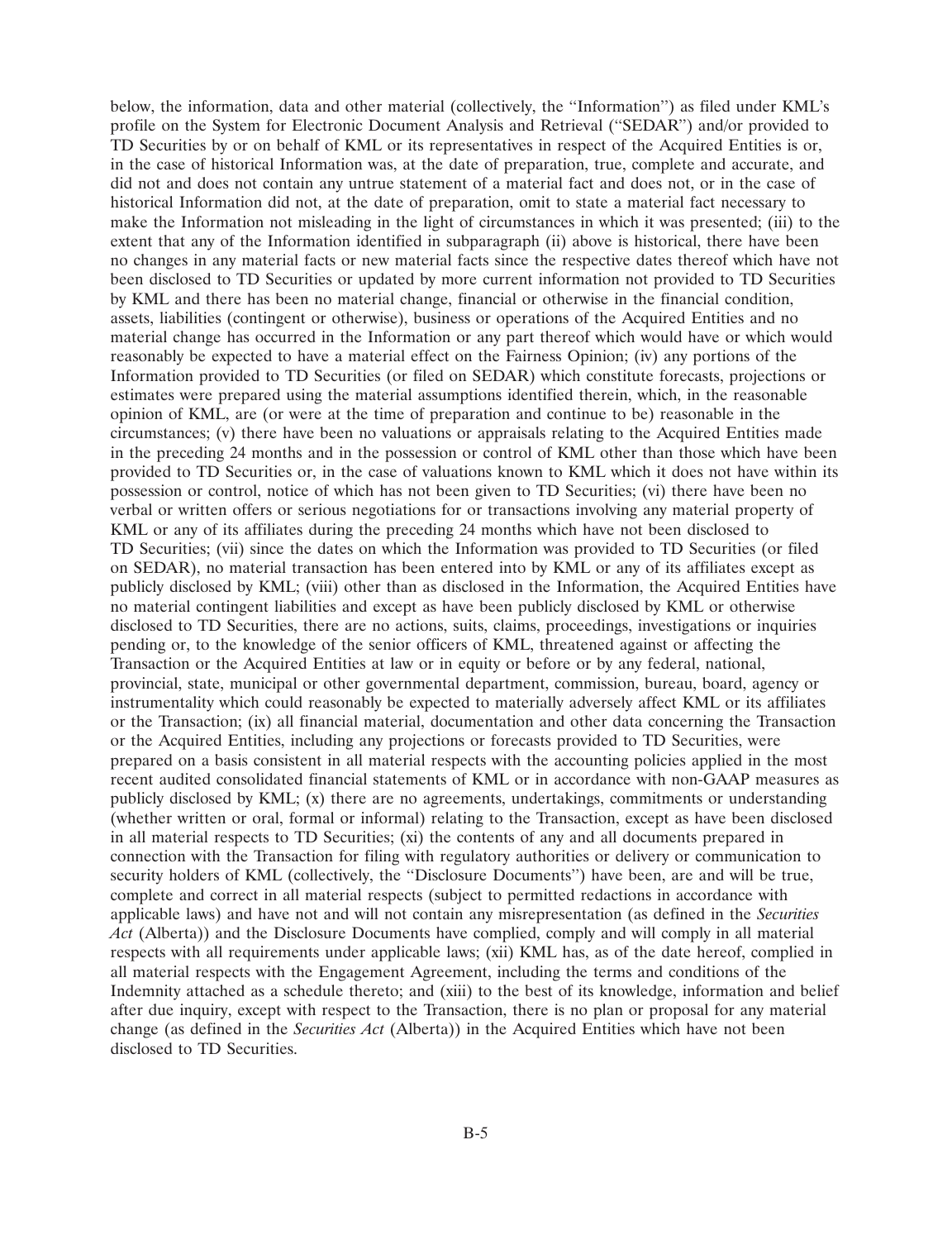In preparing the Fairness Opinion, TD Securities has made several assumptions, including that all final versions of all agreements and documents to be executed and delivered in respect of or in connection with the Transaction will conform in all material respects to the drafts provided to TD Securities, that all conditions precedent to be satisfied to complete the Transaction can and will be satisfied, that all approvals, authorizations, consents, permissions, exemptions or orders of relevant regulatory authorities, courts of law, or third parties required in respect of or in connection with the Transaction will be obtained in a timely manner, without adverse condition or qualification, that all steps or procedures being followed to implement the Transaction are valid and effective and will comply with applicable laws and regulatory requirements, and the Disclosure Documents will be accurate, in all material respects, and will comply, in all material respects, with the requirements of all applicable laws. In its analysis in connection with the preparation of the Fairness Opinion, TD Securities made numerous assumptions with respect to industry performance, general business, political and economic conditions, and other matters, many of which are beyond the control of TD Securities, KML, and their respective affiliates or any other party involved in the Transaction. The Fairness Opinion is conditional on all such assumptions being correct.

The Fairness Opinion has been provided for the exclusive use of the Board of Directors of KML and is not intended to be, and does not constitute, a recommendation to the Board of Directors of KML. The Fairness Opinion does not address the relative merits of the Transaction as compared to other transactions or business strategies that might be available to KML, nor does it address the underlying business decision to implement the Transaction. TD Securities' conclusion as to the fairness, from a financial point of view of the Consideration to be received by Kinder Morgan Cochin ULC pursuant to the Transaction is based on its review of the Transaction taken as a whole, rather than any particular element. TD Securities expresses no opinion with respect to future trading prices of securities of KML or any other Interested Party following the announcement and completion of the Transaction. The Fairness Opinion does not constitute a recommendation to acquire or dispose of securities of KML or any other Interested Party nor is it a recommendation to Shareholders as to how to vote on the Transaction or act in any manner in relation to the Transaction.

The Fairness Opinion is rendered as of May 28, 2018, on the basis of securities markets, economic, political and general business and financial conditions prevailing on that date and the condition and prospects, financial and otherwise, of the Acquired Entities, KML, and their respective subsidiaries and affiliates as reflected in the Information provided or otherwise available to TD Securities. Although TD Securities reserves the right to change or withdraw the Fairness Opinion in the event that there is any material change in any fact or matter affecting the Fairness Opinion, it disclaims any undertaking or obligation to advise any person of any such change that may come to its attention.

TD Securities is not an expert on, and did not render advice to the Board of Directors of KML regarding, legal, tax, accounting or regulatory matters.

The Fairness Opinion may not be used by any person or relied upon by any person other than the Board of Directors of KML in connection with the Transaction without the express prior written consent of TD Securities. The Fairness Opinion is not to be reproduced, disseminated, quoted from or referred to (in whole or in part) without TD Securities' prior written consent, and TD Securities consents to the inclusion of the Fairness Opinion, and a summary thereof (in a form approved by TD Securities), in the Circular.

The preparation of a fairness opinion is a complex process and is not necessarily amenable to partial analysis or summary description. TD Securities believes that its analyses must be considered as a whole and that selecting portions of the analyses or the factors considered by it, without considering all factors and analyses together, could create an incomplete view of the process underlying the Fairness Opinion. Accordingly, the Fairness Opinion should be read in its entirety.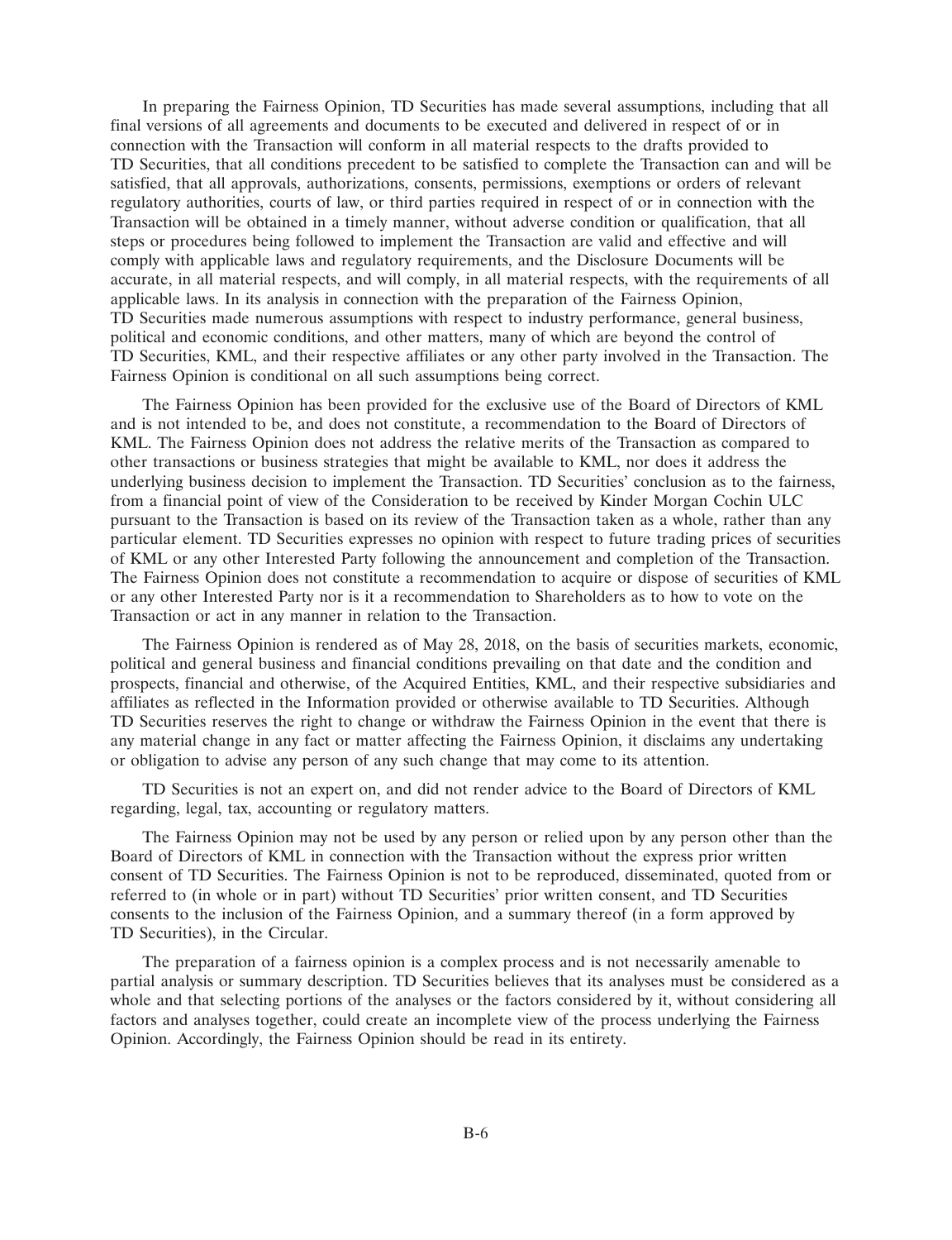#### **APPROACH TO FAIRNESS**

In considering the fairness of the Consideration to be received by Kinder Morgan Cochin ULC under the Transaction from a financial point of view to Kinder Morgan Cochin ULC and KML, TD Securities principally considered and relied upon the following approaches: (i) a comparison of the Consideration to be received under the Transaction to a discounted cash flow analysis of the Acquired Entities including various scenario analyses including TMEP sensitivities on timing of completion and total construction costs; (ii) comparison of the multiples implied by the Transaction to the multiples implied by precedent transactions in the Canadian energy pipeline and midstream industry; (iii) a comparison of the multiples implied by comparable Canadian energy pipeline and midstream companies whose securities are publicly traded to the multiples implied by the Consideration under the Transaction; and (iv) a comparison of KML's indirect share of the Consideration to recent market trading prices of the restricted voting shares in the capital of KML.

### **CONCLUSION**

Based upon and subject to the foregoing and such other matters that TD Securities considered relevant, TD Securities is of the opinion that, as of May 28, 2018, the Consideration to be received by Kinder Morgan Cochin ULC pursuant to the Transaction is fair, from a financial point of view, to Kinder Morgan Cochin ULC and KML.

Yours very truly,

TD Securities Inc.

**TD SECURITIES INC.**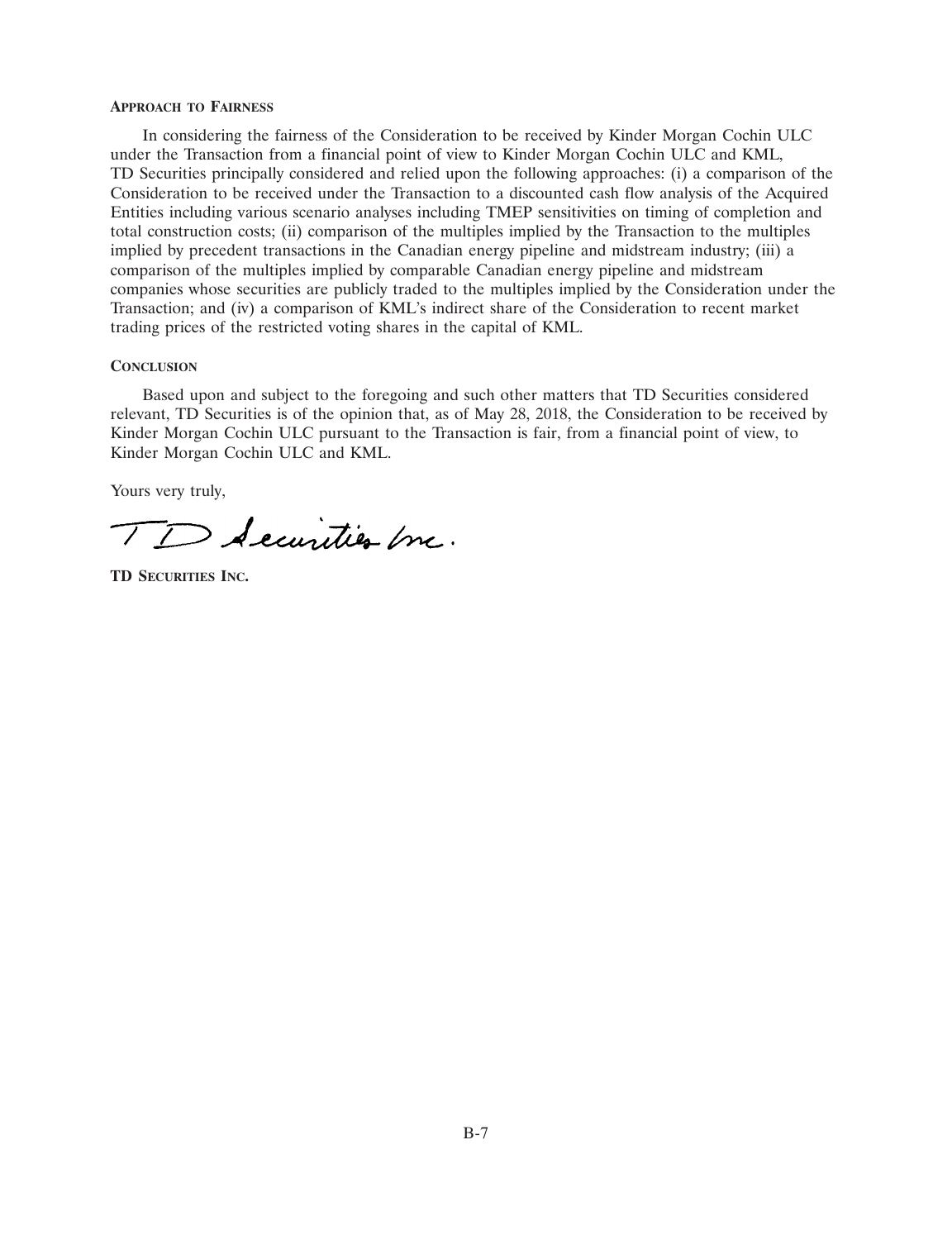### **APPENDIX C**

### **PRO FORMA FINANCIAL STATEMENTS**

### **Kinder Morgan Canada Limited**

### **Unaudited Pro Forma Condensed Financial Statements**

The following unaudited pro forma information is derived from the historical consolidated financial statements of the Company (also referred in this Appendix C as ''**KML**'') and adjusted to reflect the sale of the Target Entities for a cash purchase price of CDN\$4.5 billion, subject to certain adjustments. The unaudited pro forma condensed financial statements (the ''**Unaudited Pro Forma Statements**'') should be read in conjunction with (i) the historical audited consolidated financial statements and related notes included in the Company's Annual Report on Form 10-K for the year ended December 31, 2017; and (ii) the unaudited consolidated financial statements and related notes included in the Company's Quarterly Report on Form 10-Q for the quarterly period ended June 30, 2018.

The following unaudited pro forma condensed statements of income for the six months ended June 30, 2018 and for each of the years ended December 31, 2017, 2016 and 2015 give effect to the Transaction as if it had occurred on January 1, 2015. The unaudited pro forma condensed balance sheet as of June 30, 2018 has been prepared to give effect to the Transaction as if it had occurred on June 30, 2018.

The Unaudited Pro Forma Statements reflect pro forma adjustments that are described in the accompanying notes and are based on available information and certain assumptions we believe are reasonable. However, actual results may differ from those reflected in these statements, including the potential impact from a transition services agreement that could give rise to assets and liabilities and/or income and expense amounts that have not been reflected in the pro-forma information. We believe that, all adjustments that are necessary to present fairly the pro forma information have been made. The following Unaudited Pro Forma Statements do not purport to represent what the Company's results of operations would have been if the Transaction had occurred on January 1, 2015 as indicated above, nor are they indicative of future results of operations. Future results may vary significantly from the results reflected because of various factors, including those discussed in the sections titled ''*Risk Factors*,'' and ''*Forward-Looking Statements*'' included elsewhere in this proxy statement.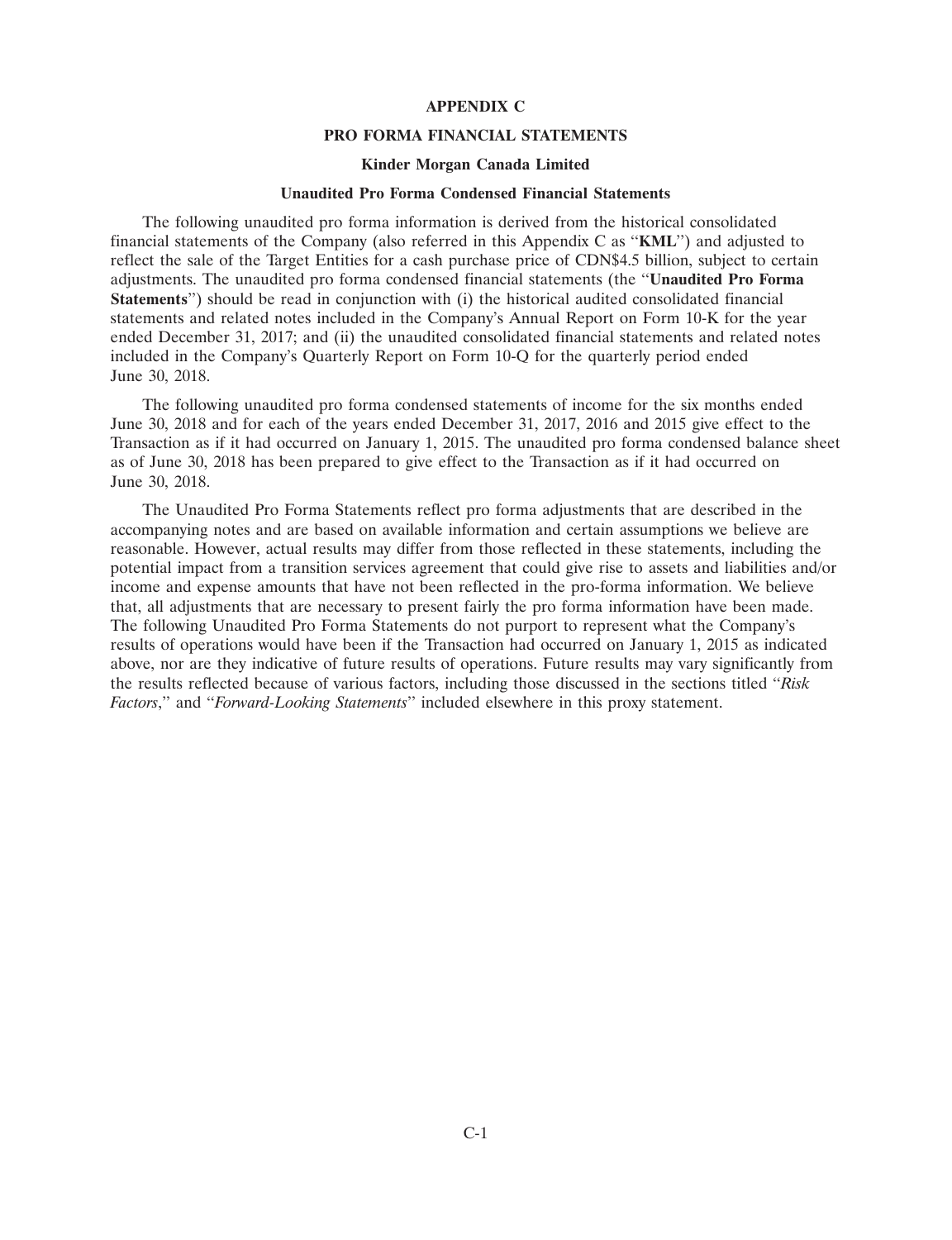# **Kinder Morgan Canada Limited Unaudited Pro Forma Condensed Balance Sheet As of June 30, 2018 (In millions of Canadian dollars)**

|                                             | <b>Historical</b> | Adjustments (a) | Pro Forma |           |
|---------------------------------------------|-------------------|-----------------|-----------|-----------|
| <b>ASSETS</b>                               |                   |                 |           |           |
|                                             | 227.2<br>S.       | \$4,273.7       | (b)       | \$4,500.9 |
| Other current assets                        | 127.3             | (77.5)          |           | 49.8      |
|                                             | 4,065.2           | (3,073.5)       |           | 991.7     |
| Goodwill                                    | 248.0             | (248.0)         |           |           |
| Deferred charges and other assets           | 96.0              | (87.5)          |           | 8.5       |
|                                             | \$4,763.7         | \$787.2         |           | \$5,550.9 |
| <b>LIABILITIES AND STOCKHOLDERS' EQUITY</b> |                   |                 |           |           |
|                                             | 247.1<br>S.       | \$(247.1)       | (c)       | \$.       |
|                                             | 360.1             | 75.5            | (d)       | 435.6     |
|                                             | 553.0             | (524.9)         | (d)       | 28.1      |
| Total Liabilities                           | 1,160.2           | (696.5)         |           | 463.7     |
| Stockholders' Equity                        |                   |                 |           |           |
|                                             | 1,467.3           | 435.7           | (e)       | 1,903.0   |
| Accumulated other comprehensive loss        | (7.7)             | 7.7             |           |           |
| Total Kinder Morgan Canada Limited Equity   | 1,459.6           | 443.4           |           | 1,903.0   |
|                                             | 2,143.9           | 1,040.3         | (e)       | 3,184.2   |
| Total Stockholders' Equity                  | 3,603.5           | 1,483.7         |           | 5,087.2   |
| Total Liabilities and Stockholders' Equity  | \$4,763.7         | \$<br>787.2     |           | \$5,550.9 |

The accompanying notes are an integral part of this unaudited pro forma condensed financial statement.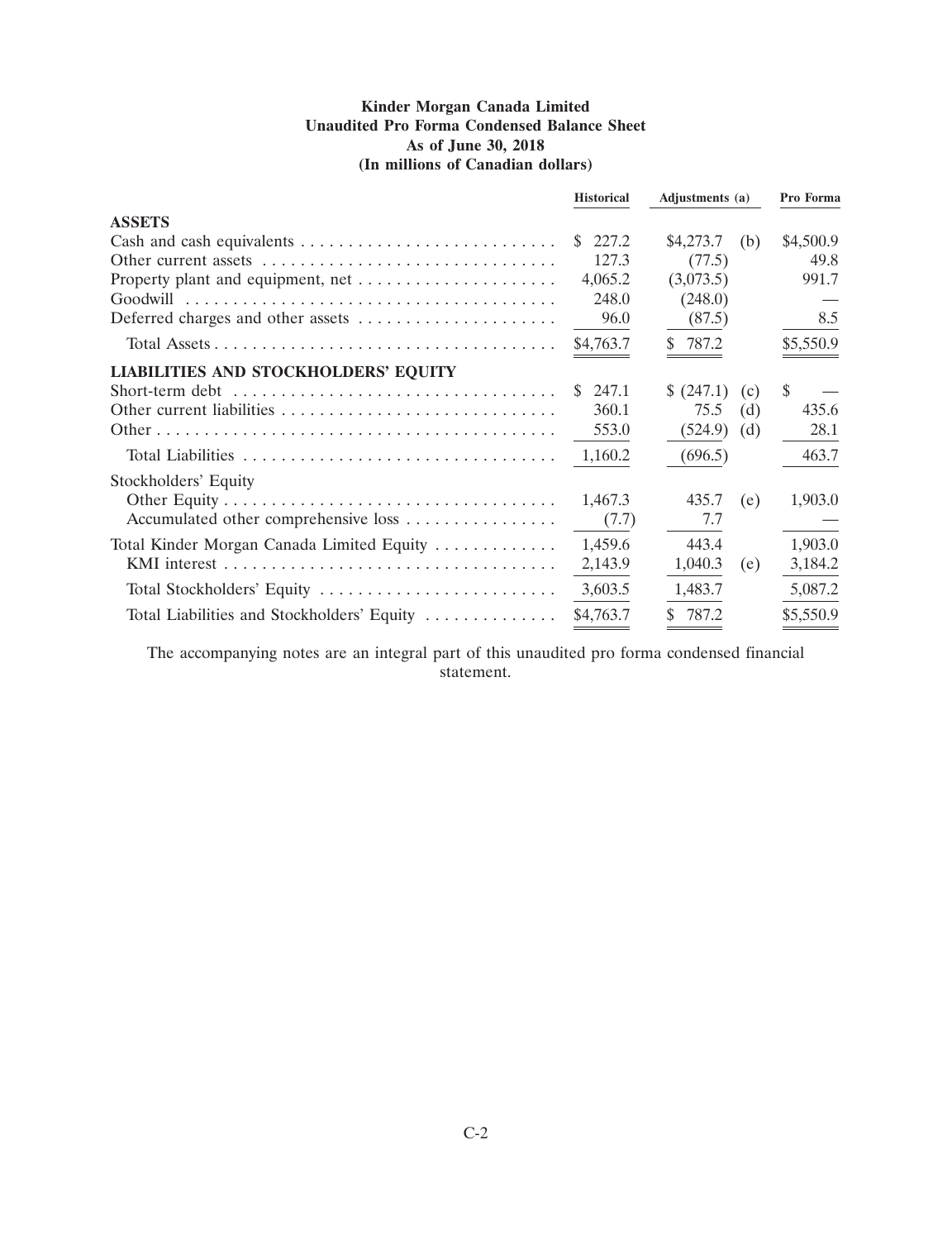# **Kinder Morgan Canada Limited Unaudited Pro Forma Condensed Statement of Income For the Six Months Ended June 30, 2018 (In millions of Canadian dollars, except per share amounts)**

|                                                               | <b>Historical</b> | Adjustments (a) |     | Pro Forma |
|---------------------------------------------------------------|-------------------|-----------------|-----|-----------|
|                                                               | \$342.2           | \$(157.9)       |     | \$184.3   |
| Operating Costs, Expenses and Other                           |                   |                 |     |           |
| Operations and maintenance                                    | 104.3             | (26.7)          | (f) | 77.6      |
| Depreciation and amortization                                 | 75.0              | (35.0)          |     | 40.0      |
|                                                               | 38.8              | (19.4)          |     | 19.4      |
|                                                               | 18.8              | (16.1)          |     | 2.7       |
|                                                               | (8.4)             |                 |     | (8.4)     |
|                                                               | 228.5             | (97.2)          |     | 131.3     |
|                                                               | 113.7             | (60.7)          |     | 53.0      |
| Other Income (Expense)                                        |                   |                 |     |           |
|                                                               | (57.2)            | 57.2            | (g) |           |
|                                                               | (0.4)             | 0.5             |     | 0.1       |
| Capitalized equity financing costs and other, net             | 23.5              | (23.4)          |     | 0.1       |
|                                                               | 79.6              | (26.4)          |     | 53.2      |
|                                                               | (21.5)            | 5.5             | (i) | (16.0)    |
|                                                               | 58.1              | (20.9)          |     | 37.2      |
| Preferred share dividends                                     | (14.4)            |                 |     | (14.4)    |
| Net (income) loss attributable to KMI interest                | (31.1)            | 14.7            |     | (16.4)    |
| Net income (loss) available to restricted voting stockholders | \$12.6            | (6.2)           |     | \$ 6.4    |
| <b>Restricted Voting Shares</b>                               |                   |                 |     |           |
| Basic and Diluted Earnings Per Restricted Voting Share (j)    | \$0.12            |                 |     | \$ 0.06   |
| Basic and Diluted Weighted Average Restricted Voting Shares   |                   |                 |     |           |
|                                                               | 103.7             |                 |     | 103.7     |

The accompanying notes are an integral part of this unaudited pro forma condensed financial statement.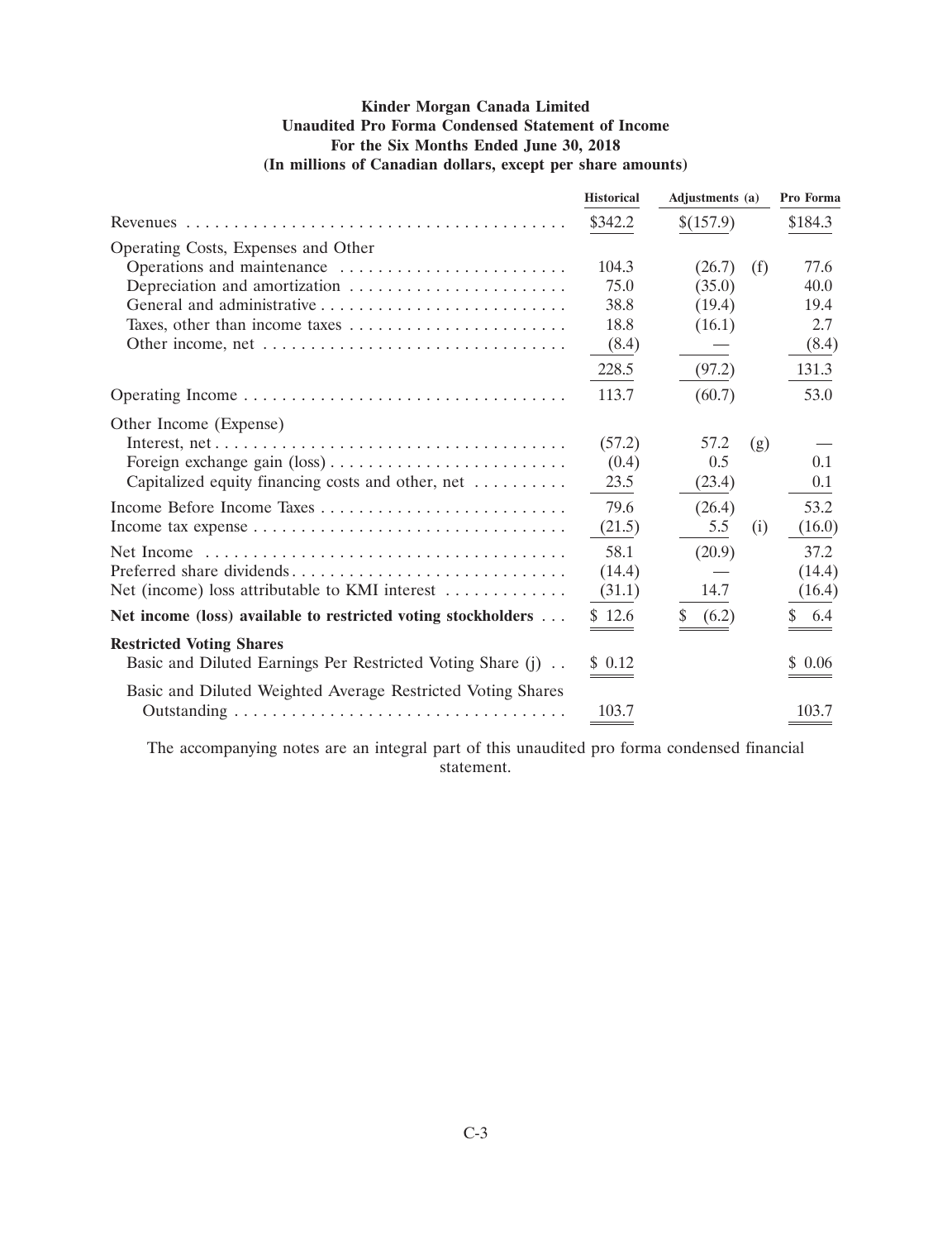# **Kinder Morgan Canada Limited Unaudited Pro Forma Condensed Statement of Income For Year Ended December 31, 2017 (In millions of Canadian dollars, except per share amounts)**

|                                                                                            | <b>Historical</b> | Adjustments (a) |     | Pro Forma |
|--------------------------------------------------------------------------------------------|-------------------|-----------------|-----|-----------|
|                                                                                            | \$683.8           | \$(324.8)       |     | \$359.0   |
| Operating Costs, Expenses and Other                                                        |                   |                 |     |           |
| Operations and maintenance                                                                 | 216.5             | (53.9)          | (f) | 162.6     |
|                                                                                            | 142.4             | (70.7)          |     | 71.7      |
| General and administrative                                                                 | 68.2              | (37.2)          |     | 31.0      |
|                                                                                            | 37.5              | (30.8)          |     | 6.7       |
|                                                                                            | 3.3               |                 |     | 3.3       |
|                                                                                            | 467.9             | (192.6)         |     | 275.3     |
| Other Income (Expense)                                                                     | 215.9             | (132.2)         |     | 83.7      |
|                                                                                            | (15.8)            | 8.9             | (g) | (6.9)     |
|                                                                                            | (5.2)             | 0.1             | (h) | (5.1)     |
| Capitalized equity financing costs and other, net                                          | 30.0              | (29.1)          |     | 0.9       |
| Income Before Income Taxes                                                                 | 224.9             | (152.3)         |     | 72.6      |
| Income tax expense                                                                         | (64.2)            | 38.7            | (i) | (25.5)    |
|                                                                                            | 160.7             | (113.6)         |     | 47.1      |
| Preferred share dividends                                                                  | (6.6)             |                 |     | (6.6)     |
| Net (income) loss attributable to KMI interest $\dots \dots \dots$                         | (126.2)           | 81.8            |     | (44.4)    |
| Net income (loss) available to restricted voting stockholders                              | 27.9              | \$ (31.8)       |     | \$ (3.9)  |
| <b>Restricted Voting Shares</b><br>Basic and Diluted Earnings (Loss) Per Restricted Voting | 0.33              |                 |     | \$(0.05)  |
| Basic and Diluted Weighted Average Restricted Voting                                       |                   |                 |     |           |
| Shares Outstanding                                                                         | 82.8              |                 |     | 82.8      |

The accompanying notes are an integral part of this unaudited pro forma condensed financial statement.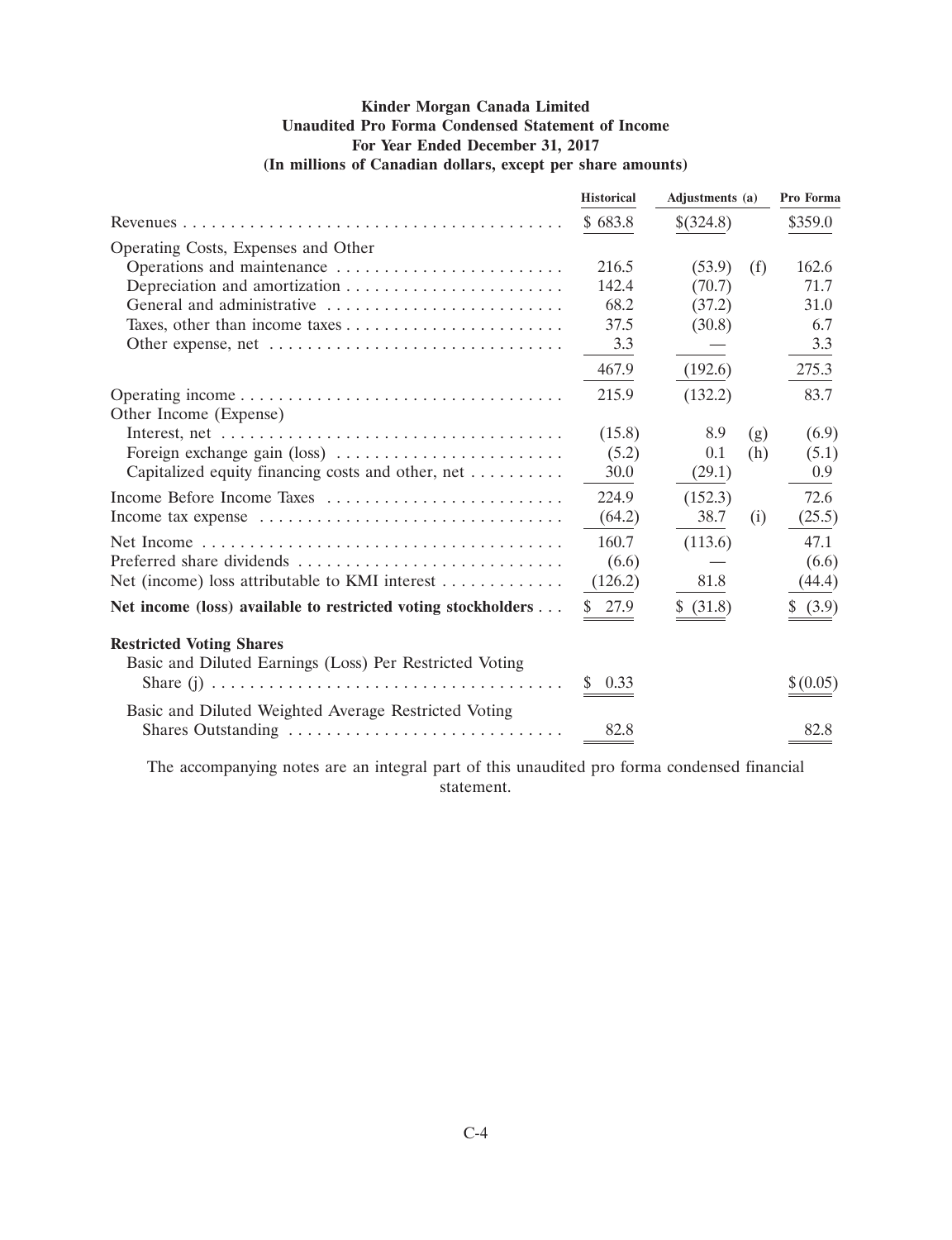# **Kinder Morgan Canada Limited Unaudited Pro Forma Condensed Statement of Income For Year Ended December 31, 2016 (In millions of Canadian dollars)**

|                                                   | <b>Historical</b> | Adjustments (a) |     | Pro Forma |
|---------------------------------------------------|-------------------|-----------------|-----|-----------|
|                                                   | \$676.1           | \$(328.3)       |     | \$347.8   |
| Operating Costs, Expenses and Other               |                   |                 |     |           |
| Operations and maintenance                        | 205.4             | (52.6)          | (f) | 152.8     |
| Depreciation and amortization                     | 137.2             | (73.1)          |     | 64.1      |
|                                                   | 57.6              | (31.9)          |     | 25.7      |
|                                                   | 38.2              | (30.9)          |     | 7.3       |
|                                                   | 0.3               |                 |     | 0.3       |
|                                                   | 438.7             | (188.5)         |     | 250.2     |
|                                                   | 237.4             | (139.8)         |     | 97.6      |
| Other Income (Expense)                            |                   |                 |     |           |
|                                                   | (29.9)            | 11.4            | (g) | (18.5)    |
|                                                   | 32.6              | (18.0)          | (h) | 14.6      |
| Capitalized equity financing costs and other, net | 18.0              | (17.9)          |     | 0.1       |
|                                                   | 258.1             | (164.3)         |     | 93.8      |
|                                                   | (56.3)            | 32.9            | (i) | (23.4)    |
| Net income (loss) attributable to KMI interest    | \$201.8           | \$(131.4)       |     | \$70.4    |

The accompanying notes are an integral part of this unaudited pro forma condensed financial statement.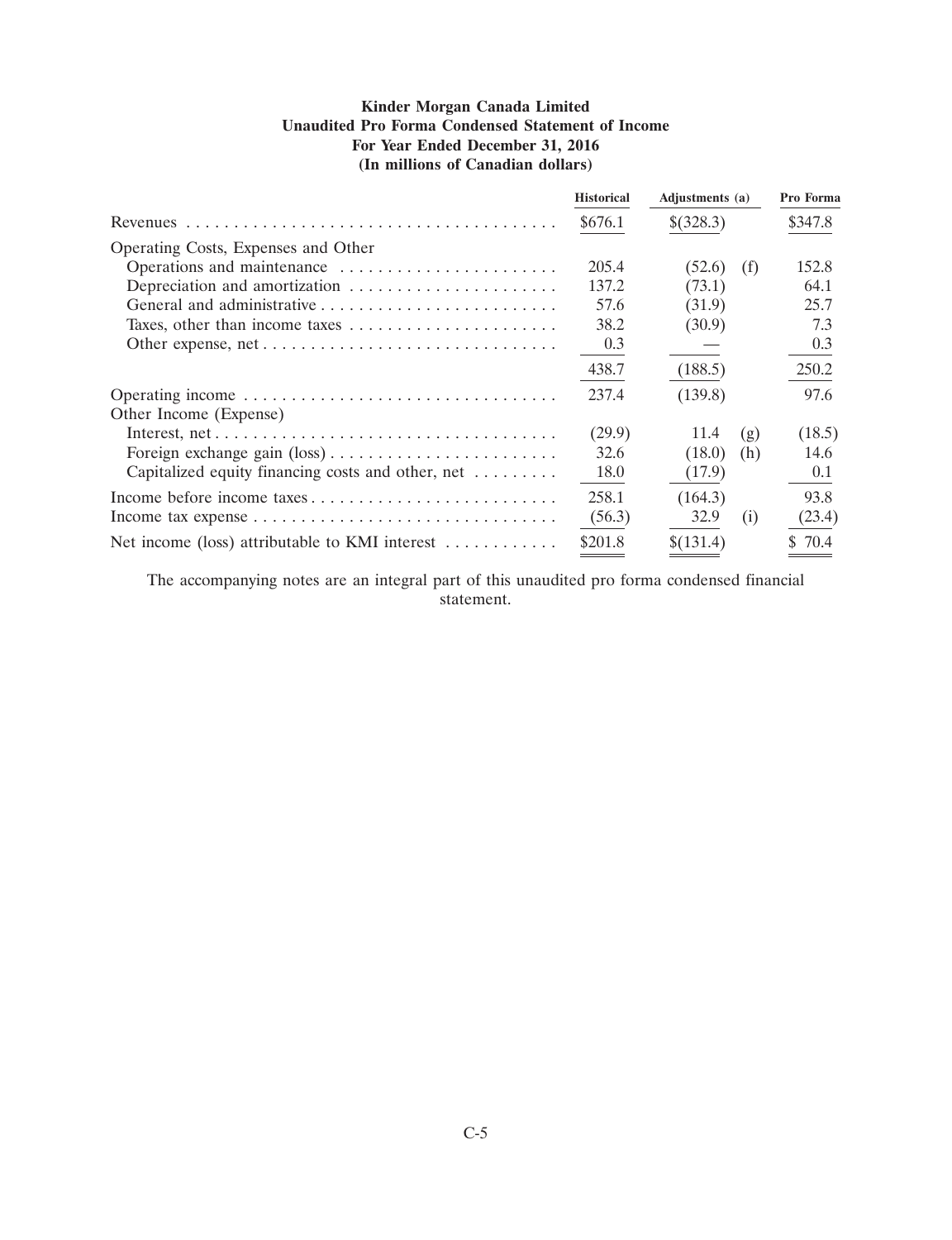# **Kinder Morgan Canada Limited Unaudited Pro Forma Condensed Statement of Income For Year Ended December 31, 2015 (In millions of Canadian dollars)**

|                                                                          | <b>Historical</b> | Adjustments (a) |     | Pro Forma |
|--------------------------------------------------------------------------|-------------------|-----------------|-----|-----------|
|                                                                          | \$645.9           | \$(326.1)       |     | \$319.8   |
| Operating Costs, Expenses and Other                                      |                   |                 |     |           |
|                                                                          | 182.7             | (46.2)          | (f) | 136.5     |
|                                                                          | 123.5             | (71.3)          |     | 52.2      |
| General and administrative                                               | 61.3              | (36.6)          |     | 24.7      |
|                                                                          | 37.3              | (30.6)          |     | 6.7       |
|                                                                          | (1.2)             | 1.8             |     | 0.6       |
|                                                                          | 403.6             | (182.9)         |     | 220.7     |
|                                                                          | 242.3             | (143.2)         |     | 99.1      |
| Other Income (Expense)                                                   |                   |                 |     |           |
|                                                                          | (30.1)            | 25.7            |     | (4.4)     |
|                                                                          | (185.4)           | 149.4           |     | (36.0)    |
| Capitalized equity financing costs and other, net                        | 12.4              | (12.4)          |     |           |
| Income before income taxes                                               | 39.2              | 19.5            |     | 58.7      |
|                                                                          | (62.1)            | 31.8            | (i) | (30.3)    |
| Net (loss) income attributable to KMI interest $\dots \dots \dots \dots$ | (22.9)<br>S.      | 51.3            |     | \$28.4    |

The accompanying notes are an integral part of this unaudited pro forma condensed financial statement.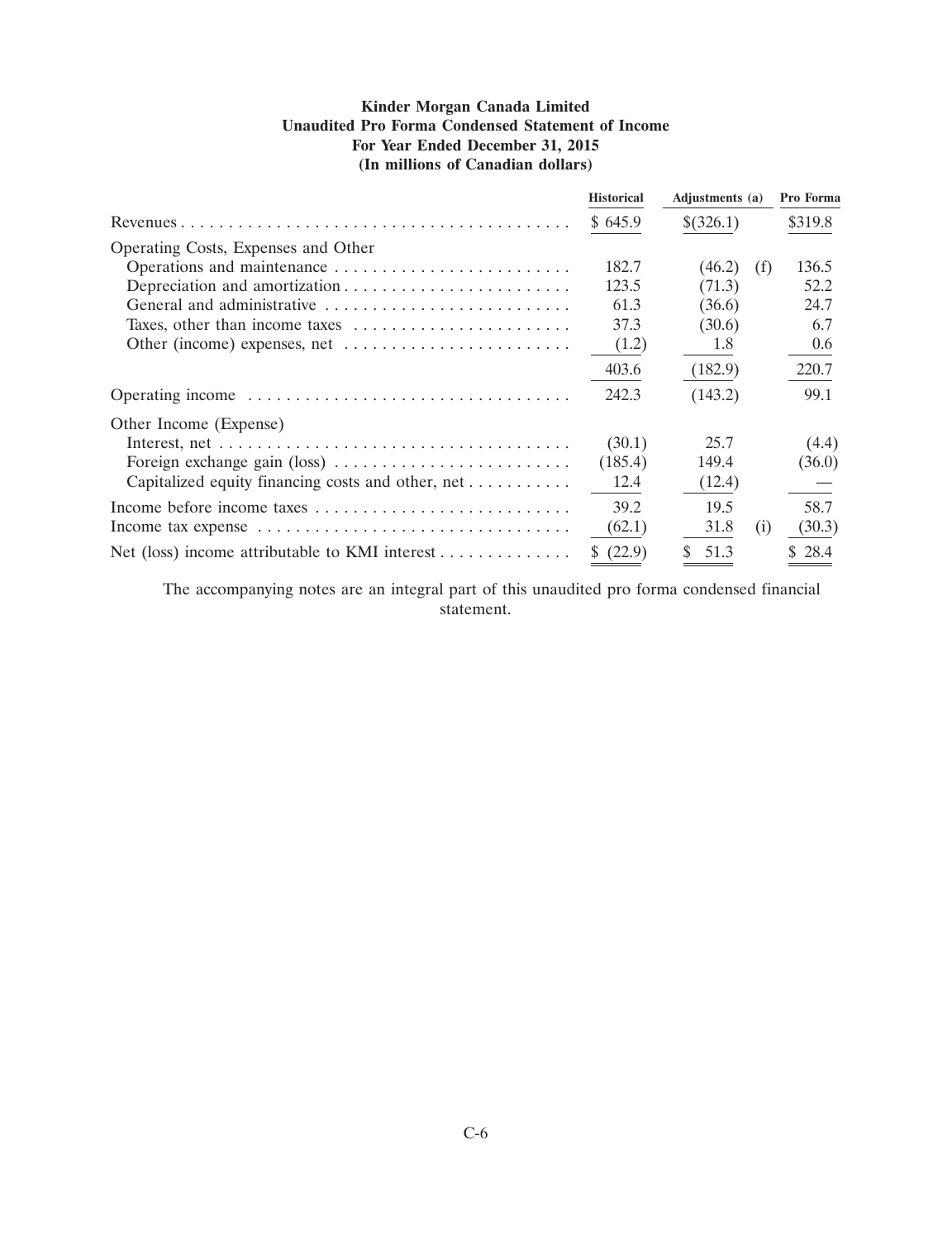## **Kinder Morgan Canada Limited Notes to Unaudited Pro Forma Condensed Financial Statements**

#### **Note 1—Basis of Pro Forma Presentation**

The Purchase Agreement in connection with the Transaction was entered into on May 29, 2018 between KMCU, the Purchaser, the Company and KMI and provided for the purchase of the Target Entities that hold the Trans Mountain pipeline and related TMEP, the Puget Sound pipeline system and the Canadian employees that operate the business and assets for cash consideration of CDN\$4.5 billion, subject to certain adjustments. Closing of the Transaction is subject to customary conditions, including the approval by Shareholders.

The Unaudited Pro Forma Statements give effect to the proposed Transaction. The unaudited pro forma condensed statements of income for the six months ended June 30, 2018 and for each of the three years ended December 31, 2017, 2016 and 2015 give effect to the Transaction as if it had occurred on January 1, 2015. The estimated gain from the Transaction was not reflected in the unaudited pro forma condensed statements of income as it is considered to be nonrecurring in nature. The unaudited pro forma condensed balance sheet gives effect to the Transaction as if it had occurred on June 30, 2018.

On May 30, 2017, the Company completed an initial public offering of its Restricted Voting Shares and used the proceeds of CDN\$1,750.0 million to acquire an approximate 30% indirect interest in Kinder Morgan Canada Limited Partnership (the ''**Limited Partnership**'') from KM Canada Terminals and KMCC, each an indirect wholly-owned subsidiary of KMI that retained an approximate 70% ownership of the common equity interest in the Limited Partnership. The Limited Partnership is a consolidated subsidiary of KML and holds KML's operating assets.

KMI's economic interest in the Limited Partnership is reflected within ''KMI interest'' in the accompanying unaudited pro forma condensed balance sheet and earnings attributable to KMI's economic ownership interest in the Limited Partnership is presented in ''Net income (loss) attributable to KMI interest'' in the accompanying unaudited pro forma condensed statements of income.

These Unaudited Pro Forma Statements are presented for illustrative purposes only and do not purport to represent what the actual results of operations would have been had the Transaction occurred on the respective dates assumed, nor is it necessarily indicative of the Company's future operating results.

#### **Note 2—Pro Forma Adjustments and Assumptions**

Following are the pro forma adjustments related to the Transaction and included in the unaudited pro forma condensed balance sheet and/or the unaudited pro forma condensed statements of income.

- (a) Represents adjustments to effect the Transaction, and include the historical results of operations and balance sheet amounts of the Target Entities along with the following pro forma adjustments, as applicable.
- (b) Reflects the estimated gross proceeds of CDN\$4.5 billion less (i) repayment of the CDN\$132.6 million outstanding borrowings under KML's 2018 CDN\$500 million revolving working capital credit facility (the ''**2018 Credit Facility**'') and (ii) CDN\$4.8 million of estimated expenses associated with the Transaction that remain unpaid as of June 30, 2018. The final purchase price is subject to certain customary adjustments at the time of closing.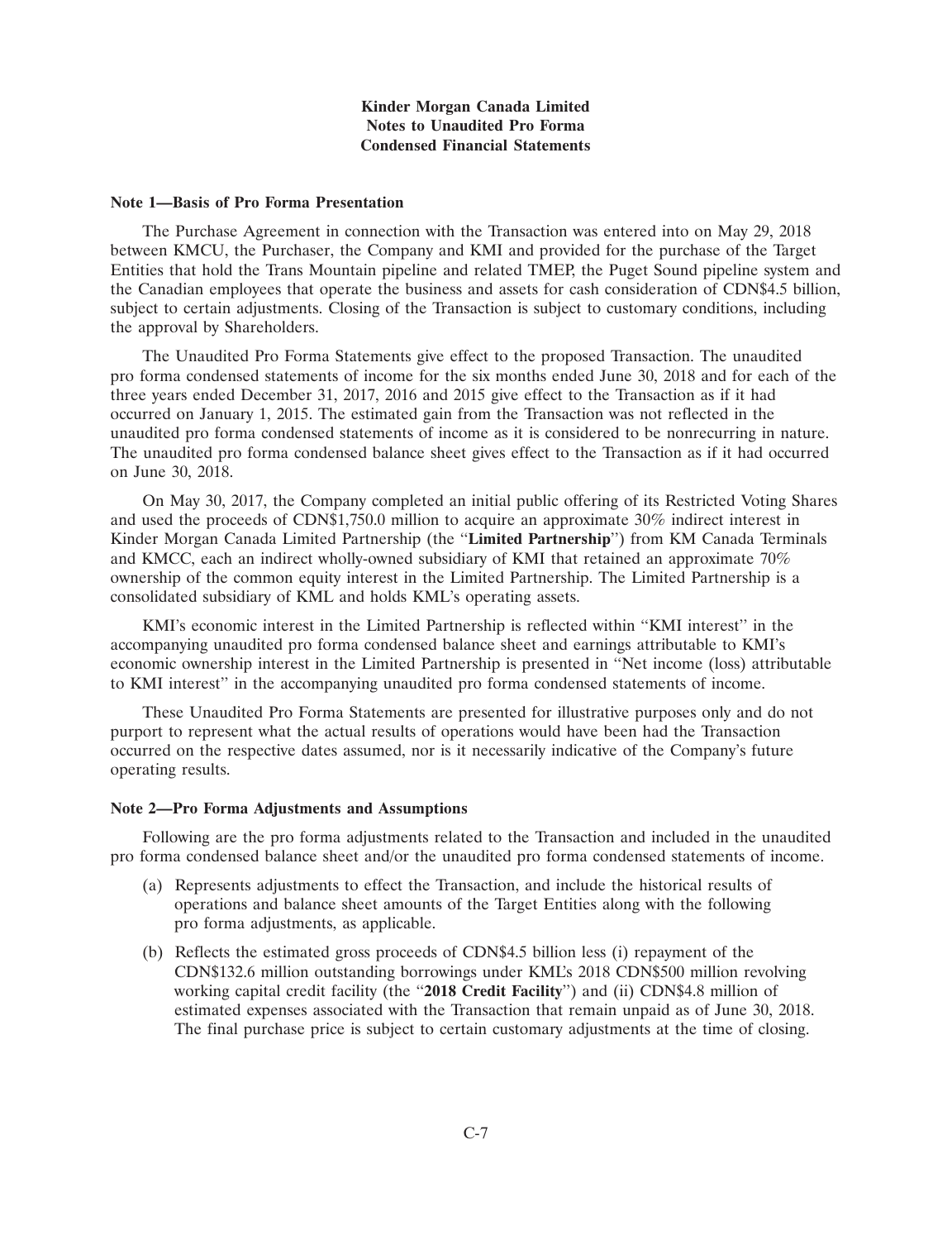# **Kinder Morgan Canada Limited Notes to Unaudited Pro Forma Condensed Financial Statements (Continued)**

## **Note 2—Pro Forma Adjustments and Assumptions (Continued)**

- (c) Reflects repayment of borrowings outstanding under the 2018 Credit Facility using a portion of the gross proceeds from the Transaction and includes borrowings outstanding under the Covered Credit Facility as of June 30, 2018.
- (d) Includes estimated increase in current income taxes payable of CDN\$325 million and estimated decrease in long-term deferred income tax liabilities of CDN\$328 million.
- (e) Includes an estimated gain, net of tax, on the Transaction of approximately CDN\$1.5 billion as of June 30, 2018. This estimated gain has been allocated between the equity attributable to the Company and the KMI interest based on the respective ownership interests as of June 30, 2018.
- (f) Historical KML amounts included intercompany lease revenue and lease expense between TM Pipeline LP and North 40 Terminal, which leases 15 tanks from TM Pipeline LP. This lease will continue after closing, but as a result of the Transaction, the lease expense on the North 40 Terminal will no longer eliminate in consolidation. The North 40 Terminals' lease expense of CDN\$26.6 million, CDN\$59.4 million, CDN\$56.8 million and CDN\$61.6 million for the six months ended June 30, 2018, and each of the years ended December 31, 2017, 2016 and 2015, respectively, is included in the Adjustments ''Operations and maintenance'' amounts.
- (g) Includes imputed interest expense for U.S. dollar denominated debt incurred by KML directly attributable for the Target Entities capital expenditures of CDN\$73.5 million, CDN\$27.1 million and CDN\$23.2 million for the six months ended June 30, 2018, and years ended December 31, 2017 and 2016, respectively. The six months ended June 30, 2018 amount also includes the write-off of CDN\$60.5 million of unamortized financing costs related to KML's terminated 2017 CDN\$5.5 billion credit facility.
- (h) Includes imputed foreign exchange gain (loss) on U.S. dollar denominated debt incurred by KML directly attributable for the Target Entities capital expenditures of CDN\$(2.7) million and CDN\$15.0 million for the years ended December 31, 2017 and 2016, respectively.
- (i) Includes imputed income tax expense with effective tax rates on the pro forma pre-tax earnings of the Target Entities of approximately 27%, 35%, 25% and 52% for the six months ended June 30, 2018, and each of years ended December 31, 2017, 2016 and 2015, respectively, with differences from the statutory income tax rate primarily due to foreign exchange on U.S. dollar denominated debt, statutory income tax rate changes and non-deductible charges from related parties.
- (j) Earnings per Restricted Voting Share were estimated using the two-class method. For the periods presented herein after the Company's initial public offering, earnings were allocated to Restricted Voting Shares and participating securities based on the amount of dividends paid in the period plus an allocation of the undistributed earnings or excess distributions over earnings to the extent that each security participates in earnings or excess distributions over earnings.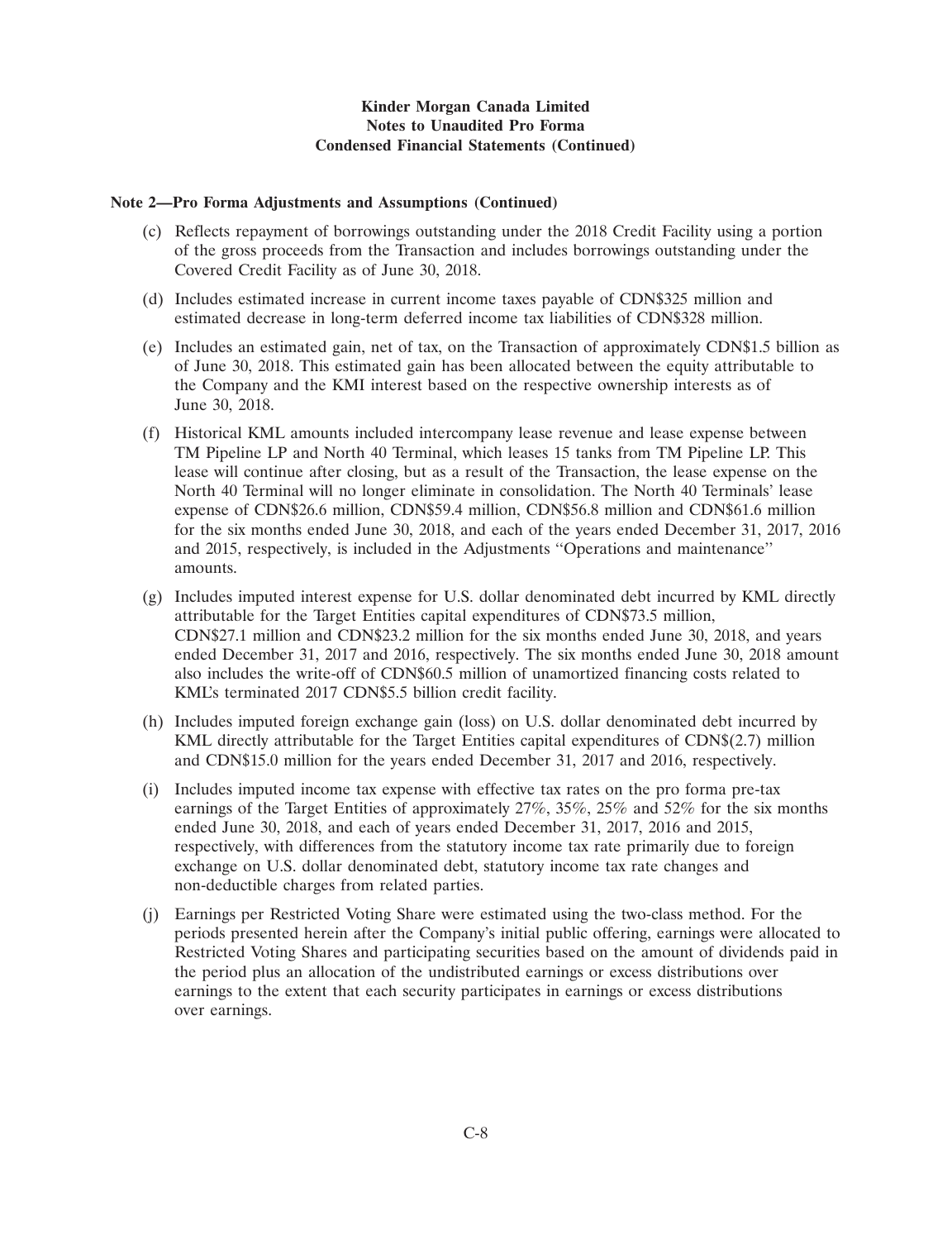### **APPENDIX D**

## **SECTION 191 OF THE** *BUSINESS CORPORATIONS ACT* **(ALBERTA)**

191(1) Subject to sections 192 and 242, a holder of shares of any class of a corporation may dissent if the corporation resolves to

- (a) amend its articles under section 173 or 174 to add, change or remove any provisions restricting or constraining the issue or transfer of shares of that class,
- (b) amend its articles under section 173 to add, change or remove any restrictions on the business or businesses that the corporation may carry on,
- (b.1)amend its articles under section 173 to add or remove an express statement establishing the unlimited liability of shareholders as set out in section 15.2(1),
- (c) amalgamate with another corporation, otherwise than under section 184 or 187,
- (d) be continued under the laws of another jurisdiction under section 189, or
- (e) sell, lease or exchange all or substantially all its property under section 190.
- (2) A holder of shares of any class or series of shares entitled to vote under section 176, other than section  $176(1)(a)$ , may dissent if the corporation resolves to amend its articles in a manner described in that section.
- (3) In addition to any other right the shareholder may have, but subject to subsection (20), a shareholder entitled to dissent under this section and who complies with this section is entitled to be paid by the corporation the fair value of the shares held by the shareholder in respect of which the shareholder dissents, determined as of the close of business on the last business day before the day on which the resolution from which the shareholder dissents was adopted.
- (4) A dissenting shareholder may only claim under this section with respect to all the shares of a class held by the shareholder or on behalf of any one beneficial owner and registered in the name of the dissenting shareholder.
- (5) A dissenting shareholder shall send to the corporation a written objection to a resolution referred to in subsection  $(1)$  or  $(2)$ 
	- (a) at or before any meeting of shareholders at which the resolution is to be voted on, or
	- (b) if the corporation did not send notice to the shareholder of the purpose of the meeting or of the shareholder's right to dissent, within a reasonable time after the shareholder learns that the resolution was adopted and of the shareholder's right to dissent.
- (6) An application may be made to the Court after the adoption of a resolution referred to in subsection  $(1)$  or  $(2)$ ,
	- (a) by the corporation, or
	- (b) by a shareholder if the shareholder has sent an objection to the corporation under subsection (5),

to fix the fair value in accordance with subsection (3) of the shares of a shareholder who dissents under this section, or to fix the time at which a shareholder of an unlimited liability corporation who dissents under this section ceases to become liable for any new liability, act or default of the unlimited liability corporation.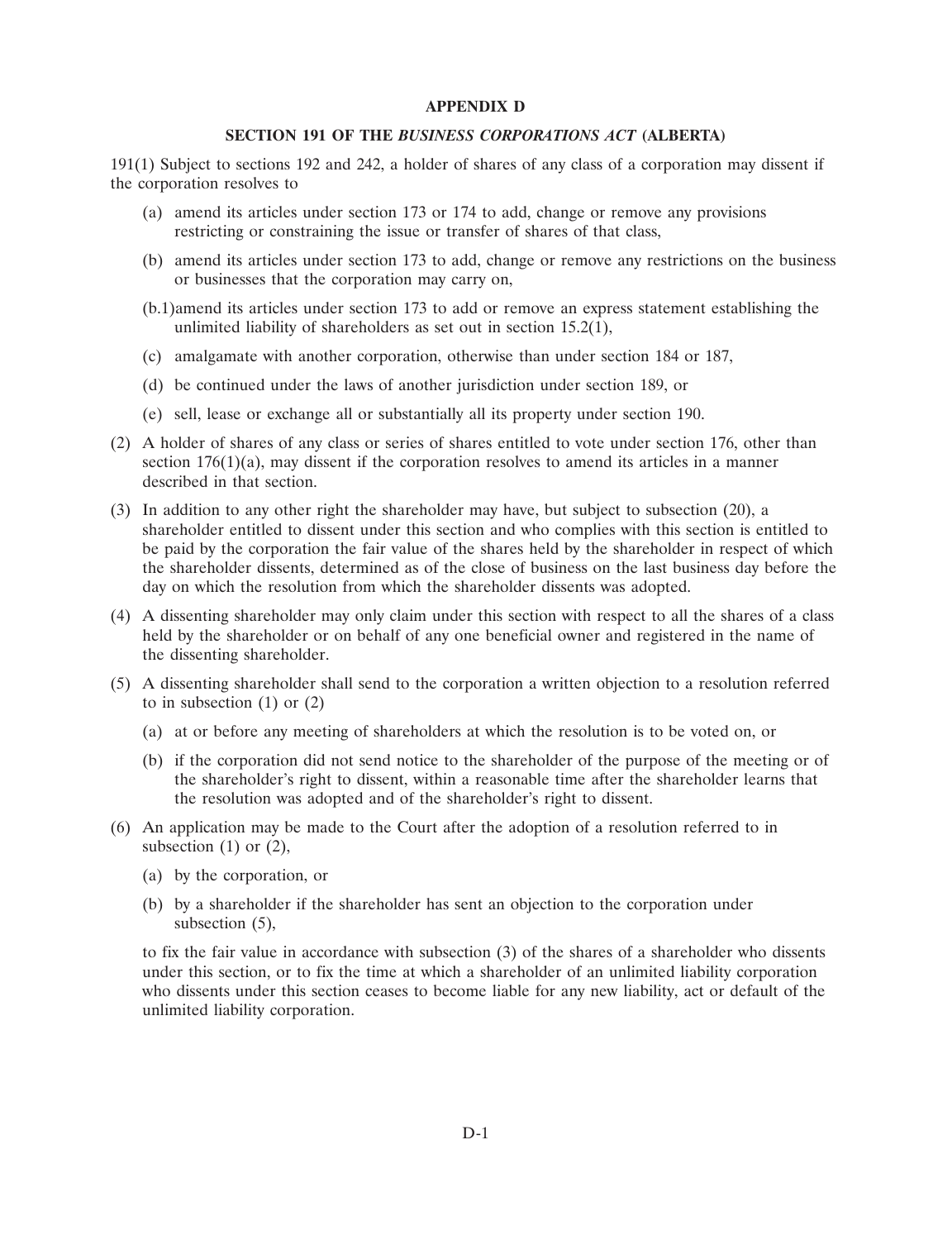- (7) If an application is made under subsection (6), the corporation shall, unless the Court otherwise orders, send to each dissenting shareholder a written offer to pay the shareholder an amount considered by the directors to be the fair value of the shares.
- (8) Unless the Court otherwise orders, an offer referred to in subsection (7) shall be sent to each dissenting shareholder
	- (a) at least 10 days before the date on which the application is returnable, if the corporation is the applicant, or
	- (b) within 10 days after the corporation is served with a copy of the application, if a shareholder is the applicant.
- (9) Every offer made under subsection (7) shall
	- (a) be made on the same terms, and
	- (b) contain or be accompanied with a statement showing how the fair value was determined.
- (10) A dissenting shareholder may make an agreement with the corporation for the purchase of the shareholder's shares by the corporation, in the amount of the corporation's offer under subsection (7) or otherwise, at any time before the Court pronounces an order fixing the fair value of the shares.
- (11) A dissenting shareholder
	- (a) is not required to give security for costs in respect of an application under subsection (6), and
	- (b) except in special circumstances must not be required to pay the costs of the application or appraisal.
- (12) In connection with an application under subsection (6), the Court may give directions for
	- (a) joining as parties all dissenting shareholders whose shares have not been purchased by the corporation and for the representation of dissenting shareholders who, in the opinion of the Court, are in need of representation,
	- (b) the trial of issues and interlocutory matters, including pleadings and questioning under Part 5 of the Alberta Rules of Court,
	- (c) the payment to the shareholder of all or part of the sum offered by the corporation for the shares,
	- (d) the deposit of the share certificates with the Court or with the corporation or its transfer agent,
	- (e) the appointment and payment of independent appraisers, and the procedures to be followed by them,
	- (f) the service of documents, and
	- (g) the burden of proof on the parties.
- (13) On an application under subsection (6), the Court shall make an order
	- (a) fixing the fair value of the shares in accordance with subsection (3) of all dissenting shareholders who are parties to the application,
	- (b) giving judgment in that amount against the corporation and in favour of each of those dissenting shareholders,
	- (c) fixing the time within which the corporation must pay that amount to a shareholder, and